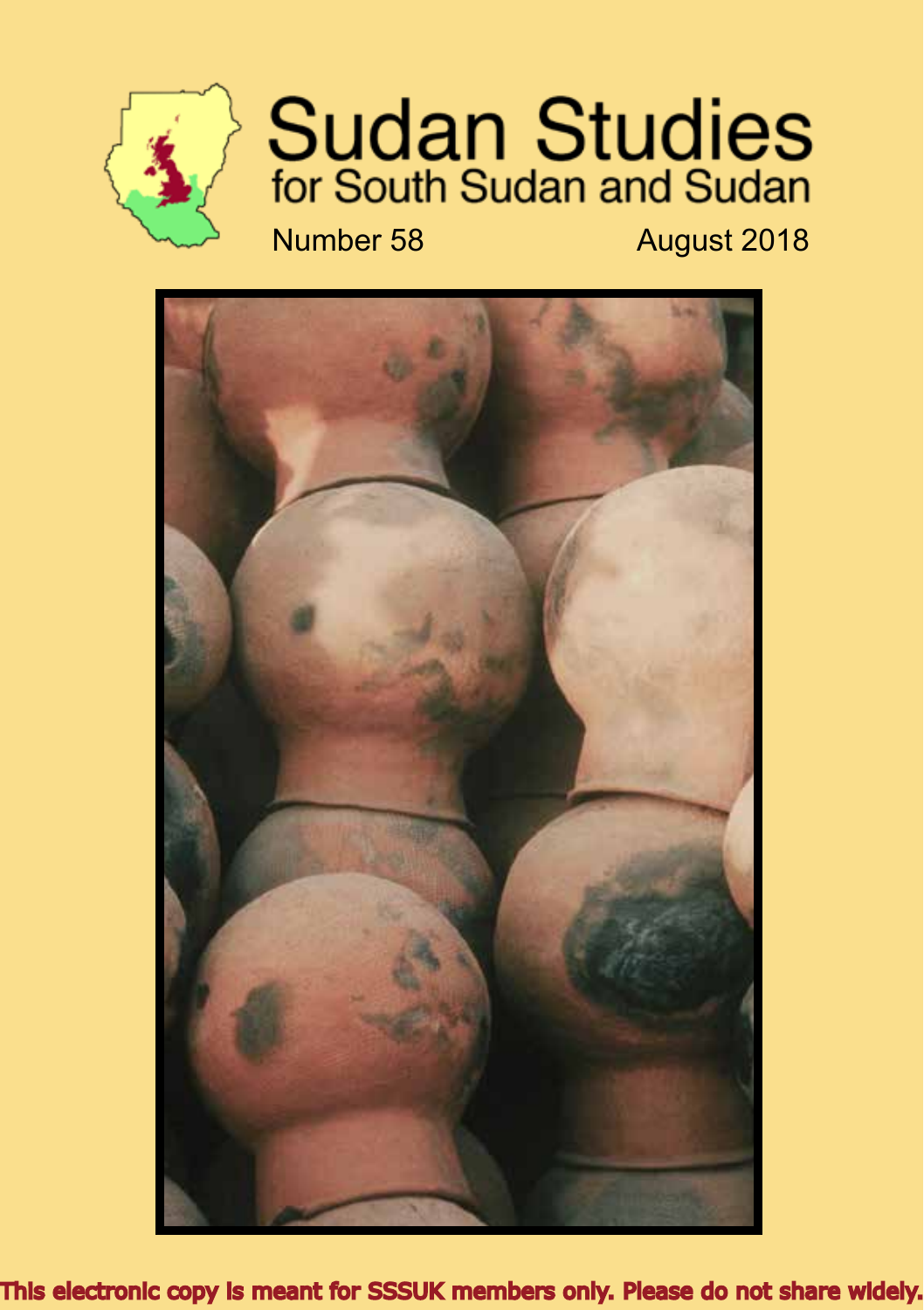

*Front cover photograph: Drinking water pots in Kadugli, South Kordofan, in the late 1970's (Credit, Jil Orpen).*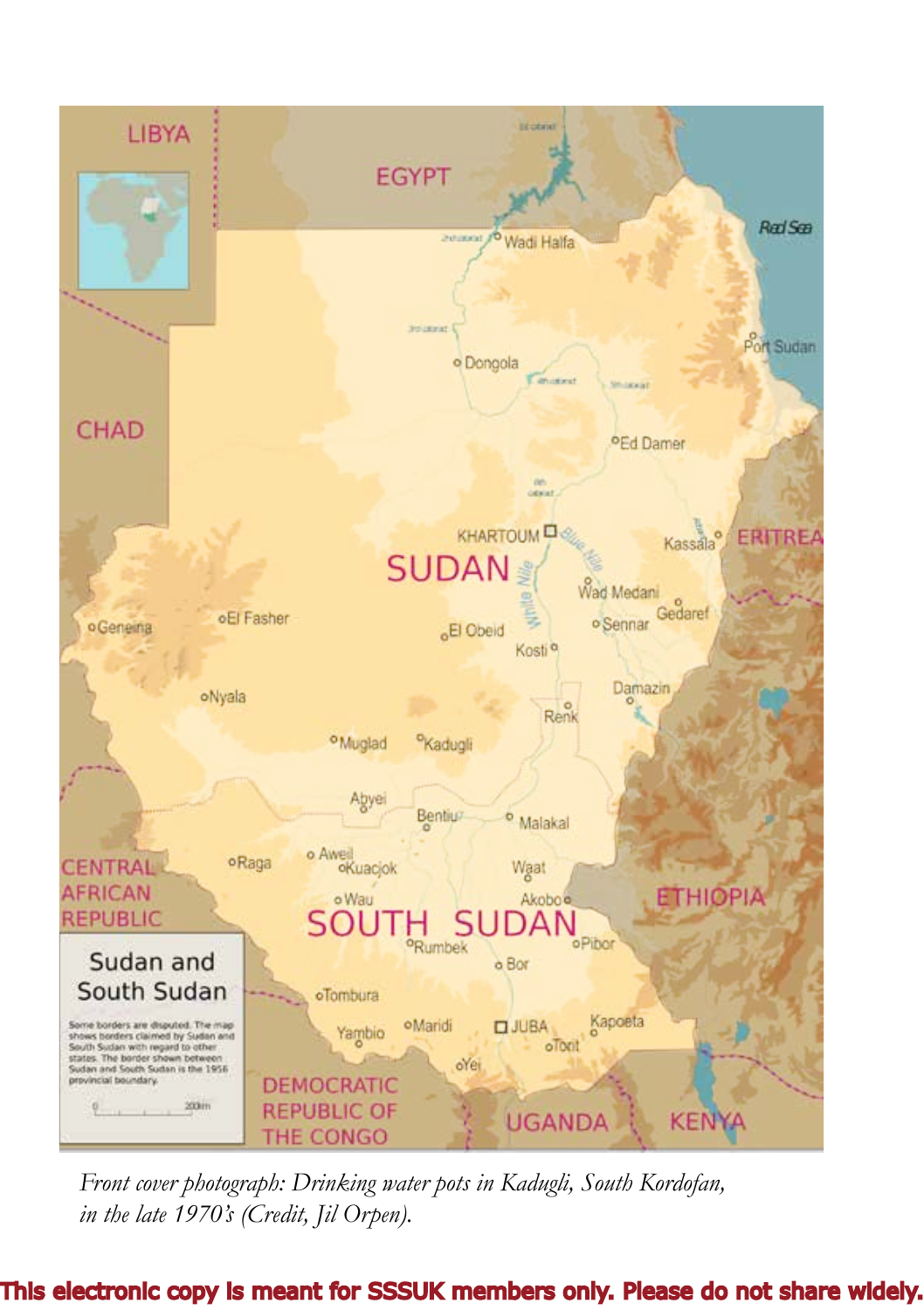# **Contents**

| Editorial                                                                                                                       | $\mathbf{1}$ |
|---------------------------------------------------------------------------------------------------------------------------------|--------------|
| The Death of Paul Wilson                                                                                                        | 3            |
| An Innovative Approach to Women's Studies in Sudan:<br>A Review and a Report<br><b>Lutz Oette</b>                               | 4            |
| Defending Human Rights in Sudan, a Daunting Mission<br>Nagla Ahmed                                                              | 10           |
| The Greek Community in Sudan at the time of the Mahdia,<br>1885-1898<br><b>Antonis Chaldeos</b>                                 | 17           |
| Hope from History – Keeping the dream of South Sudan<br>alive<br><b>Peter Martell</b>                                           | 29           |
| The Neglect of the History of Sudan in South Sudan's<br>National Curriculum<br><b>Kuyok Abol Kuyok</b>                          | 41           |
| South Sudanese Australians: Constantly Negotiating<br>Belonging and Identity<br>Sara Maher, Santino Atem Deng, Nicki Kindersley | 53           |
| <b>Book Reviews</b>                                                                                                             |              |
| The Toponymy of Ishkeed and the Revitalization of an Endangered                                                                 | 66           |
| Nubian Language                                                                                                                 |              |
| Jungle Chronicles and Other Writings: Recollections of a South<br>Sudanese                                                      | 70           |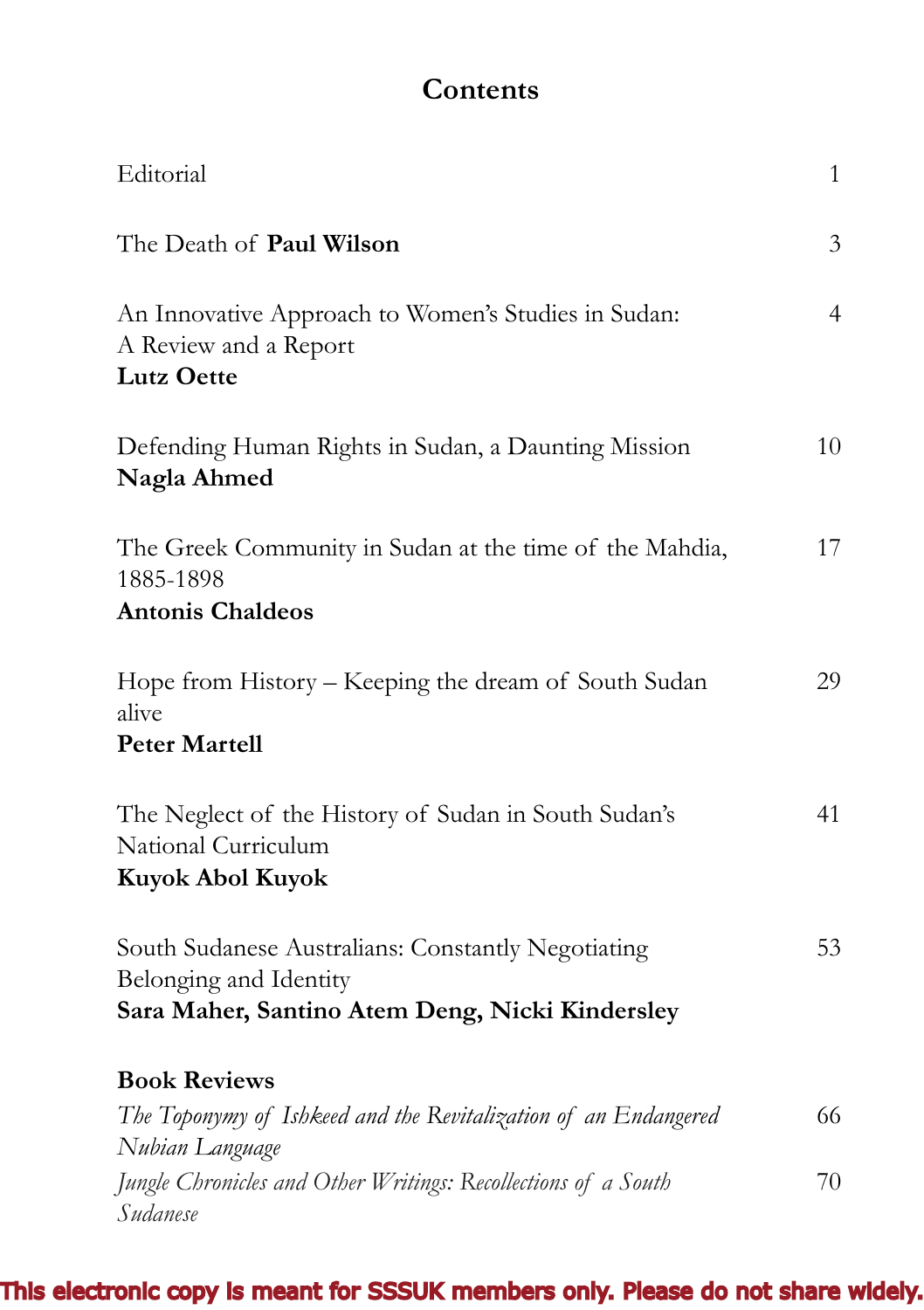| Torture in Sudan 1989-2016. A systematic practice in a context of | 73 |
|-------------------------------------------------------------------|----|
| repression, Islamisation, exclusion and impunity                  |    |
| Munich on the Nile: The road to Sudanese Independence             | 76 |
|                                                                   |    |
| News from the Sudan Archive, Durham                               | 79 |
|                                                                   |    |
| <b>SSSUK Notices</b>                                              |    |

Registered Charity No. 328272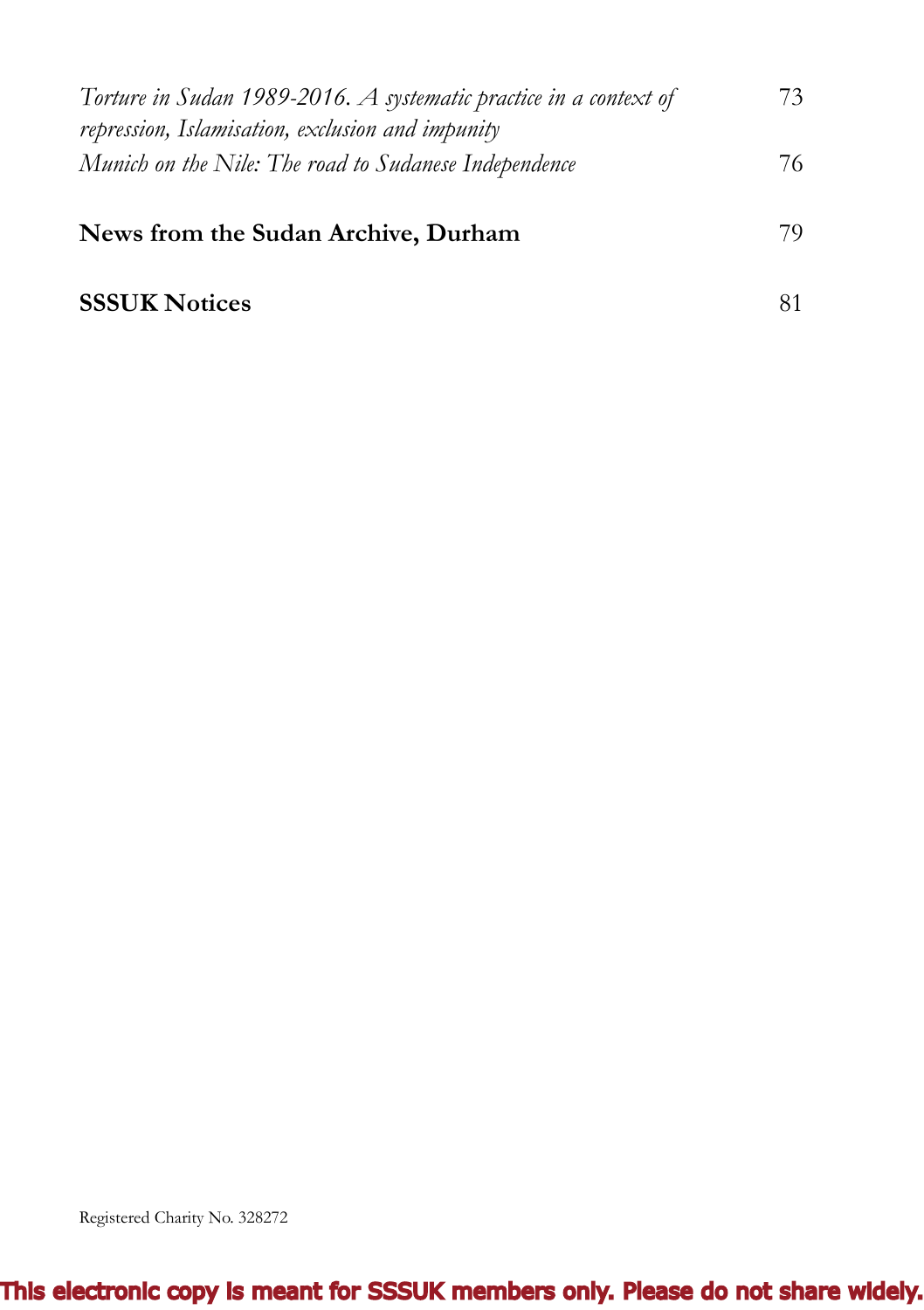# **Editorial**

We hope that you will receive this issue of *Sudan Studies* (Number 58) just in time for the U.K's summer holiday period. Sadly, our frst task is to announce the death of **Paul Wilson**, an old Sudan-hand whom many of our readers will have known and greatly valued.

The frst article is a review by **Lutz Oette** of the third issue of the journal *Women in Islam*, in which over a third of the articles relate to Sudan. This issue was launched at SOAS in March; Lutz gives a report of the event, with additional thoughts from our Chairperson, **Gill Lusk**. The following article also focuses on women in Sudan – this time as human rights defenders – and their experiences in contemporary Sudan. This is written by **Nagla Ahmed**, who is deeply engaged in the human rights feld in Sudan.

The following three articles all deal with aspects of history in Sudan and South Sudan. First comes the Greek scholar **Antonis Chaldeos** of the University of Johannesburg in South Africa, who gives a fascinating account of the Greek community in Sudan at the time of the Mahdia. Next is an article by the journalist **Peter Martell**, *Hope from History–Keeping the dream of South Sudan alive*, which draws on the stories that he has been gathering from people in South Sudan for the past decade. Despite seeing no easy end to the war that broke out in 2013, he believes the stories of the past can offer hope for the future. The last historical contribution is by **Kuyok Abol Kuyok**, who writes on *The Neglect of the History of Sudan in South Sudan's National Curriculum*.

The fnal article in this issue is about the South Sudanese diaspora community in Australia, *South Sudanese Australians: Constantly Negotiating Belonging and Identity*, written by **Sara Maher**, **Santino Atem Deng and Nicki Kindersley** and drawing on their research. It explores how tensions over belonging and identity have intensified in recent years in response to ongoing acculturation stress, overt racism and the community's complex relationship with their homeland and its seemingly intractable confict.

We have our usual eclectic mix of book reviews. The frst is by the respected Nubia specialist **Herman Bell**, who considers the linguistic work of the late Dr **Abdel Halim Sabbar**. This is followed by **Kuyok Abol**'s review of the *Jungle Chronicles*, a collection of writings by the veteran South Sudanese journalist **Atem Yaak Atem**, and a review by **Gill Lusk** of **Nasif B.E. Ahmed**'s book *Torture in Sudan 1989-2016*. Finally **Edward Thomas** reviews a collection of reports by a former SSSUK Committee stalwart, **John Udal**, about his work in colonial Sudan, *Munich on the Nile: The road to Sudanese Independence*.

We end with the third newsletter from the Durham Archive, written by the archivist and SSSUK Committee member **Francis Gotto**, and a notice about

1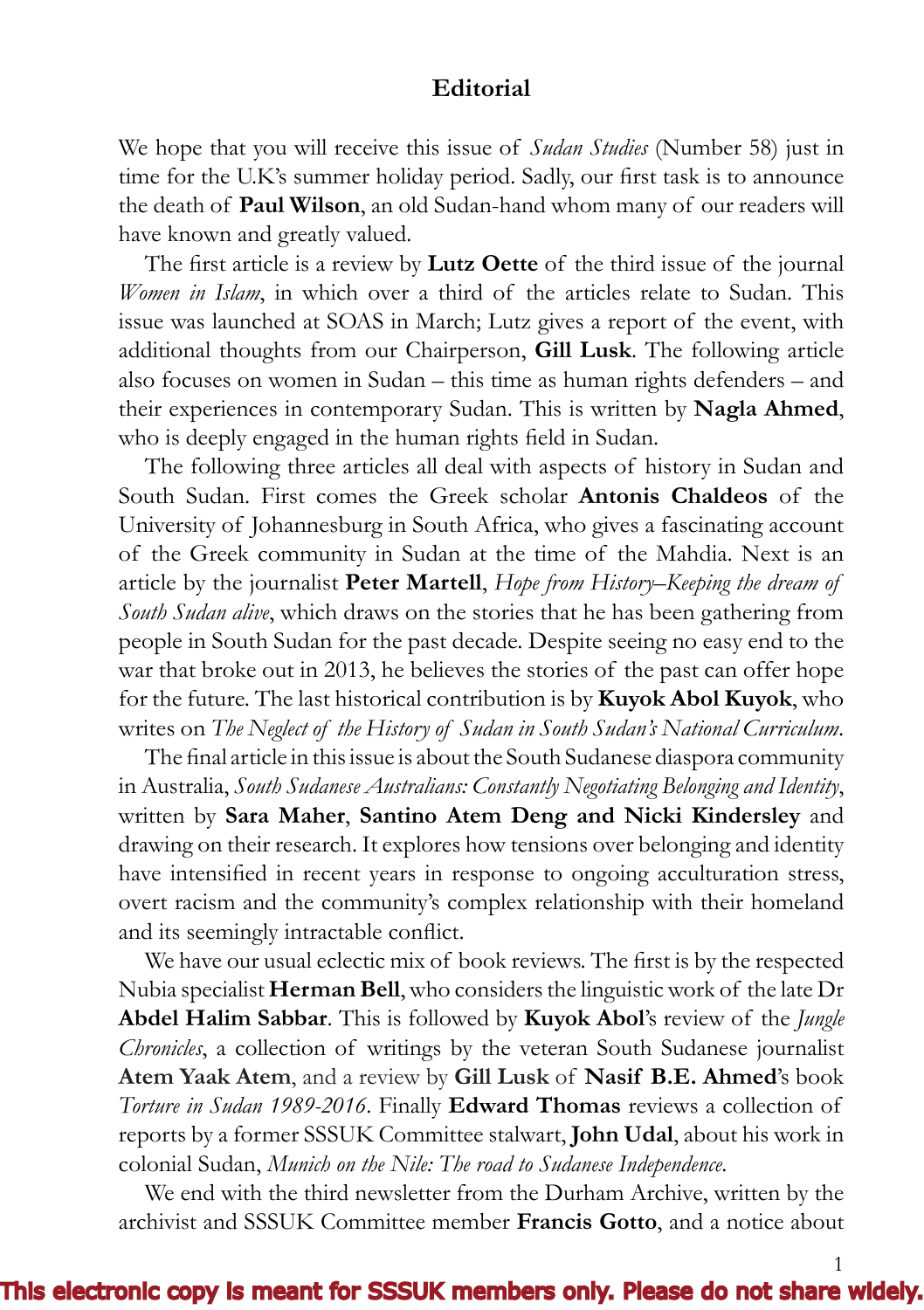our annual **Symposium and AGM, which** will be held on September 22nd at SOAS. You are warmly invited to attend and urged to register and pay in advance, so as to receive the 'early bird' rate and to avoid disappointment and delays on the day.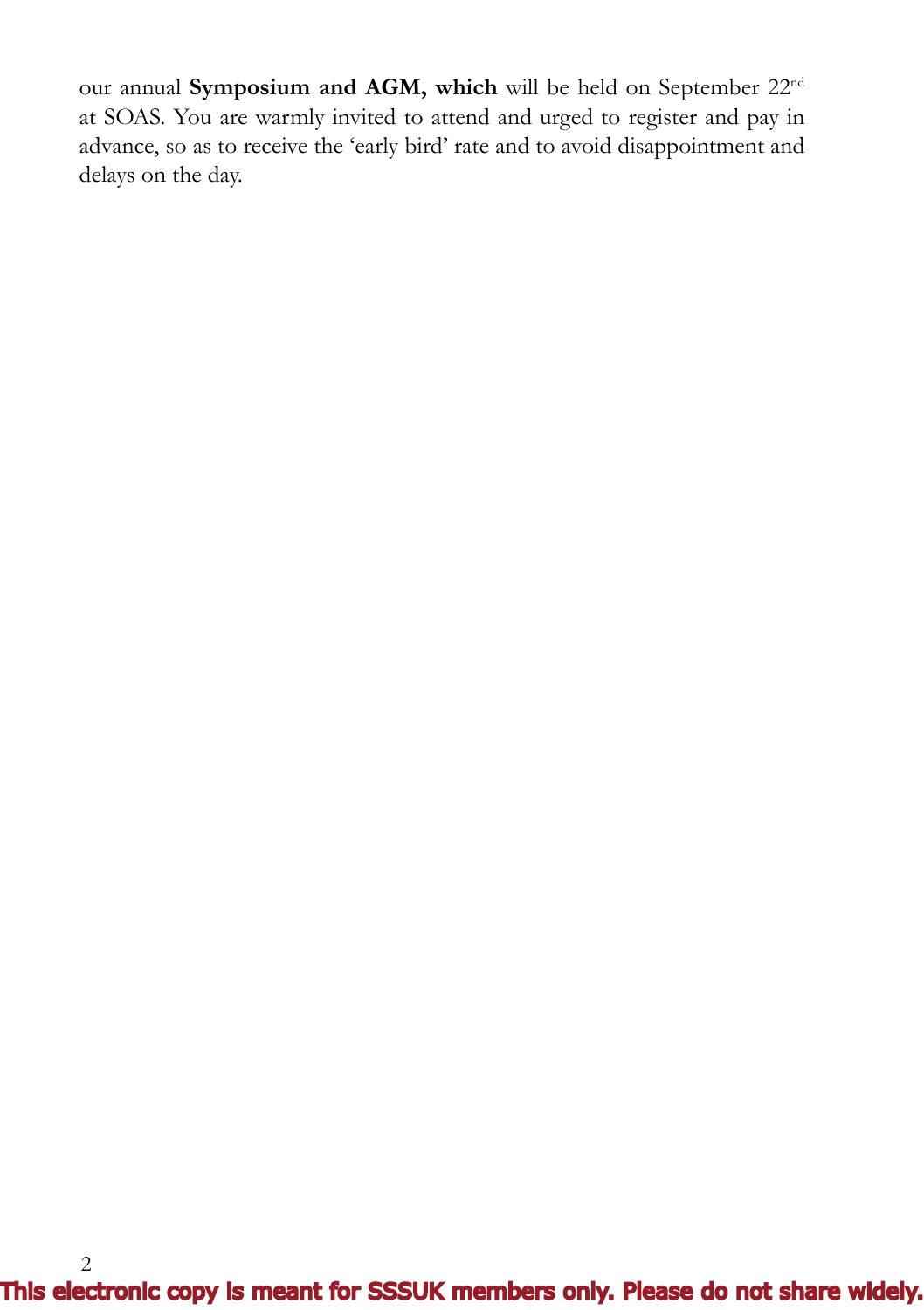# **The Death of Paul Wilson**

We are sorry to have to report that Paul Wilson (1955-2018) died of a heart attack in Bradford on 17th May.

Paul frst came to Sudan as an English teacher working for Voluntary Service Overseas in Darfur in the 1970s. On returning to the UK, he founded *African and Oriental Books* and became one of the most prominent booksellers dealing with books on Sudan and other parts of Africa and the Middle East.

He was a founding member of SSSUK and was a doughty Editor of *Sudan Studies* from 1990 to 2001, in the days before computers were widespread and when most of the copy arrived in handwritten form. We hope to publish a full obituary in the next issue.

3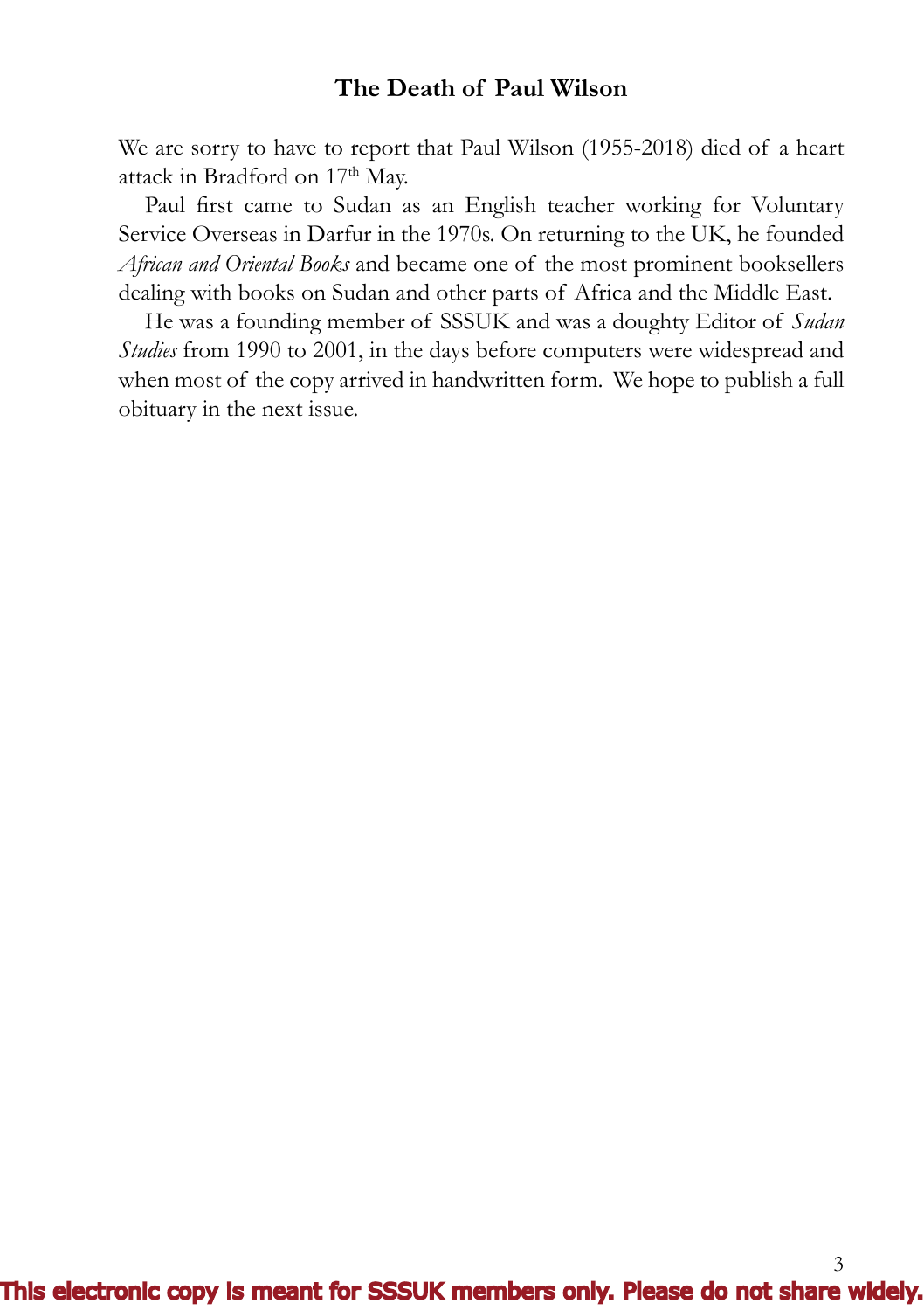#### Al-Turabi and the Women of Sudan

Commitment to Women's **Rights or Political** Ambition?

#### **Choosing Engagement** over Retreat

Ziba Mir-Hosseini's Quest for Equality<br>within Islamic Traditions

**Wielding Power over Women's Bodies** 

The Burkini Ban in France

**DOSSIER:** Living with **Religious Militancy** 



WOMEN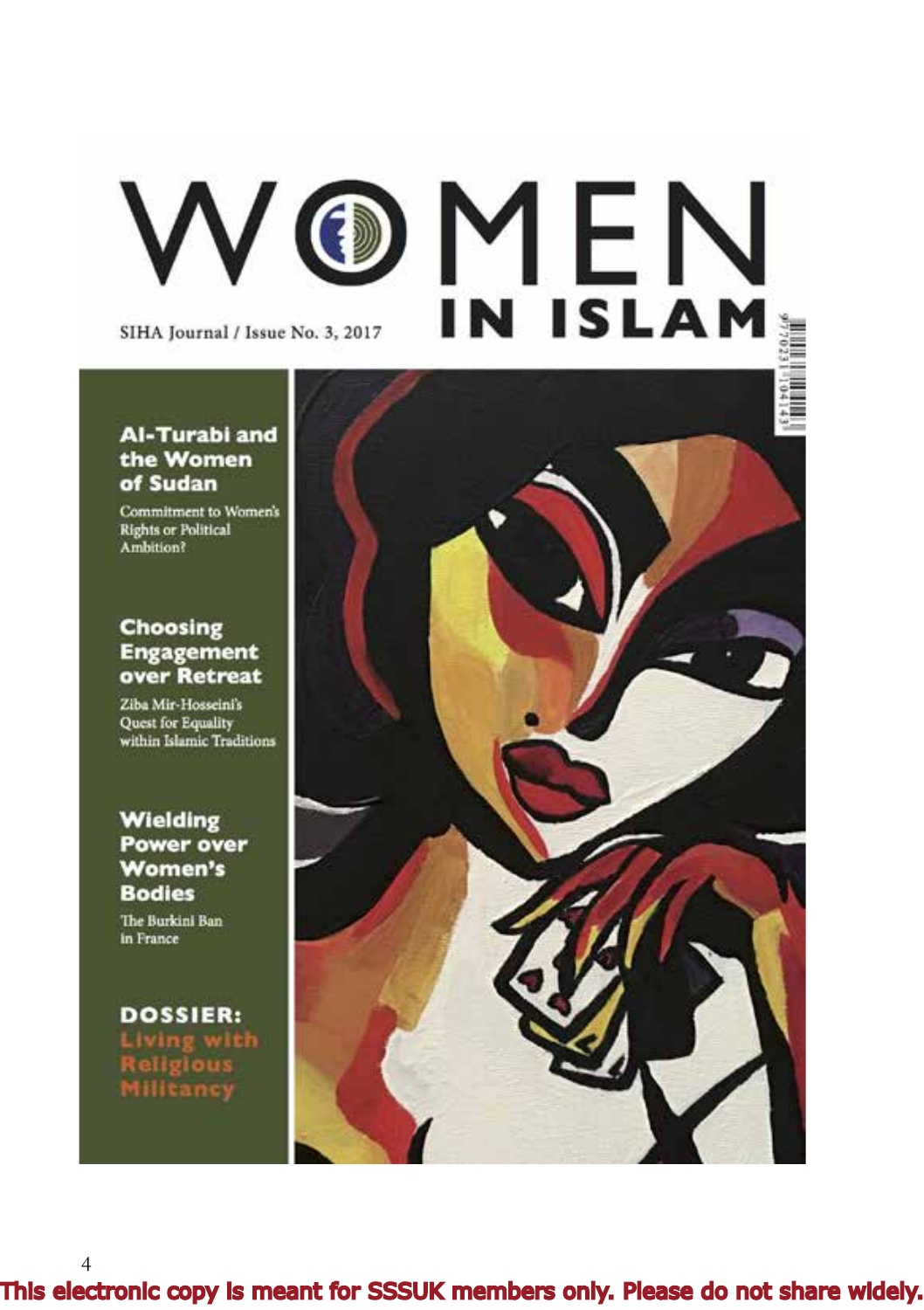# **An Innovative Approach to Women's Studies in Sudan: A Review and a Report**

#### **Lutz Oette\*1**

#### *Review of Women in Islam, SIHA Journal, Issue No. 3*

Women, when talked about in the context of Islam, are frequently portrayed as oppressed, as deserving pity or intervention to liberate them from their predicament. What is often missing in pertinent discourses is the agency of those who are being talked about and with it, representation of their voices. The journal *Women in Islam*,<sup>2</sup> published by the Strategic Initiative for Women in the Horn of Africa (SIHA, www.sihanet.org), sets a welcome and liberating counterpoint. It invites the reader to learn more about the lived realities of women, their struggles, achievements and lives at particular moments and places in a broader, evolving history. The journal, in its own words:

… explores the complexities of gender relations in Muslim communities in the Horn of Africa and beyond. It engages critically with the conficting perceptions of Islam in relation to women's human rights and equality. The journal is devoted to providing a space for Muslims and non-Muslims from all walks of life to discuss social, political and cultural challenges associated with the intersection of Islamic religion and gender…

Beautifully painted by Sara Mekki Ahmed, the picture on the cover of the third issue entices the reader to look for more inside and with good reason. Hala Alkarib is certainly right when she writes in the editorial that the issue "appeals to both people's intellect and their emotions." It offers a wealth of perspectives that engage not only with the challenges facing women in Islam but also their experiences, hopes, dreams and potential. Dr Ziba Mir-Hosseini's opening article sets the tone and motto for the issue, "Choosing Engagement over Retreat". What follows are over thirty articles that cover an extraordinarily broad range of topics, from the politics of feminism, to the question of women's inheritance, the Burkini Ban in France, flm and book reviews, poetry and a dossier: *Living with Religious Militancy*. The reader with

5

<sup>&</sup>lt;sup>1</sup> I am grateful to Hala AlKarib and Lynn Welchman for their comments and for being a pleasure to work with throughout. Gill Lusk who attended the launch at SOAS has added comments at the end of this piece.

<sup>2</sup> *Women in Islam*, SIHA Journal, Issue No.3, 2017, ISBN: 978 9970949625 (https://womeninislamjournal.com)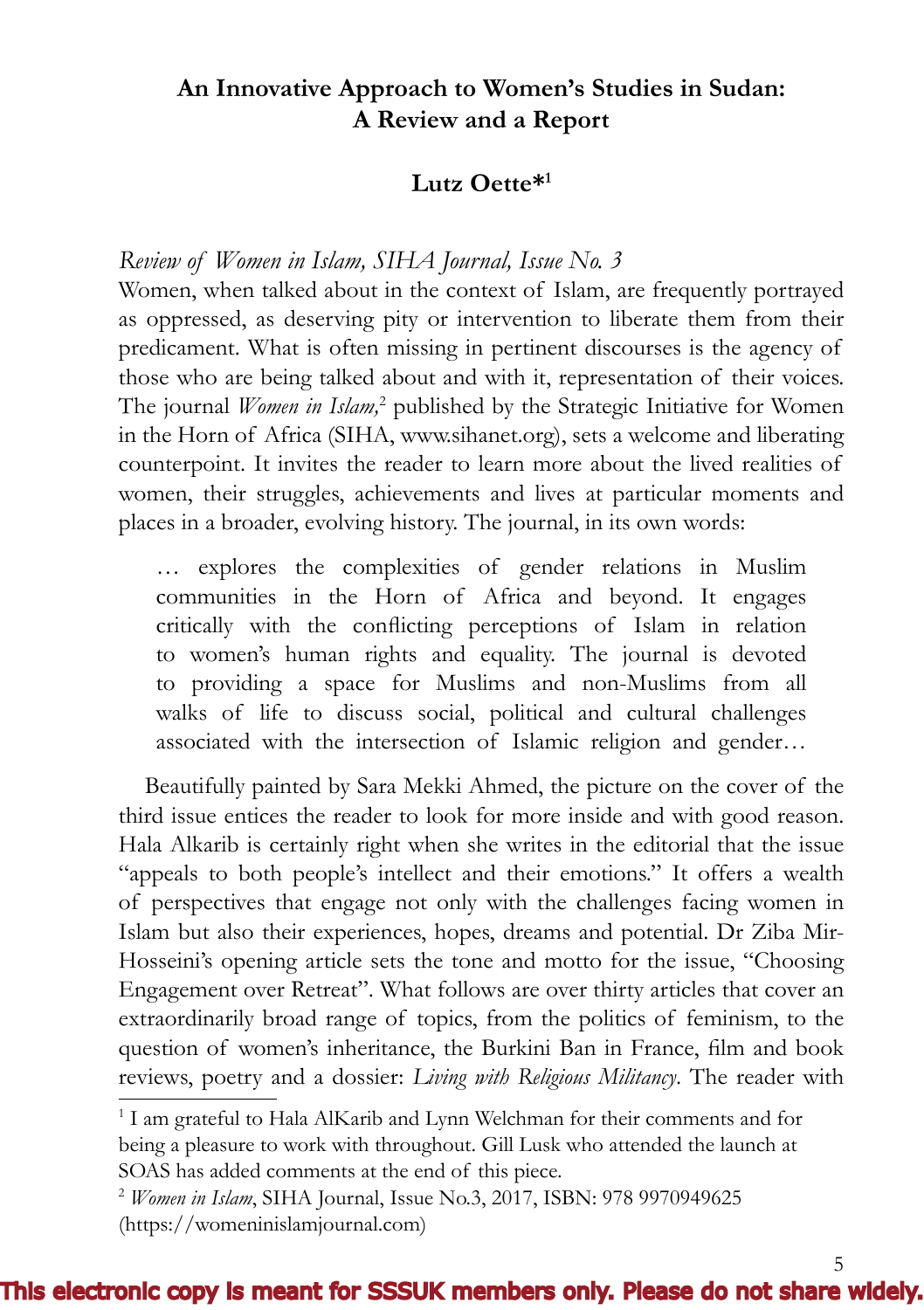a particular interest in Sudan will fnd a number of contributions by women and men who have actively taken part in Sudan's life, which refect on the political, cultural and personal, and which live up to the spirit of engagement evoked by Mir-Hosseini. The issue also proves her view that it "is one of the very few journals that one can fnd with a progressive and gender-egalitarian interpretation of Islam."

Over a third of the more than thirty contributions in the current issue relate to Sudan. The frst is one of several that explore women and Sudanese politics. 'Al-Turabi and the Women of Sudan: Commitment to Women's Rights or Political Ambition?' is compiled on the basis of an unpublished study by Abulkhalig el Sir and it is timely, as Al-Turabi's legacy still looms large in Sudan. While the article fnds that Al-Turabi took an interest in women's issues, which seemed in some ways progressive, it concludes that this interest was "motivated by political pragmatism rather than a genuine concern for change and reform". Considering discriminatory laws and policies enacted in the 1990s, Al-Turabi is characterised as a Pied Piper who "incite[ed] women to enter the public realm as a way to generate political gains for the Islamist movement [while] ignoring the unjust social and cultural reality that they experienced."

'Women of Political Islam and the Dialectic of Women's Rights: The Dilemma of Female Political Islamists', by Abulkhalig el Sir, is particularly critical of women who are part of the Islamist movement in Sudan. He demonstrates, particularly by examining some selected writings, how they have failed to challenge discrimination and injustices, such as those evident in the Family Act of 1991, and have been caught up in contradictions or escaped into vague generalisations. Meanwhile, Amal Khalifa Habani's 'Feminism and Politics in Sudan: The State of the Feminist Movement in Sudan' charts the development of the movement since the 1940s, highlighting the diffculties faced and lamenting the diminishing of "space for the feminist movement." Her article is complemented by the voices of four feminist activists, Zainab Badr el Din, Amal Abbas, Samira Mahdi and Intisar al Aqali. While all are highly critical of, if not frustrated by, developments and their experiences as women in the political system, they equally embody the combative spirit of feminist activism in Sudan.

Asir Alsayed's 'A Woman and a Purchased Slave: Gender Biases and Stereotypes in School Textbooks' takes the example of a textbook chapter on Friday Prayers, which includes the Prophet's *Hadith*, "Friday prayers are incumbent upon whosoever believes in God and the Last Day, except for four: a slave, a woman, a minor and a sick person", to underpin his incisive analysis of how textbooks promote a culture of discrimination. Safa Alseddig's '"*Al Adal*" Re-Infbulation and the Obsession with Virginity in Sudan', casts the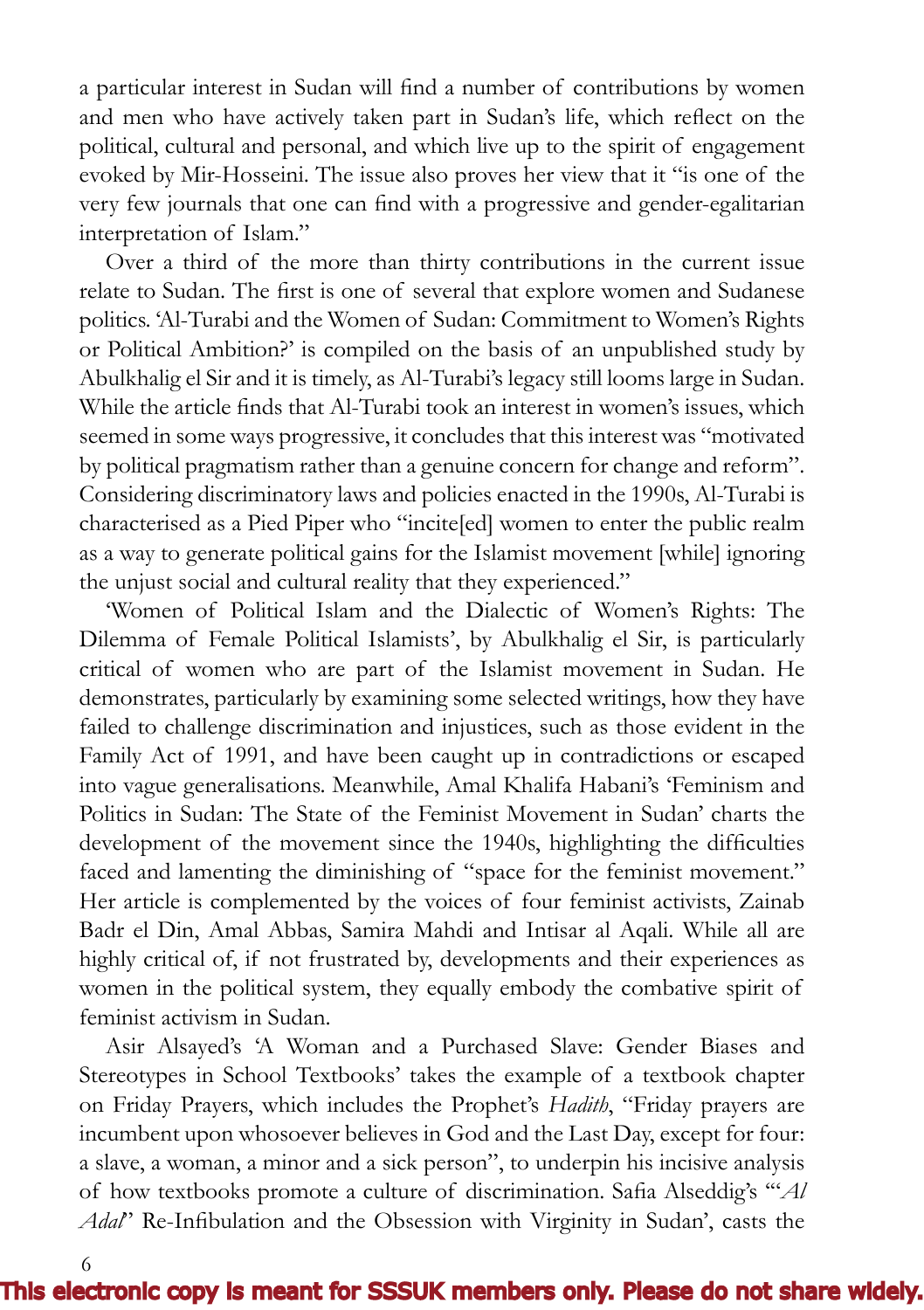spotlight on the pernicious impact of re-infbulation, analysing the sociological dimension driving the practice and calling for fundamental social-cultural change. Aisha al Samani's 'The Tragedy of Seclusion: The Gender Segregated Communities of Hamshkoreib in Eastern Sudan' provides an outsider's glimpse into a largely hidden life in which women are confned to a segregated village for their entire lives in the name of religion.

The journal includes fascinating portraits of people. 'Al-Balabel: An Iconic Sudanese Female Band', by Mohamed el Faki, revisits the story of the "allfemale trio … known as the Sudanese Supremes", inquiring whether their success, status and experiences are, in the words of the subtitle, the symbol of an Ambivalent Society or Fractured Patriarchy. Amani Mohammed el Obeid's 'Saadia al-Salahi: A Pioneer Costume Designer from Sudan: What Clothes Say about A Society' pays a lovingly drawn tribute to Al-Salahi's research and contribution to preserving an important aspect of Sudan's cultural legacy. 'Meeting with the Novelist Leila Aboulela: Negotiating Religious and Class Identities across borders', based on an interview by Lisa Clifford, shows how Leila Aboulela found her literary voice in Scotland and what it means to write about her experiences as a Muslim woman in Europe.

Several pieces relate personal experiences of discrimination, showing how the public and the private are inextricably linked in the broader context of Sudanese gender politics and socio-cultural practices. Souad Alkhider's 'Banned from Playing Football Before I was Born', immediately draws the reader into her childhood dreams, which were crushed by the dictates of a patriarchal society. Even being a well-known journalist, who has clearly found her voice, she confesses to still feeling "restricted and confned" by the price she has had to pay for being brought up as a girl in Sudan. Sara Elhassan's irreverent 'I Almost Got Arrested for Wearing Pants' revisits her near arrest at the hands of the public order police egged on by Sudanese men walking by. The situation prompts her to refect sarcastically on what she has been told about the virtues of Sudanese men. Eiman Adam's poem, wearing its heart on the sleeve in its title 'Recalcitrance is a cry for freedom', ends with "Servitude is to God. To me, you be what you may."

The journal explores a wide range of issues that concern women living in other countries than Sudan, from female street cleaners in Mogadishu and the diffculties faced by Ethiopian Domestic Workers in the Gulf Countries, to a variety of issues in Iran, Kenya, Uganda, Afghanistan and again Somalia. In combination with thematic articles, such as on inheritance, polygamy and *fatwas*, the writing offers a rich prism of both the lived realities of women (and men) in Islam and broader political, legal, and socio-cultural challenges. The many frst-hand accounts are particularly compelling, providing well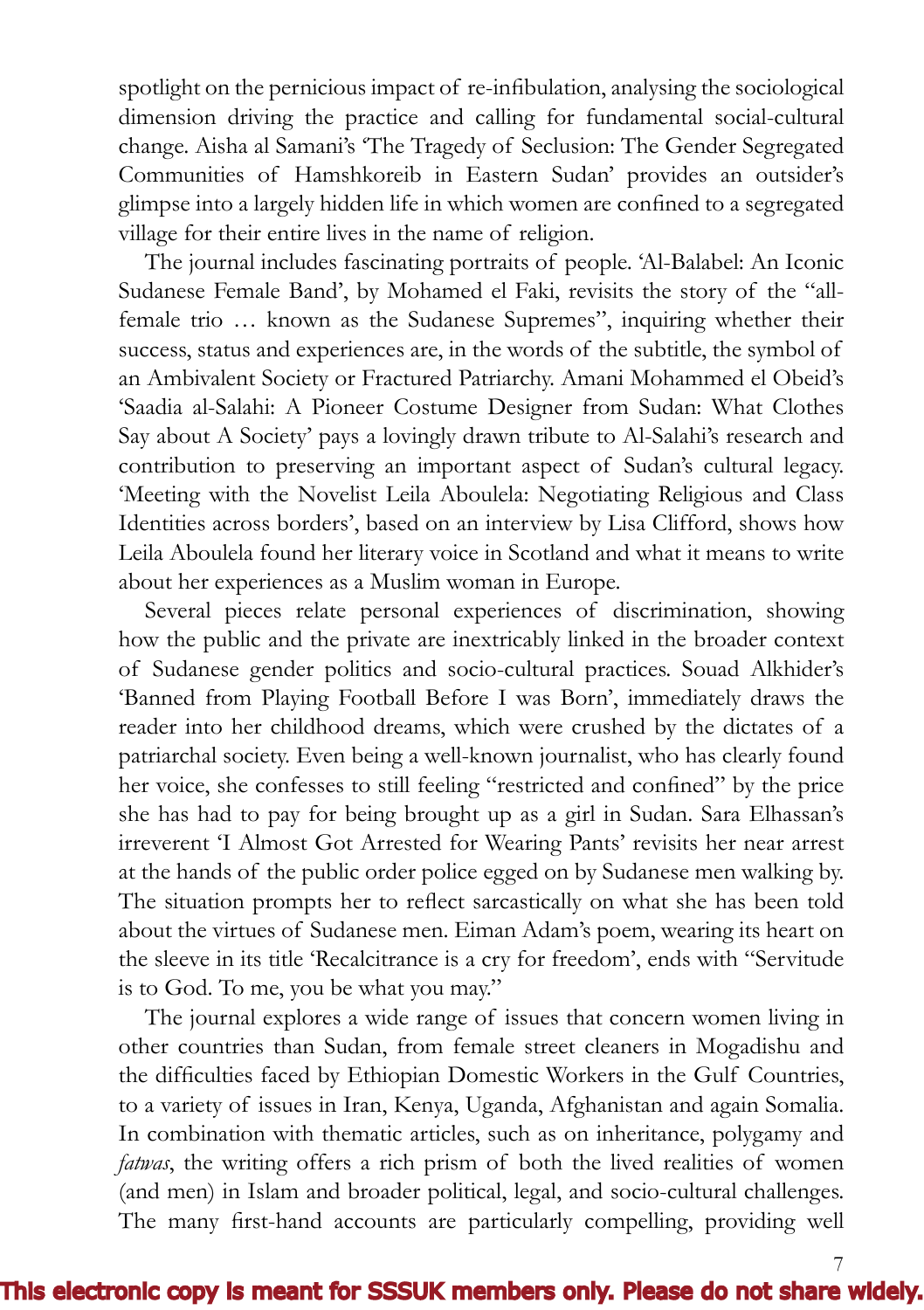written and unique insights and perspectives that one is hard pressed to fnd elsewhere. The intellectual approach taken by the Journal invariably privileges certain voices. Future issues would be enriched by providing space to refect on another important dimension: the experiences of marginalised women, in both urban and rural contexts.

Any review would be remiss if it focused only on content and omitted any mention of the rich illustrations. Paintings, drawings and photographs give the journal its unique artistic appeal, and showcase the work of a number of highly talented artists. One particular gem is Looking Back to Move Ahead: A Photo Story on Women's Dress in Somalia, which takes the reader back to the 1960s, 1970s and 1980s.

When I told the Editorial Head, Hala Alkarib, that I was minded to review the latest issue of the journal, she asked me to be highly critical. I must admit, happily, that I failed in this task. As will have become clear from this review, I greatly enjoyed reading it and consider my copy something to treasure. For those interested in ordering a copy, in English or Arabic, further information can be found at https://womeninislamjournal.com

#### *Launched at SOAS*

Issue Three of the journal *Women in Islam* was launched at the University of London's School of Oriental and African Studies on 24<sup>th</sup> March 2018. Hosted by the SIHA network, together with the Centre for Islamic and Middle East Law and the Centre for Human Rights Law, the event was superbly organised by Professor Lynn Welchman, from the SOAS School of Law, helped by Christine Djumpah from the Law office and a group of SOAS students: Zahra Bajwa, Salma Sakr, Matilde Aghdasi, Tashny Sukumaran, Khobaib Abuelmeaza, Odette David and Sugandha Parmar.

The turnout was lower than hoped for, perhaps due to the launch being on a Saturday afternoon, but those who attended were richly rewarded by stimulating and engaging presentations and discussions. The programme included readings of poetry and pieces from the journal by SOAS students, a discussion of women in Islam featuring Ziba Mir-Hosseini and Hala Alkarib, with Lynn Welchman as moderator, which particularly refected on the challenges of women's rights activism within an Islamic context. This was followed by a screening of the flm 'Men as Allies' (available on YouTube). This focuses on men's personal experiences and attitudes to oppression and violence against women in Sudan, and it refects SIHA's philosophy and strategy of seeking broader social transformation. The flm triggered a lively debate on gender relations and the political and social challenges faced by women and men seeking to bring about change.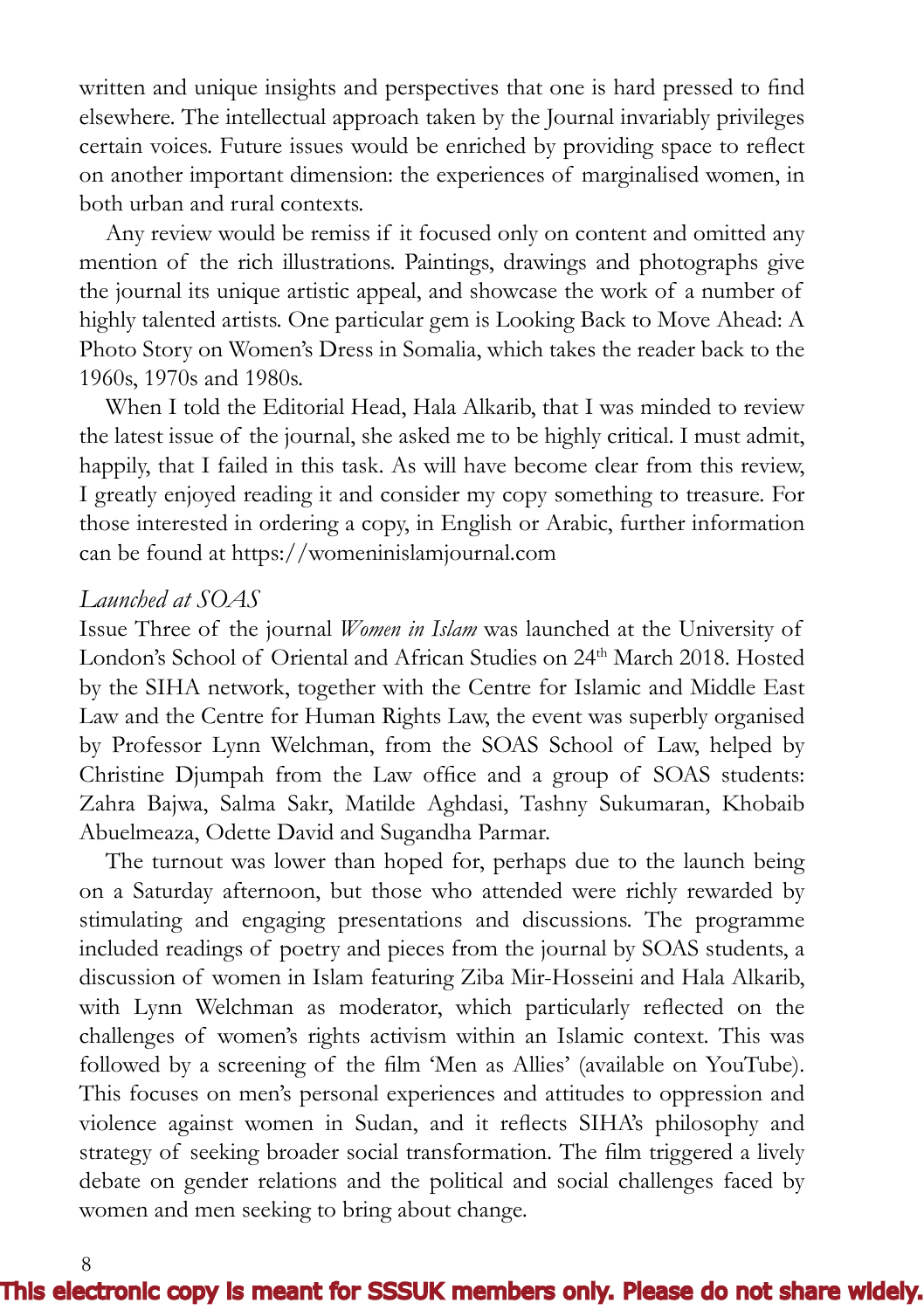We hope that future issues of *Women in Islam* will be launched at SOAS. Judging by this year's event, SSSUK members who attend are unlikely to have any cause for regret.

#### *Gill Lusk adds:*

The SSSUK Chairperson, Gill Lusk, who also attended the meeting adds:

Two main themes struck me in this excellent meeting. One was that SIHA Editor Hala Alkarib commented that many people, especially in the "ex-Muslim" lobby, criticised the policy of analysing women's and feminist issues or the Islamist ideology from an Islamic viewpoint. Her point, as I understood it, was that in a deeply religious and traditional society, this was the most effective way to debate and to change things. This resonates strongly with my own thoughts on Sudan's very traditionalist society, traditions that like others, former Muslims may need to take into account if they seek change. It clearly resonated with the largely Muslim audience.

The second point is that despite the scores if not hundreds of meetings I have attended over many years where Islam was discussed, this was the frst time that I had heard apparently practising Muslims speak so openly against Islamism and that most of these were women, both Sudanese and of other nationalities, and some of them wearing the "*hijab*". This to me is an important development because it demonstrated defance towards the Islamists themselves (no doubt there was a government spy in the room: there always is) and also, it was a platform for alternative understandings of the Islamic faith which challenge and usually predate the narrow and exclusivist version that Islamists profess and propagate. That of course brings us back to Hala's point.

\* Dr. Lutz Oette is a senior lecturer in law at SOAS, University of London, and director of the SOAS Centre for Human Rights Law.

9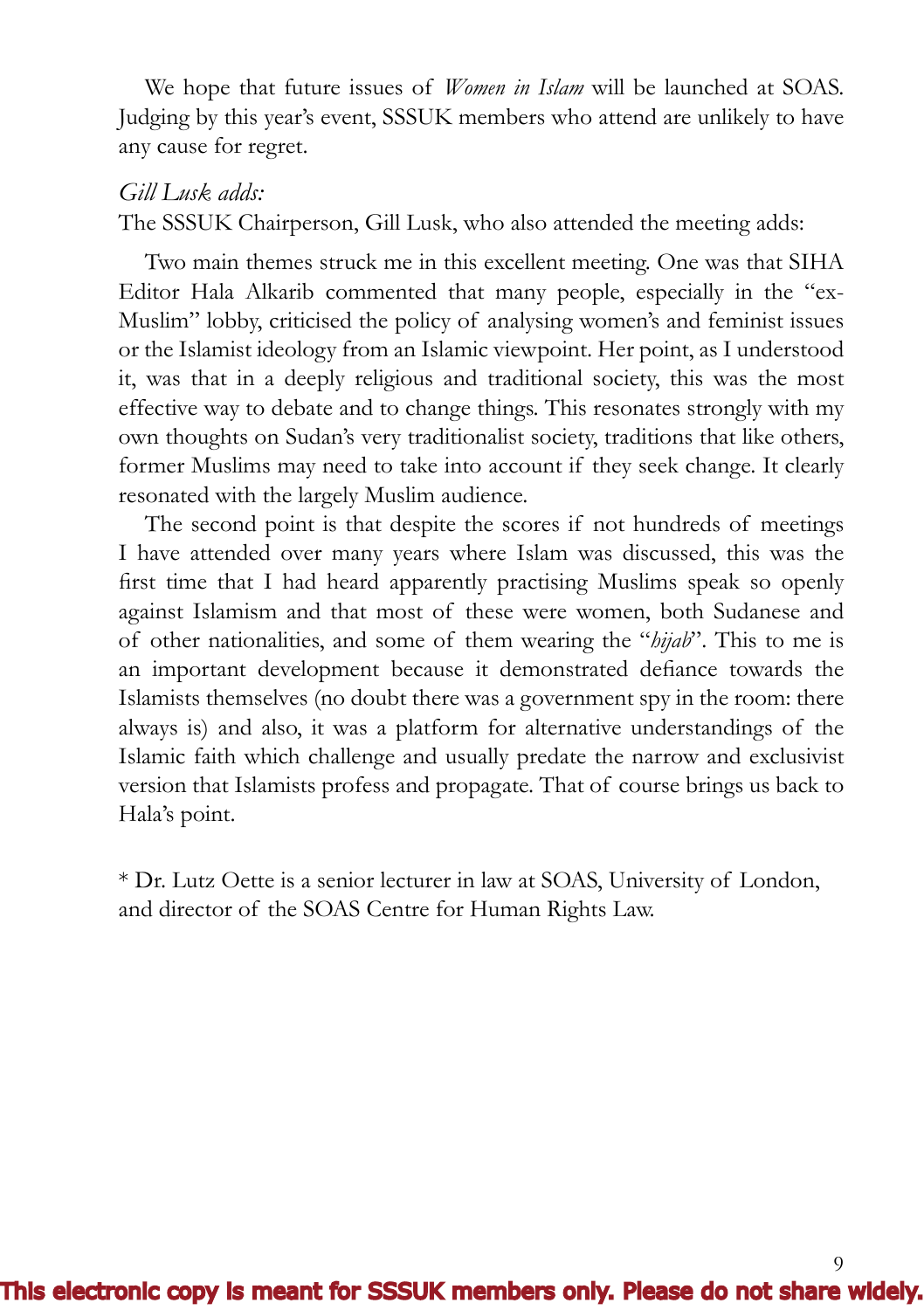# **Defending Human Rights in Sudan, a Daunting Mission**

# **Nagla Ahmed\***

#### *Introduction*

My personal experience has infuenced my path as a human rights defender. There are countless incidents that will always linger in my mind and for the purposes of this article, I will mention a few in order to unveil the atmosphere and barriers in both law and practice that have created a hostile environment for women's human rights defenders in Sudan and affected their ability to operate freely. This is an attempt to shed light on the enduring challenges that Sudanese women human rights defenders face under Sudan's repressive regime and to recognise their signifcant role and constant struggle against injustice. Sudanese human rights defenders and organisations that are at the forefront of work to promote and protect human rights across Sudan continue to be subjected to outrageous intimidation and face manifold risks to their lives and work as systematic human rights violations are perpetrated against them by the National Intelligence and Security Service (NISS) and police. They are routinely subjected to arbitrary arrest and detention, daily summonses to the police station and long hours of interrogation. They are often subjected to torture and other ill treatment while in detention, and to unfounded criminal proceedings. These violations are used by the NISS as a means of muzzling their work and silencing them.

While all Sudanese activists face these violations, Sudanese women's human rights defenders suffer more repression and aggression than male activists. They are targeted in almost every conceivable way because of their gender (as well as their cultural backgrounds, political opinions,<sup>1</sup> age and marital status) and are more vulnerable to sexual and physical harassment, rape, verbal abuse, the use of sexist language, and of slurs and slander campaigns. Sudan's repressive and discriminatory laws undermine women and girls across the country and diminish their ability to participate meaningfully in public life.2 Despite numerous recommendations by international and regional organisations, Sudan has failed to comply with its international obligations.

<sup>&</sup>lt;sup>1</sup> Abdel Salam, A.H. and De Waal, A. (editors) 2002, *The Phoenix State: Civil society and the future of Sudan*, Red Sea Press, p. 84.

<sup>&</sup>lt;sup>2</sup> Henry, Jehanne, "Sudan's War on Women and Girls", Human Rights Watch, October 2015, at:

https://www.hrw.org/news/2015/10/12/dispatches-sudans-wars-and-girls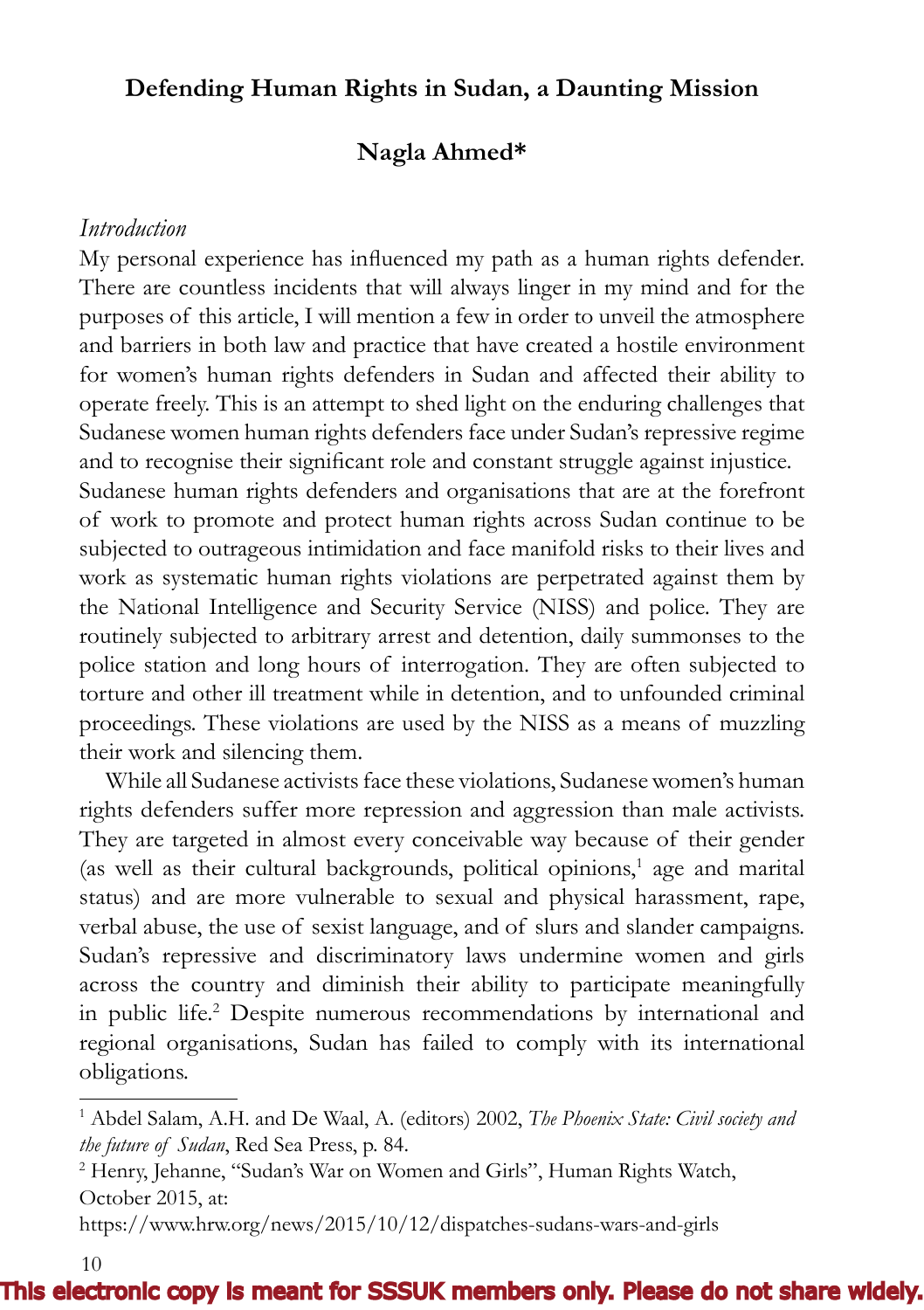The situation of women's rights defenders in Sudan is lamentable, due to the many challenges they face and it demonstrates that defending human rights there is an exacting and daunting task. The incidents below highlight the entrenched injustice and the normalised gender inequality.

#### *The experience of lawyers defending women in Sudan*

In 2006, I represented eight women, who had been arrested and accused of smoking a *shisha* (water pipe) and dressing indecently, before the Central Khartoum Public Order Court. In the courtyard while I was approaching the Courtroom, I saw a police truck loaded with women and men from South Sudan, who had apparently been arrested for brewing and selling alcohol.

I stood stunned with horror at the ill treatment that the police were directing against them. I couldn't just ignore what I saw and angrily asked the policemen to stop their ruthless and inhumane treatment. Instead, the police arrested me and accused me of illegally obstructing a lawful arrest, insulting offcials during their lawful duty and wearing indecent dress myself.

It wasn't helpful to tell them at that time that I was a lawyer. I was taken to an offce in the same Court building to be transferred to the police station. I was verbally abused and accused of encouraging people to drink alcohol, break the law and commit offences against social morality. They suggested that I drank alcohol too. I presented my Bar Association identity (ID) card to the police officer and told him that I was a lawyer representing my clients before the Court. The officer seized my ID and ordered my release on condition that I came back after the Court session. Nonetheless, I left the Courthouse after the trial and never went back for fear of being arrested. This incident has partially restricted my involvement in defending victims of the Public Order laws before that Court.

Another pivotal incident occurred in 2011. Safa Ishag, an activist from the *Girifna* non-violent pro-democracy movement,<sup>3</sup> was kidnapped and gangraped by NISS agents in Khartoum after taking part in a protest against the government in January 2011. Safa instructed me to take legal action and to pursue her case on her behalf. Two other female lawyers and I went to the Attorney General's office in Bahri (Khartoum North) to submit a complaint against the NISS. The Attorney General refused to register it and insisted instead that it should be registered against an 'unknown suspect'. However, it was fled at East Khartoum Police Station in Kafuri, where I witnessed how Safia was intimidated by the head of the Police Station and by officers who accused her of lying and threatened her if she persisted in pursuing her allegation.

<sup>3</sup> Further information about *Girifna* can be found at: http://www.girifna.com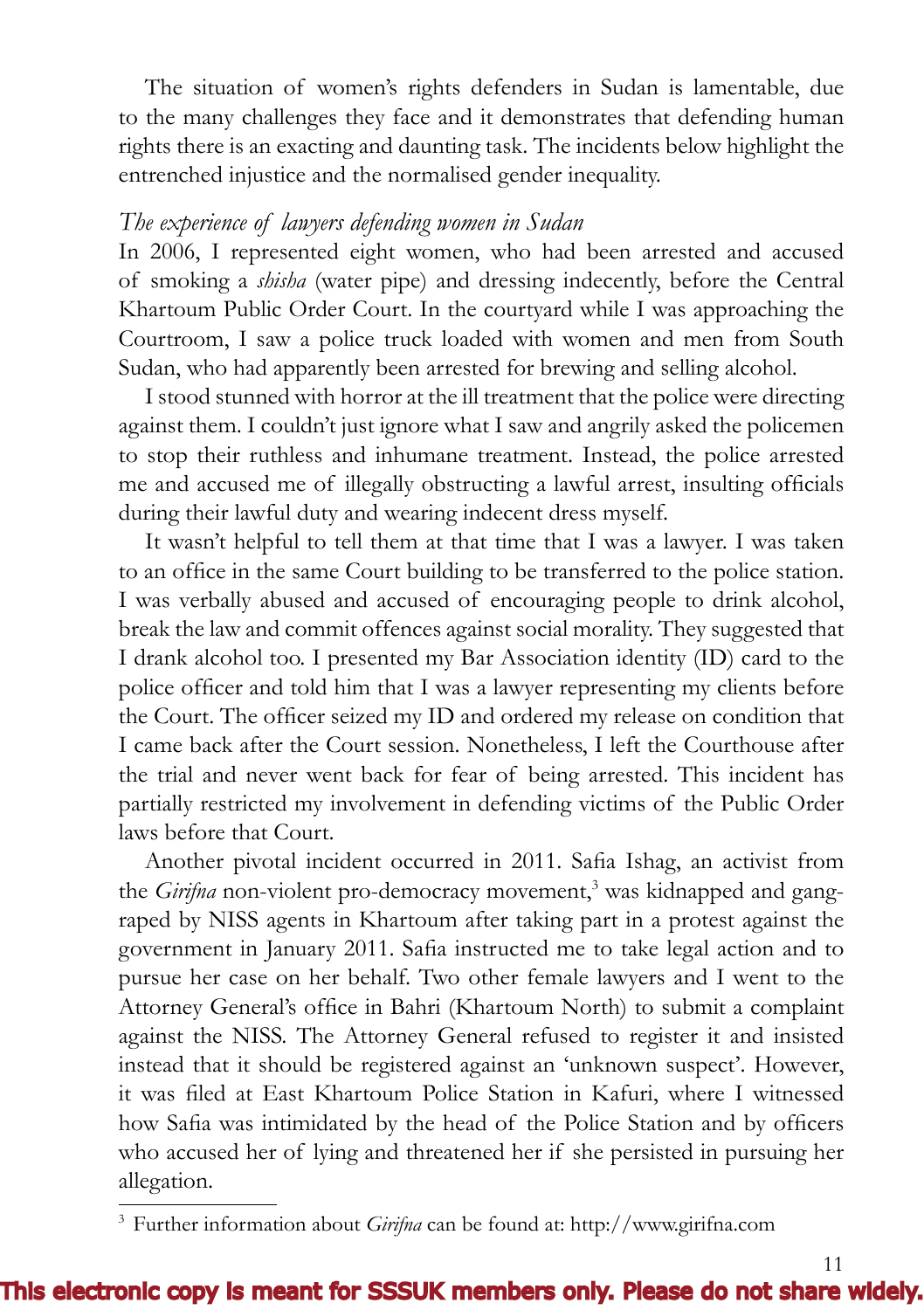On the following day, we wanted to obtain a copy of Safa's medical report, which had been prepared after the incident. However, we couldn't make a copy at that time as the offcers at the police station were extremely hostile and refused our request. Instead, they asked us to bring Safa in for more investigations. By this stage, she had fed the country and her case became public following the broadcast of her video testimony, in which she detailed her ordeal.

The government was very aggressive and the NISS launched a heavyhanded campaign against anyone who dared to speak up about Safa's case. Human rights defenders and journalists, who demanded that the government investigate the allegations and bring the perpetrators to justice, were arrested. Five journalists were charged with defamation and publishing false news for writing articles demanding that the government investigate the case and bring the perpetrators to justice. Eight civil society and political leaders who visited Safa's family to show their support and solidarity were also arrested, interrogated by the police and accused of kidnapping Safa.

Despite the hostile atmosphere, I worked with my colleagues and prepared a claim to be submitted to the Minister of Justice; it was during this time that the NISS arrested me at my office in Khartoum. The NISS confiscated two laptops, all the office work files – among them Safia's case file and external devices. In this context, it was too challenging for my colleagues to pursue her case in Sudan. Fortunately, her case found its way to justice through a submission to the African Commission on Human and People's Rights by REDRESS.4

#### Abuse and stigma

Sudanese women's human rights defenders suffer aggression and repression by individual fundamentalists as well as the state. I recall two incidents that happened to me, the frst when a radical Islamist man verbally attacked me during an awareness-raising meeting on women's rights organised by a community-based organisation in the Mayo neighbourhood of Khartoum. He ordered me to stop talking and shouted at me furiously, saying that I should cover my hair and that I had come there to corrupt their social mores and try to impose "Western culture on our women". He insisted on ending the meeting and ordered all the participants to leave.

The other incident occurred during my work on the criminal law reform project with REDRESS in Sudan. We had organised a workshop about the

<sup>4</sup> REDRESS Trust is a U.K. based organisation that works with torture survivors to obtain and access justice through litigation so as to combat torture in all regions of the world. For more information visit the REDRESS website at: https://redress.org/about/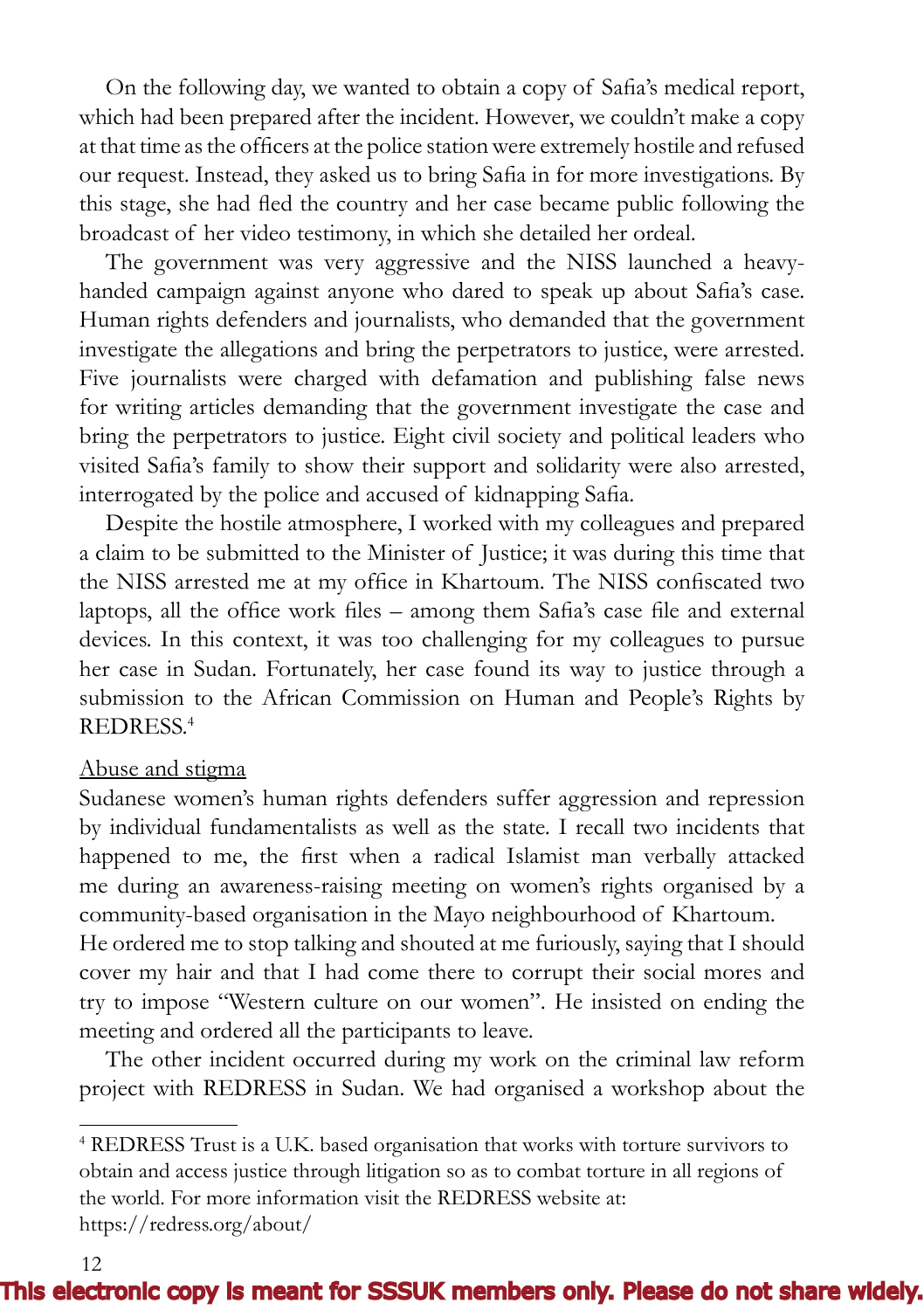importance of community engagement in the law reform process at Wad Elbashir, a camp for internally displaced persons (IDPs) in Omdurman. While I was speaking about the shortcomings in the criminal law and how some provisions were violating our rights, I was insulted by a member of the ruling National Congress Party (NCP).

Many Sudanese women's rights defenders have experienced similar attacks, especially in the rural areas, and IDP camps and centres around Khartoum. Moreover, Sudanese women activists face gender-specifc forms of stigma and abuse in response to their work, including smear campaigns and accusations of prostitution; these are particularly directed against women who are advocating women's rights and speaking against the Public Order Law. For example, during Lubna Hussain's trial in 2009, female activists organised a series of protests in solidarity with her and against that Law.5 On the day of her trial in the Khartoum North Court, the protestors were not only subjected to police brutality and excessive force and arrests but also faced a slanderous and demeaning campaign by officials and pro-government media that condemned the protestors. A pro-government newspaper, *Al Wifaq*, ran the front-page, bold red headline: 'Demonstrations of Prostitutes and Homosexuals in Khartoum Streets.'

#### *Women's human rights: activists and organisations*

Women's rights are generally considered to be a Western idea and against Sudanese culture, social mores and Islam. The work of Sudanese women is often criminalised and restricted; particular targets are those who challenge discriminatory practices and legislation that violates women's rights or those who advocate the ratifcation of the international Convention on the Elimination of All Forms of Discrimination Against Women (CEDAW). For example, a prominent women's rights leader was summoned by the Women's Parliamentary Committee of the National Assembly in Khartoum because of her statement and comments about sexual violence in Sudan to the Nobel Women's Initiative.

Human rights work in Sudan is considered a threat to national security. It is common for the government to portray human rights defenders as "spies" or agents of foreign governments. When arrested, they are usually charged with the offence of 'undermining the constitutional system', 'waging war against the state' or 'espionage,' all of which carry the death penalty or life imprisonment.<sup>6</sup> An example of this is the case of Jalila Khamis Kuku, who was

<sup>5</sup> See the *Guardian* report at:

https://www.theguardian.com/world/2009/aug/02/sudan-women-dress-code

<sup>6</sup> See, Elzobier, A. "Sudan: Criminalization of Human Rights Work threatens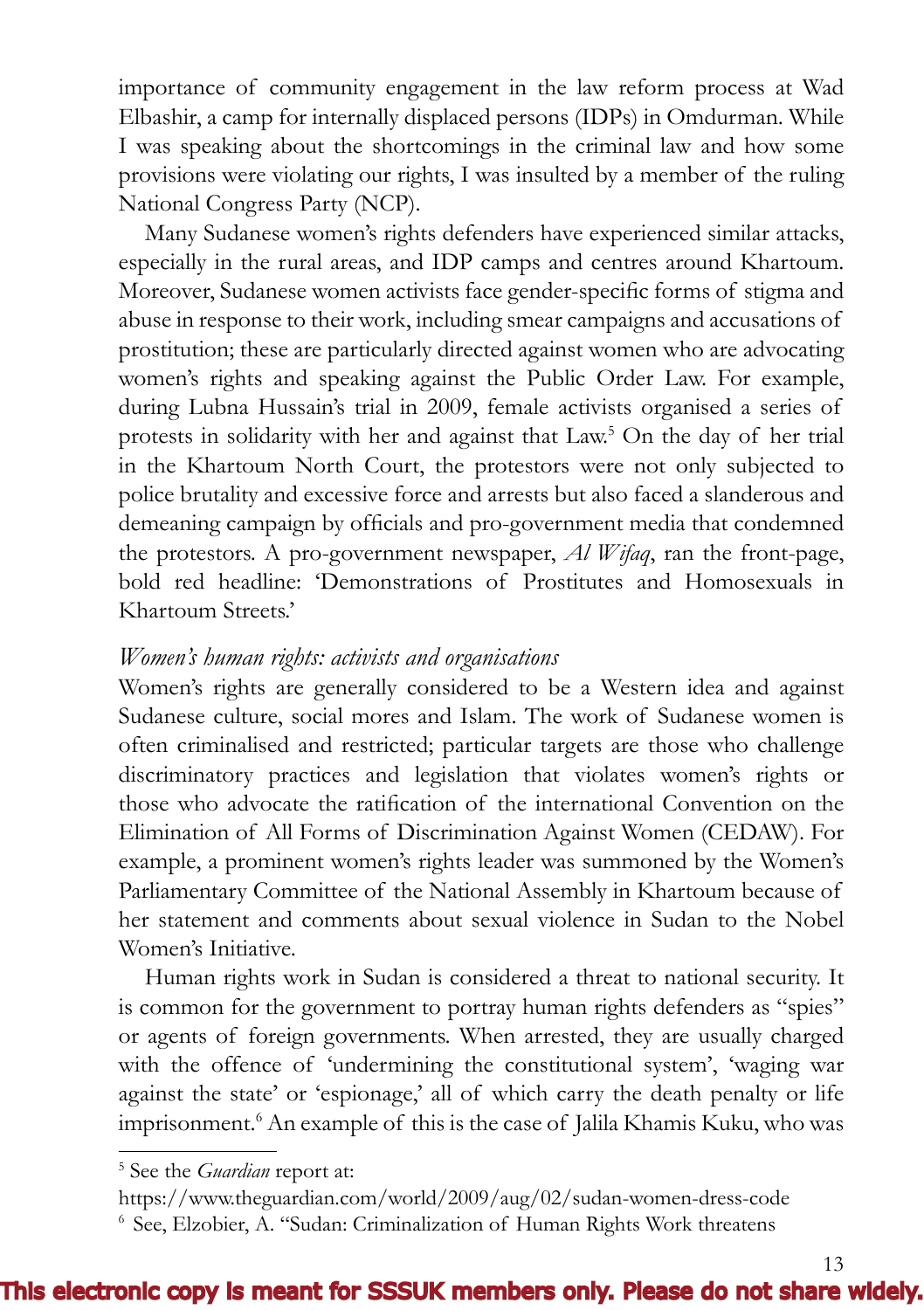arrested and detained for almost ten months following the broadcast on video of her statement about the dire humanitarian situation in South Kordofan and the suffering of the Nuba people; she spent nine months in security detention without charge and later, her trial was based on unfounded charges.<sup>7</sup>

Being a lawyer is no protection from facing the risk of arrest, intimidation, detention, torture and other ill-treatment. A number of female human rights lawyers have been physically assaulted at police stations while assisting the victims of violations or pursuing legal proceedings. In 2009, three female rights lawyers were beaten and arrested by police at the Alkalala court complex in Khartoum whilst distributing leafets encouraging lawyers to register and participate in the coming lawyers' association elections. Following an order by a judge, they were released after being interrogated by police but were rearrested on the same day by the NISS and detained for several days. While assisting a victim of domestic violence, my colleague H, a human rights lawyer in Khartoum, was attacked at Khartoum North's Alshamali Police Station by the victim's husband in front of police, who refused to take any action or register a complaint; the police told her 'this issue is a family matter and no one should interfere'.

In June 2017, a female lawyer in Port Sudan in Red Sea State was slapped and beaten by six police officers whilst in the police station following a bail application on behalf of her client. She was detained for almost four days and charged with several misdemeanours: her only crime was that she didn't accept the language they used when they addressed her as "*Ya Mara*" ("Woman").

The rights to freedom of expression, association and assembly are routinely violated by the government. Women's rights organisations face enormous restrictions on their movements, as well as on conducting activities without frst obtaining permission from security or receiving project funding without the approval of the Humanitarian Aid Commission (HAC). The impact of such restrictive measures on women's organisations has in many cases made it diffcult to sustain human rights work.

The NISS enjoys vast power and immunity, and this enables it to violate rights to privacy and individual relations, through raids on the offces and homes of women's rights defenders. Violations include the confscation of their personal laptops and work equipment, searches of their mobile telephones and forcing them to open their personal emails and other social

https://www.amnesty.org/en/latest/news/2017/03/sudan-criminalization-of-

human-rights-work-threatens-protection-of-freedoms/

<sup>7</sup> Jalila Khamis's testimony is available at:

https://www.youtube.com/watch?v=CmA7pS83EBA

14

protection of freedoms", Amnesty International, March, 2017: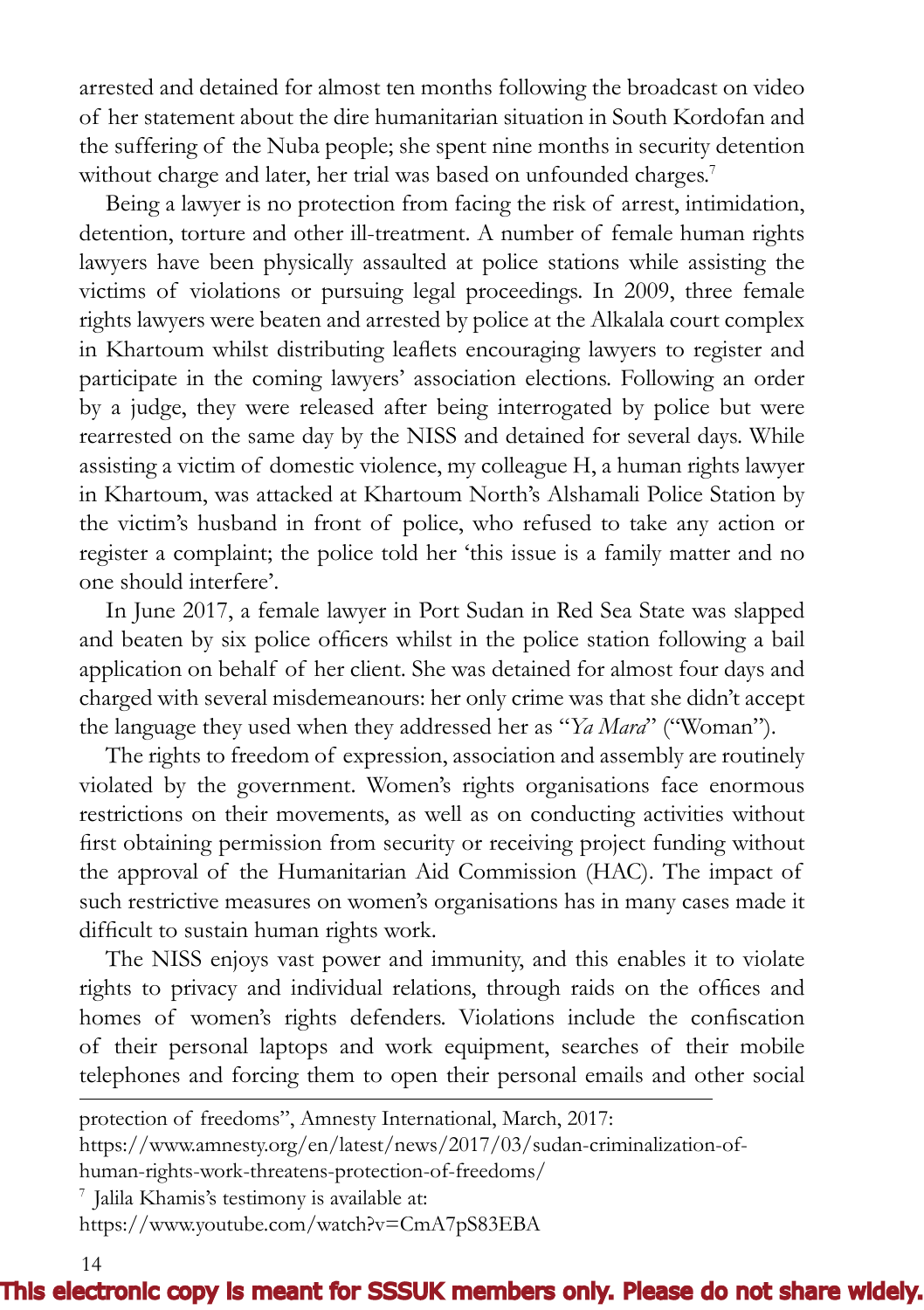media accounts, in order to scrutinise and manipulate their personal lives and judge their demeanour.<sup>8</sup> The NISS often uses information obtained from such searches against the women involved, either to infict sexual abuse or to extract confessions and information about other people and their work, or to force them to collaborate with the security organisations.

The NISS regularly tortures Sudanese female rights defenders and subjects them to degrading and inhumane treatment during their arrest and detention: one aim is to damage their self-esteem. In 2012, several women's rights activists were arrested during countrywide protests against the government's austerity policy. They faced diffculties with their personal hygiene in prison because despite their pleas, they were not given any sanitary napkins. This was psychologically agonising for many; some were forced to use inappropriate toilets or prevented from using the toilets when they needed them; some were forced to sit in the security building's courtyard, for long hours in hot sun.

#### Family, social and economic pressures

Additionally, many women's human rights defenders face overwhelming pressure from society and their families in the form of disapproval of their activism or a reluctance to accept their involvement in such work. This is particularly the case when women's rights activists are arrested because of their work. Often, the family imposes great pressure on the woman concerned: in some cases, she faces accusations of bringing shame on her family, particularly if she is arrested by the Public Order Police.

Some women suffer problems with their husbands or partners due to their activism and human rights work, particularly when their husbands are not involved in any activism. A recent example of this type of challenge concerns a female human rights lawyer who was arrested during the protests organised by the political opposition alliance against the price rises last January. After she was released with other detainees in February, her brother asked her to go with him to their family house instead of her own house, since her husband had divorced her because of her activism and detention.

Another challenge that affects and limits the ability of human rights defenders to fully engage in their activism is economic. Women face challenges such as difficulties in accessing employment, denial of opportunities and promotion, and being sacked. These strategies are used in both the public and private sectors and are designed to restrict women's activism.

15

<sup>&</sup>lt;sup>8</sup> See Reem Abbas, "Sudan Government and its Obsession with Pornography" at: https://www.opendemocracy.net/north-africa-west-asia/reem-abbas/sudangovernment-and-its-obsession-with-pornography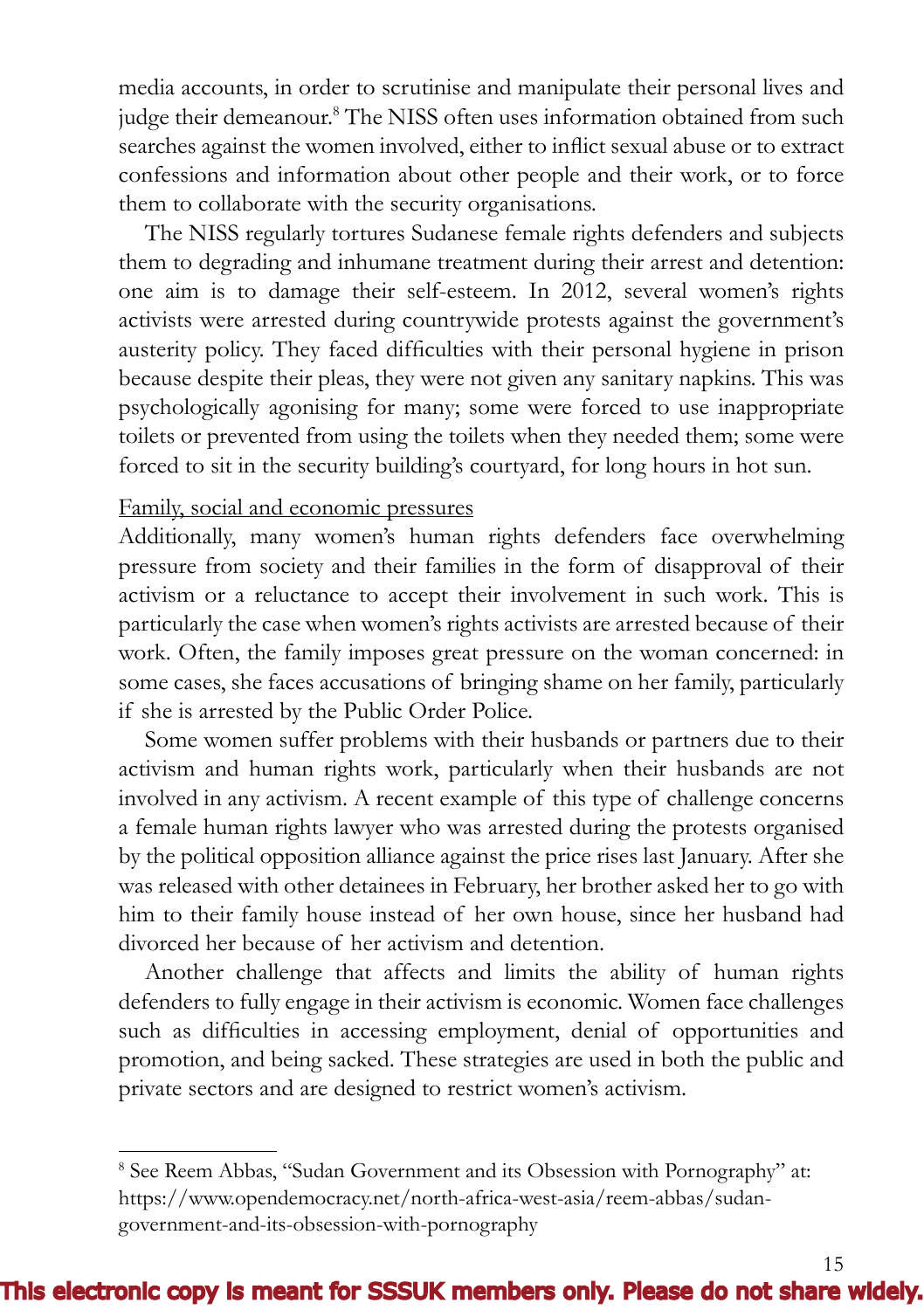#### *Conclusion*

The reality is that violations against women's human rights defenders are occurring every day. This situation is inconsistent with existing laws and offcial policies, e.g. the National Interim Constitution of 2005, and also with Sudan's international and regional obligations. In the absence of accountability and protection measures, several women's rights defenders have been forced into exile and the deterioration of women's rights and the reduction of open space in which to work freely to defend human rights has led to a decline in the struggle for women's rights.

Despite these challenges, Sudanese female human rights defenders continue to work and fght with audacity and determination against injustice and inequality, facing various forms of both direct and indirect intimidation, and dangers from the government and its security forces, or from the wider society. Through their extended struggle, Sudanese women's human rights defenders have achieved signifcant triumphs. In recent years, their efforts have led, among other things, to the reform of the problematic Article 149 (Adultery) of the Criminal Law of 1991 and they also succeeded in drawing international attention to the inhumane nature of the Public Order Law.

 The need now is to recognise women's rights defenders' important role in promoting and protecting human rights so as to enable them to carry out their work without fear or risk. The Sudan government should enshrine the declaration on human rights defenders in its laws and implement the same.<sup>9</sup> In addition the Sudan government must reform its oppressive and discriminatory laws in compliance with its international obligations and standards.

\* Nagla Ahmed is deeply engaged in the human rights feld in Sudan. She is a Human Rights Advocate Program fellow and alumnus of the Institute for the Study of Human Rights, Columbia University, New York and has worked as a consultant with Human Rights Watch and the African Center for Justice and Peace Studies, as well as with the REDRESS Trust as Sudan Projects Offcer. She is currently a leading member of the Sudan Rights Group (*Huqooq*).

<sup>&</sup>lt;sup>9</sup> The declaration on Human Rights Defenders was adopted by the United Nations General Assembly in 1998 and is considered a landmark document in human rights history. It outlines the duties and responsibilities of the state in protecting and respecting the work of individuals, groups and organisations which work tirelessly and put their lives at risk to defend and protect people's rights.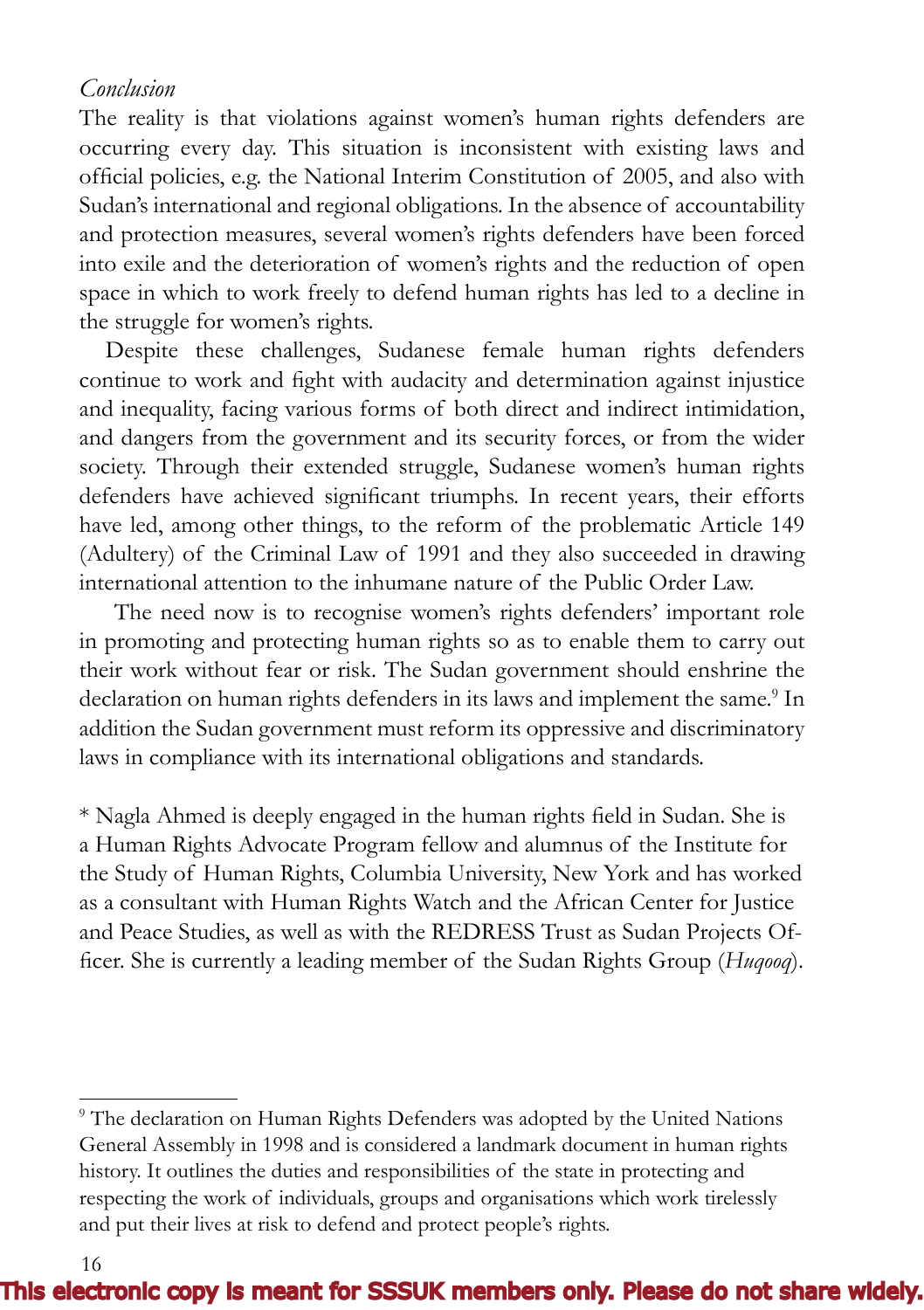# **The Greek Community in Sudan at the time of the Mahdia, 1885-1898**

#### **Antonis Chaldeos\***

#### *Abstract*

Political and economic changes in north-east Africa encouraged modern Greek immigration to Sudan in the early nineteenth century. During the 1880s, the Greeks formed a small but thriving community, living mainly in Khartoum, Suakin and Kassala. In 1881, Sudan entered a new era and the Greeks experienced the consequences of that change. Since the Greeks played a signifcant role in the Sudanese history of that period, it is important to examine how they dealt with the dramatic political changes of the Mahdia. The article analyses the Greek presence during the expansion of the Mahdist revolt and discusses the role of the Greeks during the siege and fall of Khartoum. Finally, it examines their daily life and main entrepreneurial activities during their imprisonment in Omdurman between 1885 and 1898.

#### *The Greek community in the late 19th century*

The campaign carried out by Muhammad Ali in 1821 was the trigger that caused Greek traders to move to the south of Egypt.<sup>1</sup> Undoubtedly one of the major areas of Greek entrepreneurship in the second half of the 19<sup>th</sup> century was cotton cultivation. Most of the cotton harvest was used by local weavers to create clothes for the Sudanese,<sup>2</sup> whilst the remainder was directed to Egyptian markets by Greek and Syrian merchants.<sup>3</sup> In the late 1860s, the commercial activity of the Greeks reached a peak,<sup>4</sup> as the large Egyptian trading houses intensifed their economic penetration of Sudan, especially in Khartoum, Suakin and in cities located near the border with Ethiopia, such as Kassala.5 The business of Ioannis Cozzikas, "La Maison Cozzikas", was the largest trading firm in eastern Sudan and one of the oldest in the country.<sup>6</sup>

Owing to the signifcant presence of the Greeks in the local economy of Sudan, Greek Vice-Consulates were established in Khartoum and Suakin. The dispersal of the Greeks throughout Sudan increased when they signed contracts for the provision of the Egyptian army; they founded businesses in

<sup>3</sup> Schanz, 1913: 136 and FO 403/8, report of the British Consulate in Khartoum,

<sup>1</sup> Niblock, 1987: 8.

<sup>2</sup> Newspaper: *The Sunday Oregonian*, 29/12/1907.

<sup>17/8/1875.</sup>

<sup>4</sup> Niblock, 1987: 9.

<sup>5</sup> Βaker,1867: 70.

<sup>6</sup> Νatsoulas, 1977: 81.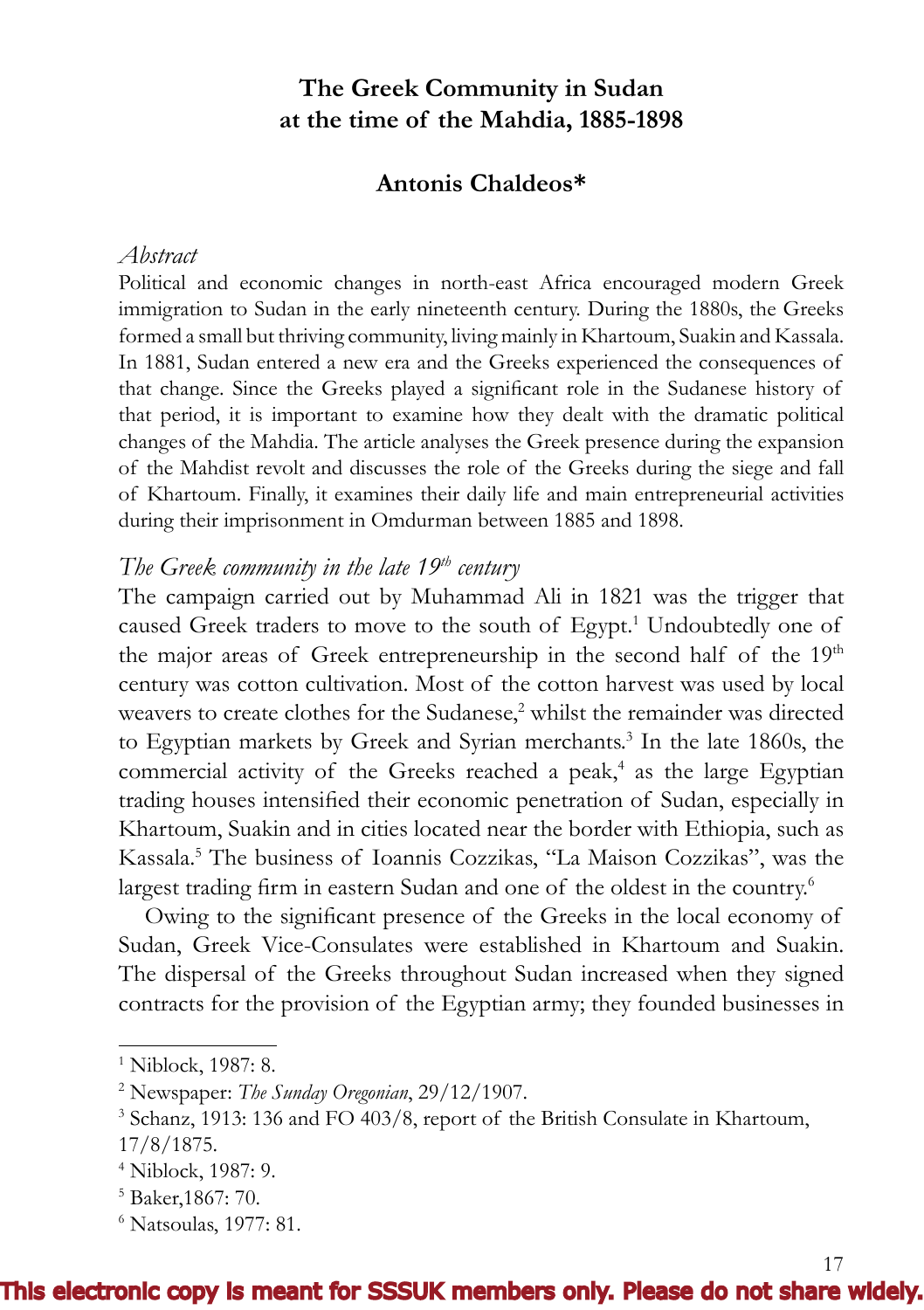Kordofan,<sup>7</sup> Gedaref and El Obeid. In 1881, the majority of Greeks lived in Khartoum where they were involved in the trading sector; except the doctors, Giorgos Veis and Xenophon Xenoudakis. There were six large Greek shops in Khartoum, the largest one belonging to the Greek vice consul Nicos Leontidis and his partner Manolidis.

#### *The Greeks during the expansion of the Mahdi revolt*

In March 1883, the Mahdi's army besieged El Obeid. Five Greeks took part in the defence of the city: George Kalamatianos from Samos, Andreas Politsis from Spetses, Dimitris Kakampouras from Lesvos, Pantelis Dimitroulias and Savas Karagiannis from Lemnos.<sup>8</sup> During the El Obeid siege, many residents left the city to escape hunger, the danger of being taken hostage, or death. One of them was George Stamboulis who was accompanied by his family. The Egyptian garrison of El Obeid was slaughtered and the Greeks, along with two Cypriots and three Italian Catholic nuns, were arrested.<sup>9</sup> All of them were forced to convert to Islam and change their names to Muslim ones.<sup>10</sup> We should note that the behaviour of the El Obeid conquerors was friendly toward the prisoners.<sup>11</sup> They gave them money to buy clothes and houses as well as a monthly allowance of 15 *reals* until they found work. Dimitris Kakampouras, (who changed his name to Abdalla), was appointed the chief representative of the Greeks, while George Kalamatianos, (who changed his name to Galeb), became the messenger of the Mahdi.<sup>12</sup>

 By the order of the Mahdi, all of the prisoners were forced to marry, including the monks and nuns.13 The Greeks, led by Kakampouras, decided to help the nuns and proposed that the priests, and the Syrian prisoners who were Christians, should marry them. They refused and as a result, three Greeks, Panagiotis Trampas, Kokorempas and Politsis married the nuns. Trampas married Catherine, Kokorempas married Maria Theresa and Politsis married Fortuna.14

In the summer of 1883, in excess of 8,000 Egyptian troops gathered in Khartoum under the command of William Hicks. The Greek, Gaitanos

<sup>7</sup> Wilson, 1883: 73, 128.

<sup>8</sup> Sudan Archives Durham (from now on SAD) 958/5 Special Collections. Scanned copy of an original diary of 1881, in 5 sections by Nicholas Papadam, a member of a Greek merchant family in Khartoum and later a captive of the Mahdi.

<sup>9</sup> SAD 958/5, ibid.

<sup>&</sup>lt;sup>10</sup> Power, 1885: 75, 76.

<sup>11</sup> Newspaper: *Τhe Daily Morning*, 13/2/1885.

<sup>12</sup> SAD 958/5, ibid.

<sup>13</sup> Wingate, 1892: 36.

<sup>14</sup> SAD 958/5; Egmont Hake, 1885: 14.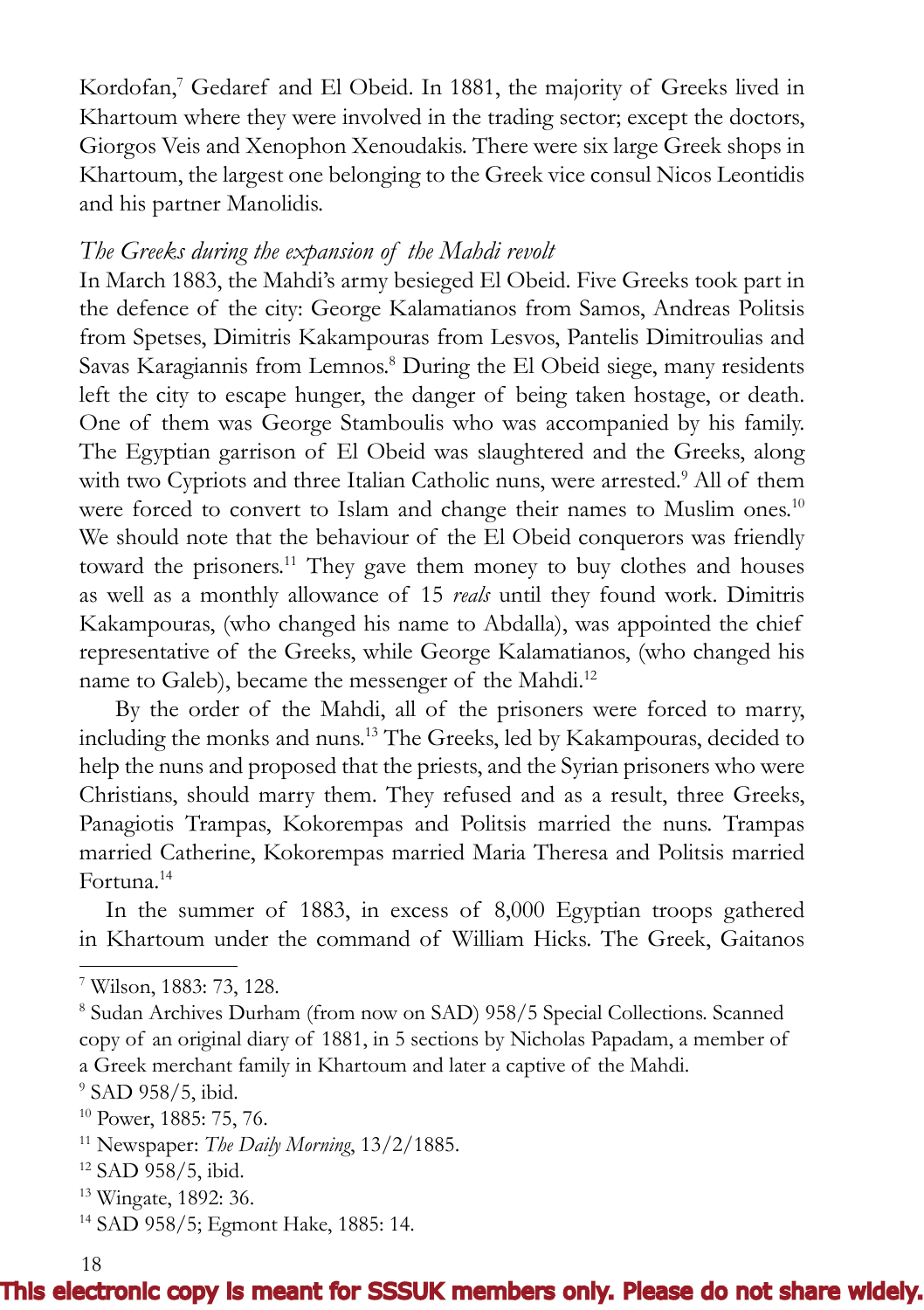Dimitroulias followed the Egyptian army as a supplier.<sup>15</sup> Hicks' mission was to relieve El Obeid. In the ensuing battle, the Mahdi's forces gained an impressive victory. Gradually, the Mahdi took control of Kordofan, Sennar, Kassala and Darfur. Having seen the expansion of the Mahdist forces and in an effort to reduce the cost of maintaining a large number of soldiers in Sudan, the British decided that the Egyptian presence in Sudan should be withdrawn. For that mission, Charles Gordon arrived in Khartoum on 18<sup>th</sup> February 1884, when the majority of the Egyptian army was scattered across the country. In March 1884 the Mahdi's army attacked Slatin who was defending Darfur on behalf of the Egyptians. We should note that there were fve Greeks among the Slatin forces.16 Finally, Darfur fell into the hands of the Mahdi and Slatin surrendered. Out of the Greek defenders, three were killed, Dimitris Tsigadas was captured and taken to Omdurman, and Costas Charalambous was captured.17 Later, Charalambous married a local woman and had children.

At the same time, the Mahdist forces conquered Berber, disrupting telegraph communications between Shendi and Berber. As the British government wanted to learn more about the situation in Sudan from Gordon, they asked the British Consulate in Egypt to fnd someone who was acquainted with the area and who could pass through the Mahdi's lines without being arrested. Pantelis Rallis, a Greek trader and member of the British Parliament, sent a message to the branch of his trading frm 'Ralli Sons' in Alexandria, seeking a Greek who would undertake this diffcult task. The British promised a reward of £1,000.18 After a few days, Michael Rallis found John Koutsoukos who had lived in Kassala for more than 20 years in the past, knew the local languages and was involved in the coffee trade.19 Koutsoukos agreed on two conditions: frstly that he received some money as a deposit in order to buy a few things that were needed for his trip and secondly, that if he managed to accomplish his mission, his story would be published in the major British newspapers with reference to his name and Greek origin. After choosing to travel through Suakin and Atbara, he departed for Sudan. After a month, Koutsoukos sent a telegraph from Port Said saying that he had to return due to the failure of the mission. According to his story, he bought fve camels in Suakin, loaded them with goods and followed a caravan that was going to Atbara. However, he was

17 SAD 958/5, ibid; Slatin,1898:382.

<sup>15</sup> SAD 958/5, ibid.

<sup>16</sup> These were: Dimitris Tsigadas, Kostis Charalambou, Antonios Sarikas, Ioannis Chatziioannou and Machairas. SAD 958/5, ibid.

<sup>18</sup> SAD 958/5, ibid.

<sup>19</sup> Pachtikos, 1933.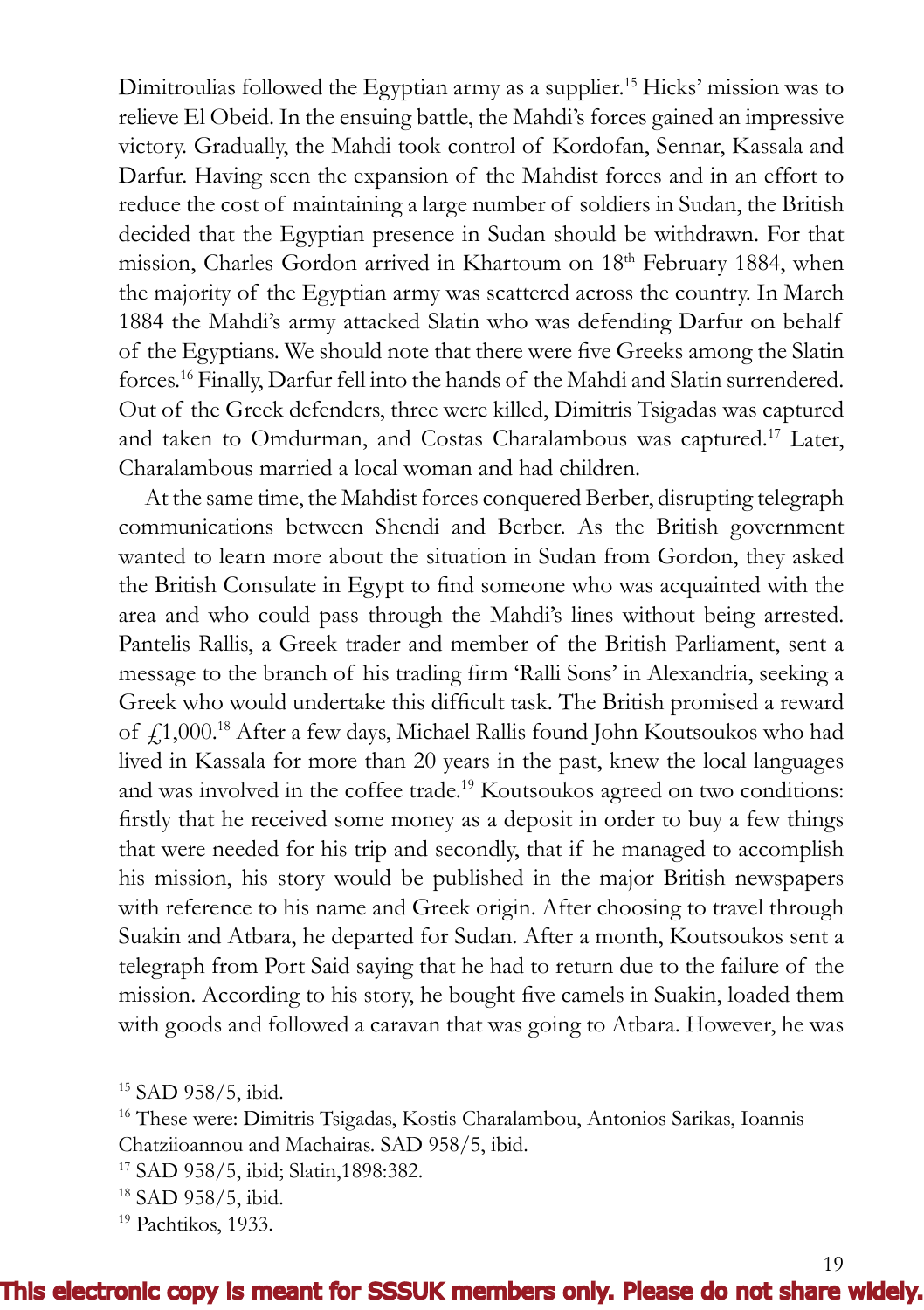attacked by bandits who seized the goods, and killed a few of the merchants. As a result, he was forced to return to Suakin.<sup>20</sup>

#### *The siege of Khartoum*

In 1884, the city of Khartoum had a population of 50,000 people. The European population consisted of Greek merchants and Roman Catholic monks and nuns. However, almost all of the Europeans had left.<sup>21</sup> Out of the 132 Greeks that used to live in the city seventy had left despite the exhortations of the Greek Consul.22 Gordon was thinking of leaving Khartoum either by moving south towards Abyssinia along the Blue Nile, or by attacking the Mahdi's forces.<sup>23</sup> Eventually he realised that without further military aid he could not do anything other than remain entrenched.

As the Egyptian army was suffering from starvation and several diseases, Gordon faced an extremely diffcult situation. He ordered the registration of all the cereals that were located in bakeries and shops and set a specifc price for bread. However, after 15-20 days the cost of bread was too high, despite the tariff that was imposed, and there was a signifcant shortage. Protests followed and Gordon ordered an audit to fnd the reason for the lack of bread. During the investigation a large amount of flour was found in the house of a Greek, Christos Panayiotou, who was the partner of Ibrahim Bourden.24 Gordon ordered that he be punished. Panayiotou apologised, explaining that he had bought the grain at a high price but that now the selling price was low because of the tariff that had been imposed. That being the case he preferred to store the bread rather than selling it without a proft. After he had been tortured, he was imprisoned, although as a Greek citizen he was supposed to stand trial before the Greek Consul.25 Once the Greek community learned the news, they gathered outside the Consulate. They demanded that the Greek Consul ask Gordon to punish those who had arrested Panayiotou. The Consul reassured his compatriots that he would send a letter to Gordon. Indeed, with the intervention of Gordon, Panayiotou was released.

In September of 1884 Gordon sent the riverboat 'Abbas' down the Nile to meet the British forces that had been sent to reinforce the defence of Khartoum. Colonel Stewart, the British ambassador Frank Power, the French Ambassador M. Herbin, a few Egyptian soldiers, Syrian sailors and sixteen

<sup>&</sup>lt;sup>20</sup> Politis, 1930, volume Β': 13-14

<sup>21</sup> Blunt, 1911:113; Stevenson, 1960: 105; Αchilopoulos, 1922: 49; Power, 1885:53

<sup>22</sup> SAD 958/5, ibid; Power, 1885: 53.

<sup>23</sup> Baring, 1916: 572; Churchill, 1899: 26.

<sup>24</sup> Wingate, 1930: 18.

<sup>&</sup>lt;sup>25</sup> SAD 958/5, ibid.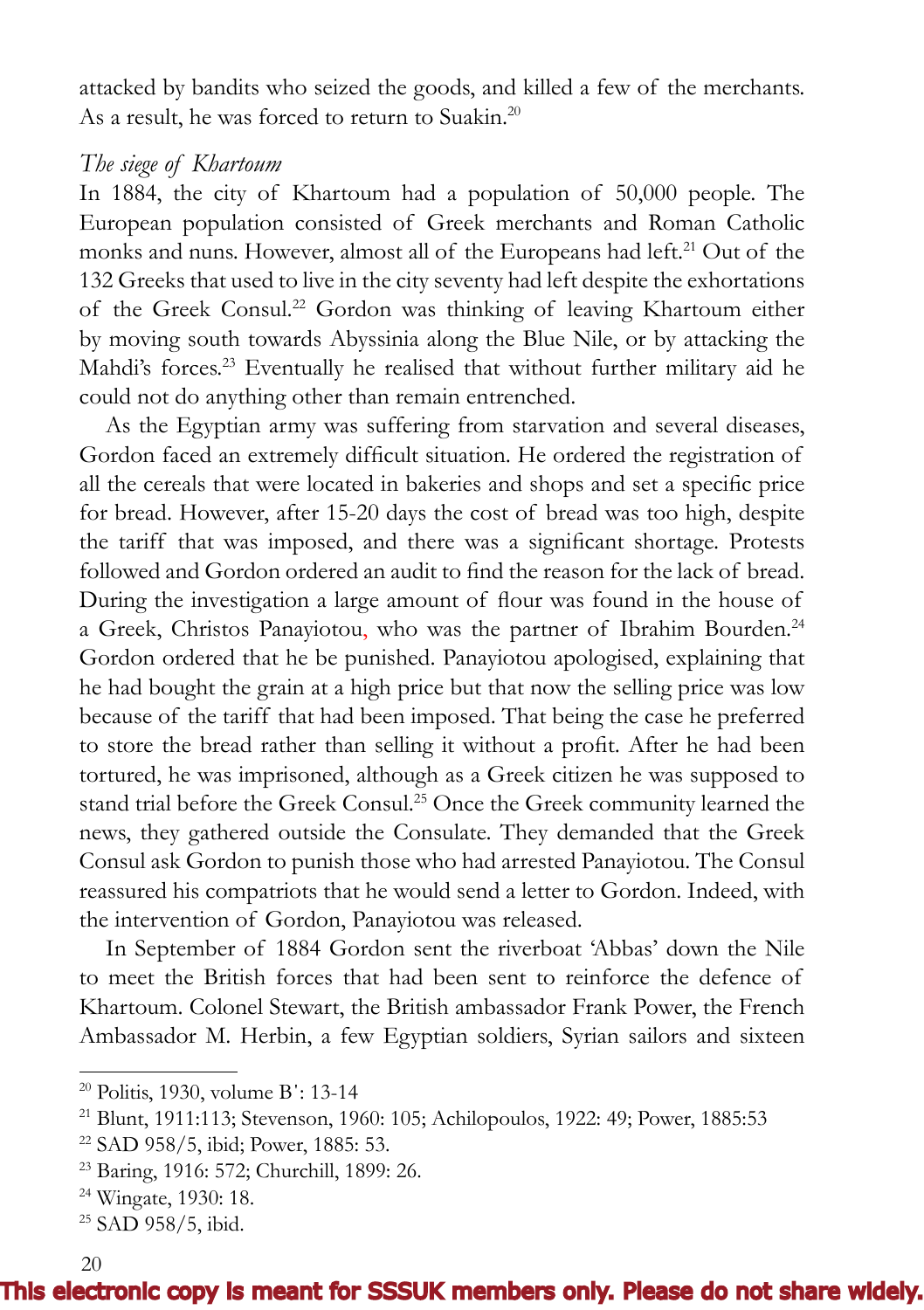Greeks were on board the ship.<sup>26</sup> The ship drifted off course near Abu Hamid and all the passengers were arrested and massacred.27

During the siege of Khartoum, the Greek state tried to save the Greeks who lived in the city. In 1884, the Greek Consul in Suez, Dimitris Mitsakis, was sent to King John of Abyssinia to negotiate a Treaty between Egypt and Abyssinia against the Mahdi. Indeed, with the intervention of Mitsakis, King John and Gordon came to an agreement.<sup>28</sup> As Gordon noted in his diary on the 21<sup>st</sup> of October 1884, Leontidis received a letter from Mitsakis informing him that King John was ready to invade Sudan.<sup>29</sup> However, this never happened. Although Mitsakis failed to help the Greeks who lived in Khartoum, he managed to help those who resided in Kassala: King John provided them with horses, camels, food and money and they travelled to Masawa.<sup>30</sup> One fled to Suakin and became the messenger of the local general commander.<sup>31</sup>

In the summer of 1884 the Mahdi ordered George Kalamatianos to give a letter to Gordon, asking the British General to surrender.<sup>32</sup> However, Kalamatianos intended to give Gordon useful information about the Mahdi's army; information that he had been given secretly by the imprisoned Slatin Pasha.33 Upon arriving at the city walls, Kalamatianos was not allowed to go in, so Nicos Leontidis, Manolis Diakogiannis, George Marinos and Vassilis Georgopoulos were given permission to go out and meet him. Kalamatianos asked Leontidis to help him meet Gordon. He told him that if he persuaded Gordon to give in, the Greeks of the city would be safe. However Kalamatianos did not get to meet Gordon.<sup>34</sup>

As the siege of Khartoum intensifed, Gordon wanted to fnd a trustworthy person to take a letter to the leader of the expedition that was coming to

<sup>26</sup> Budge, 1907, vol. 2: 288; Slatin, 1898: 469.

<sup>27</sup> Egmont Hake,1885: 258; Skotidis, 1908: 16; Prokopiou, 1930: 150; Politis, 1930, volume Α΄: 343; Power, 1885: 117; Royle, 1900: 319; Wingate, 1892: 128; Newspaper: *The Daily Astorian*, 7/2/1885.

<sup>28</sup> Skotidis, 1908: 11-12; Prokopiou, 1930: 73, 153 ; Politis, 1930, v. Β΄:11, note 3.

 $29$  Gordon, 1886:369; Egmont Hake, 1885: 200, 217, 268. For the letters of Mitsakis to Gordon and Leontidis see Egmont Hake, 1885: 450-451.

<sup>30</sup> Egmont Hake, 1885: 517, 518; Natsoulas, 1977: 114.

<sup>31</sup> SAD, Sudan Intelligence Report/ Sudan Intelligence Reports Suakin (1889-1891), Nr. 106 - 17-29/4/1890.

<sup>32</sup> Slatin, 1898: 418.

<sup>33</sup> Egmont Hake, 1885: 12-13, 16, 19, 21-22,29, 40, 50, 63, 451; Politis, 1930, v. Β΄: 11; Olympios, 1927: 10; Prokopiou, 1930: 149; Wingate, 1892: 125; SAD 958/5, p.

<sup>31-32;</sup> Slatin,1898: 418; SAD, Sudan Intelligence Report, Egypt Nr. 36-3/1895, p. 3. 34 SAD 958/5, ibid.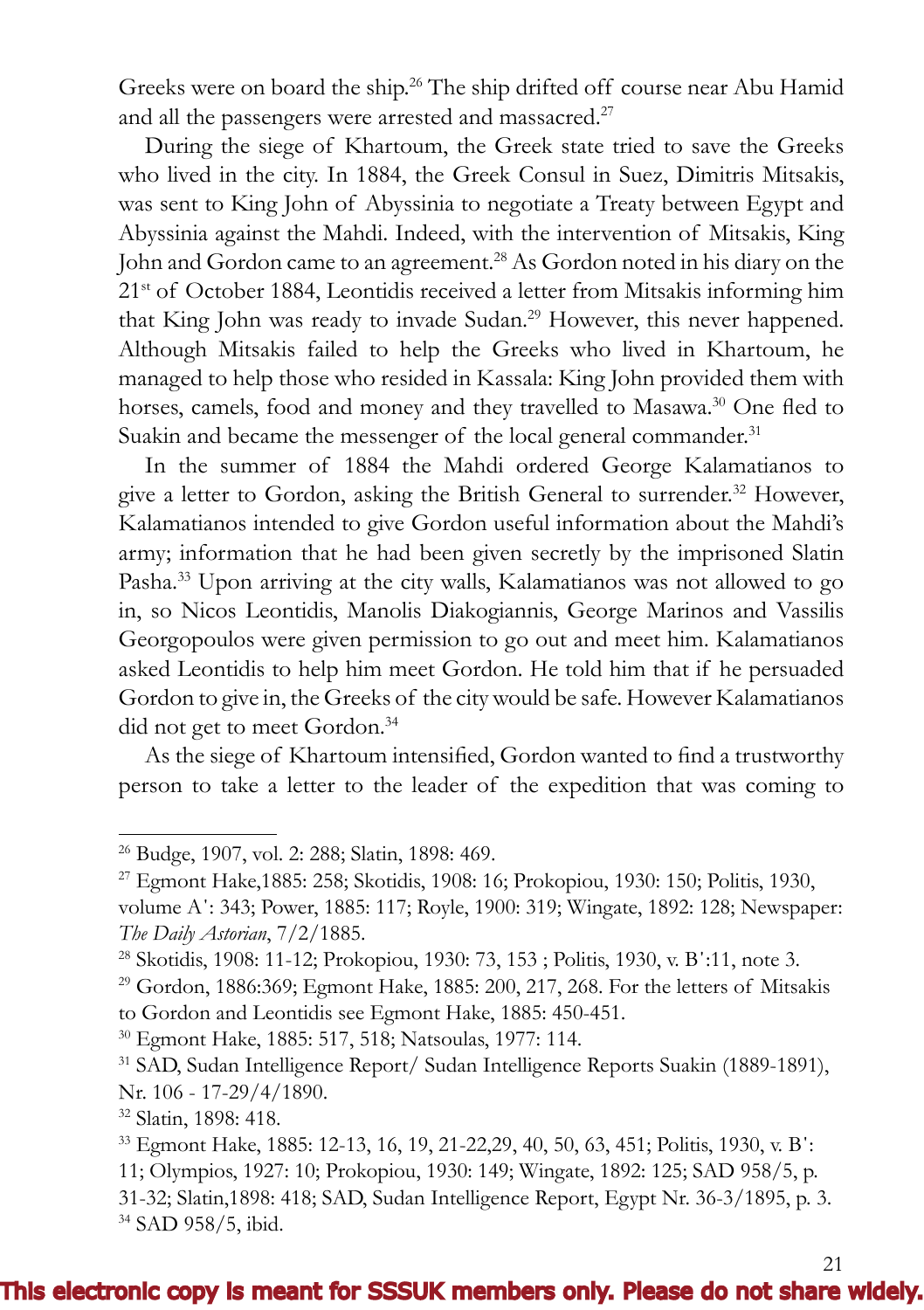help him; at that time it was in Metemmeh.<sup>35</sup> Leontidis suggested Manolis Diakogiannis, on condition that he was accompanied by his family of three people. The Greek Consul advised Diakogiannis, that he would be supported by four warships, but since the Mahdi's army was entrenched on both sides of the river, Diakogiannis refused. Then, the Consul suggested George Stamatiadis, who agreed to take the risk.<sup>36</sup> Stamatiadis was experienced, having followed the campaign of Abd el Kader Pasha in Sennar, in 1882. Nikos Papadam asked his uncle, Manolis Diakogiannis to accompany Stamatiadis, but Diakogiannis refused. The following day, Stamatiadis left. Seven Greeks were aboard the warships that joined him. When the Mahdi was informed of this movement, he ordered his army to attack the ships at the point between the river and the fortress. George Stamatiadis and six of the seven Greeks were captured and transferred to Omdurman.37

In November 1884 Panayotis Hatzopoulos who lived in Sennar tried to break through the lines of the Mahdi's army in order to enter Khartoum where his family was. He remained hidden inside a wooden box on a small boat with food for ten days and a gun as the boat sailed along the Blue Nile. Just before Geref the boat came ashore and Hatzopoulos was discovered by the villagers. He remained behind the box shooting at the villagers and killed eleven people before losing his life on 15<sup>th</sup> November.<sup>38</sup>

In January 1885 54 Greeks lived in the besieged city of Khartoum.<sup>39</sup> They remained there at the advice of the Greek Consul, Leontidis. Gordon had asked Leontidis to do this so as not to cause panic within the city.<sup>40</sup> Leontidis believed in the fghting ability of Gordon's army and he thought that the Greeks should stay in Khartoum to guard their properties.<sup>41</sup> Moreover, he expected that the British forces that had been sent to support the Khartoum garrison would arrive in time.42 Apart from the Greeks, there were also 30 Syrians, 17 Jews, 10 Armenians and several Egyptians in Khartoum.43 Leontidis was appointed Deputy Governor and was responsible for the defence of Khartoum.<sup>44</sup> We

- <sup>40</sup> Politis, 1930, v. B΄: 178-179. A few managed to fee, such as Vekiarellis who left for Ethiopia. Vekiarellis, 1899: 29; Royle, 1900: 376, 377.
- <sup>41</sup> Skotidis, 1908: 16; Vekiarellis, 1899: 22.

- 43 SAD 958/5, ibid Slatin, 1898: 756.
- 44 Hope, 1886: 322.

<sup>35</sup> Evangelidis, 1925: 48.

<sup>36</sup> Stamatiadis and Diakogiannis were both Papadam's uncles. SAD 958/5, ibid.

<sup>37</sup> SAD 958/5, ibid.

<sup>38</sup> SAD 958/5, ibid.

<sup>39</sup> Skotidis, 1908: 16 ; Evangelidis, 1925: 52 ; Politis, 1930, v. Α΄: 344.

<sup>42</sup> Hope, 1886: 322.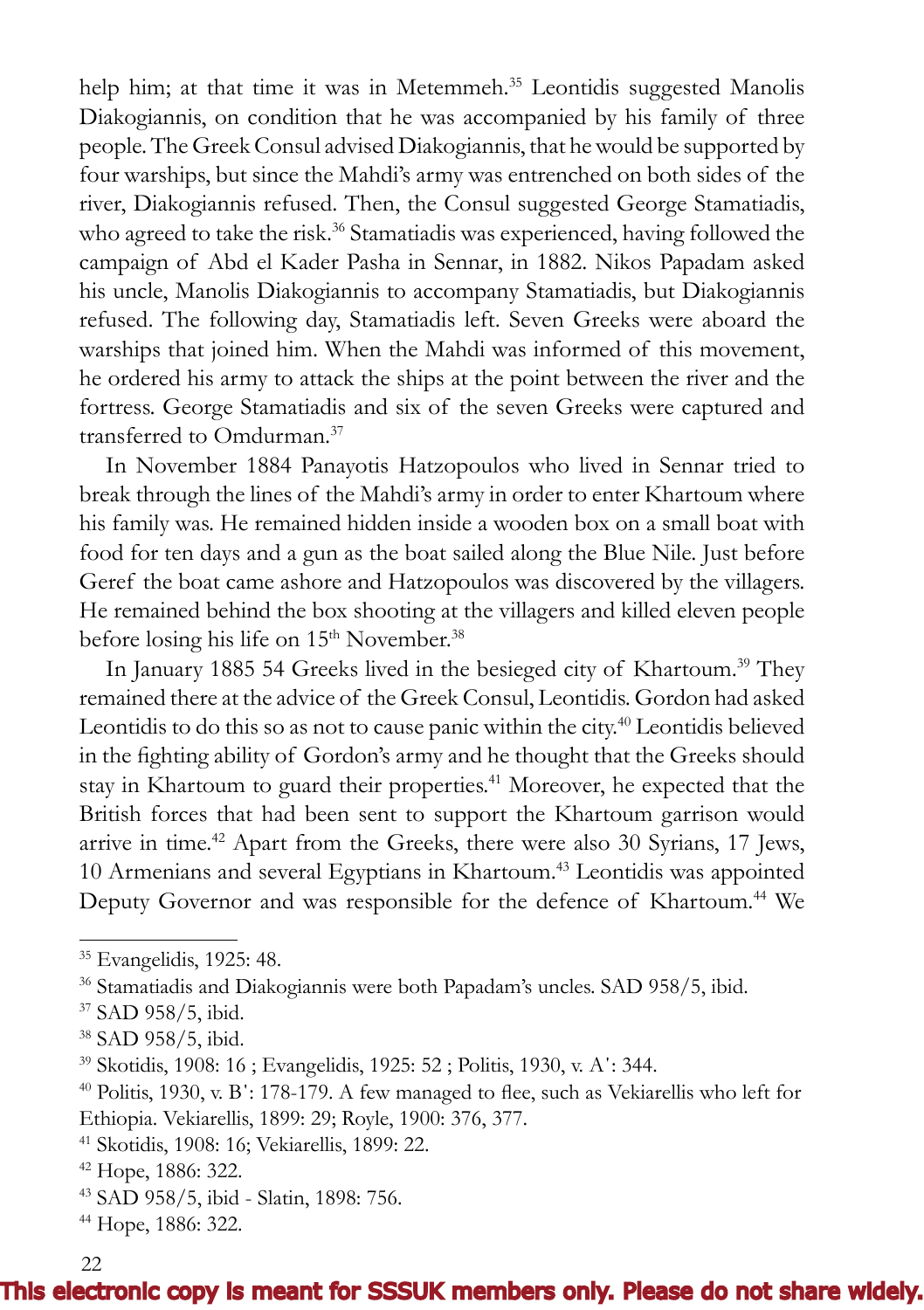should note that Xenophon Xenoudakis, a Greek doctor who had been living in Khartoum since 1876, was one of General Gordon's consultants.45

During the siege of Khartoum, the Greeks were enlisted as volunteers.<sup>46</sup> They formed the "Greek Legion", which served as Gordon's personal guard. Because of their bravery throughout the siege Gordon likened them to the 300 Spartan fghters of Leonidas. As the pressure exerted by the Mahdi increased, Gordon suggested that Leontidis escape on a small steamer. The following day Leontidis called the Greek community together and informed them of Gordon's proposal. They thought that they should escape as quickly as possible. However, the Greek Consul thought that they should stay by Gordon's side and fght. On the 23rd of January 1885, when two Greeks had been wounded, four of the elders of the Greek community told Leontidis that it was time to leave Khartoum. The Consul refused once more saying that he would leave Khartoum only when Gordon decided to do the same. The Greeks were sure that there was no hope and tried to persuade Gordon to escape with the steamer, but with no result. Thus all the Greeks remained within the city.<sup>47</sup>

At dawn on the 26<sup>th</sup> of January 1885 50,000 *Ansar* attacked Khartoum taking advantage of the very low level of the Nile. The defence by 7,000 Egyptian soldiers collapsed almost immediately. The city was occupied by the Mahdi's men and Gordon was killed. A Greek did manage to hide his diary.<sup>48</sup> Papadam was an eyewitness and recorded the Greeks' attempts to escape death. Papadam was arrested, while Greeks Manolis Diakogiannis, Pantelis Haralambou and Apostolis Katevenis were tortured in an attempt to force them to reveal where they had hidden their money.49 Kalamatianos tried to save a group of seven Greeks who were hiding in a house. He advised them to leave and follow him to Omdurman. He also tried to save a Greek family that was in town. While they were trying to escape they were seen by the Mahdi's men and were killed.<sup>50</sup> Kalamatianos managed to flee.

<sup>45</sup> Politis, 1930, v. B΄: 377, note 1; Vekiarellis, 1899: 10. In Gordon's diary he is referred as the 'Greek Doctor'. Egmont Hake, 1885: 12, 321.

<sup>46</sup> Wingate, 1892: 133; Vekiarellis, 1899: 31; Olympios, 1927: 13; Politis, 1930, v.

Α΄:343; Prokopiou, 1930: 150; Skotidis, 1908: 16; Egmont Hake, 1885: 12-13, 17, 19,

<sup>43, 321;</sup> Gordon, 1886: 349; Egmont Hake, 1885: 70.

<sup>47</sup> Prokopiou, 1930: 150; Politis, 1930, v. Α΄: 343-344; Evangelidis, 1925: 51; Wingate, 1892: 134.

<sup>48</sup> Gordon, 1886: 386.

<sup>49</sup> Grant, 1886: 154.

<sup>50</sup> Wingate, 1892: 142.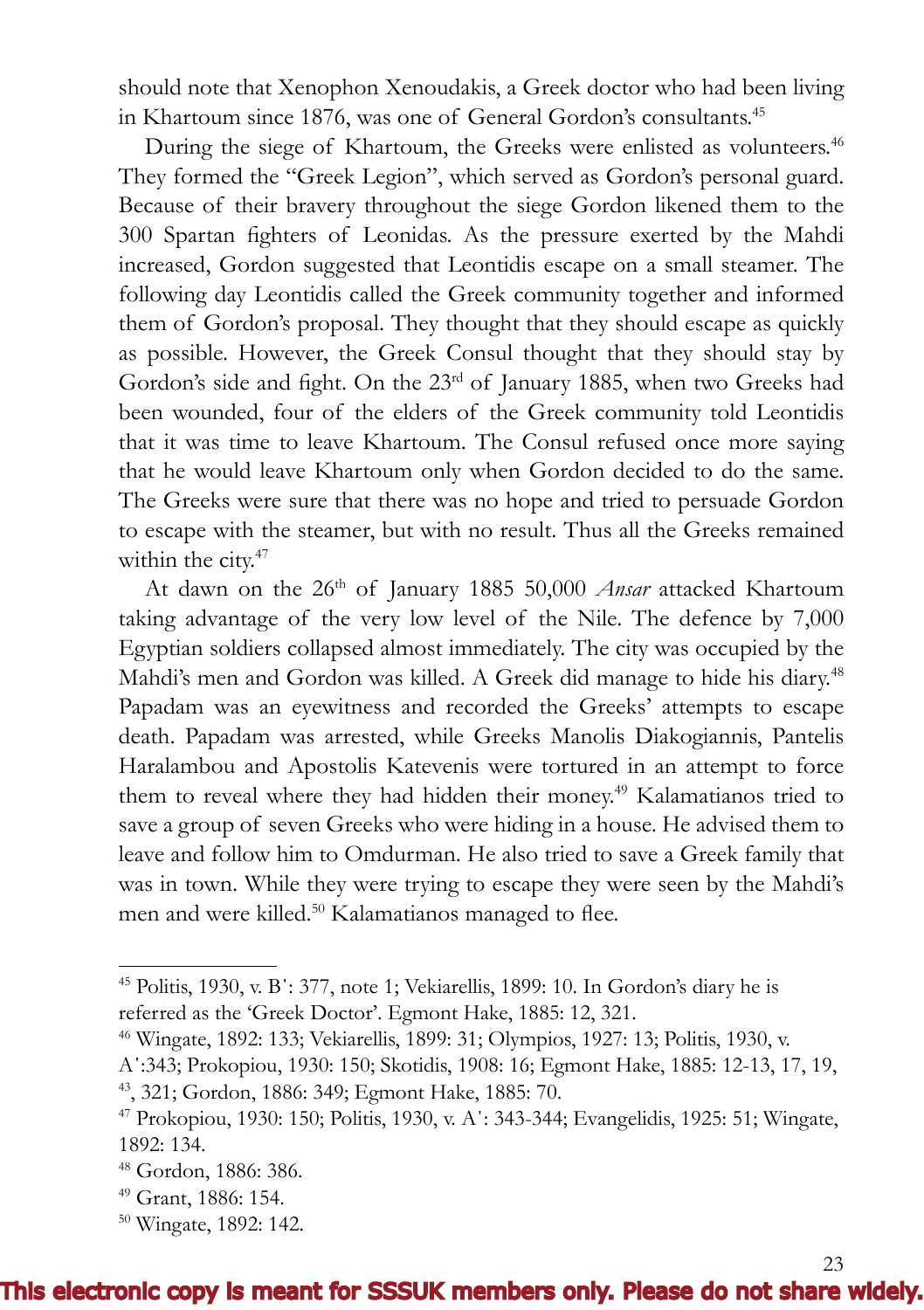Of the 54 Greeks who lived in Khartoum, only seven survived.<sup>51</sup> These were, Manolis Diakogiannis and his wife, Nicholas Papadam, Polycrates Varelas, Apostolis Katevenis and the wife of someone called Nicholas. Apart from them (who were all from Samos Island), there was a Cypriot, Pantelis Charalambous.52 Most men were killed during the fghts near the ammunition depot.53 Among the victims from the Greek community were the Greek Consul Nikos Leontidis<sup>54</sup> and the doctor Xenophon Xenoudakis.<sup>55</sup>

#### *The Greek prisoners in Omdurman*

The Mahdi died shortly after his victory in 1885 and was succeeded by Abdullah ibn Muhammed. Omdurman became the new capital of the state and Sudan experienced a reconstruction period at huge economic cost. Those who survived the fall of Khartoum were forced to convert to Islam, change their names, wear local costumes and get married.<sup>56</sup> As a result, some Greeks married Sudanese women.57 Some Greeks married the Catholic nuns from the dissolved monastery of Kordofan in order to protect them from marriages to Muslims.58 The prisoners from Khartoum and the other cities that were occupied by the Mahdi's forces amounted to almost 2,100 people.<sup>59</sup> They were assembled together in a district of Omdurman that was named Masalma and were registered on the city's list<sup>60</sup> so as to receive a monthly allowance

24

<sup>51</sup> Prokopiou, 1930: 151; Gordon, 1886: 405.

<sup>52</sup> Newspaper: Sudan, 28/5/1932.

<sup>53</sup> Grant, 1886: 148.

<sup>54</sup> Skotidis, 1908: 17 ; Vekiarellis, 1899: 31 ; Wingate, 1892a.

<sup>55</sup> Politis, 1930, v. B΄: 377, note 1.

<sup>56</sup> Prokopiou, 1930: 149, 155.

<sup>57</sup> These were Kostas Charalambous (Arabic name Ragab), Pantelis Dimitroulias (Αbdulah), George Kalamatianos (Gaber), Joseph Savvas, George Kokos, Dimitris Georgiou, Chatzigiannis and others. SAD, Sudan Intelligence Report/ Main sequence, Nr. 60 (25/5-31/12/1898), p. 70-71.

<sup>58</sup> Politis, 1930, v. Α΄: 343 ; Skotidis, 1908: 17; Vekiarellis, 51-52, 144. Dimitris Kokorembas married the nun Teresa, Panagiotis Trampas (Αhmed) married Victoria, A. Politis married Fortunata, Dimitris Philipou married Margeta and Kostas Anastasiou married Zambetina.

<sup>&</sup>lt;sup>59</sup> Apart from the 20 Greeks, there were also 500 Kopts, 1,500 Egyptians, 8 Syrians, 11 Jews, 75 Europeans and some Austrian missionaries. SAD, General military report on the Egyptian Sudan 1891 compiled from statements made by Father Ohrwalder 1892, p. 16.

 $60$  SAD, Sudan Intelligence Report/ Main sequence, Nr.  $60-25/5-31/12/1898$ , p. 70-71.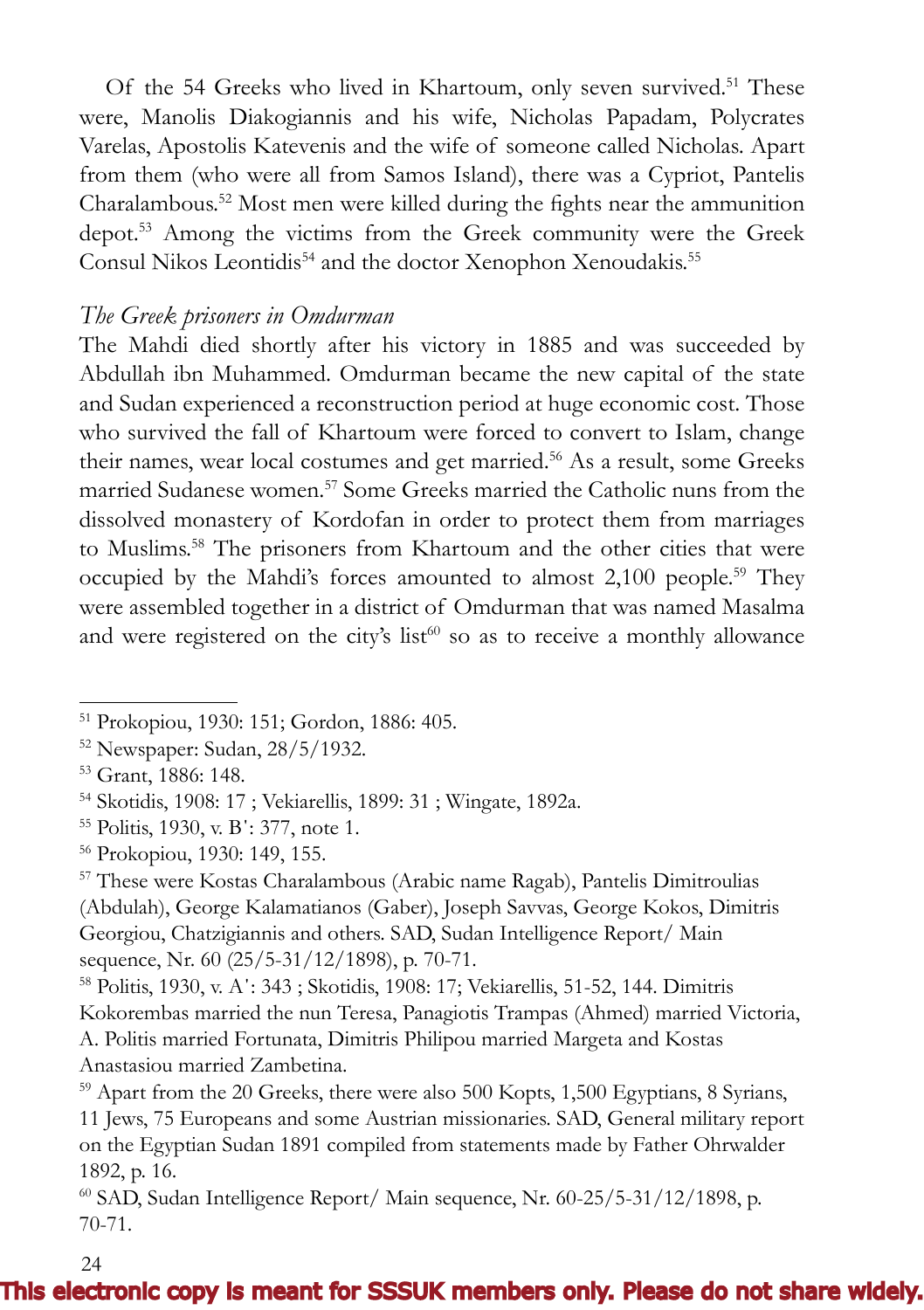of 30 *kuruş*.<sup>61</sup> The Greek prisoners were estimated to number 20 people<sup>62</sup> who were initially represented by Dimitris Kokorempas.<sup>63</sup> Later, three more representatives were added: Savvas Karagiannis, George Kalamatianos and Nikos Manesis.64 The prisoners were not allowed to leave the city and everyone was responsible if someone decided to escape.<sup>65</sup> The punishment for those who attempted to escape was either immediate execution or imprisonment with heavy chains on the legs and poor food.<sup>66</sup> In the following years, ten Greeks died in prison while their families were placed under the protection of their compatriots.<sup>67</sup>

There were some who managed to escape such as Dimitris Georgiou, who experienced many difficulties. He managed to arrive in Egypt where he recorded his experiences during the siege of Khartoum and the living conditions of the Greek prisoners in Omdurman.<sup>68</sup> Dimitris Tsigadas<sup>69</sup> and Kostis Panagou were two other Greeks who escaped along with two nuns.<sup>70</sup> Gradually, the Greeks of Omdurman started to work in order to survive.<sup>71</sup>

#### Working Greeks

The diary of Nikos Papadam is an important source of information about the Greek presence in Omdurman during the Mahdia. Manolis Diakogiannis worked as a baker and Papadam sold bread on the streets.72 Later, Diakogiannis dealt with the manufacture of soap. One day an officer visited him and asked him to go to Khartoum where he proposed that Diakogiannis begin to make soap for the Khalifa. Diakogiannis, who had 200 barrels of caustic soda at his shop, accepted this proposal and asked for a few workers to help him. According to the agreement, he would get 15 shillings a month and oil and

<sup>61</sup> The *kuruş*, better known as the *piastre*, was the standard unit of currency in the Ottoman Empire until 1844. SAD 958/5, ibid.

<sup>62</sup> SAD, Sudan Intelligence Report/ Main sequence, Nr. 32-11/1894, p. 9.

<sup>63</sup> SAD, Sudan Intelligence Report/ Main sequence, Nr. 32-11/1894, p. 9; Εvangelidis, 1925:45.

<sup>64</sup> Politis, 1930, v. Β΄: 19.

<sup>65</sup> Slatin,1898: 358; Wingate, 1892: 205.

<sup>&</sup>lt;sup>66</sup> Someone by the name of Kostas, who was from Lemnos, was hung. Vekiarellis, 1899: 104, 108-111.

 $67$  SAD, Sudan Intelligence Report/ Main sequence, Nr.  $60-25/5-31/12/1898$ , p. 73.

<sup>68</sup> Newspaper: *Ora*, 9/1/1889; Newspaper: The *Buffalo Courier*, 20/1/1889;

Newspaper: *Corning Journal*, 24/1/1889.

<sup>69</sup> Grant, 1886: 143.

<sup>70</sup> SAD 958/5, ibid.

<sup>71</sup> Phokas, 1887: 40.

<sup>72</sup> Wingate, 1892: 205.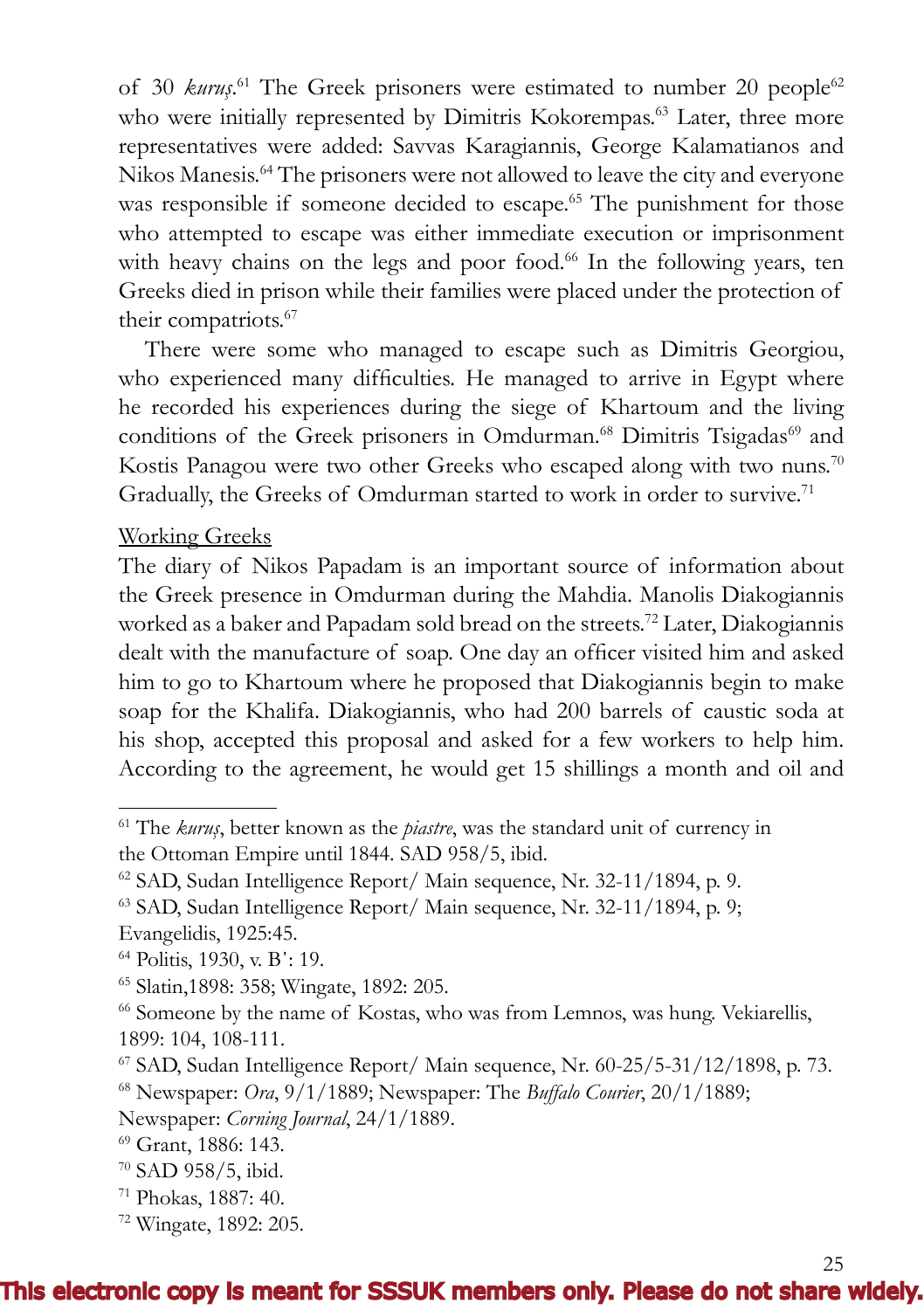soap for his personal use. In the following months, some of his workers suggested to officials that they should take over the factory and dismiss the Greek owner.73 Diakogiannis left but the workers did not make a success of the venture and ruined the cauldron. The Sudanese administration asked Diakogiannis to return to work; he agreed but asked for 20 shillings for every cauldron that he produced.74

 Papadam left the bakery and worked as a money exchanger before starting a business with fabrics. When Diakogiannis and Papadam had earned enough money, they thought of a way to get out of Omdurman. They found two men with camels and asked them to carry them through the desert to Dongola. The Sudanese asked for 300 shillings to fnd the camels, to collect the supplies needed and to lead them to freedom. Eventually, they cheated them and left with the money. Another similar effort led to the same outcome leading the two Greeks to give up their escape plans.

Apart from Papadam and Diakogiannis, there is information about another Greek, whose life had a sad end. Joseph Petrakakis (or Perdikakis) was trying to make gunpowder on behalf of the Khalifa.<sup>75</sup> Once he succeeded, the Khalifa sent the gunpowder to a factory to make cartridges. The Greek earned a lot of money and began to build a luxury home. However, he did not manage to complete it as his powder keg exploded on the 26<sup>th</sup> January 1891; Petrakakis and one of his assistants, Joseph Angelou died. Another Greek who won the confdence of the Mahdi was Panayotis Trampas. In reward for his services he received a large area of land near the government palace. Later, his wife, a former Italian nun, donated this to the Vatican for the erection of the Roman Catholic Cathedral of Khartoum.

Between 1886 and 1889, the British coordinated several military missions against the Mahdist army but without success. They usually started from Suakin and Greeks were involved as messengers.<sup>76</sup> During this time, a few monks and former officials of the Egyptian army managed to escape with the help of some Greeks.<sup>77</sup> All of them recorded their experiences in detail, emphasising the ferocity of the Mahdi's followers. These stories received wide publicity in Britain and infuenced public opinion in favour of British military intervention in Sudan.78

<sup>73</sup> Wingate, 1892: 213.

<sup>74</sup> SAD 958/5, ibid.

<sup>75</sup> Wingate, 1892: 371; Neufeld, 1899: 177.

<sup>76</sup> SAD, Sudan Intelligence Report/ Sudan intelligence reports Suakin (1889-1891),

Nr. 93-16-29/10/1889 and Nr. 92-1-15/10/1889.

<sup>77</sup> Neufeld, 1899: 114, 152; Vekiarellis, 1899: 107, 128.

<sup>78</sup> Churchill, 1902: 99. SAD, General report on the Egyptian Soudan, March 1895,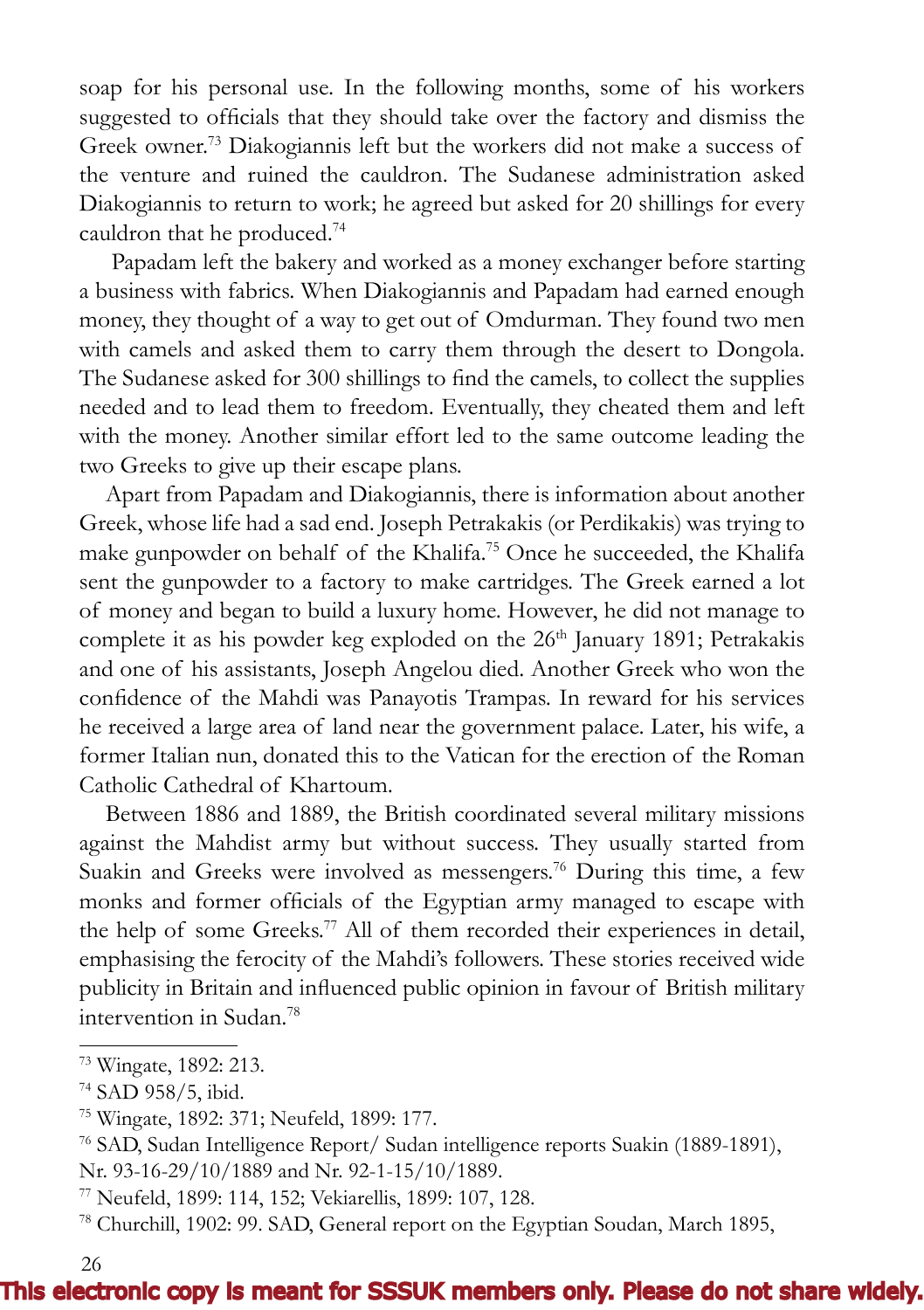# *Conclusion*

During the 19<sup>th</sup> century, a few Greek traders settled in Sudan and gradually became pillars of the local economy. Although they were never numerous they managed to control the crucial trading sector and were close to the Egyptian authorities. In 1881, Sudan entered a new era as the Mahdi inaugurated a revolt against Egyptian rule. The Greeks played a signifcant role during the siege and fall of Khartoum. Between 1885 and 1898, they suffered the same fate as the rest of the Mahdi's prisoners and settled in Omdurman. However, they managed to cope with the diffculties of imprisonment and gradually integrated into the local economy and society.

\* Antonios Chaldeos holds a Ph.D in History from the University of Johannesburg. His thesis was about the Greek presence in Sudan between the 19<sup>th</sup> and 21st centuries. Contact e-mail: anchald1997@hotmail.com

# *Bibliography*

- Achilopoulos, E., 1922, *Επετηρίς του Ελληνισμού Αιγύπτου, Παλαιστίνης, Σουδάν, Συρίας* [Almanac of the Hellenism of Egypt, Palestine, Sudan, Syria], Alexandria.
- Baker, S., 1867, *The Nile Tributaries of Abyssinia, and the Sword Hunters of the Hamran Arabs*, London.
- Baring, E. (Earl of Cromer), 1916, *Modern Egypt,* London.
- Blunt, W., 1911, *Gordon at Khartoum being a personal narrative of events in continuation of «a secret history of the English occupation of Egypt*, London: Stephen Swift.
- Budge, E. A. W., 1907, *The Egyptian Sudan its history and monuments*, London: Kegan Paul.
- Churchill, W., 1899, *The River War: An Account of the Reconquest of the Sudan,*  London: Longmans, Green and Co.
- Egmont Hake, A., 1885, *The Journals of Major-Gen. C. G. Gordon, C.B., at Khartoum, printed from the original mss*, Boston, New York, Houghton, Miffin and company.
- Evangelidis, N. (Bishop of Nubia), 1925, *Ιστορία του εν Σουδάν Ελληνισμού,* [History of the Sudan Hellenism], Alexandria.
- Gordon, H. W., 1886, *Events in the life of Charles George Gordon from its beginning to its end,* London.
- Grant, J., 1886, *Cassell's history of the war in the Soudan*. London: Cassell & Co.
- Hope, E., 1886, *Life of General Gordon*, London: W. Scott.
- Natsoulas, T., 1977, 'The Hellenic Presence in Ethiopia. A Study of a European Minority in Africa (1740-1936)', *Abba Salama* (8), 5-218.

compiled from statements made by Slatin Pasha, p. 1-8.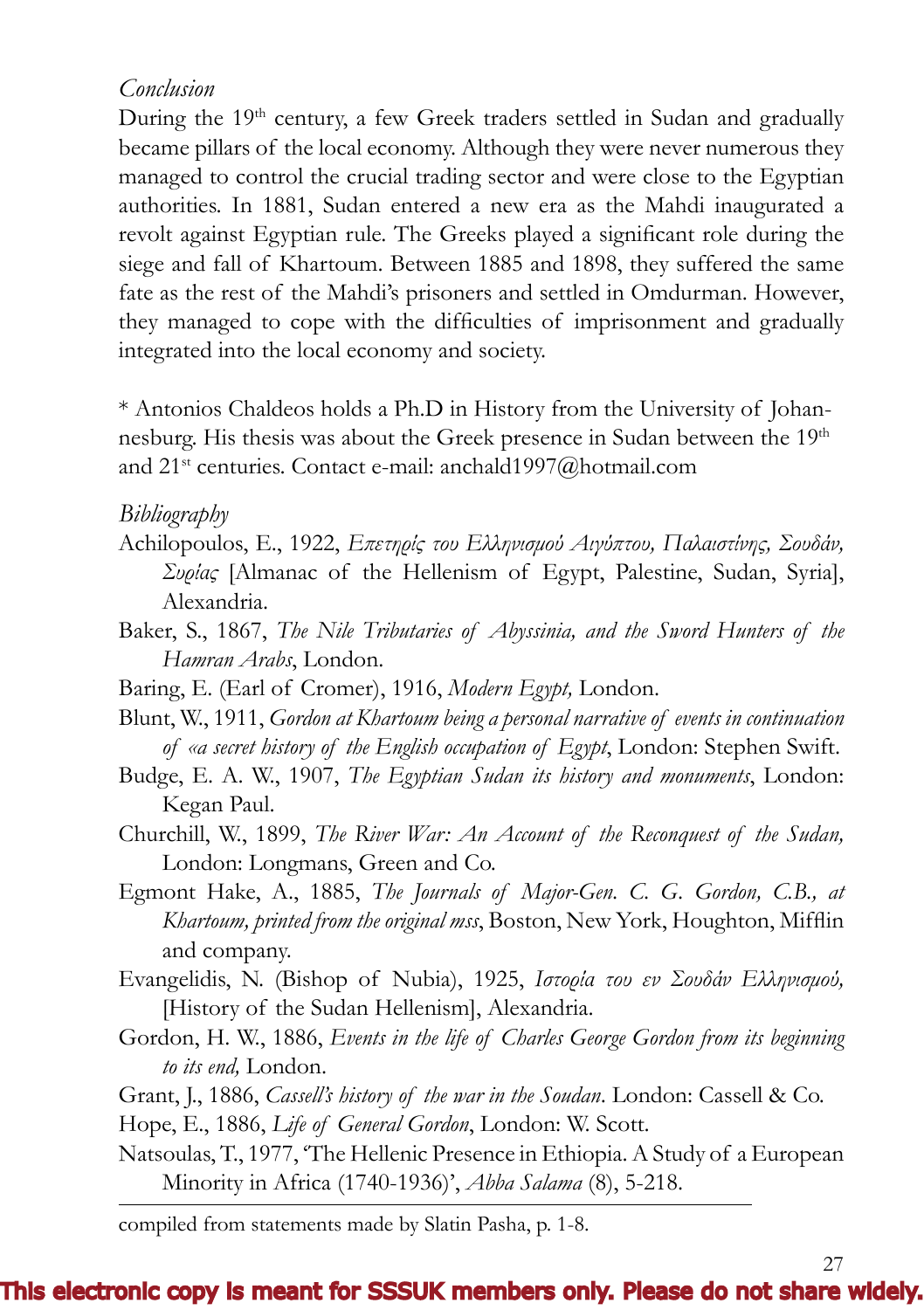- Neufeld, C., 1899, *A Prisoner of the Khaleefa Twelve Year's Captivity at Omdurman*, London: Chapman & Hall.
- Niblock, T., 1987, *Class and power in Sudan: the dynamics of Sudanese politics, 1898- 1985*, SUNY Press.
- Olympios, P., 1927, *Το Αγγλοαιγυπτιακό Σουδάν* [The Anglo-Egyptian Sudan], Alexandria.
- Pachtikos, A., 1933, *Εικονογραφημένη Αφρική* [Illustrated Africa], Alexandria: Hermes.
- Phokas, S., 1887, *Απ' Αλεξανδρείας εις Σουάκιμ, ήτοι περιγραφή της Ερυθράς Θαλάσσης και των ακτών αυτής και του Σουάκιμ* [From Alexandria to Suakim, a description of the Red Sea and its coasts and the Suakim], Alexandria: Omonoia.
- Politis, A., 1930, *Ο Ελληνισμός και η Νεοτέρα Αίγυπτος* [Hellenism and New Egypt], v. A- B, Alexandria: Grammata.
- Power, F., 1885, *Letters from Khartoum written during the siege*, London.
- Prokopiou, S., 1930, *Οι Έλληνες στην Αββυσηνία και σ' άλλες χώρες της Αφρικής και της Ασίας* [The Greeks in Abbysynia and in other countries of Africa and Asia], Athens.
- Royle, C., 1900, *The Egyptian campaigns 1882 to 1885.new and revised edition, continued to December 1899*, London: Hurst and Blackett.
- Schanz, M., 1913, *Cotton in Egypt and the Anglo- Egyptian Sudan*, submitted to the 9<sup>th</sup> International Cotton Congress, Scheveningen, June 9<sup>th</sup> to ll<sup>th</sup>.
- Skotidis, N., 1908, *Το Σουδάν* [Sudan], Alexandria.
- Slatin, R C., 1898, *Fire and Sword in the Sudan*. London: Arnold.
- Stevenson, R., 1960, 'Three impressions of Khartoum during the Turkiya', *Sudan Notes and Records* (41), 101-106.
- Vekiarellis, E., 1899, *Οι Έλληνες εις τον πόλεμον του Σουδάν* [The Greeks at the Sudan War], Athens.

Wilson, C.T. & Felkin, R.W., 1883, *Uganda und der Aegyptische Sudan*, Stuttgart. Wingate, F.,

- 1891, *Mahdiism and the Egyptian Sudan: Being an Account of the Rise and Progress of Mahdiism, and of Subsequent Events in the Sudan to the Present Time*, London: Macmillan and Co.
- 1892, *Ten Years' Captivity in the Mahdi's Camp 1882-1892. From the original manuscripts of Father Joseph Ohrwalder*, London: S. Low, Marston & Co.
- 1892a, The *Sudan Past and Present*, Minutes of Proceedings of the Royal Artillery Institution (19).
- 1930, 'The Siege and fall of Khartum', *Sudan Notes and Records*, (14:1), 1-82.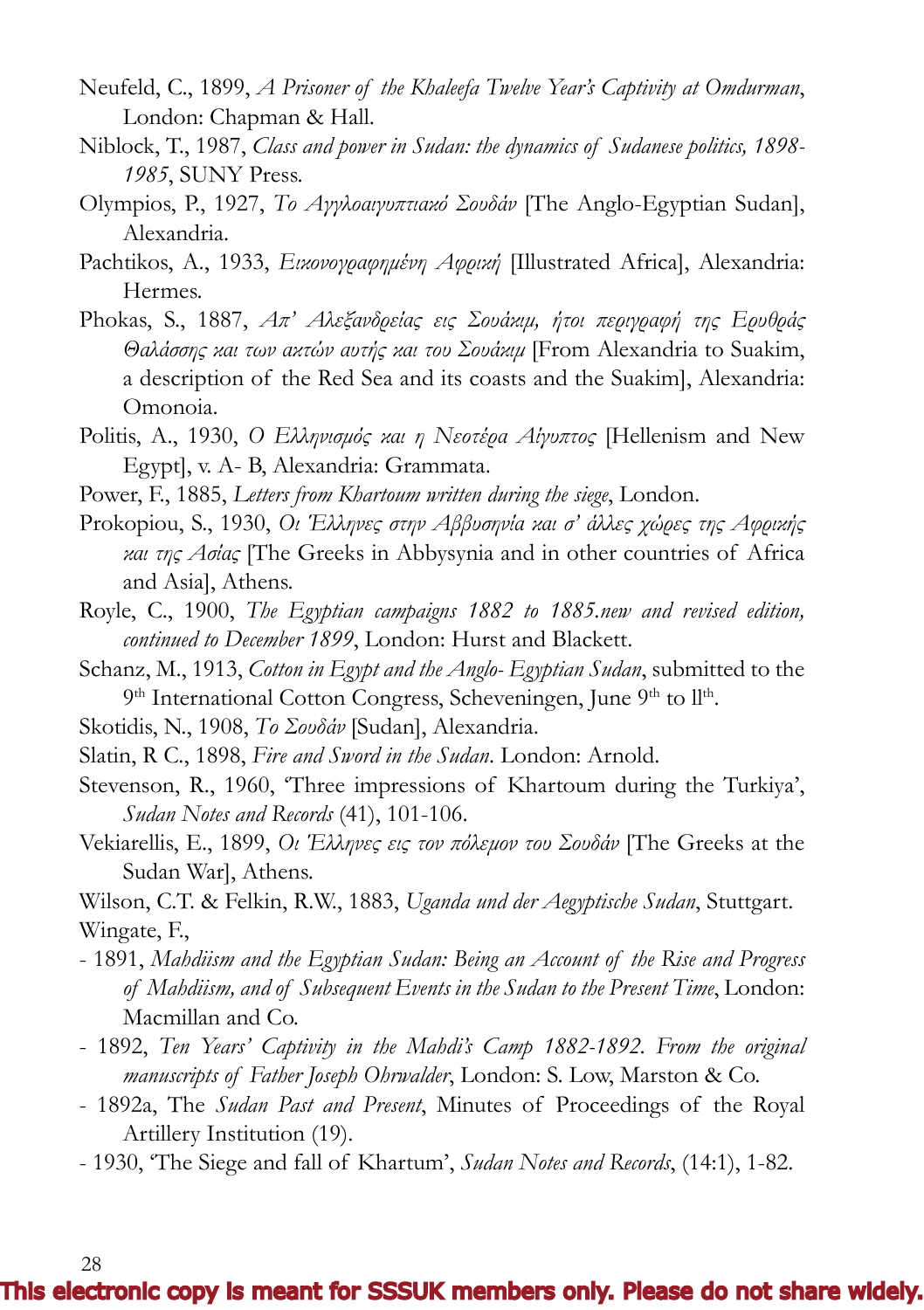# **Hope from History – Keeping the dream of South Sudan alive**

# **Peter Martell\***

#### *Introduction*

Peter Martell is a British journalist who has spent over a decade reporting on South Sudan. For the past two years, he has been gathering stories of the people of South Sudan to write a history; *First Raise a Flag: How South Sudan won the longest war but lost the peace*, published in July 2018. Despite seeing no easy end to the war that broke out in 2013, he believes the stories of the past can offer hope for the future. While the book traces the long history of South Sudan to the current crisis, in this article, he describes some of the more recent events he has witnessed.

#### *Out of South Sudan*

It was still cool in the morning so soon after dawn and a low mist hung amongst trees at the foot of the rocky hills. Later, the sun would be blazing ferce but for now, the mothers and children huddled close to a thin fre to boil water and to warm themselves. They had travelled in the night, slipping through narrow footpaths in the wet, high grass, crossing from South Sudan into Uganda at dawn. Now, just a few feet across the frontier, they sat on rocks in the dust waiting for the Ugandan border guards at the Madi Opei post to wake and tell them what to do next.

It was December 2017. The 'big men' in suits had fown to Ethiopia and agreed a ceasefre deal, the latest in around a dozen since civil war had erupted four years before, in December 2013. Like all those before, they broke it within hours. So here, people voted with their feet. Over two million people had already fed South Sudan but more kept coming every day. Uganda was the biggest destination, with over a million people arriving with little other than the clothes they wore. In the worst times, thousands crossed each day; at other periods, a handful of people snuck through the bush to escape. At this dawn, there was a tired group of about 20 people from the South, almost all women and young children.

"Food," the tired lady said, looking up when I asked what she needed most, as she cradled her baby asleep in her arms. "And medicine for my son." She had run from fghting near her farm, two day's walk across the border into Eastern Equatoria. I asked what she was called and she pulled out a plasticcovered scrap of blue paper, tatty around the edges. The document, the only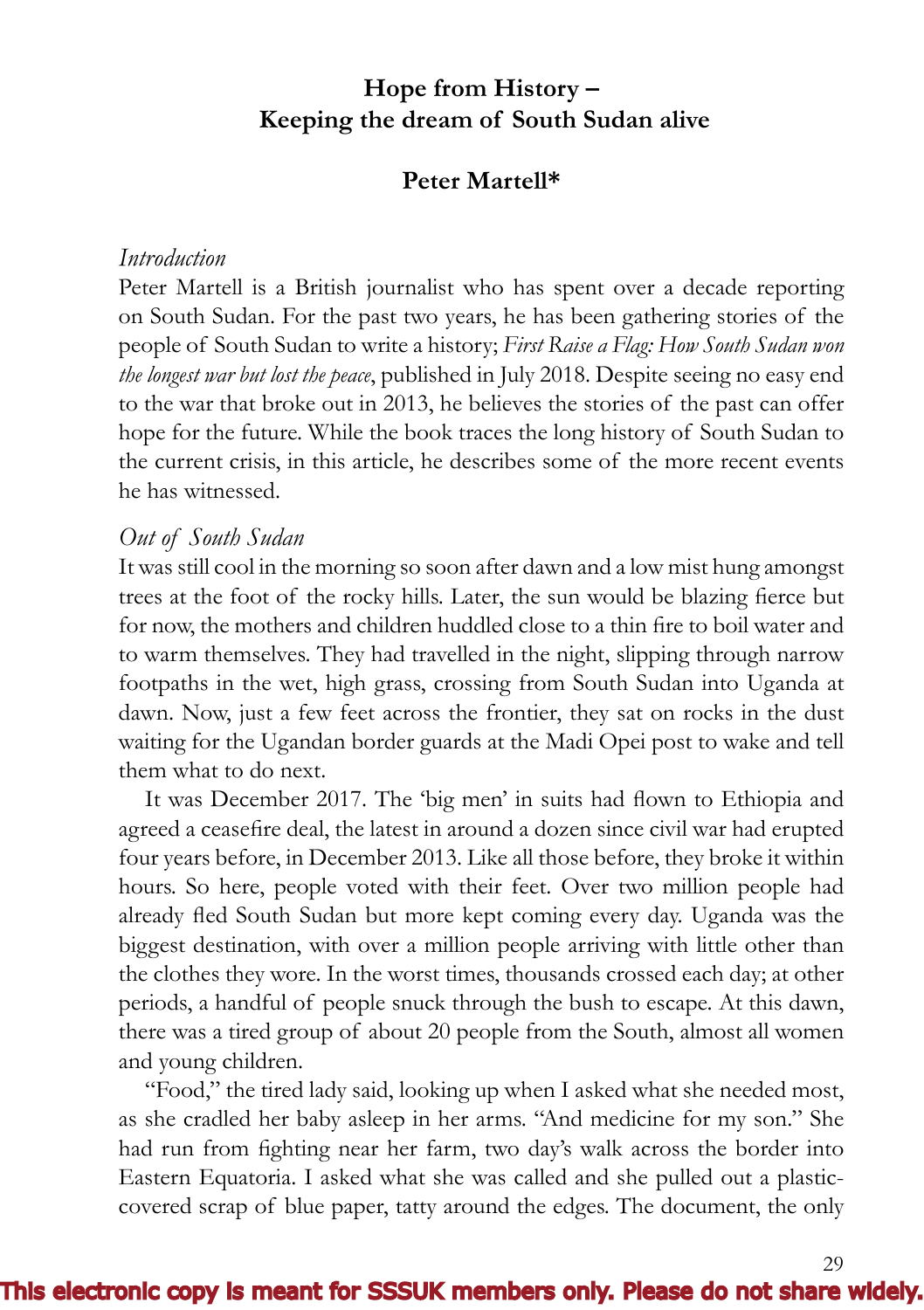identifcation she had, was her registration card for the 2011 referendum on South Sudan's independence. "Joyce Otto," she said, as I handed her card carefully back. She stared towards the border and the homeland she had been forced from. Then, with incredible sadness in her voice, she added one more need. "We need shelter," she said. "We need a safe place to live."



*Safety in the church: Wounded people are treated by Doctors Without Borders in a makeshift clinic set up in the grounds of St. Theresa's Catholic Cathedral in Juba, where thousands sought shelter after fghting in July 2016. (Credit, Martell).*

The group here planned to travel on to fnd family who had already settled in the refugee camps of northern Uganda. One of several camps, Bidi-Bidi was home to over a quarter of a million refugees from the South alone. Spread across the vast low woodlands, it took hours to drive across. It had become the world's biggest refugee camp.

The Ugandan government had given each refugee a plot of poor quality scrubland but it was enough to build a small hut, to carve out a small patch to plant crops and to start a future. Walking through the winding footpaths through the homesteads, cheeping chicks scattering like balls of fuff in front of my feet: it felt less like a refugee camp of crowded tents and more like a never-ending village. "We are building a new life," said 18-year-old Vicky Akulu, who lived in a one-room hut with her 24-year-old sister. "I wanted to be a teacher but I don't think I will get the opportunity, so I am farming." I sat on the smooth swept foor as she held up her much-prized school uniform, a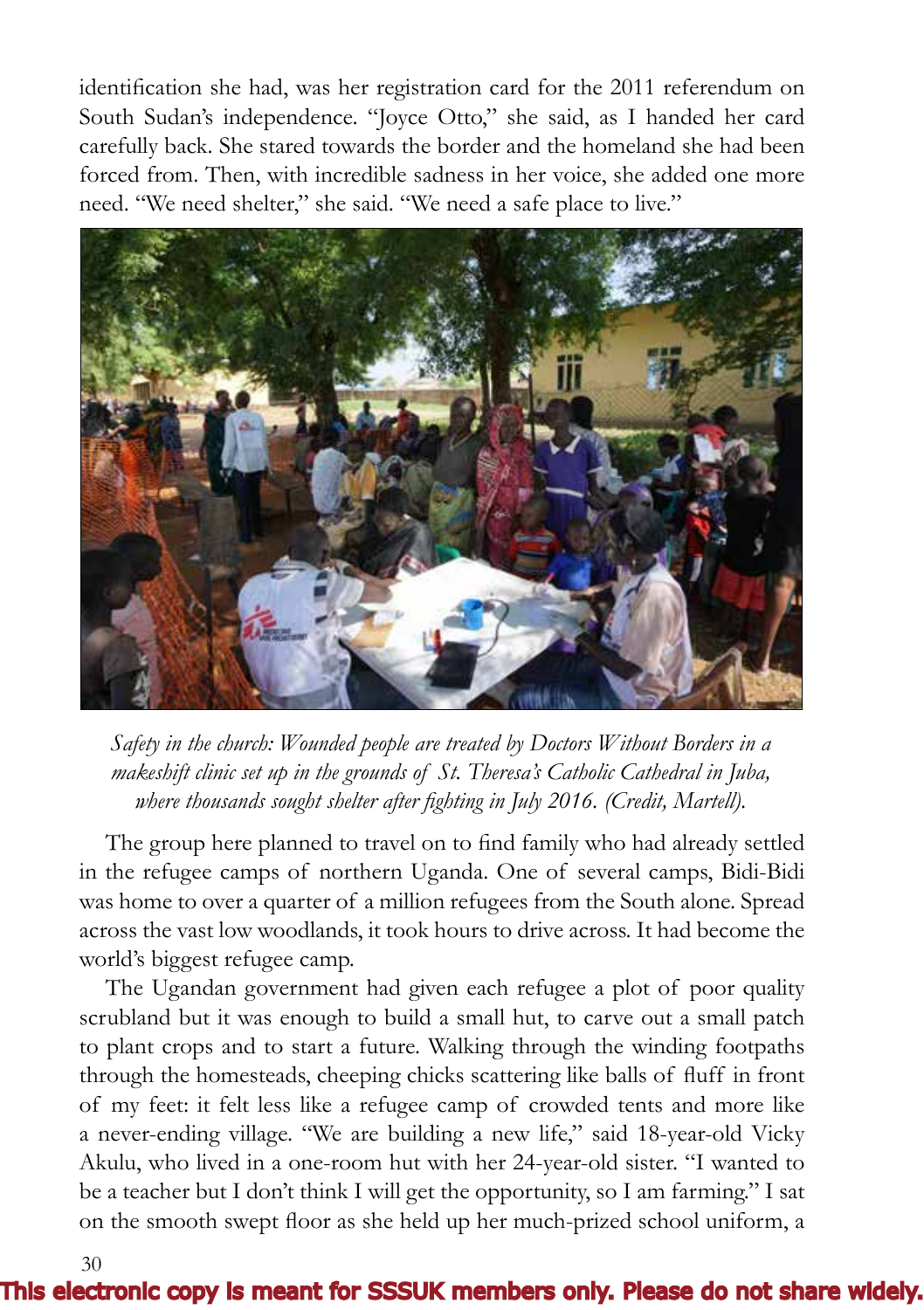patched purple skirt that she had fed in when the gunmen attacked her village of Pajok in April 2017, torching the homes. "This is all we had," she said. "Nothing more."



*Eyes for the future: a boy in Nasir, Upper Nile, smiles for the camera. (Credit, Martell).*

The euphoria of South Sudan's independence in July 2011 has long gone. Those who have left are sceptical about peace and will not return anytime soon. When the time is ready, if war ends, many will still not go back. They were settling here for the long term. With the great majority of refugees in the camp being women and children, many are creating a new society amongst themselves. "We have learned our lesson," said Charity Datiro, a tough-built woman digging weeds out of a patch of potatoes circled around her thatched hut in Bidi-Bidi. "It is not easy here but we are safe and we look out for each other." I watched a young girl lead a blind man with a stick, meandering into the low scrub, puffs of dust kicked up by their feet.

Datiro had escaped heavy fghting around the town of Yei, abandoning her small food stall where she worked as a cook. She had grown up in northern Uganda during the war with Khartoum. Like her, many people here had lived in the Ugandan camps when they ran from the wars of the 1980s and 1990s. They returned to the South with high hopes for the independence of their country. That failed and now they were back. "The problem was the fghting there by the men," Datiro said. "Women here just want to bring up their children in peace."

#### *Freedom next time*

The last time I visited the thick-walled fortress headquarters of the army in Juba, days after the heavy fghting in the city in July 2016 that left the peace deal in ruins, a fag snapped in the wind from a pole. Dust devils whipped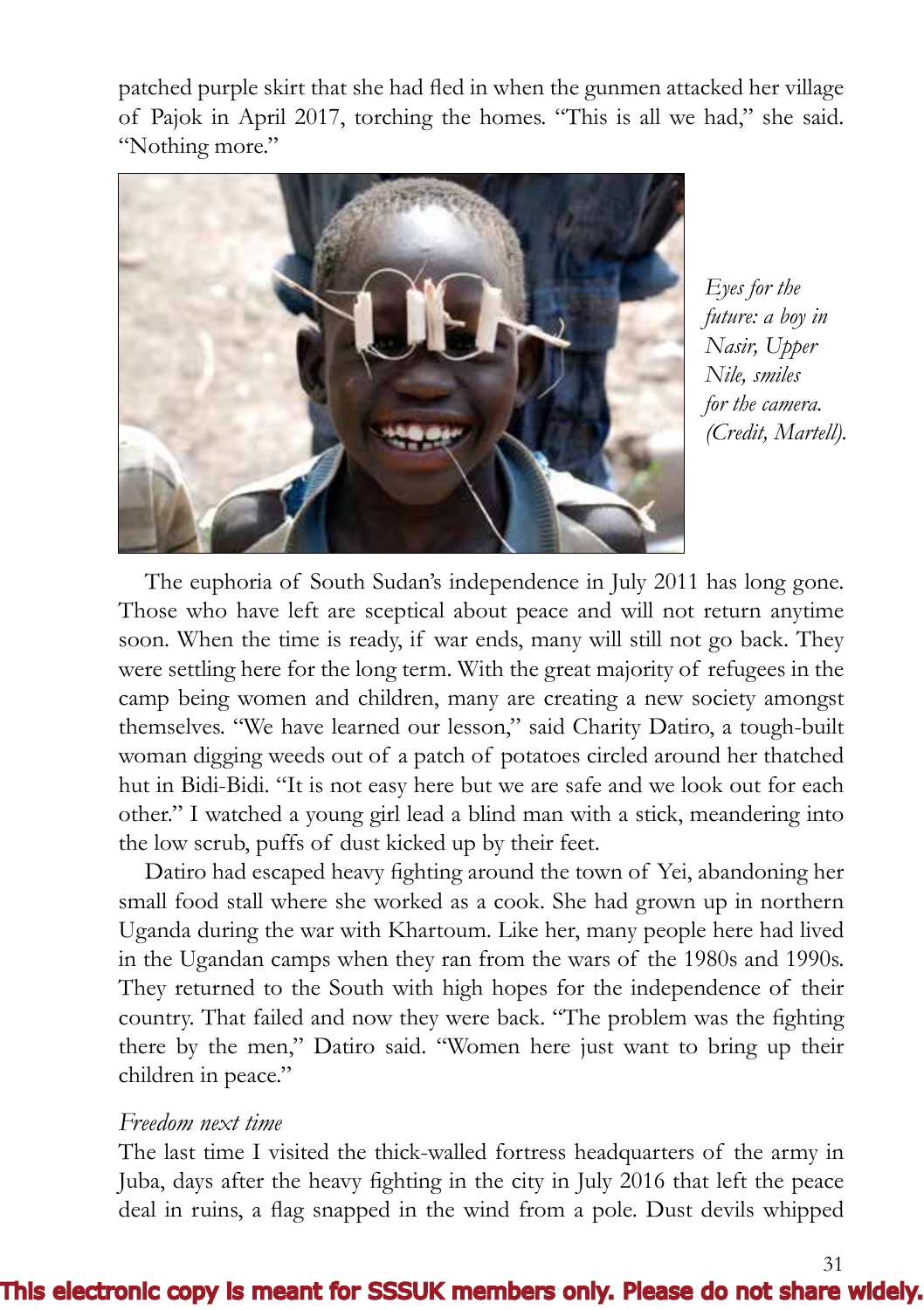up the stinging sand from the parade ground. "Victory is Certain," read the motto on the fag. Except that in this war, there can be no winner. Those in power will fght it out until they are left in control of the country but after the fnal shot is fred, there will be no glorious end. They will be the last left standing and their triumph will be over ruins, for whatever vision they had of power will have rotted already. Their strength was based on the support of the people and that has now gone. The country is more ruined, more divided, more destroyed and far more desperate than ever before, even than at the end of the great wars with the old enemy in Khartoum.

In South Sudan, the stories of gloom are now all too easy to tell. Today, the harder thing is to speak of stories of hope. It was not, of course, always this way. I have heard so many inspiring tales but so often, all one hears are stories of misery. I know I am guilty of that.

I am a British journalist, who has covered both the Sudans since 2006, including being based in Juba as the BBC reporter in 2009-11. I lived in South Sudan during an incredible time and I was lucky to be able to travel all across it. In Juba, I lived frst in an oven-like canvas tent that leaked in the rains. Then I moved to a crumbling tin-roof bungalow without electricity or running water, shared with a dozen others. In the day, it served to amplify the hot sun beating down. In the sweats of the night, I'd wake to the thump of plump mangoes hurtling onto the roof thinking it was gunfre. I stayed in some of the dustier corners: decaying hotels, army tents, hospitals, aid agency offices and thatched huts. I was sheltered from the sun in mosques and churches. At times, I slept simply on the ground beneath the moon, the curling smoke from cattle dung fres keeping the mosquitoes away. I travelled by motorbike, by truck and on foot, by battered boat and canoe, by barely-there aeroplanes and terrifying helicopters.

I met leaders and guerrillas, ate with rich and poor, stayed with fghters and farmers. I heard how they saw this land and how they dreamed it could be. The story of South Sudan is not one that takes place in a busy capital city but in the vast, wide lands from village to cattle camp, swamp, bush and jungle. Yet its past has long been determined by a faraway elite. History is so often written by the winners and those outsiders who documented the past assumed that because it was not on paper, it did not exist.

Little changes. Increasingly, security fears mean that many visitors rarely venture much beyond their guarded compounds, except for the briefest of trips. When the United Nations peacekeepers emerge from their base in their blue helmets and fak jackets, they peer out of the slits of armoured combat vehicles. The technocrats who make the decisions on policy and aid sit in Nairobi, Washington or New York. The businessmen who buy the oil, the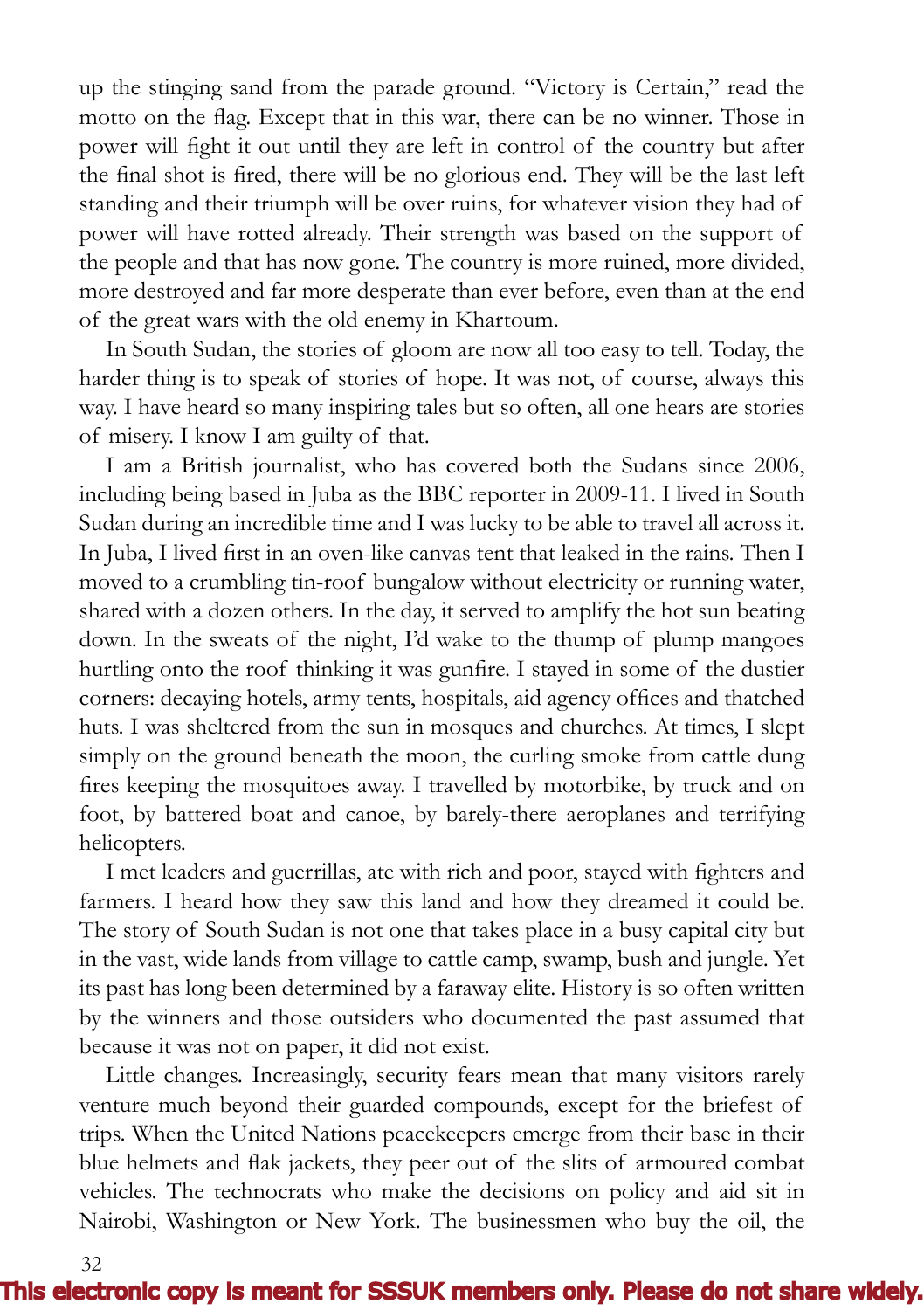politicians who pocket the money or those who sell the guns, drink the profts in faraway luxury homes.



*Holes in the fag: the main gate into the presidential palace, riddled with bullets, days after July 2016 fghting. (Credit, Martell).*

Those foreigners who do come to South Sudan stay for ever shorter periods. The institutional knowledge and experience shrinks. Even the aid workers have adopted the language of the military and speak of being "on mission in the feld". They cross days off the calendar until they jet back out on leave or the next R&R, the 'rest and recuperation' holiday cycle. A rare few say they actually live in South Sudan. This is not a new thing but as perceptions of security decline and so the walls grow higher, the understanding with which foreigners view South Sudan becomes ever narrower. So some of that which I witnessed, I wanted to share. I wanted to give some sense of perspective.

For many who have not visited South Sudan or who come on brief trips, there is often little understanding of the great struggle the people went through to reach the situation today. It was what drove me to spend the last two years researching and writing a book that could bring alive the story of South Sudan from the very earliest beginnings to the troubles now, to explain to a reader who may know little about the land. I wanted to make them care.

#### *Writing the long history*

The late Ryszard Kapuscinski's famous book of Africa reportage, *The Shadow*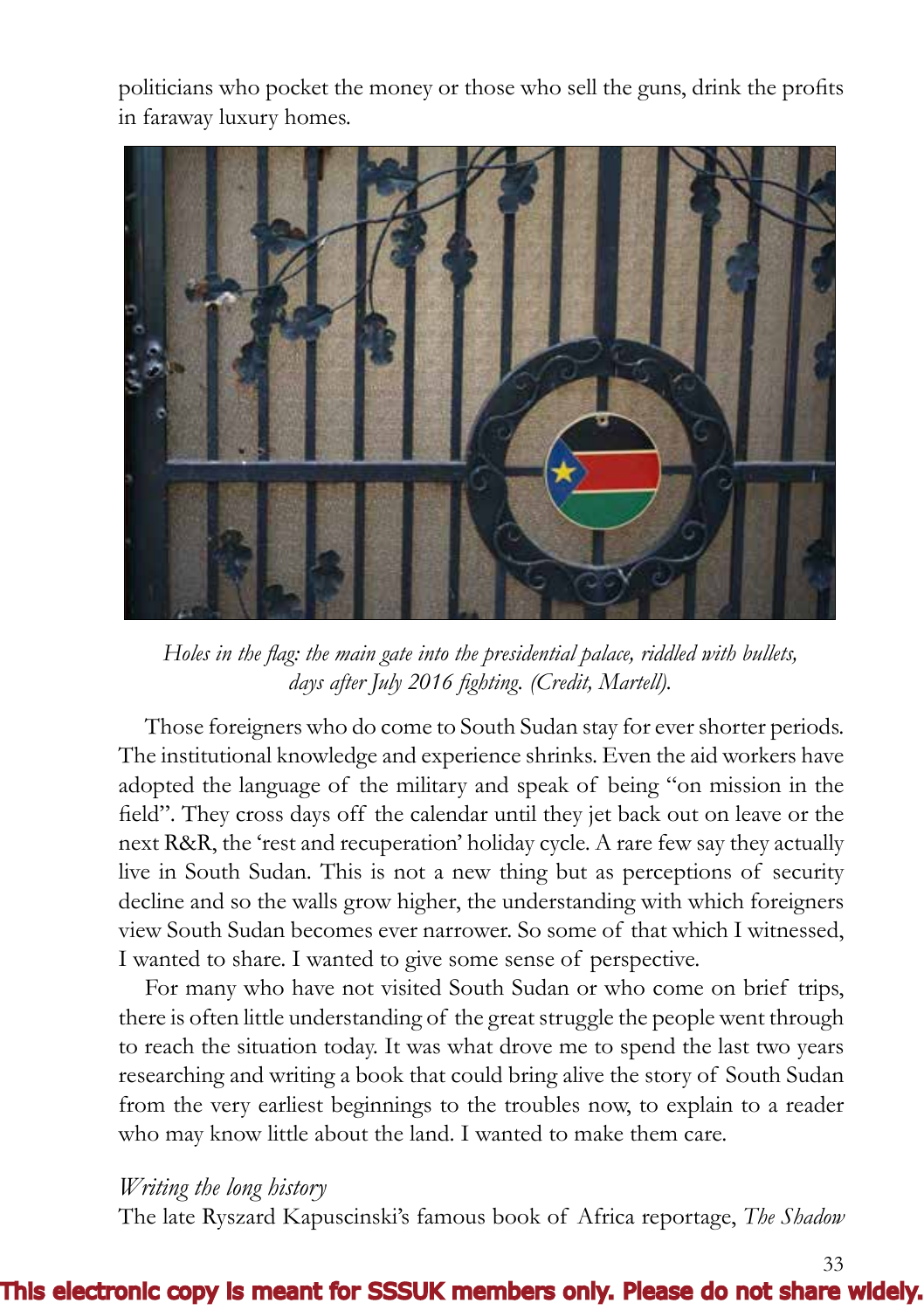*of the Sun*, is often praised. Yet in his section on South Sudan, he writes that nobody knew how the war began in 1983. It was as though this were a confict going on since time immemorial. "I do not know how exactly the war began, it was so long ago," he wrote. "Did soldiers from the government forces steal a cow from the Dinka? Did the Dinka set out to retrieve it? Did shooting break out? Were there casualties? It must have happened something like that."

"That's nonsense", I thought, "people must know". So I went to see. In Bor, I tracked down the old veterans who were there on the day when fghting broke out in May 1983 and recorded their stories. I had four generals all telling me their stories together and when we fnished, realised that there were about a dozen young students gathered around, all fascinated by the war stories which even they had never heard.

Many books can tell you a dozen reasons for the war beginning but I wanted also to know what actually happened on the day it began. Who fred the frst shot? How did people feel when they saw the tanks above them in their foxholes? I wanted to gather the stories before they are lost, to bring the history alive.

One man said a dozen tanks attacked them; his comrade, said half that. I pushed the old men: how many tanks were there exactly? Were there six or twelve? "Young man," one veteran replied with stern authority, smacking down his beer bottle. "If you had been there facing such tanks, you do not remember such details. Next time you are woken in the dark with tanks fring down on you, and then all these years later some *khawaja* comes and asks you how many there were... We were fighting!"

The generals are now elderly men, proud of their past but struggling in the new nation. Their salaries had evaporated into hyperinfation. Their savings of cattle were killed or stolen in the civil war in 2013, when the town of Bor was razed to the ground. "Look at us, we who fought the longest war," said General John Chol Mabior, a veteran who fought in Bor in 1983 and who came bearing an X-ray of the bullet still inside his knee cap as proof of his service. "We are forgotten."

His comrade, Brigadier General Reuben Thiong sighed. He looked quietly into the distance, a sandy track lined with baobab trees, where piglets scratched in burned grass. He had been shot four times – in both arms, in his left leg and in the back – and the bullets lodged inside old wounds ached. Beside him stood the battered metal of an ancient walking frame, its wheels clogged. When the rains came and the town turned to mud, it would be utterly useless. His neighbour's children scampered around the old man's home, a simple tinroof hut. All his seven children have been killed or scattered by the war. He sat alone, staring at the grave of his son in his yard. Was it worth it all, I asked, in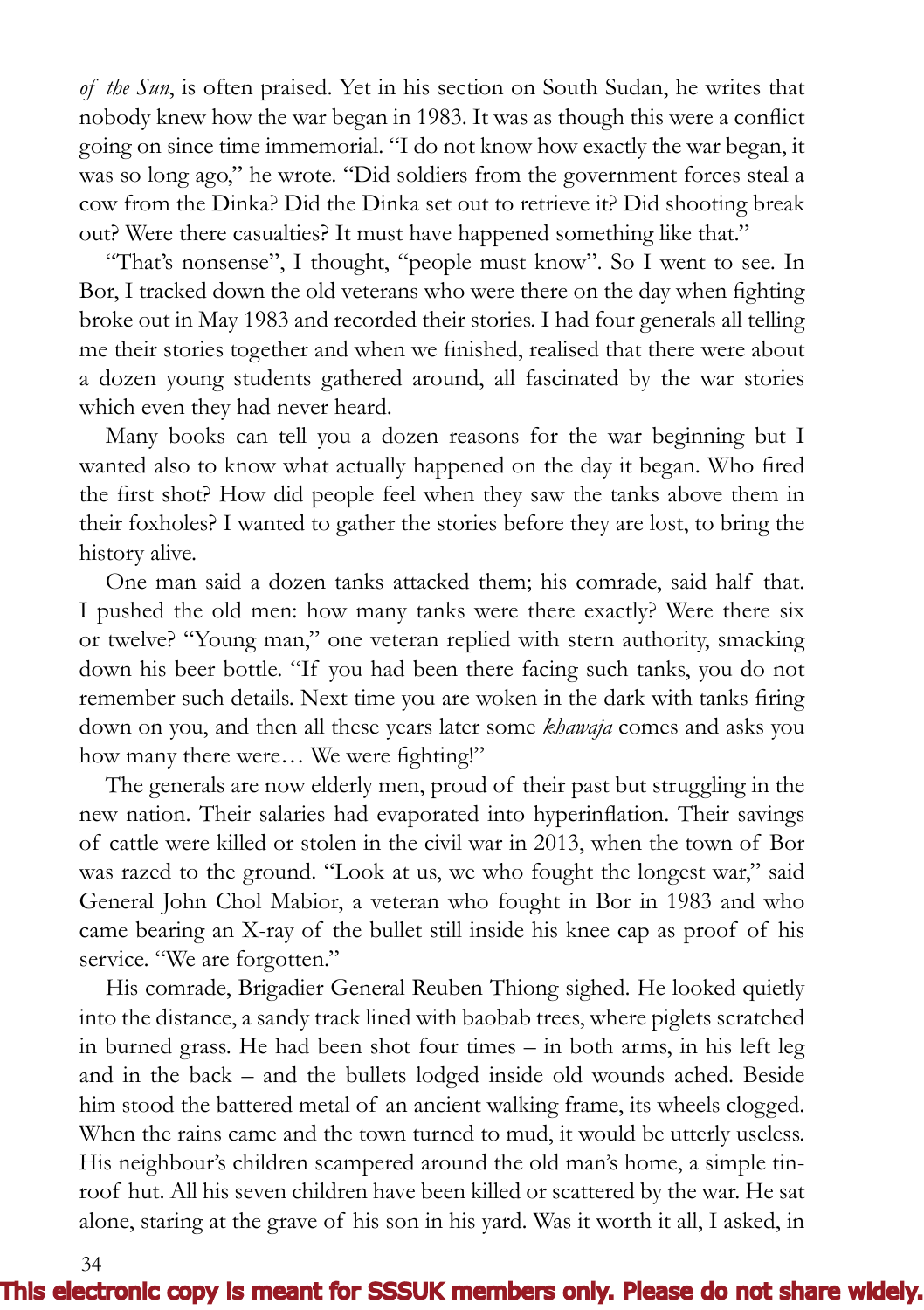the end, all the fghting? All the pain and loss? He looked at me and held my gaze. "Oh, it was worth it," he said frmly. "Now we have a country."

#### *Oldest records*

As a foreign reporter, I was also privileged to gain access that many did not have. I was able to cross front-lines to interview those in power and their victims, to travel both to war zones and the extravagant hotels of peace talks. I could open the door to other foreigners, whose aid, money, weapons and diplomacy – deliberately or not – helped sustain the confict. I gathered the stories of those who had not spoken of them and before they were lost.

The story of South Sudan is not only one of war. Through laying out the long history, I have wanted to show that peace is possible. These are horrifying times today but there have been horrifying times in the past, too and they were overcome. So I have gone back to the very earliest records I could fnd, paintings in the British Museum that are 3,000 years old. I listened to the memories of British officers, to the tales of the Anya-Nya rebels who fought in the 1960s, including a trip to Tel Aviv to meet the Mossad commander who brought in weapons to equip the guerrillas, and I listened to those in the second round of war after 1983. I was there frst hand to report on the key events around independence – from the politics to the violence, to the creation of the national anthem and the frst game of South Sudan's football team. It brings together the stories of people who make up the nation.

I have also been to the very heart of some of the worst fghting in the past few years, watched as the fghter jets fred on towns and felt fury grow as the slow, painful, manmade crime of famine unfolded in 2017, killing thousands of people through deliberate aid blockades.

Yet the story told of South Sudan is, so often, only about recent violence. It is miserable and depressing, and many outsiders become resigned to the belief that this is a land somehow condemned to be at war. I don't believe that. I don't believe that at all.

For the grim lists of statistics fail to mention that in the midst of gloomy broad brushstroke assessments, there are children who grow up happy and live life with a smile, men who don't kill, women who die in peace. There is suffering, yes, but people also live. Parents raise families, go to work, make love, drink and laugh.

 Most of all I met ordinary people, the kind men and women who shared their food, offered me shelter and looked after an outsider in their land. I have put together a record of those whom I have been privileged to meet and of what I witnessed. I tried to retell the stories that people were generous enough to share. Then it is also, I hope, something of what I was taught.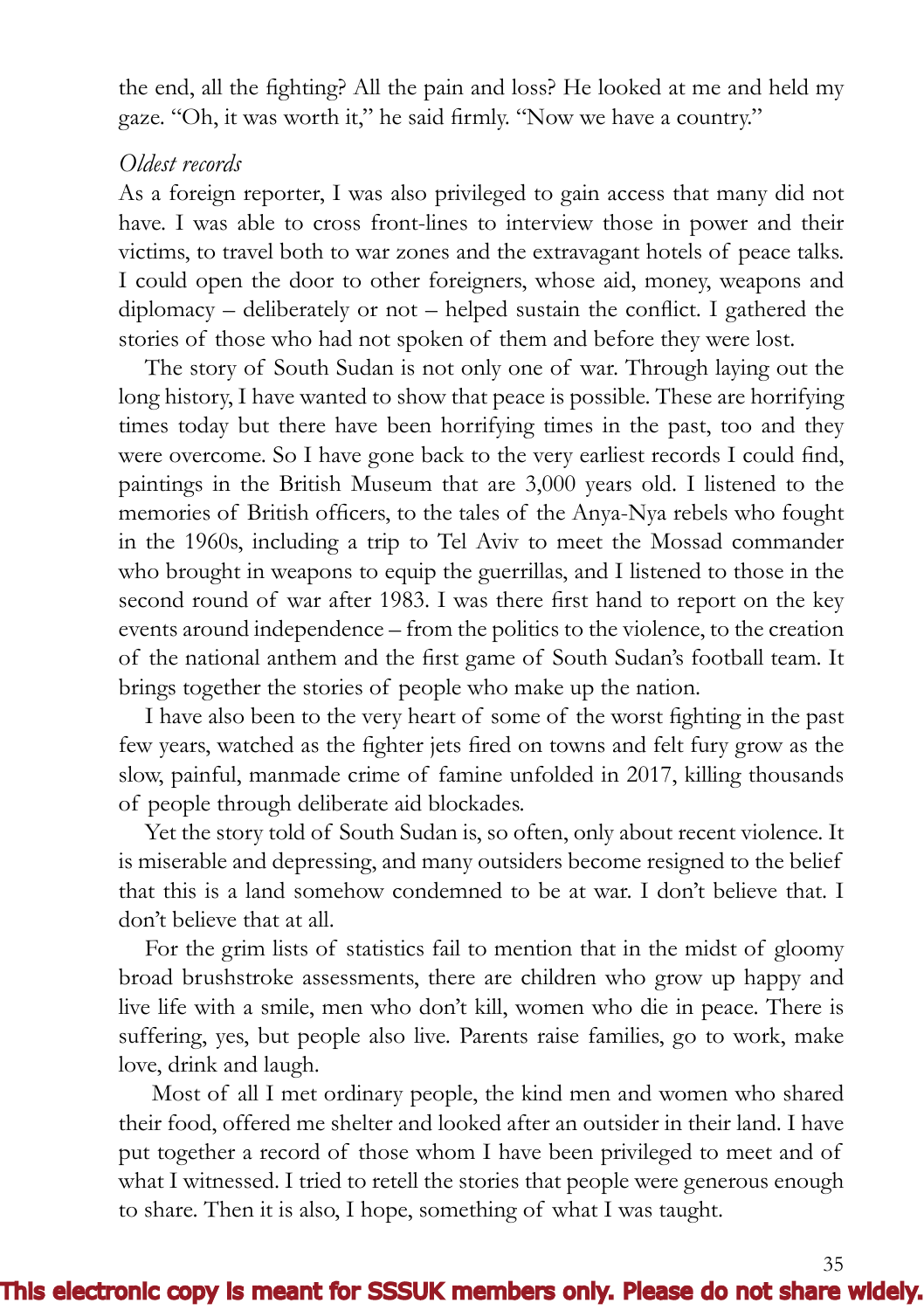The story of South Sudan is not only one of war. I have wanted to show, through laying out the long history, that peace is possible. There have been horrifying times in the past too and they were overcome. I set out not to write a defnitive history; that must be told by South Sudanese. It does, however, tell the story of how a nation emerged and of how for a moment, there was hope.

#### *Lessons for the future*

So what then can be learned? What hope is there for the future? I wrote a history, not a foretelling of what is to come. Still, some predictions in the short term are easy to make. That the war will worsen and hunger will grow. Famine is likely to return and the threat of genocide remains. People will continue to fee and the refugee camps will increase. There will be new rebel groups as forces fracture – and more killings. The country is broke but there is still oil and even when it has gone, the generals will beg, borrow, or steal more funds to buy new guns. Regional nations will oblige, supporting one side or the other, as they play out their power rivalries by pulling the puppet-strings of leaders in the South for dominance. In return, they will strip out what resources are left. As populations grow and the land dries, Egypt and Sudan will covet the swamps of the Sudd again. As Ethiopia sucks out water from the Blue Nile after damming the fow, the White Nile of the South becomes ever more valuable. When the oil has been pumped out, the water will be next. The great forests of trees will be chopped for timber and charcoal, and the vast herds of wild animals will become a fading memory.

Extra peacekeepers will be promised, and some will come. Charities will call for more cash and newspapers will talk of "unspeakable atrocities." Leaders will meet again, and diplomats will say the time for words is over, and issue a statement warning of the threat of action. Generals will be sanctioned but like times before, be promoted not punished. Arms embargoes will be issued but the government will fnd it little challenge to circumvent and resupply. The rebels will take the guns from them.

So there will be a new push for peace, more rebels brought in to negotiations, another deal signed, and it will be broken. There will be talk of justice and papers calling for holistic approaches and all the community to be involved in peace. Few, if any, will provide specifcs as to how all that will be achieved. It is easy to point blame, far harder to fnd solutions that really work. Things have fallen apart so badly that they cannot be simply put back together again. The longer it lasts, the slimmer the chance of peace becomes.

In time, the leadership must change, for all in the end will be accountable to their maker, if not to man. The fear is that the new leaders will be unable to change the course of confict and one war will be replaced with another.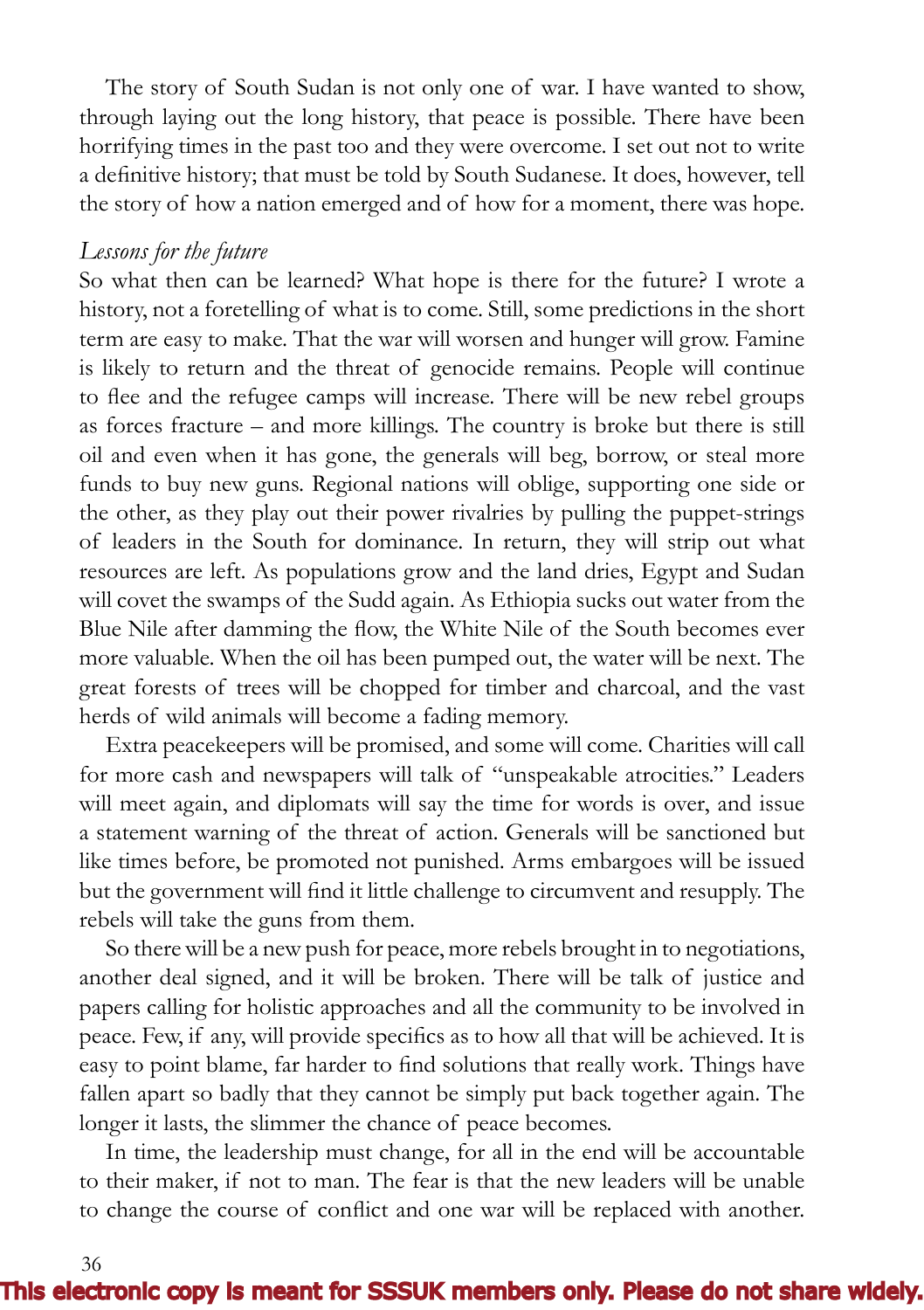Commanders in combat rarely make good presidents in peace. The big deals crumble. The solution for South Sudan can lie only with the South Sudanese people themselves. Peace is made from person to person, community to community. In the past, it has always been that way.

The story of strength and survival is that of the ordinary people, not the people at the top. Despite the worst of horrors, people pick themselves up, they survive and they build again. In the face of so much loss, despite everything breaking down, in the midst of utter hell, life goes on. War cannot destroy everything. If I have seen a glimmer of hope in documenting the long history of chaos, it is that terrible times have ended before.

### *Memories of independence night*

So I remember the happiest of times, when freedom came at midnight and the people went wild. I think of being in Juba on 8 July 2011, when rule imposed from Sudan's faraway capital was coming to an end. Tens of thousands of people crammed the streets. Cars careered down the potholed tracks of the new country's capital, Juba, hooting horns and arcs of fames spewed out from aerosol cans. Gunfre rattled the hot night with shot after shot after shot aimed at the moon. "We are free! We are free!" screamed mother-of-four Mary

Okach, waving a fag around her head, the material swirling. She gave a highpitched ululating cry of joy: "Bye-bye Khartoum, hello happiness!" She danced holding hands with her sister, spinning in the centre of the main road.

Next to them was soldier Daniel Bol, dressed in green army fatigues and thumping a makeshift drum of an empty cooking-oil can, leaping from one foot to another. "Fifty years fghting for independence and if this is freedom, then this is great," said Bol, a barrel-chested 30-year-old captain who had grown up fghting in war. He bent down to me, offering a beer-soaked bear hug. Down the road came men carrying a giant fag stitched out of bed-sheets in front of a convoy of buses blaring raucous rumba music, the green, red, and black rippling as they danced.



First Raise a Flag*: Peter Martell's book is published by Hurst in July 2018.*

37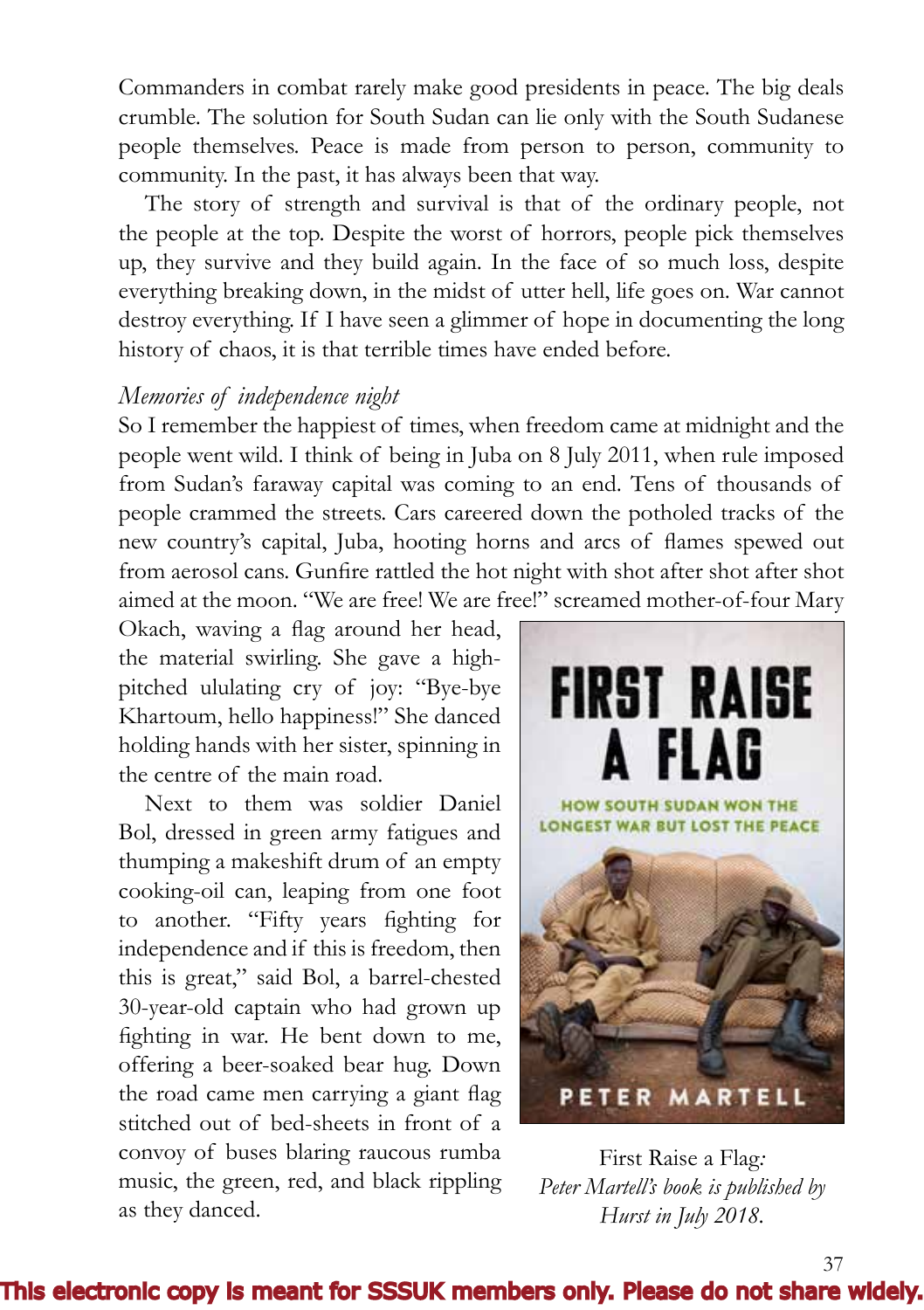An electronic countdown sign mounted on a metal telegraph pole on a roundabout in the city centre fashed out succinct but misspelled messages in red lights: "CONGRATULATION. FREE AT LAST. SOUTH SUDAN." One car dragged tin cans on strings, carrying a sign on its back bumper that read: "Just divorced." Dancing at the base of the countdown clock, 67-yearold mechanic Andrew Amum was breathless in the sweltering night of the hot season, panting his words out in euphoria, as cars hooted around him and people sang. "We have struggled for so many years and this is our day," he said. "You cannot imagine how good it feels." Like tens of thousands of the millions who had fed war, Amum had come back after decades abroad to celebrate independence and rebuild his long destroyed home. He'd returned from a Kenyan refugee camp in time to vote in the referendum for independence, which saw a landslide 98.83 per cent choose to separate from Sudan. More and more people joined the party on the street, shouting in the darkness at the spreading trees above. "THANK YOU FOR FREEDOM," the fickering screen now read, with a computer-generated fag fapping alongside.

As the people danced, the faraway voice on the faint phone line I'd hooked up via satellite dish to the BBC's World Service radio could hardly make out a word I said. The fnal minutes crept towards the frst strokes of 9 July, when after the longest of wars, Africa's biggest country would become two. Not since the age of empires had a new African nation been so created – and none with such international goodwill. "What is the mood? Have celebrations begun?" asked the calm BBC presenter in London. There was only one possible answer: broadcasting the screams of joy live to the world. I held my microphone up to the crowd. The seconds edged towards the pips at midnight and the countdown clock ticked to zero. The street exploded in cries. "Freedom!" shouted a man in a military smock festooned with ammunition pouches, clutching with one hand the back of a packed pickup truck speeding past, a beer in his other fst. "South Sudan! South Sudan!" Midnight had come and a new nation was made.

A few hours later, my motorbike's weak headlights carefully picked the way home through the capital's Hai Malakal district, a series of decrepit bungalows and occasional mud and thatch hut compounds. Only the curious fox-like street dogs seemed awake, the road theirs for now, padding quietly along scavenging for scraps. I followed them on my bike, bouncing down the bumpy, sandy back streets to avoid the worst of the drunken soldiers on the checkpoints posted on the main roads. The night air was cooler, though it was still some time off dawn. Formal independence would be later in the day, when the fag of Sudan was lowered at a ceremony with heads of states, marching bands and military parades. Softly in the darkness the candle stubs fickered. Away from the wild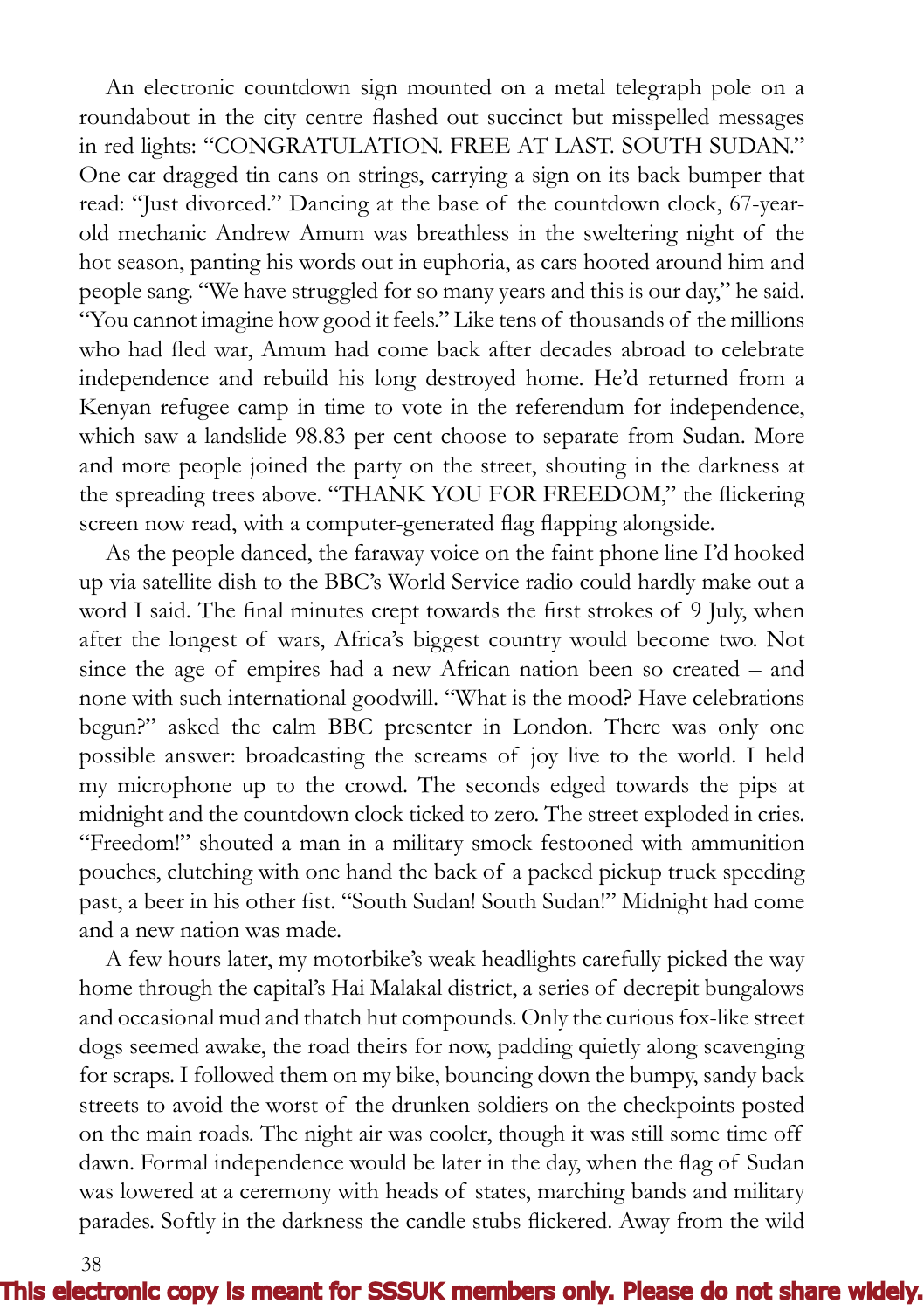

*Independence celebrations: parades in Juba in 2011 as results of the independence referendum were celebrated. (Credit, Martell).*

party, each candle had been lit in a spontaneous, unorganised memorial to the millions of people who had died, placed outside homes on the edge of the track. They offered a more sombre memory of the war's cost. They were a remembrance of the past and prayers for the future. As I pushed my bike into the sandy courtyard of my tinroof home, the deserted street outside was marked by a line of glittering fames.

# *A change for the better?*

I think so often of how it could have been. Soon after independence in 2011, I packed up my room in Juba after three years there. I'd still return many times to visit but I said a deeply sad farewell to my friends, to those who had shown such kindness, and to a village that had

become a city, then a capital, and for me, a home. As I stuffed a bag, the dog that had adopted me ran in circles chasing geckos. The lizards scattered as I peeled a sun-faded map from the wall of my room. It was covered with pencil crosses and dates, tracking the years of battles I had followed all across the country. Reporters are rarely optimistic, for the nature of news means we seek out the most extreme misery. Yet at the bottom of the map, I read a faded quote I had quite forgotten scrawling there long before. It was part of a poem I once heard Seamus Heaney read: "History says, Don't hope on this side of the grave, but then, once in a lifetime, the longed-for tidal wave of justice can rise up, and hope and history rhyme."

Perhaps I was naive, but hope is not a bad thing. I was privileged to see South Sudan in the best of times but I have witnessed, too, the horror. I knew the challenges ahead. Still, as I recorded a farewell BBC broadcast under the mango tree in the sandy courtyard, I believed the visions of a people for their new nation could become real.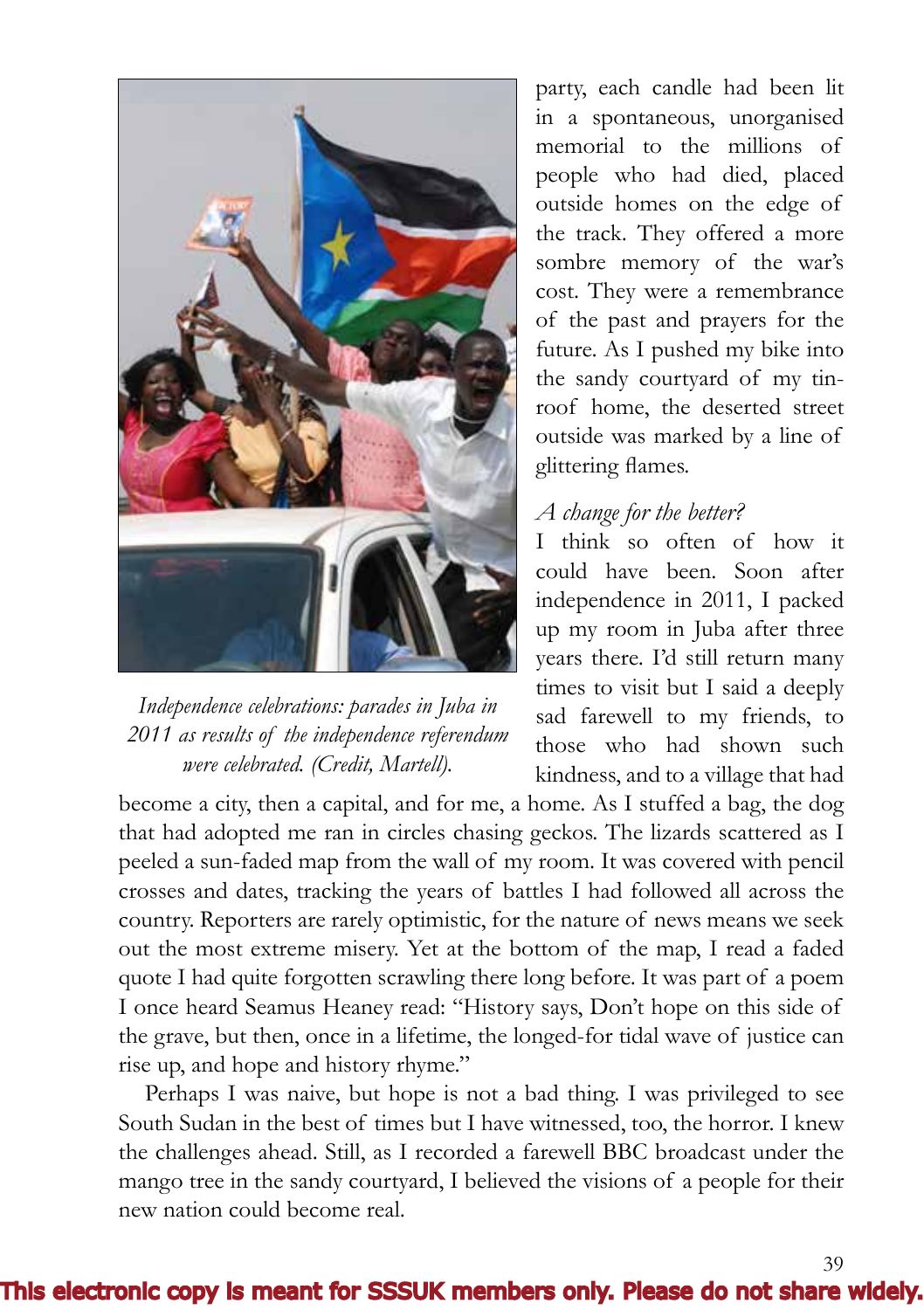

*New nation: poster in Juba celebrating results of the 2011 referendum. (Credit, Martell).*

"There are more than enough international experts and advisors in South Sudan telling the country what to do and how to develop; it does not need a reporter to add their voice," I spoke into my microphone, three days after independence. "But I do have a dream – and that is to come back to visit South Sudan in years to come and see the change for the better; to watch the growth of a nation, a generation of children living in peace and going to school, under a government and an army that serves the people and is accountable to them." Back then, it was easier to be optimistic. Yet I still have that dream.

As I write this, in a green garden in Kenya, the dry season

approaches in Juba. I think of the heat of those days and the parched throat feeling during the long wait for the cool of the rains. I do not doubt that the bloody violence that escalates every year when the grass becomes thin and the cattle grow hungry will occur again this year and in the years to come. Have we seen the worst of the war? Perhaps, but I fear not. I still have hope. The long history of South Sudan has shown that the impossible can be achieved. All does not need to be lost.

\*Peter Martell is a foreign correspondent based in East Africa. He has reported from South Sudan for more than a decade, including as the BBC correspondent in Juba for the three key years around independence. For more details, see www.petermartell.com. His book *First Raise a Flag: How South Sudan won the longest war but lost the peace* is published by Hurst, London, in July 2018.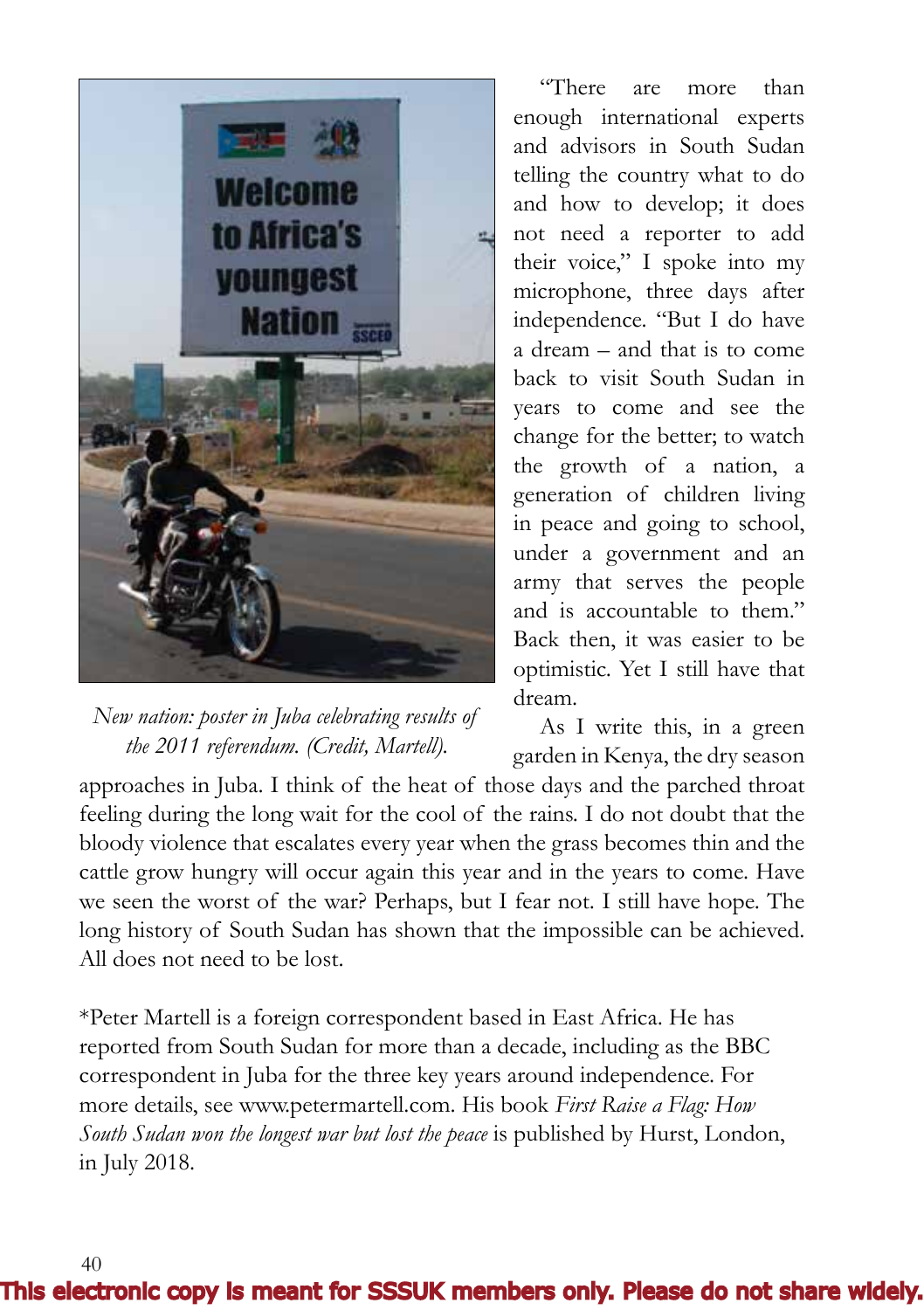# **The Neglect of the History of Sudan in South Sudan's National Curriculum**

#### **Kuyok Abol Kuyok\***

#### *Introduction*

The question of national identity in the Sudan has been a contentious issue since the inception of the Sudanese system of education in 1957 (Abd al Rahim, 1985). The national curriculum was heavily skewed towards the Middle East, Islam and the Arab world. The history syllabi, in particular, stressed the history of the Arabs and discounted other Sudanese historical perspectives. The dispute over this Arabised history of the country has been at the centre of South Sudan's struggle for freedom.

The independence of South Sudan in July 2011 offered an opportunity for its educationalists to address this problem by developing a broad and comprehensive Sudanese history curriculum. However, challenges within the embryonic South Sudanese education system have resulted in a history curriculum that is focused on South Sudan in the latter half of the twentieth century (Skårås and Breidlid, 2016). This development was primarily the result of a change in the attitude of the Sudan People's Liberation Movement (SPLM) towards Sudan after the death of its leader, Dr John Garang, in July 2005.

The main purpose of this article is to explore critically the neglect in South Sudan of the history of Sudan. I argue that South Sudan's failure to teach a thorough history of Sudan, echoed by a similar indifference in Sudan itself, will be deleterious to preserving a vital Sudanese heritage. It may also undercut future relations between the Sudanese peoples, as each country will exist in ignorance of their shared history. I conclude that despite Sudan splitting into two countries, the Sudanese peoples remain bonded by geography and history as they have been for centuries. The teaching of an inclusive history of Sudan in South Sudan may remove barriers and help to forge enhanced understanding between the Sudanese in both Sudans.

#### *The selective writing of history*

The Sudanese education system was oriented towards the construction of an Islamic and Arab nation in the Sudan and it de-emphasised a more inclusive **Sudanese** identity. Sudan derives its name from the Arabic phrase *Bilad as Sudan* (i.e. the land of the Blacks). This term was coined by Arab travellers in the Middle Ages to refer to the black inhabitants of the vast Sahel territory, which included the Sudan (Abd al Rahim, 1985, 231; Holt and Daly, 2000,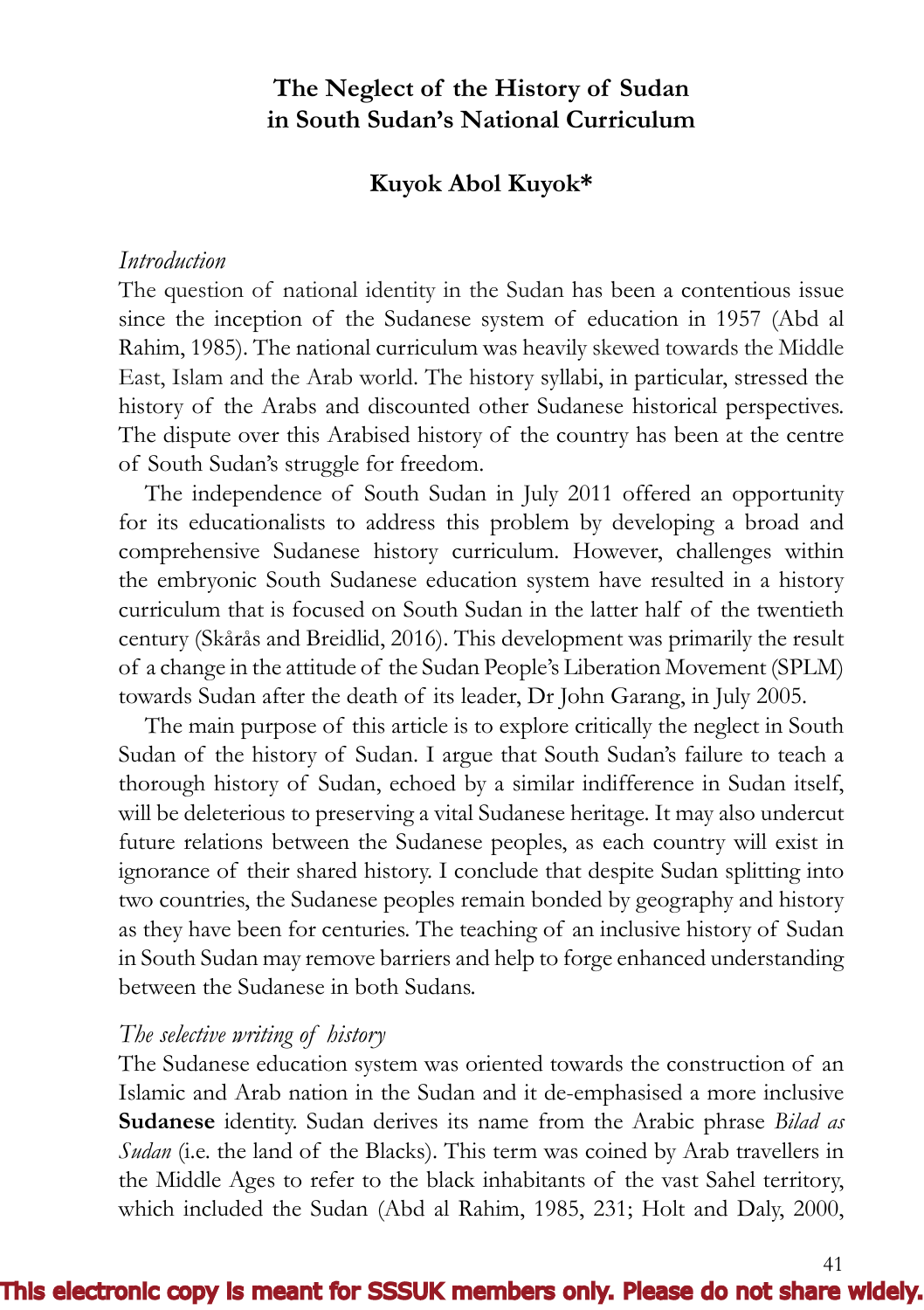1). Abd al Rahim (ibid.) suggests that Northern Sudanese detest the name Sudan as black and blackness are associated with slavery and slaves and are considered demeaning and derogatory terms. Consequently, many (northern) Sudanese of mixed descent or of South Sudanese heritage try to mask their origins, despite their skin complexion.

For example, Abd al Rahman al Mahdi's mother, Aweng, was the daughter of Duang 'Marial' Tong and a cousin of Chief Atiek Atiek (usually misspelt as Awuetiek Awutiek or Chak Chak), of the Malual Dinka in Bahr el Ghazal (Beswick, 1998, 154; Kramer, Lobban and Fluehr-Lobban, 2000, 267). The Mahdi converted Aweng to Islam and christened her *Maqbula* (which translates as accepted, received, recognised, or admitted!) Her black features were prominently bestowed upon her son (in contrast to the Mahdi's other children) and his descendants, including Al Sadiq al Mahdi, the leader of the Umma Party



*Mahbula, widow of the Mahdi and mother of Sayyid 'Abd al-Rahman al-Mahdi with her granddaughters.* 

(see adjoining photograph).<sup>1</sup> Kramer and colleagues note that Northern Sudanese denied her South Sudanese lineage and accredited it to a Darfuri sultan (Warburg, 2003, 81). This disdain for blackness had practical implications for Northern Sudanese elites, who coined alternative terms, such as *azaraq* or *zarq* (blue) to describe the **darkness** of their skin and eyes, mention of which is usually made on official documents, such as passports and nationality certifcates.

The negative associations of the name Sudan led in 1960 to attempts to change the name of the country (Abd al Rahim, 1986, 6), following the example of other Sudanic states in postcolonial Africa, such as Mali [formerly part of French Soudan] and Ghana. It was argued that

<sup>&</sup>lt;sup>1</sup> Graham F. Thomas collection, Sudan Archive Durham (SAD.747/6/4).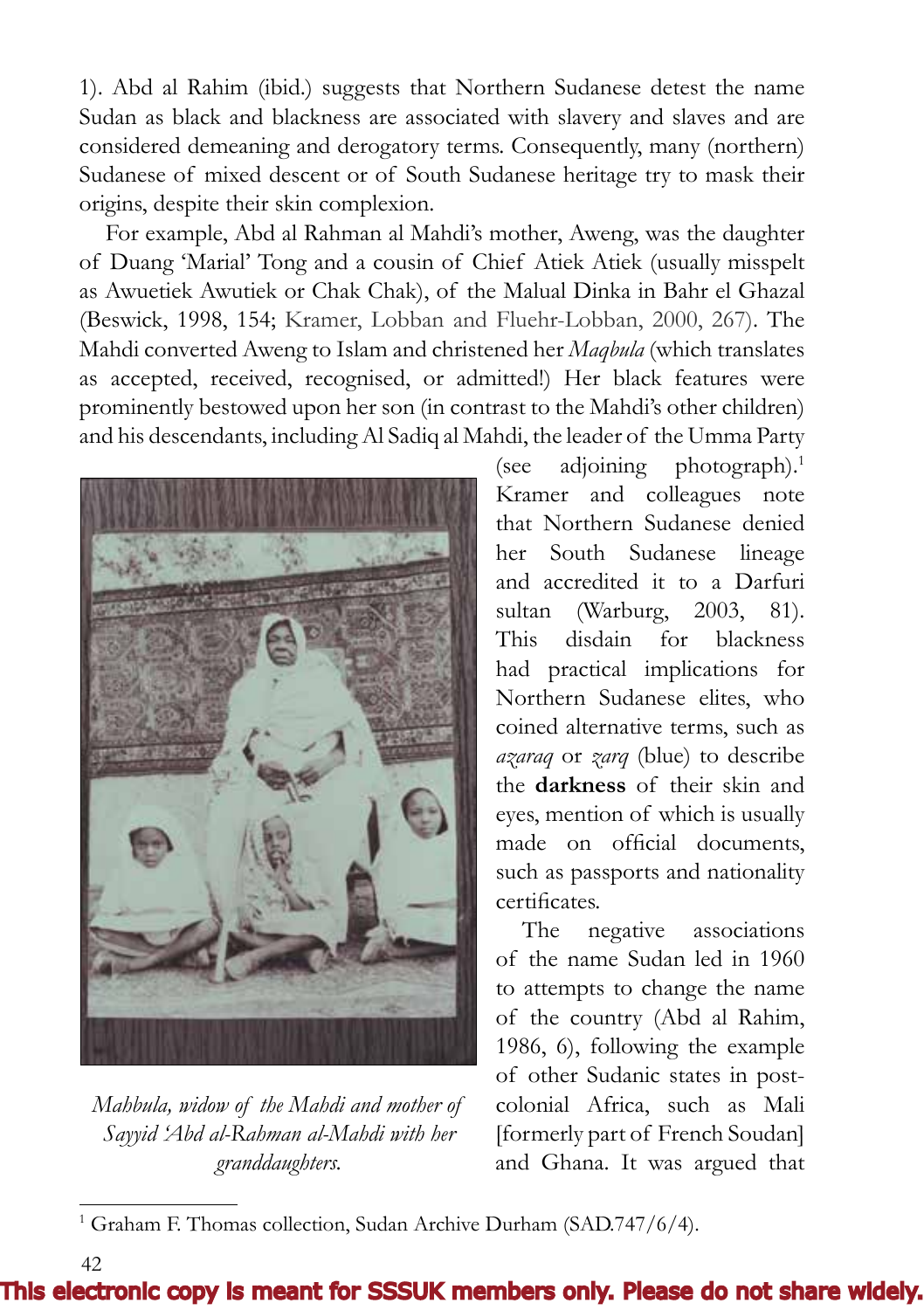the terms, 'Sudan' and 'Sudanese' were imposed by outsiders on the people and the land and that they were racist. Subsequently, they considered:

[to] construct alternative forms of designation… expressive of character and experience of the country and its people and more consistent with the values… which they stand for.' (Abd al Rahim, 1986, 6).

For many northern Sudanese in post-colonial Sudan, Arabism and Islam, rather than Sudan, formed the basis of their identity and commonly shared values. Thus, after the independence of Sudan, the tricolour independence fag was abandoned because of its African-ness and replaced with the current pan-Arab one.<sup>2</sup> Given Southern Sudan's African and Christian orientation, many



*The frst Sudanese national fag, 1956.* 

intellectuals in the North saw the South as an obstacle to their Arabisation and Islamisation agenda and backed her secession (Abd al Rahim, 1985; Copnall, 2014). In fact, some considered the South to be "a poisonous thorn in our (i.e. the North's) heart" (Copnall, 2014, 43). This accounts for the paradoxical enmity in the north towards unionist southern leaders such as John Garang and William Deng before him. It may also explain the glaring absence of Northern Sudanese leaders during the referendum campaign to decide the future of the South.

Although northern Sudanese attempts to ditch the terms *Sudan* and *Sudani*  (i.e. Sudanese) were fruitless, they nonetheless, successfully used the education system to silence the **Sudanese** (i.e. black) characteristics of the nation. The post- independence education system in Sudan promoted an Islamic and Arab view of the nation. Educationalists selectively wrote Sudanese history to suit their pan-Arab and Islamist political objectives, which were shared by successive governments. The educational syllabus highlighted and glorifed the history of the Arabs while marginalising historical accounts of the people

<sup>2</sup>This fag was subsequently adopted by another country.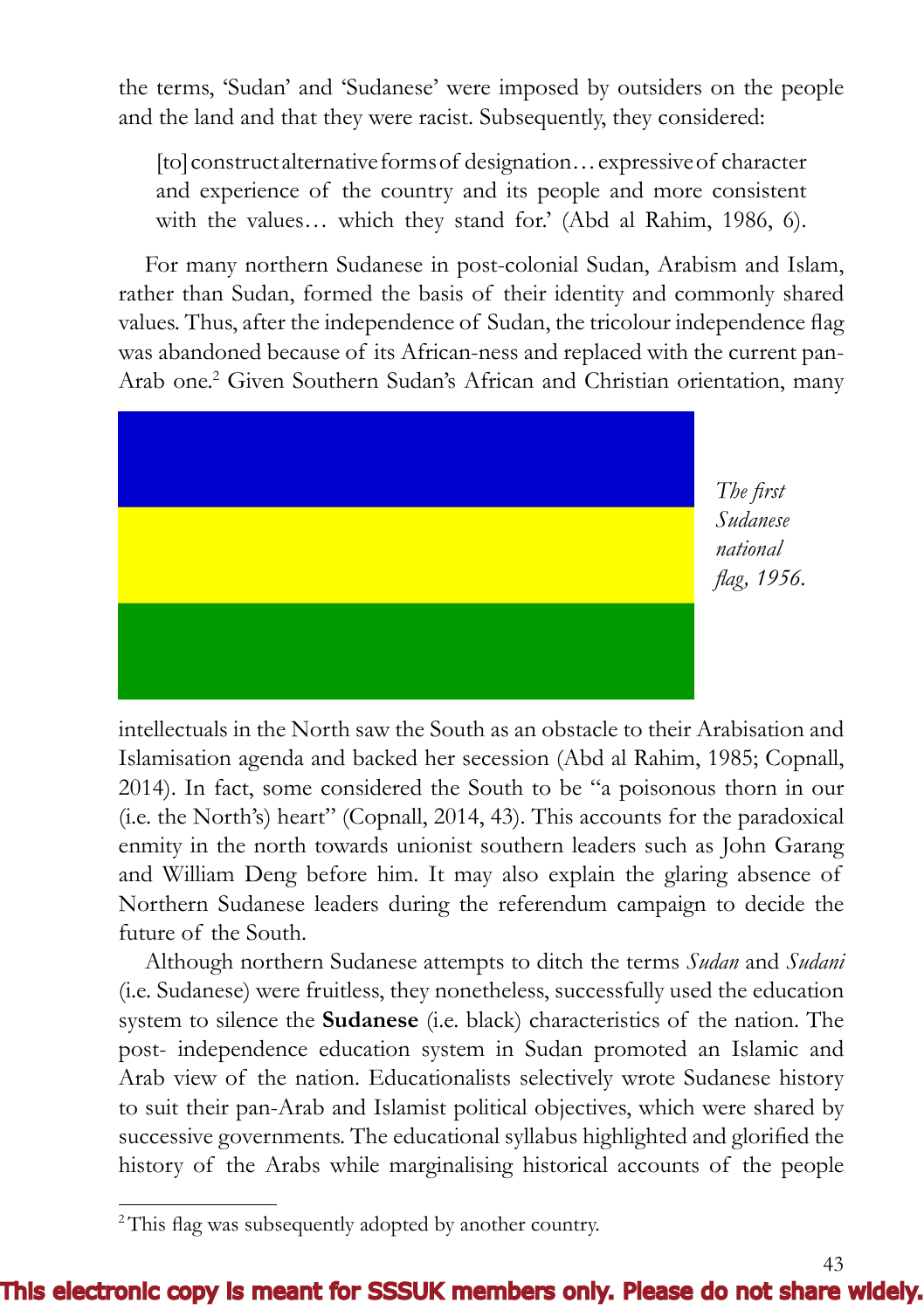of Southern Sudan, Darfur and Eastern Sudan. For example, although the people of South Sudan (e.g. Azande, Nuer and Dinka) battled colonialism until the 1930s (Mawut, 1983, 1995; Johnson, 1997), their resistance was hardly acknowledged in the modern history of Sudan.

With the rise to power of the National Islamic Front (NIF) in June 1989, the pursuit of this educational agenda assumed an increasingly aggressive trend. This was part of a programme that was designed to support the government's so-called "civilising mission of Islamisation" (Holt and Daly, 2000, 191). Islamic thought saturated all subjects, including the English language, from primary to secondary school level. An analysis of the content of syllabi in 1996-97, from frst-year primary to third-year secondary school, indicated that the Islamic content in the disciplines of Arabic and History varied from 30% to 100% (Chol, 1999, 66). In addition, new history textbooks that were introduced in 1991/92 essentially altered the history syllabus from the 'Coming of the Arabs to the Sudan' to the 'Coming of the people to the Sudan'.

Although in the new syllabi the Islamists appeared not to dispute the incontrovertible historical evidence that the Arabs migrated to Sudan<sup>3</sup> with the advent of Islam in the seventh century (Holt and Daly, 2000), the syllabi suggest that all the ethnicities in the country originated from outside the modern Sudan. Thus, although archaeological investigations placed the Shilluk and other Nilotic people in the vicinity of present day Khartoum as early as the second millennium BC (Arkell, 1975, 21), the history syllabi advanced the view that Luo groups such as the Anyuak and Shilluk, as well as the Nuer and Dinka, arrived in their present homes from the shores of Lake Victoria in Central Africa. They similarly suggested that the Azande of Western Equatoria came from the Congo. More signifcantly, the oblique suggestion is that any contrary assertion, i.e. that some of these peoples and other African groups were the earliest inhabitants of Sudan, is not only distorted but baseless. The perception that all the people of Sudan, Africans or otherwise, appeared from somewhere else to occupy an empty land is tantamount not only to rewriting but to fictionalising the history of the peoples of Sudan. Northern Sudanese attempts to erase the African identity of the Sudanese and substitute it with an Arab and Islamic one was strongly resisted; South Sudan's long struggle for freedom is underscored by its desire to maintain its Sudanese identity.

*The neglect of Sudanese history in South Sudan's syllabi*

Ideology and politics

In order to accentuate Sudanese identity, in 2010 during the lead up to

<sup>&</sup>lt;sup>3</sup> They travelled to Sudan via Egypt and across the Red Sea.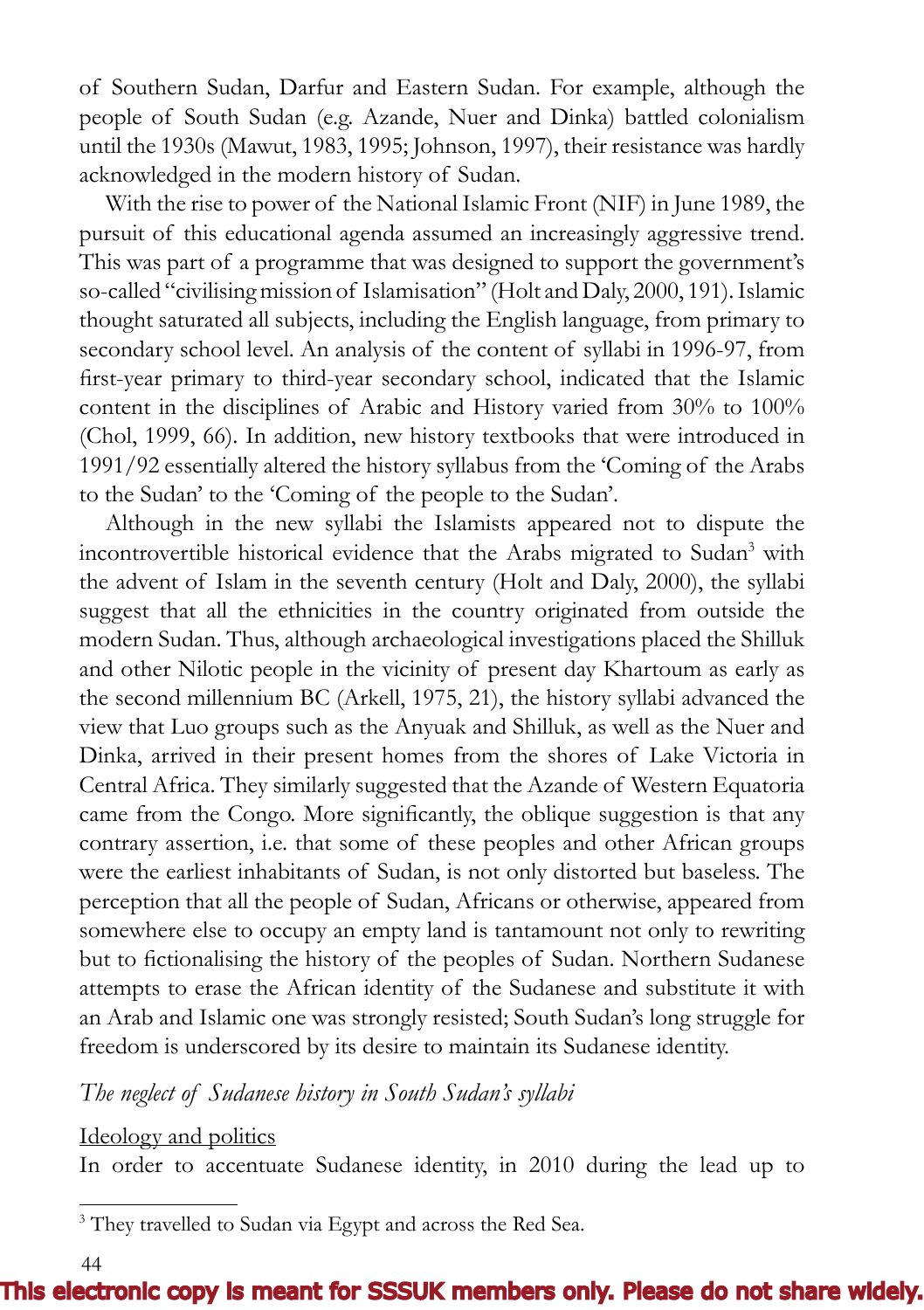independence, Dr Riek Machar, the former Vice-President of the Government of Southern Sudan (GoSS), proposed the 'Democratic Republic of the Sudan' (DRS) as the name for the new country. The citizens of DRS would be called **Sudanese** rather than **South Sudanese***.* His recommendation can be traced to the change in the SPLM's position on unity with Northern Sudan. In the 1980s, the rebel movement espoused the notion of a new united and secular Sudan (Khalid, 1987). Garang, the leader, publicly described his movement's ideology as 'Sudanism', articulated in the concept of 'New Sudan'.

The movement named its headquarters 'New Kush', after one of the ancient kingdoms of the Sudan. This name was symbolic and also indicated the educational aspirations of the SPLM; education was seen as a vehicle to preserve the unity of the Sudan and form the basis for creating an inclusive proud nation. The SPLM leader opined that Islam and the Arabic language, as well as African cultures and languages, were integral components of the Sudanese national character. He specifically recognised Arabic as the official language of the country. On this basis, the SPLM's Education Directorate introduced the New Sudan curriculum in 1998, which was taught in schools in the liberated areas. This curriculum was intended to provide a history of Sudan that would revive its ancient glory and restore its place at the centre of black civilisation.

With the sudden death of the charismatic and unionist Dr Garang, six months after the conclusion of the Comprehensive Peace Agreement (CPA) in 2005, the Movement's political vision changed to a South Sudanese nationalist perspective (Copnall, 2014). Given the deep-rooted nationalism in South Sudan, Garang had faced a mammoth task in converting his compatriots to the principles of a united Sudan and with his death, this vision was abandoned. A signifcant aspect of South Sudanese nationalism was a strong dislike for the name 'Sudan', because of its connotations of Arab dominance in a region that identifed itself with the rest of Africa and pan-Africanism. An infuential group of Southern Sudanese intellectuals advocated a complete break with the Sudan (Wai, 1981). They suggested 'Azania', 'Imatong' and the 'Nile Republic' as names for the new country. They claimed that until the late nineteenth century, much of South Sudan was separate from Northern Sudan and that it was only European colonialism that had forcefully brought the two distinct parts of the Sudan together.

South Sudan's national curriculum that was introduced in 2012 (MoEST, c.2013), is signifcantly different from the New Sudan curriculum in two crucial respects. Firstly, taking a cue from the new political realities, the curriculum either dumbed down or abandoned the history of the Sudan. The syllabi emphasise localism and South Sudanese and African history. Secondly, the new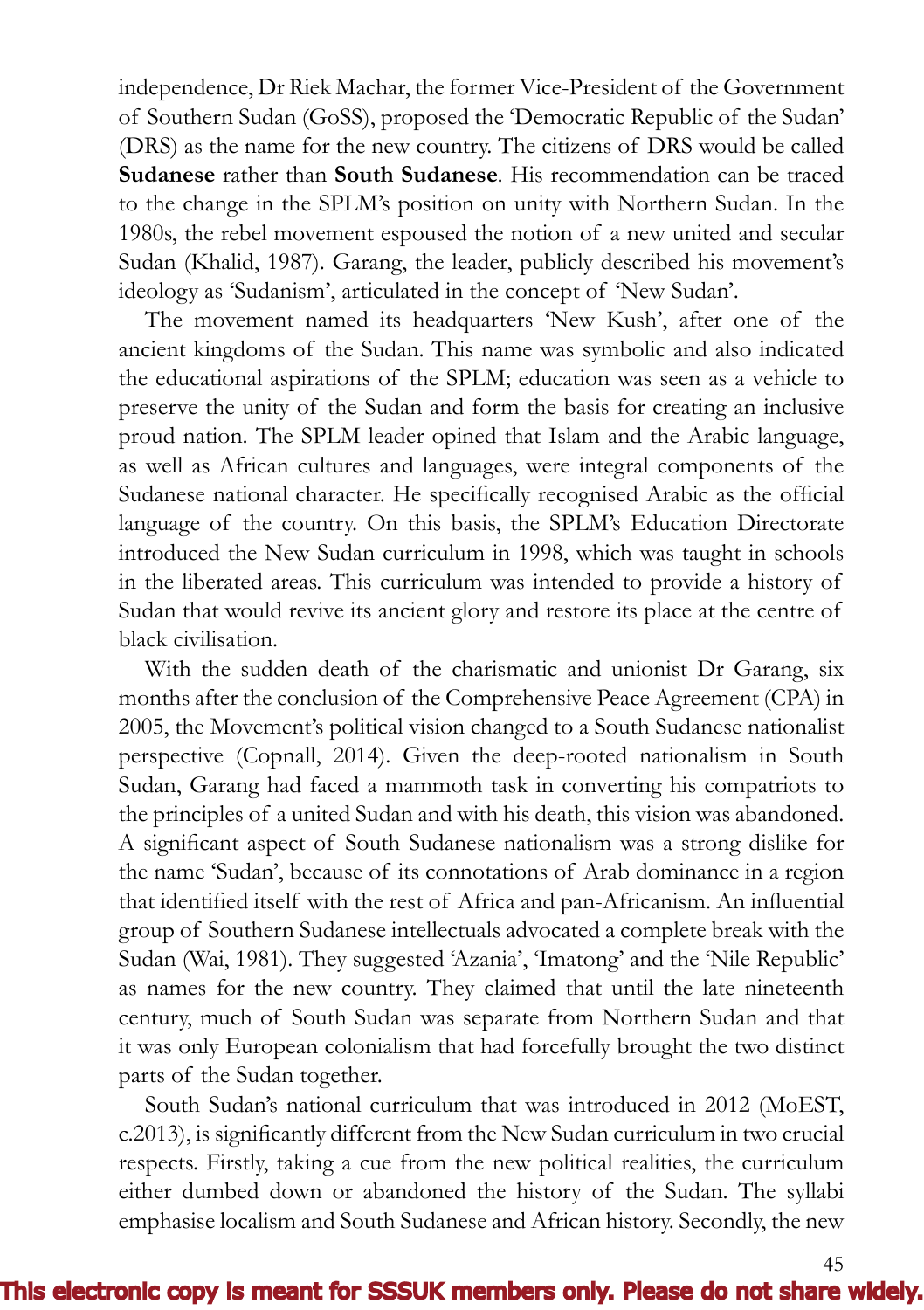historical narratives depict Sudan as the enemy: "the Arabs, northerners and the Khartoum government are portrayed in utterly negative terms" (Skårås and Breidlid, 2016, 107). The cover of the history textbook depicts men with bows and arrows and thus appears to extol this aspect of the history syllabus. Although confict and war have characterised the history of relations between South Sudan and Sudan, their relationship is much more complex than that.

The failure to teach Sudanese history in South Sudan is not just ideological but also due to logistical challenges, including a lack of books and the fact that history is taught as part of the social sciences.



*Cover of the history textbook. (Copyright, Ministry of Education, Science and Technology, Government of South Sudan and the editors).* 

#### Lack of textbooks

A scarcity of textbooks is the main problem facing the delivery of Sudanese history in South Sudan. With assistance from the Norwegian government, a group of researchers produced a history textbook, *A Concise History of South Sudan*, for secondary schools (Breidlid, Breidlid and Said, 2010), published by Fountain in Kampala, Uganda.4 The textbook was revised and reissued four years later (Breidlid, Said, Breidlid, Farren, and Wawa, 2014) by the same publisher. This book is one of the major achievements of the educational system in South Sudan. However, this principal history textbook has its own problems. Firstly, it is a volume of 367 pages and as such is more of a teacher's

resource book than a pupil's textbook. Secondly, it is largely unavailable and inaccessible, particularly outside Equatoria, where most schools continue to use Arabic as the medium of instruction.

<sup>4</sup> Published with the kind permission of Mr Deng Deng Hoc Yai, Minister of Education, South Sudan.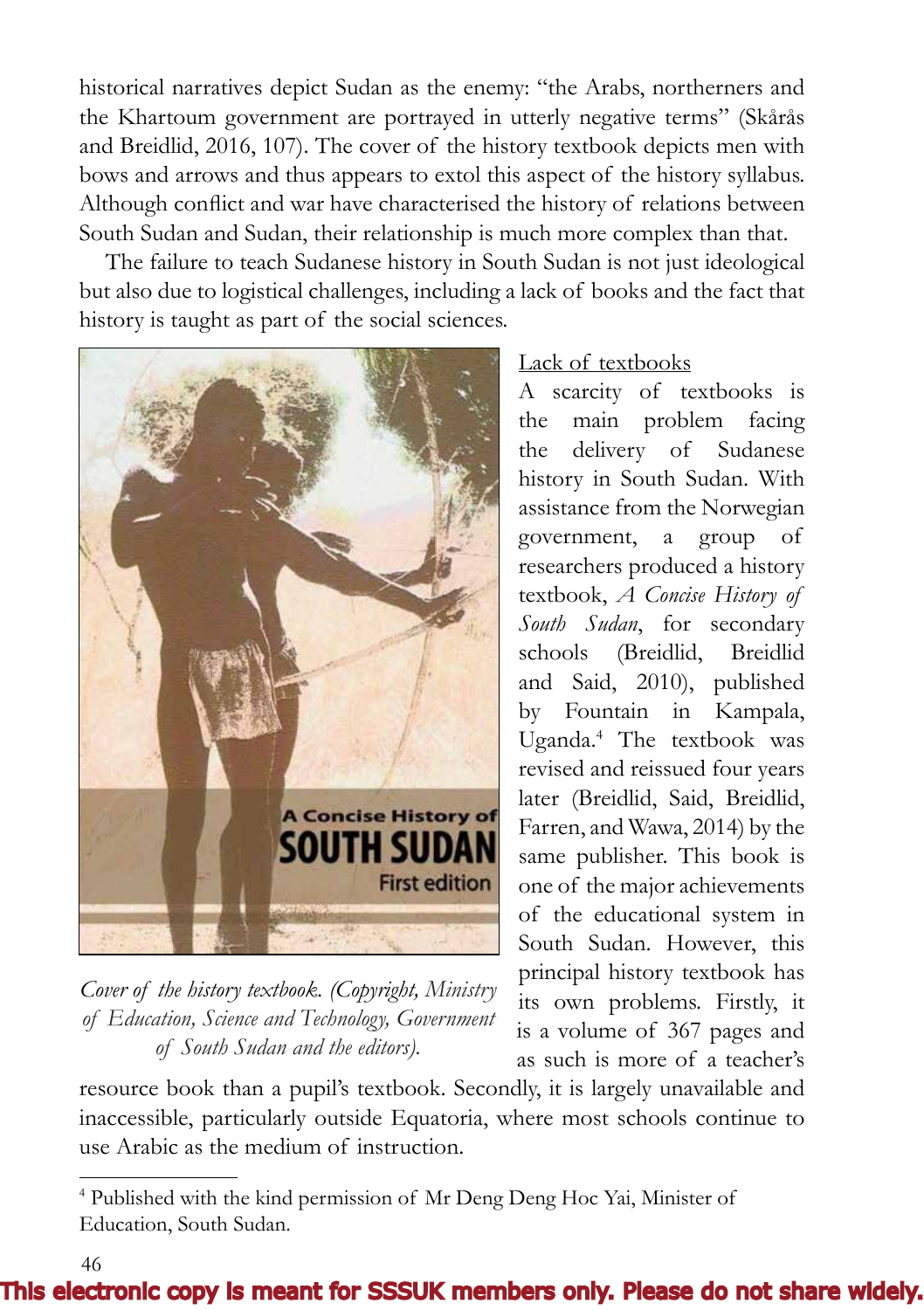Thirdly, it seems that the book's production was rushed, as it uses outdated terminology and is littered with historical mistakes and the misspelling of the names of historical fgures. One would have expected a textbook to draw on some of the extant historical scholarship about South Sudan but alas, its authors failed to do so (Badal, 1977; Mawut, 1983, 1994; Jal, 2013; Okeny, 1983; 1990, Wai, 1981; Kocjok, 1984; 1990). With the exception of Pogo's (2010) book about the frst civil war, there is no reference to any major accounts of the history of Southern Sudan, including those that were written contemporaneously to important events, e.g. Loiria (1969) and Wai (1981). The authors also failed to consider the work of renowned historians such as Richard Gray (1961), Robert O. Collins (1962, 1971, 2012), Douglas Johnson (1997) and John Howell (1978), all of whom undertook serious and extensive research into the history of South Sudan. Most of these historians, particularly the South Sudanese, combined analyses of historical research with oral history in order to highlight signifcant historical and contemporary events in Sudan and South Sudan.

### History taught as a part of the social science curriculum

In South Sudan, history, particularly in primary schools, is taught as part of the social sciences or general humanities curriculum (MoEST, c.2013), which suggests that the subject has not been accorded the importance it deserves. Obviously, teaching a broad social studies curriculum that embodies history, geography and the environment has scholastic advantages, as it facilitates the integration of lessons and the optimal use of meagre teaching resources. However, given the constraints within the education system, teaching history as a component of the social science curriculum has undermined the subject. The paucity of history textbooks compels teachers to improvise. They are advised to interview elders and experts and consult documents to plan lessons. This form of lesson planning may be advantageous to some experienced teachers but for the many untrained teachers, such fexibility is a recipe for indefnite outcomes. This in turn can lead to unstandardised output that presents diffculties in assessment. As has been admitted by some of the educational authorities, in the absence of local teaching resources, most teachers revert to using foreign educational materials from East Africa and as a result, teach African history.

In summary, the national curriculum appears to have undervalued the history of South Sudan and Sudan, while in secondary schools, importance has been given to the history of Africa. The scope of the secondary school history syllabus is particularly narrow. It focuses on teaching about the period of the liberation struggle between 1955 and 2005 (Skårås and Breidlid, 2016).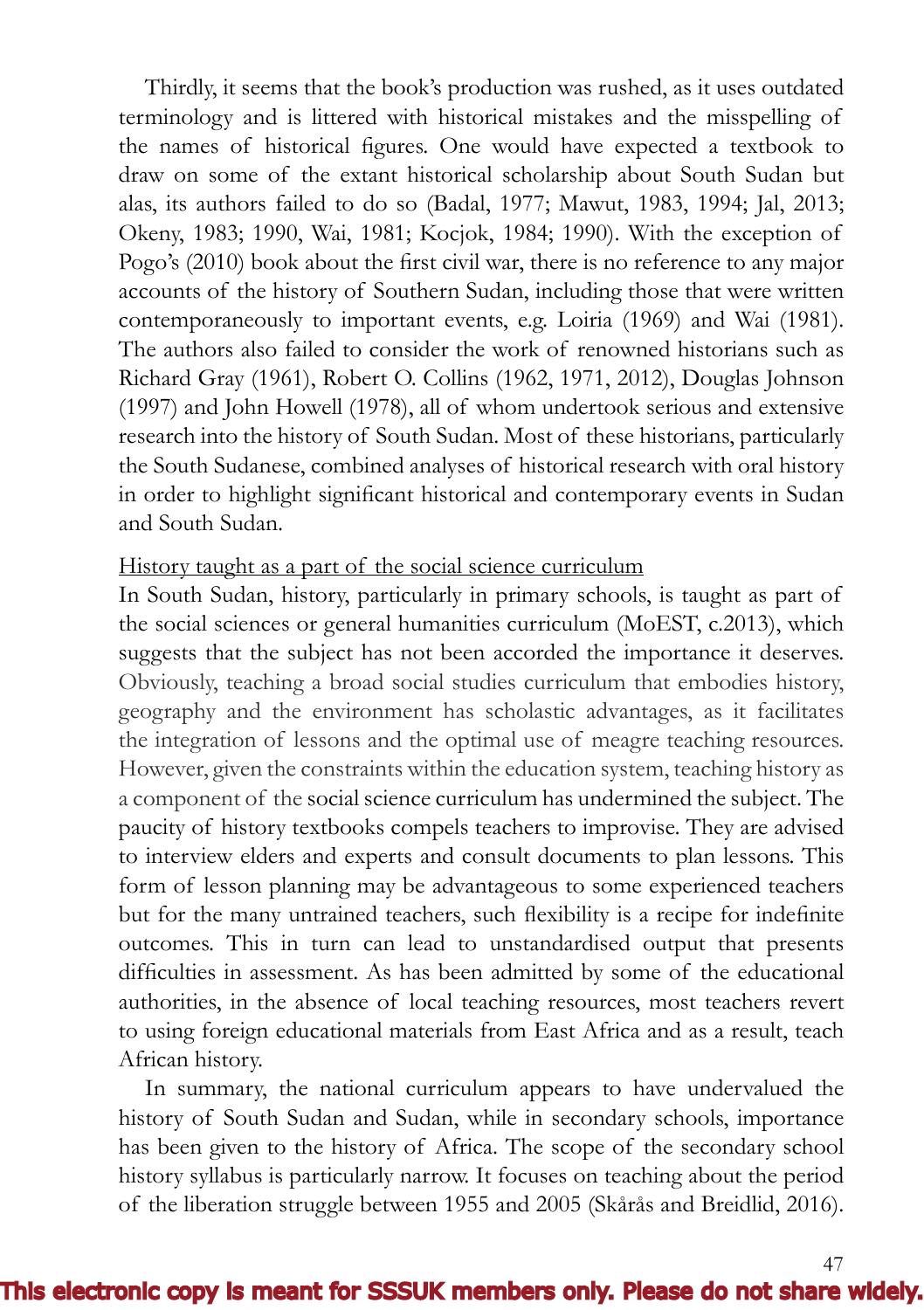By giving prominence to localism and African history, the new history syllabus overlooks important aspects of Sudanese history. The steady decline in the status of history in schools could weaken pupils' historical knowledge, which will in turn have serious implications for the two Sudans.

#### *Why does the history of Sudan matter in South Sudan?*

Sudanese history in its entirety is a part of South Sudan's heritage and identity, and neglecting it could be detrimental to the formation of its national identity. Also as Sudan was at the centre of ancient black civilisation, its history is part of the world heritage and as such, it is the joint responsibility of Sudan and South Sudan to preserve it for posterity. South Sudanese educationalists should set the historical record straight and rewrite the history of Sudan to address the gap in our knowledge of Sudan's past. History lessons should teach about ancient Sudan, the demise of Old Dongala and Christianity, the Darfur Sultanate, the Funj (i.e. black) Kingdom (1504-1820), etc.

The history syllabi in South Sudan should not skirt difficult questions; teaching children about the involvement of South Sudan in the *Mahdia*, for instance, is crucial. South Sudanese, particularly Dinka, Bari, Fertit and Shilluk, joined the *Mahdia*, from its inception in 1881, where some rose to senior positions within the ranks of the *Ansar* ('Supporters', here, the Dervish army), in order to rid themselves of slavery and the corrupt and vicious Turco-Egyptian regime in Khartoum. The efforts of South Sudanese serving in the *Mahdi'*s army exemplify the consistent resistance to colonialism, both Turco-Egyptian and European, that was shown by Southerners. The perfdy of the *Mahdia* state in light of this support represents an early case of 'agreements dishonoured' (Alier, 1990) between Southern and Northern Sudan, as the *Mahdia* state instituted a brutal regime that plundered South Sudan in the nineteenth century. Southern Sudanese had no option but to fght the *Mahdia* in Rajaf, Aliab, Northern and Western Bahr el Ghazal (Gray,1961; Collins, 1962; Kocjok, 1990).

The history of Sudan is also the history of the perpetual displacement of people and this should be taught to children. For example it is important to include teaching about how the Shilluk lost Aba island, near Kosti, in 1805 and to discuss the historical evidence that suggests that Sennar and Kurmuk were Dinka areas in the past. Children should also be taught about the impact of the 1924 White League Revolution, which was led by army offcers of South Sudanese origin protesting about changes in British Southern policy. More importantly, history must teach about the whole story concerning slavery; despite the British colonial government's rhetoric about its abolition, slavery persisted in the Sudan until the 1930s. Furthermore, references must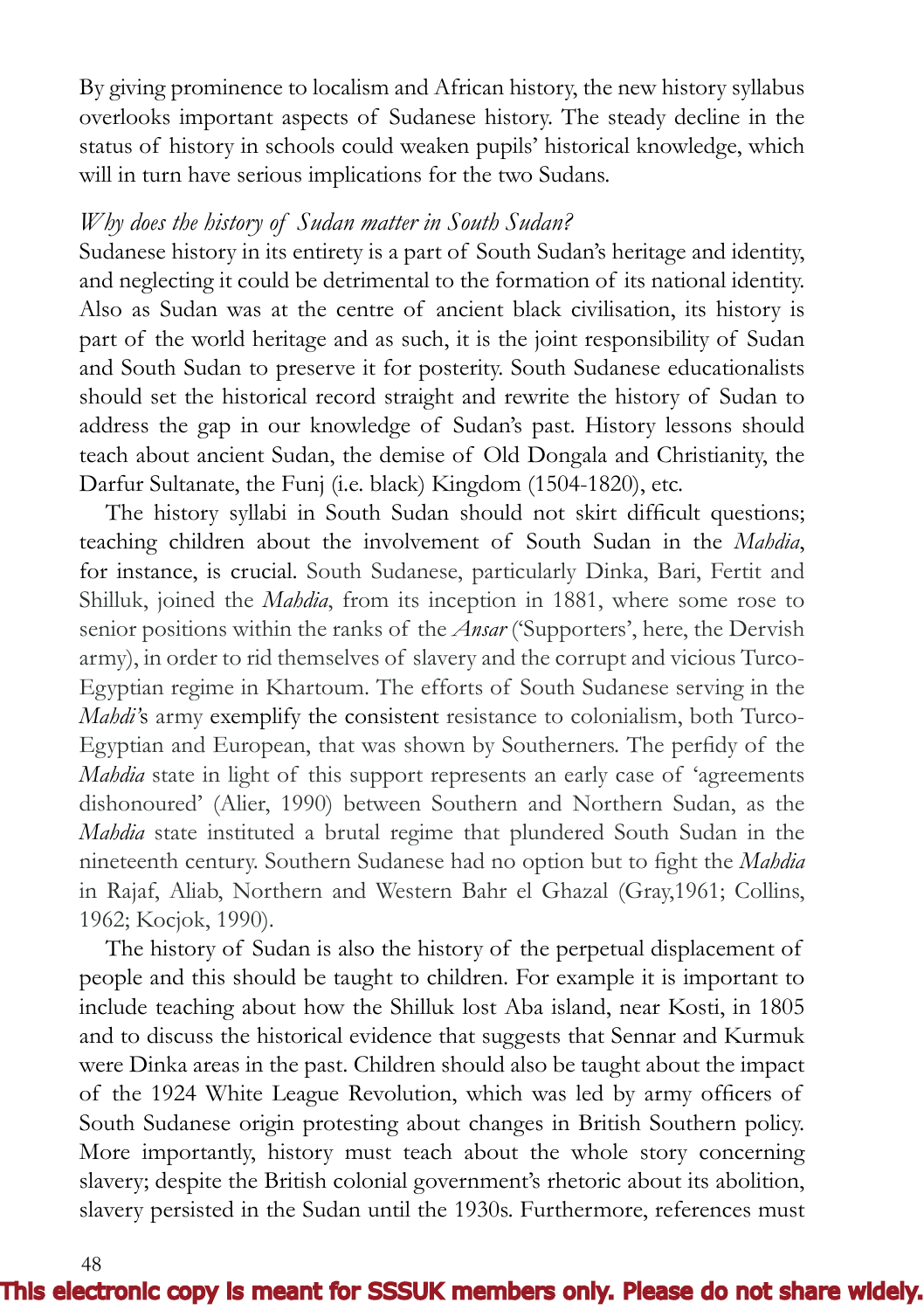be made to its appalling repercussions e.g. the depopulation of some places in South Sudan (primarily the tribal areas of the Bongo and other Fertit tribes) in the nineteenth century. It should be asked, 'What is the fate of the 'detribalised' South Sudanese people in Northern Sudan?'; until the 1950s, half of Omdurman's population were South Sudanese. In short, South Sudan needs to own the history of Sudan, including the history of the Arabs in Sudan. Teaching such a history in South Sudan matters now more than ever before.

Unfortunately, it appears that both South Sudan and Sudan, for their own reasons, seem to countenance ditching any discussion of Sudanese identity and its history. Mohamed Ibrahim Nugud, the late General Secretary of the Sudanese Communist Party, memorably said that while Garang intended to maintain the unity of the Sudan with two systems, the Northern Sudanese leaders and their counterparts in the South created two countries governed by one system (Copnall, 2014, 66); the essence of this single system is forsaking the Sudanese identity.

After its independence, South Sudan urgently sought membership of the East African Community (EAC). South Sudan's independence and its pivot towards East Africa appeared to accentuate Arab and Islamic identity for Sudan, which turned to the Middle East. These days, a visitor to Khartoum will not miss the prominence of Middle Eastern cultural infuences in the city; these are particularly evident in the music and lexicon (in contrast to Khartoum colloquial Arabic). In addition, after the independence of South Sudan, Sudan's standard time remained with Egypt and the wider Middle East, while South Sudan adopted the East African time zone; South Sudan is therefore an hour behind its northern neighbour. Splitting the Sudan into two different time zones was unanticipated by South Sudanese leaders at the time of independence but it underscores the two Sudans' divergent identities: **African versus Arab**; **Sudanese** identity has been jettisoned and this is refected in the education sphere.

#### *Conclusion*

In 1986, Garang delivered a public lecture at the University of Zimbabwe about the New Sudan. Some members of the audience challenged him about the hegemony of the Arabs in Sudan. He responded that there were no Arabs in the Sudan. He explained that the movement had taken the war to the North and liberated village after village and found hardly any Arab communities. The SPLM leader might have been simplistic in his explanation of a complex situation but his fundamental point was that Northern Sudanese were **Arabised** Africans who could live with their fellow South Sudanese in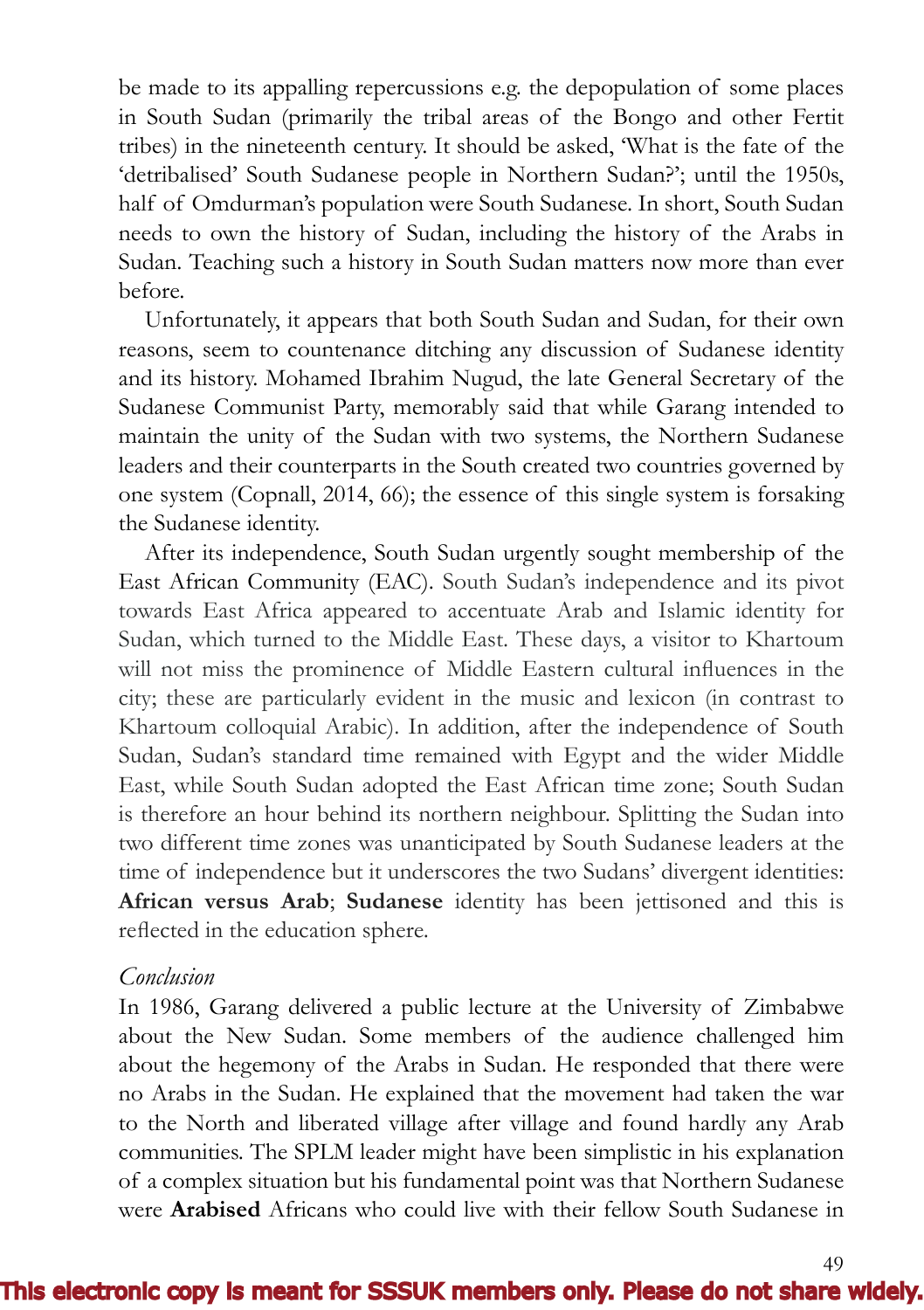the same country. Some Northern Sudanese may insist on their Arabism but they will always remain cousins of the Africans in the Sudan. It is true that history remains a problematic subject in both South Sudan and Sudan, as it is key to questions of national identity.

The identity of the Sudanese peoples is much more complex than is mostly appreciated. In a world that is increasingly dominated by populism and nationalism, disputes over history are not peculiar to the Sudanese. Quarrels about historical identities are common in nations with multiple peoples and cultures. Notwithstanding the unresolved issues between South Sudan and Sudan, primarily Abyei and the demarcation of the borders that split the Sudan into two sovereign states, South Sudan's independence should have ushered in an era of peace. It is imperative that the history curricula in South Sudan and Sudan include teaching about their common heritage, so as to build bridges between the two countries.

\*Kuyok Abol Kuyok is an Associate Professor at the University of Juba's College of Education. He holds a DPhil from the Institute of Education, University College London.

#### *References*

Abd al Rahim, M.

- (1985) 'Arabism, Africanism, and Self-Identifcation in the Sudan' in Hassan, Y. F. (ed.) *Sudan in Africa*, 2nd edition, Khartoum: Khartoum University Press.
- (1986) 'Keynote address: On the theories and hypotheses in writings concerning Southern Sudan' in Rosenberg, D. (ed.) *The Role of Southern Sudanese People in the Building of Modern Sudan*, University of Juba Conference, February 26-28, Khartoum: Arrow Commercial Printing Press

Alier, A. (1990) *Southern Sudan: too many agreements dishonoured*, Reading, Ithaca.

Arkell, A.J., (1975) *The Prehistory of the Nile Valley*, Leiden/Köln: E. J. Brill.

- Badal, R.K. (1977) *British administration in Southern Sudan, 1900-1956: a study in colonial neglect*, PhD thesis, School of Oriental and African Studies (SOAS), University of London.
- Beswick, S (1998) 'The Ngok: emergency and destruction of a Nilotic protostate in southwest Kordofan' in Stiansen, E. and Kevane, M. (eds) *Kordofan Invaded: Peripheral Incorporation and Social Transformation in Islamic Africa*, Leiden: Brill.
- Breidlid, A., Breidlid, A.K. and Said, A.A. (eds.) (2010) *A concise history of South*  Sudan, Kampala: Fountain Publishers.

50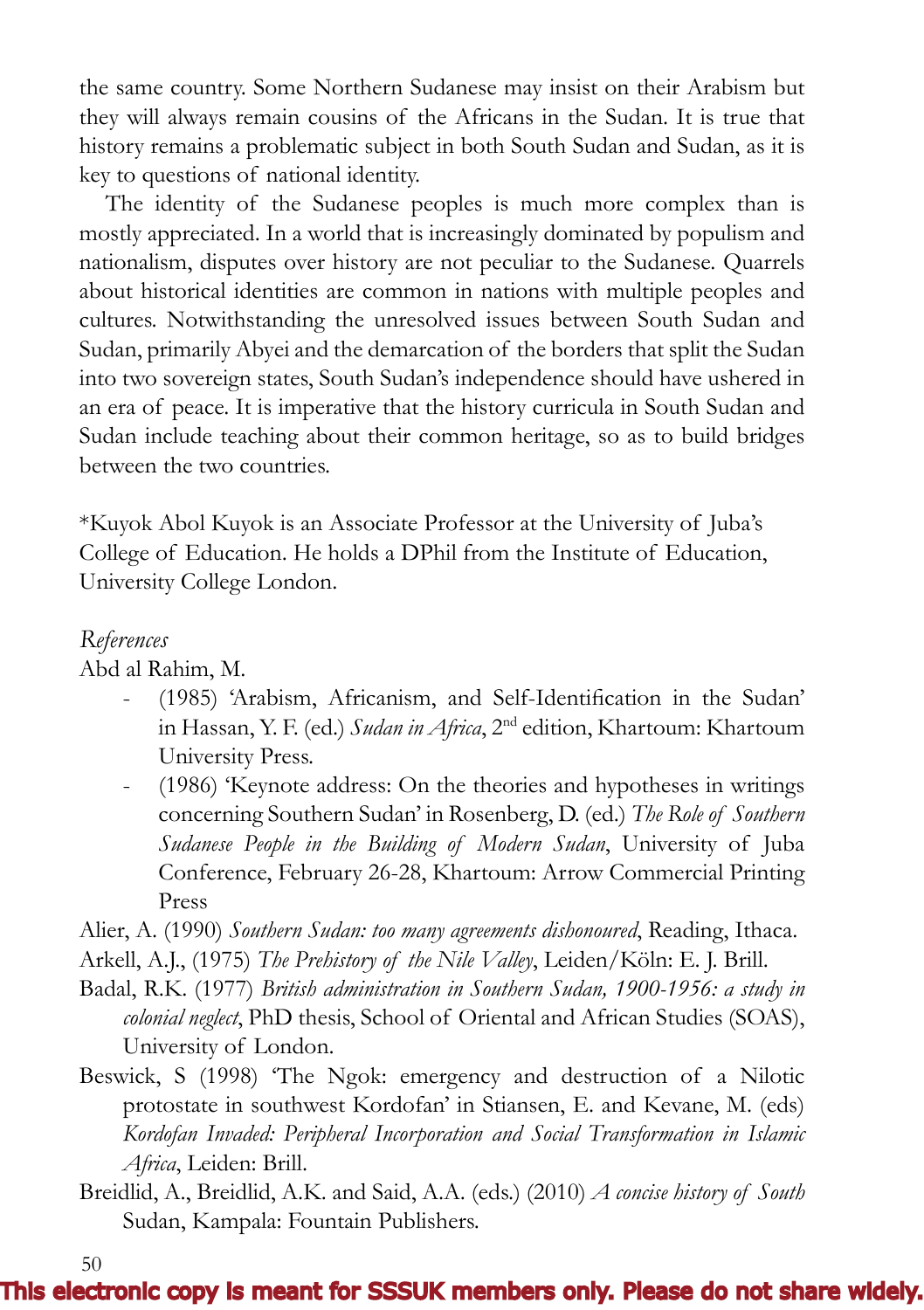- Breidlid, A., Said. A A., Breidlid, A. K., Farren, A. and Wawa, Y. (eds.) (2014) *A concise history of South Sudan: New and revised edition*, Kampala: Fountain Publishers.
- Chol, B. D. (1999), 'Islamisation and Arabisation of Education in the Sudan' *Journal of Peace and Development Research*, 2 (1): 63-79.

#### Collins, R.O.

- (1962) *The Southern Sudan, 1883–1898: A Struggle for Control*, New Haven: Yale University Press.
- (1971), *Land Beyond the Rivers: The Southern Sudan, 1898–1918*, New Haven: Yale University Press.
- (2012) *A History of Modern Sudan, fourth edition*, Cambridge: Cambridge University Press.
- Copnall, J. (2014) *A Poisonous Thorn in Our Hearts: Sudan and South Sudan's Bitter and Incomplete Divorce*. London: Hurst. 2014.
- Gray, R., (1961) *A History of Southern Sudan 1839–1889*, London: Oxford University Press.
- Holt, P.M. and Daly, M.W. (2000) *A History of the Sudan: from the Coming of Islam to the Present Day, sixth edition*, Pearson: London.
- Howell, J. (1978) *Political Leadership and Organisation in the Southern Sudan*, DPhil thesis, University of Reading, UK.
- Jal, G.G. (2013) *History of South Sudan's Jikany Nuer Ethnic Group 1500–1920*, Nairobi: Africawide Network.
- Johnson, D.H. (1997) *Nuer Prophets: A History of Prophecy from the Upper Nile in the Nineteenth and Twentieth Centuries*, Oxford: Clarendon Press.
- Khalid, M. (ed.) *John Garang Speaks*, London: Kegan Paul International, 1987.
- Kocjok, D.D.M. (1990) *The Northern Bahr el Ghazal: People, Alien Encroachment and Rule, 1856–1956*, PhD dissertation, Santa Barbara: University of California.
- Kramer, R.S., Lobban R.A. Jr. and Fluehr-Lobban, C. (2000) *Historical Dictionary of the Sudan, 4th edition*, Lanham: The Scarecrow Press, Inc.
- Loiria, A.L.L. (1969) *Political Awakening in Southern Sudan, 1946–1955: Decolonization and the Problem of National Integration*, PhD thesis, Santa Barbara, University of California.

Mawut, L.L.

- (1983) *The Dinka Resistance to the Condominium Rule, 1902–1932*, Khartoum: Khartoum University Press.
- (1995) *The Southern Sudan under British Rule, 1898–1924: The Constraints Reassessed*, PhD thesis, Durham University.
- Ministry of Education, Science and Technology (MoEST; c.2013), Subject Overviews: South Sudan, Juba.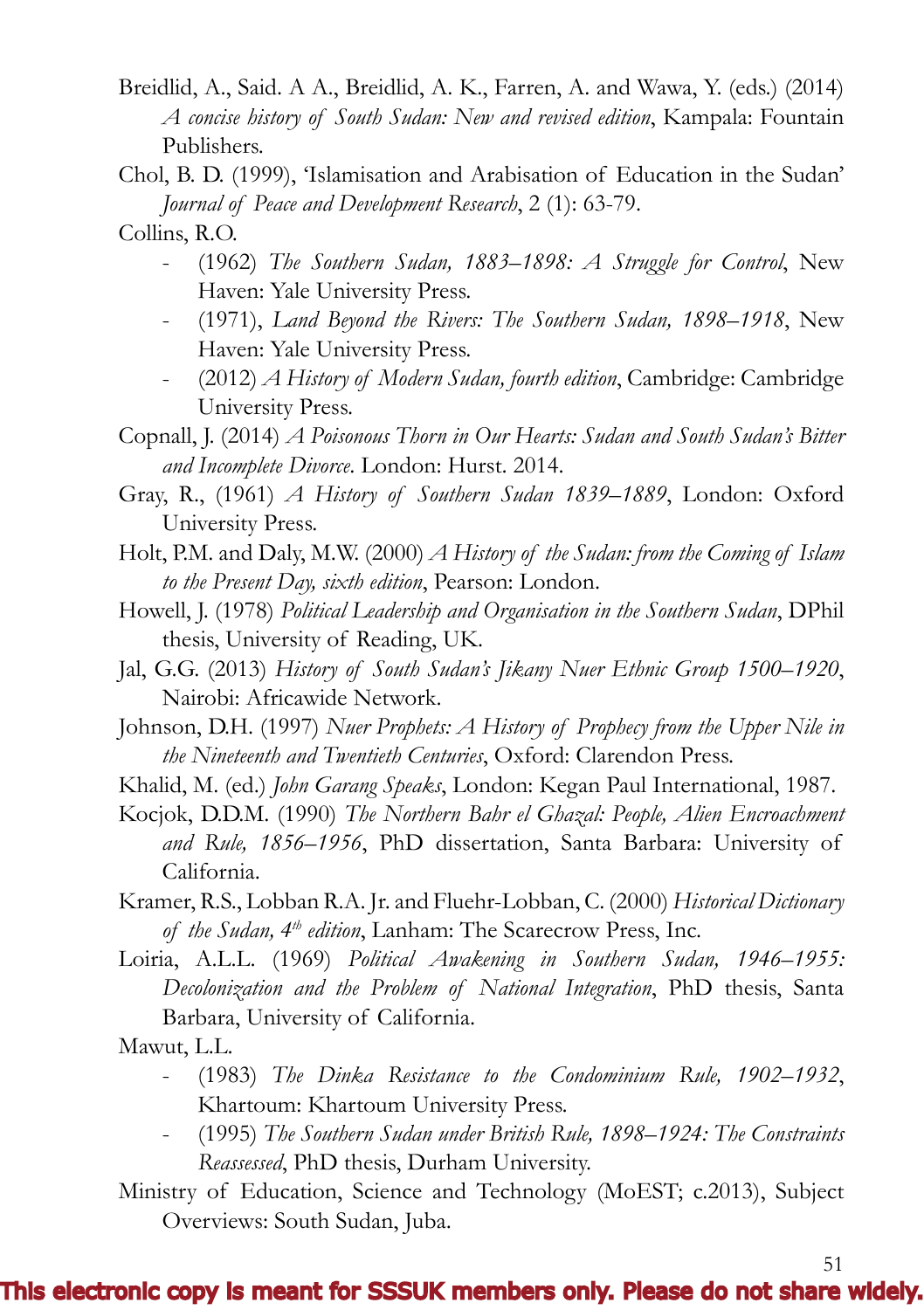- Okeny, K. (1992) *The Rejection of Federalism and Emergence of Southern Sudanese Nationalism, 1950–1972*, PhD dissertation, Santa Barbara: University of California.
- Poggo, S.S. (2009) *The First Sudanese Civil War: Africans, Arabs and Israelis in the Southern Sudan, 1955–1972*, New York: Palgrave/Macmillan.
- Skårås, M. and Breidlid, A. (2016) 'Teaching the violent past in secondary schools in newly independent South Sudan', *Education as Change*, 20 (3): 98-118.
- Wai, D. (1981) *The African-Arab Confict in the Sudan*, New York: African Publishing Company.
- Warburg, G. (2003) *Islam, Sectarianism, and Politics in Sudan Since the Mahdiyya*, London: C. Hurst & Co.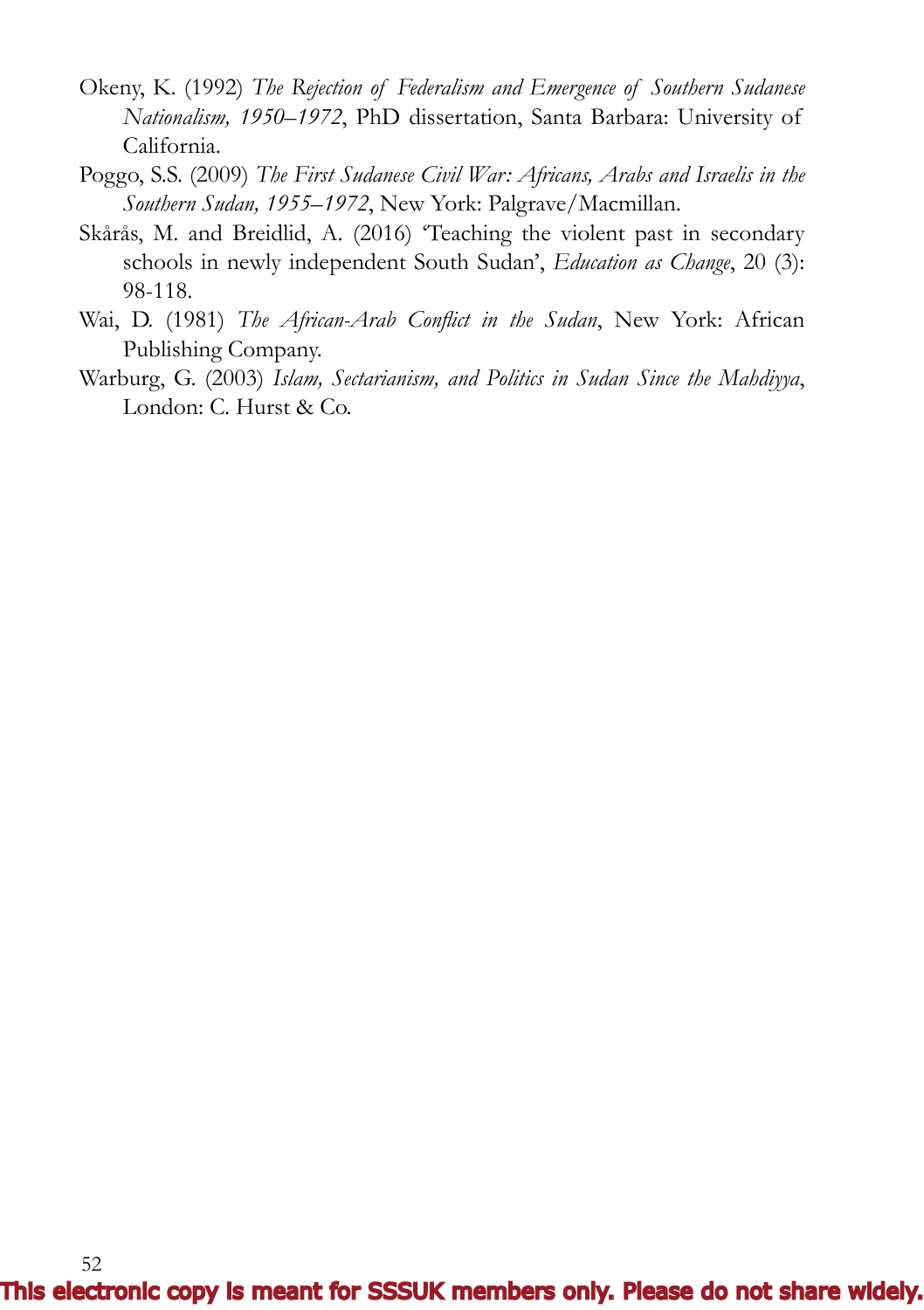# **South Sudanese Australians: Constantly Negotiating Belonging and Identity**

# **Sara Maher, Santino Atem Deng, Nicki Kindersley\***

#### *Abstract*

A South Sudanese community has lived in Australia since the late 1990s. Despite this long residence, tensions over belonging and identity have intensifed in recent years in response to ongoing acculturation stress, overt racism and the community's complex relationship with their homeland and its seemingly intractable confict. This article discusses how a 'defcits discourse' (Dumbrill, 2009) which sees refugees as needy service recipients during settlement processes has contributed to the 'othering' of African migrants in Australia. The authors write that this othering is based on recent, sustained racism, including the criminalising of young Africans, especially South Sudanese youth (Chingaipe, 2017). They conclude that despite the othering that South Sudanese Australians experience on a daily basis, there is a growing resistance to marginalisation and exclusion within the community.



*The Society of South Sudanese Professionals Australia, planning and consultation day, May 2018. Sara Maher is standing in the frst row, ffth from the left (Credit, Nyanbol Deng).*

53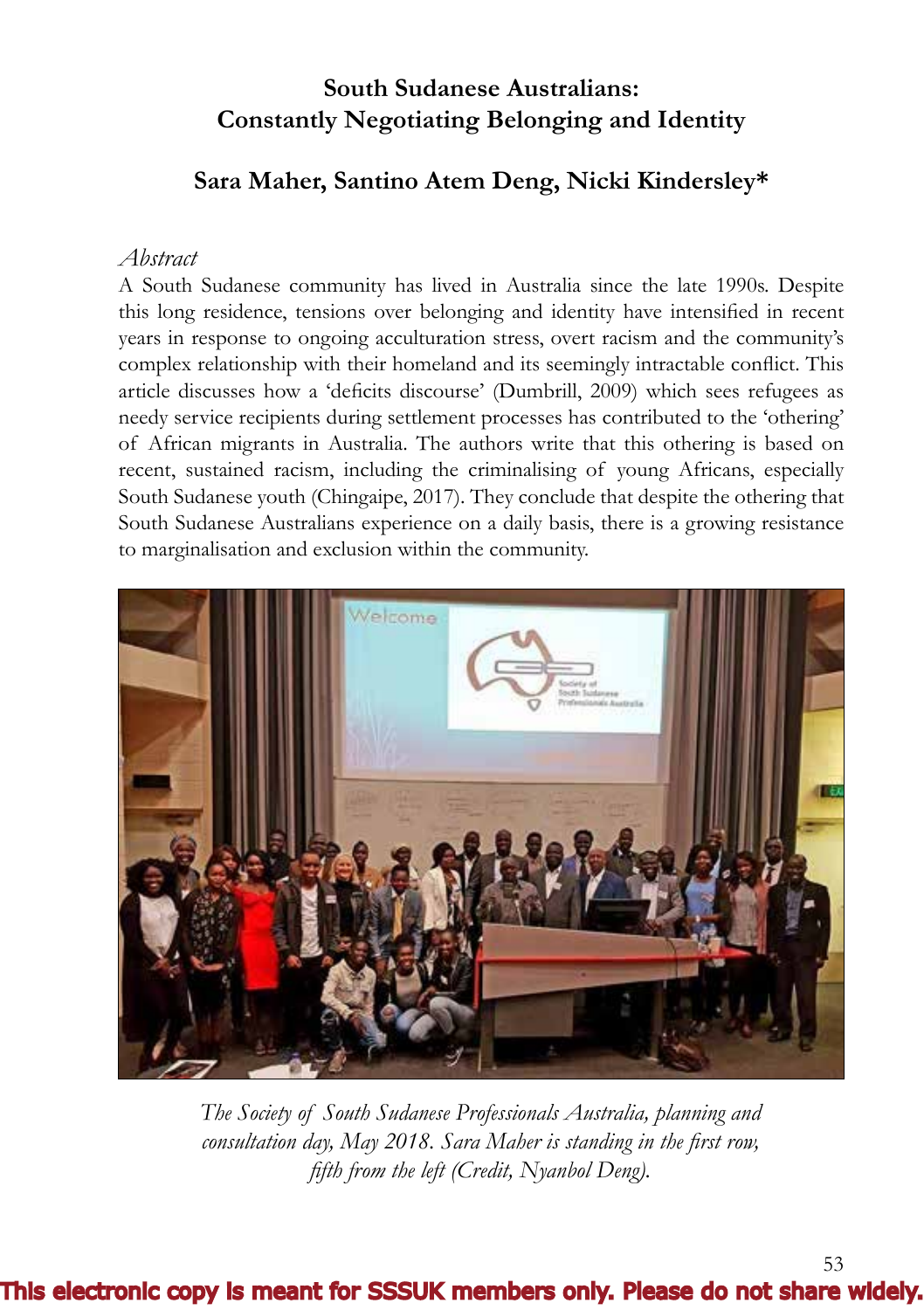#### *Introduction*

At approximately 30,000 people, the South Sudanese community is the largest ethnic minority of a refugee background living in Australia. Migration through humanitarian programmes began in the late 1990s, and peaked in 2004 and 2005, when just under 6,000 people arrived (Jakubowicz, 2010). Those from regions of Sudan – particularly the Nuba Mountains and Blue Nile, which were excluded from the boundaries of the new Republic of South Sudan at independence in 2011 – have also resettled in Australia (Deng, 2017a). The majority of this population now resides in Melbourne, the second largest city (Robinson, 2013).

Like other new migrants, South Sudanese residents have struggled with the challenges of learning the social and legal systems of their new home, which are often in direct contrast to those in their own culture; acculturation stress is most often located within familial relationships (Deng & Pienaar, 2011; Deng & Marlowe, 2013; Deng, 2017b; Deng, 2017a). The challenges that settlement presents to some families have led to family breakdown, including separation or divorce, which are both rare in traditional South Sudanese cultures (Deng, 2017a). Changes of this kind are highly stressful and are a cause of great concern in the community.

Diffculties in families can occur when children begin to question or oppose their parents' cultural practices and drift away from their values (Deng, 2017a). Children rapidly absorb the host culture when they begin to attend school, while parents often lag behind the adaptations of their children. However, there are also external pressures on family life. Deng (2017) describes South Sudanese children being picked on and bullied daily at school and in other public places because of their skin colour and its association with offending behaviour. Children have reported racial abuse by their peers occurring regularly in school settings. Comments such as 'Go back to where you came from' have resulted in South Sudanese parents constantly worrying about their children's safety and wellbeing (Deng, 2017a). Parents reported that their children sometimes asked them why they were different, their questions indicating that they were examining their identity; these are questions that the parents struggled to answer.

As children internalise abuse, they may also fght back against their bullies, resulting in expulsion. Exclusion from school can have dire consequences for young people, both socially and personally. Inadequate education risks long-term unemployment and possible homelessness among other outcomes. Parents can also be conficted and confused by their children's behaviour, which they interpret as a lack of gratitude by their children for bringing them to safety in Australia. Parents also believe that poor behaviour can bring shame on the family and community (Maher, 2018).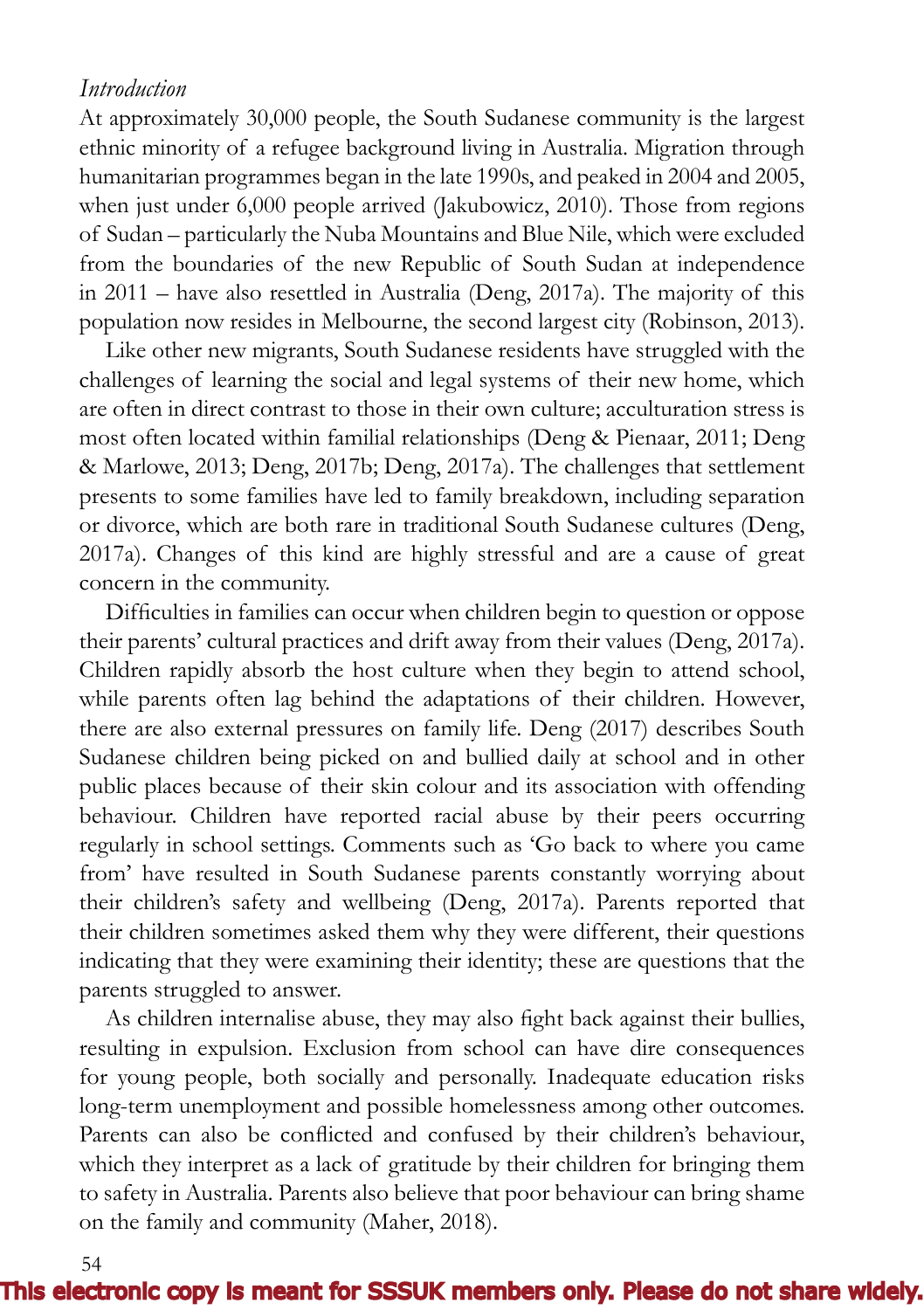Compounding this reality for families and young people, South Sudanese report the highest levels of discrimination of any migrant group in Australia (Sinclair, 2016). Young people involved in a public brawl at the Moomba Festival in March 2016 were ethnically diverse but the resulting media focus was on those who were South Sudanese, all of whom were labelled in the media as members of the 'Apex Gang'. Since the Moomba brawl, South Sudanese young people have been increasingly criminalised by the media and political classes. In January of this year, these media and political actors created a socialmoral-racial panic: an unverifed "crime wave" blamed on African gangs has led to race-baiting in the streets; young people are being further alienated and disenfranchised, and alarmingly, neo-Nazis and white supremacist groups have threatened vigilante action against Africans in public spaces (Knaus, 2018).

 South Sudanese Australians are also struggling with the violent collapse of South Sudan. The decades of protracted and destructive civil war that displaced and dispersed South Sudanese as far as Australia have reignited. After a peace agreement, the Comprehensive Peace Agreement, ended the Sudanese civil wars in 2005, South Sudan enjoyed just eight years of relative stability before another confict erupted in December 2013, partly because of political differences within the ruling Sudan People's Liberation Movement (SPLM; Deng, 2017a). Now in its ffth year, this confict continues to threaten huge numbers of people with famine, dislocation, instability and insecurity. As the South Sudanese Pound (SSP) collapses against the US dollar and infation escalates, many are increasingly reliant on remittances, which help with food, rent, education and family emergencies, including health care costs and funeral expenses. This situation has placed intense stress on the fnancial, personal and psychological resources of the diaspora. This pressure on the Australian South Sudanese community is unrecognised in the current climate of #AfricanGangs.

# *Acculturation Stress and Racism*

We know that most South Sudanese Australians are trying to adjust to their new culture but these adjustments are undermined by acculturation stress, which is itself linked to a lack of physical and psychological wellbeing, reduced fscal resources, social status, and loss of primary traditions and cultures (Deng, 2017a, Deng and Marlowe, 2013). Race-based discrimination prevents employment and other opportunities, particularly for men, and signifcantly exacerbates acculturation stress (Schweitzer *et al*., 2006; Colic-Peisker, 2009; Milner and Khawaja, 2010; Abdelkerim and Grace, 2012;s Baak, 2018).

Support for South Sudanese, other African and other minority groups has been limited by a lack of understanding of their needs, underpinned by the negative stereotypes and assumptions held by some service providers and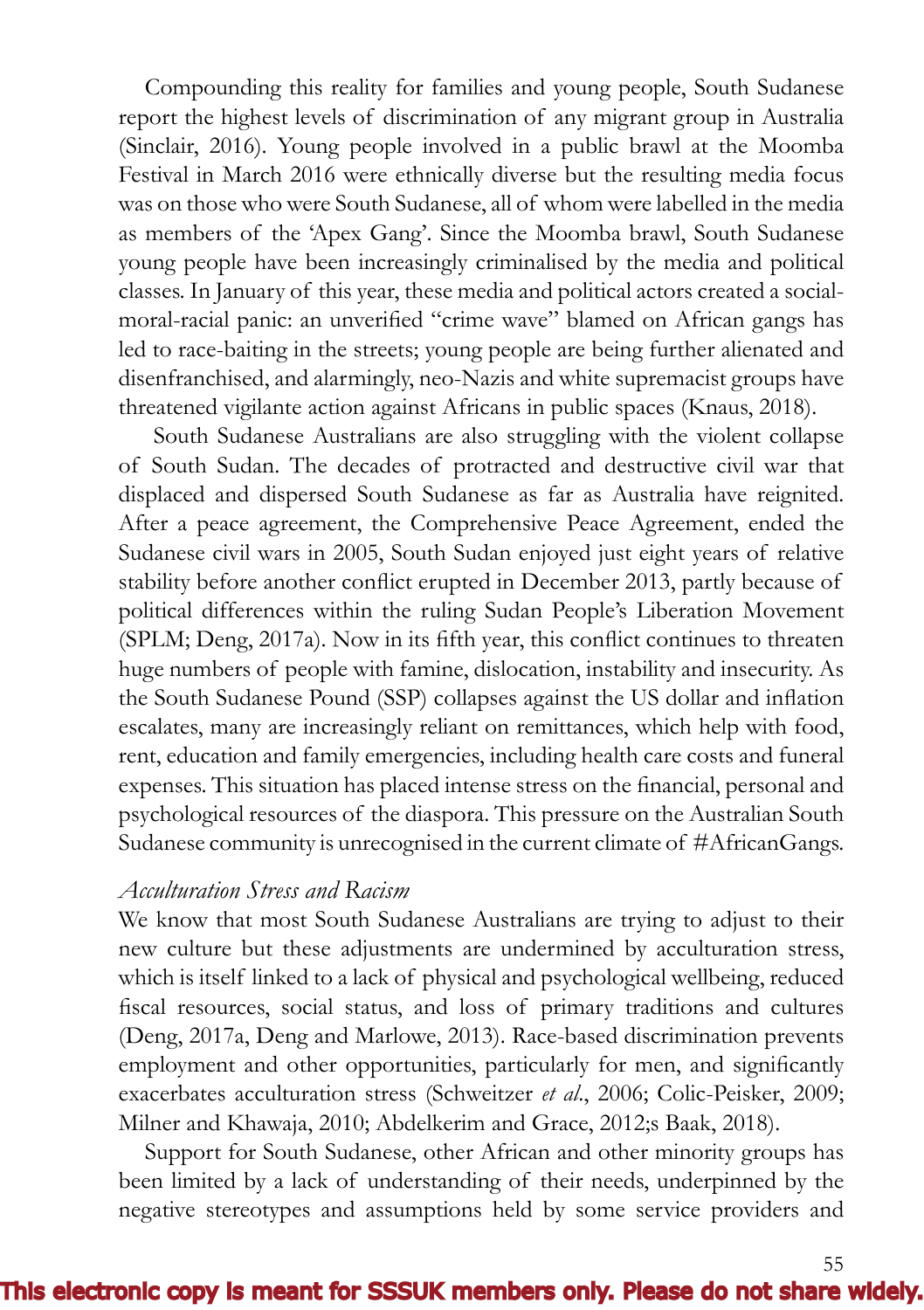government agencies (Deng, 2017a). Losoncz (2012) challenges the legitimacy of government agency interventions, such as child protection investigations, in South Sudanese family life. The questionable purpose and appropriateness of such interventions is often seen as evidence of a failure to understand or consider South Sudanese culture. A lack of commitment by government agencies to try to better understand South Sudanese culture has created a negative relationship between them and the Sudanese community, contributing to a vacuum in the behaviour management and mentoring of young people (Losoncz, 2012). Colic-Peisker & Tilbury (2003) have suggested that a greater emphasis should be placed by government agencies on the priorities defned by former refugees, for instance, employment and housing. This would be preferable to agencies imposing their models, which may result in former refuges assuming roles of passivity and victimhood (Peisker & Tilbury, 2003).

According to Dumbrill (2009), some problems in service delivery are connected to negative social attitudes toward refugees and migrants and to a discourse in which migrants are portrayed as either passive victims or as threats to national security. This "deficits discourse," encourages a notion that refugees and migrants are a "burden" to the host community (ibid). These adverse attitudes are reinforced by media reports, which feed the host community with negative news about the new settlers in their environment (Deng, 2017a, Dumbrill, 2009). South Sudanese Australians are aware of and very concerned about this situation (Deng, 2017a).

#### *Discrimination and Negative Stereotypes*

Various studies and reports suggest that one in fve people living in Australia are the target of racial discrimination (of around 4.6 million inhabitants); often verbal racial abuse, which is the most common form of racism. Nearly half of all Australian residents from a culturally and linguistically diverse background have experienced racism at some time in their lives; seven in ten teenagers have experienced racism and three out of four Indigenous Australians regularly experience racism (Foundation for Young Australia, 2017; Institute, 2017; Scanlon Foundation, 2017; Victoria Equal Opportunity & Human Rights Commission, 2017; Western Sydney University, 2017).

Negative stereotypes and discrimination, encouraged by some media and political actors in Australia, appear to have an enormous impact on those who are struggling with changes and challenges within their families (Deng, 2017a). Research has shown that discrimination has measurable adverse effects on migrants' health, economic success, educational attainments and relationships with various authorities and institutions, including the police and the criminal justice system. Discrimination adversely affects subjective feelings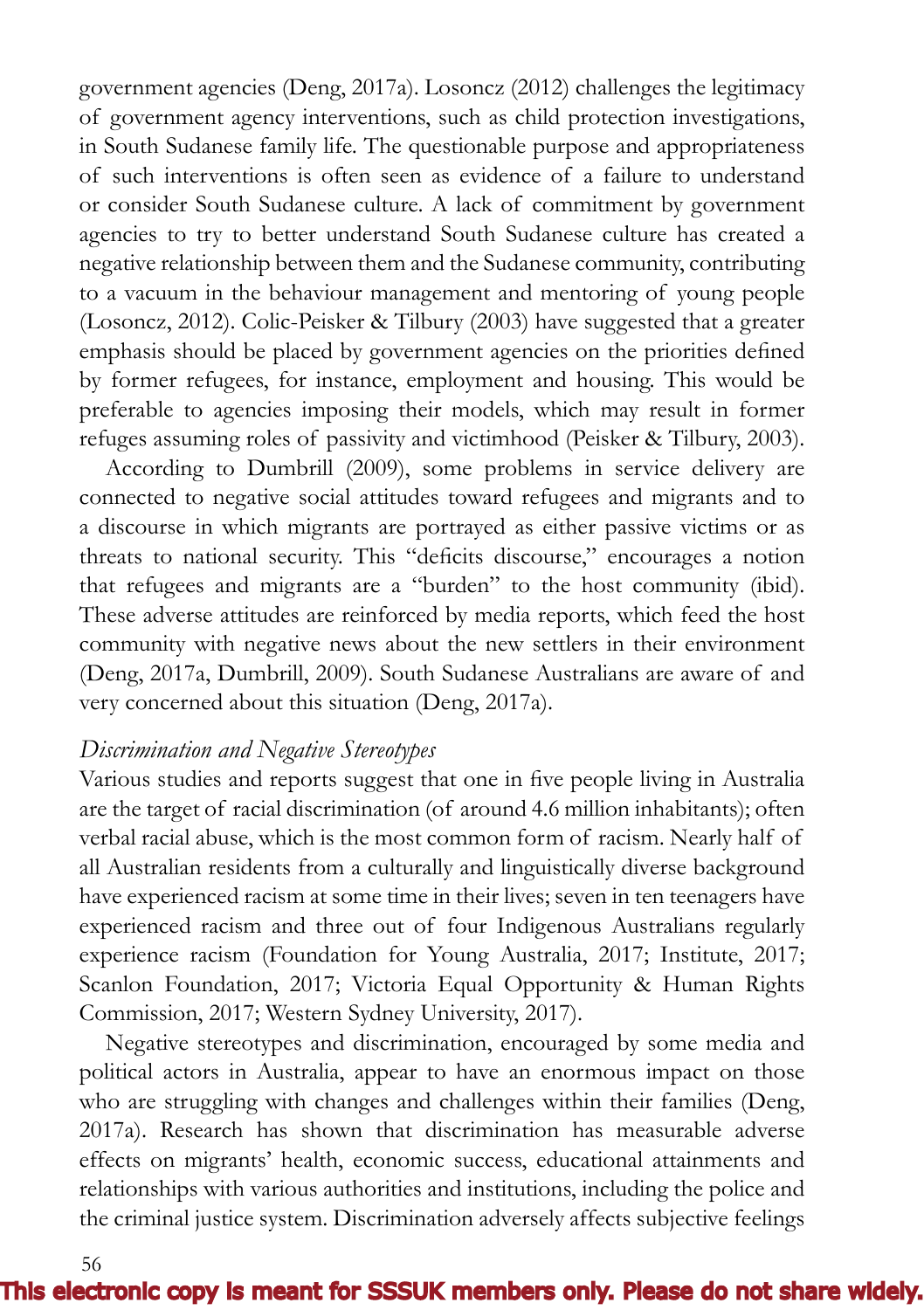of belonging and wellbeing, with signifcant consequences for mental health, civic participation and social conduct (Colic-Peisker, 2009; Fozdar, 2009; Deng, 2017b; Baird and Boyle, 2012; Losoncz, 2012).

The media focus on the so-called 'Apex Gang' is an example of how the media in Australia have affected the lives of African migrants. Stories of the Apex Gang dominated the media for much of 2016 (Crane & Cleary, 2016; Smith, 2016; Deng, 2017b). It was named after a street (in which some members resided) in Dandenong, Melbourne's most multi-cultural suburb and home to many South Sudanese people. The media reported the anti-social behaviour of young people as gang activity, which encouraged a negative representation of the whole community (Crane & Cleary, 2016; Shepherd, Newton & Farquharson, 2017). As a result, South Sudanese/African youth who had not participated in anti-social or offending behaviour were suspected of being gang members, simply by being together in a public place. Although there are only a few individuals committing these crimes, given the high visibility of South Sudanese and other Africans in white-dominated public space, the negative consequences for the community are signifcant. Research about how African, and particularly South Sudanese, migrants are inaccurately and negatively represented by the Australian media has expanded in recent years (Center for Multicultural Youth, 2014; Shepherd *et al*., 2017) but this research has had little impact on media portrayals.

The vilifcation of the South Sudanese community in Australia is not new. In 2007 the community was publicly criticised by the then Minister of Immigration, Kevin Andrews, who infamously accused them of failing to integrate into Australian society (Due, 2008). These comments were made in response to the violent death of a young South Sudanese man, Liep Gony, who was murdered in Melbourne by two young white men as he was walking home. An appalling example of victim blaming, Andrew's comments established a benchmark for the vilifcation of African migrants. His comments, and his refusal to apologise to Gony's family and the community, were widely reported in the media and encouraged further stereotyping and exclusionary practices towards the South Sudanese community and racism toward Africans in general.

South Sudanese residents were again linked to criminality and failed integration in January 2018, when Home Affairs Minister Peter Dutton remarked that residents of Victoria were scared to go out to restaurants because of African gang violence. Similar comments by Prime Minister Malcolm Turnbull also reinforced fears about organised African youth violence (Farid, 2018). Turnbull's statements fuelled community divisions and fostered existing racism and discrimination. However, unlike in 2007, these statements were resisted by the South Sudanese community and other African Australians,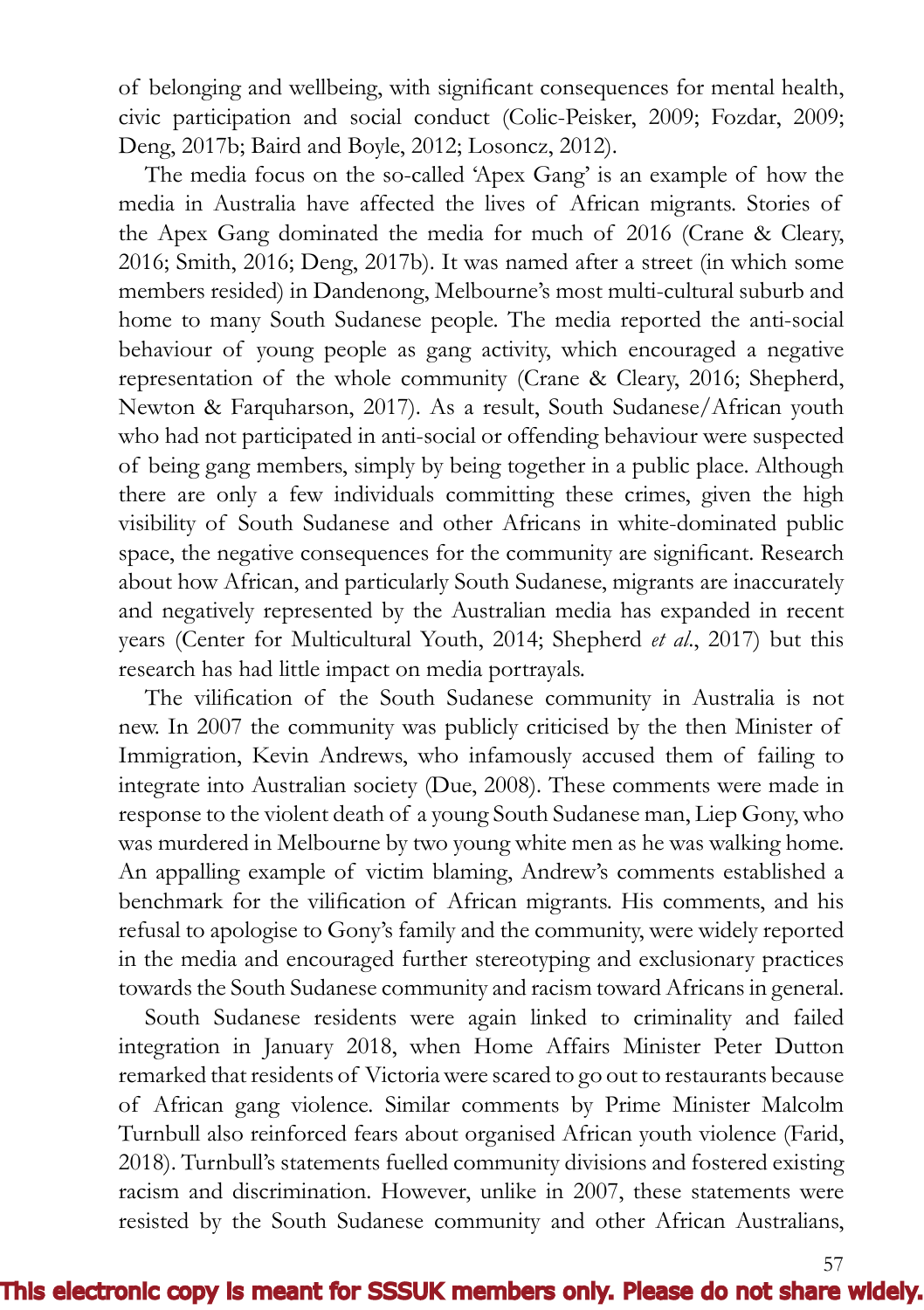perhaps for the frst time. Dutton's comments during the #AfricanGangs Twitter campaign were mocked online as South Sudanese Australians posted images of community members going about their daily life as ordinary citizens; eating out with their families, working the night shift at a hospital's accident and emergency department, graduating from university, shopping with their children and watching sport with their friends – but sarcastically described these activities as examples of 'gang' behaviour. The community's ability to resist stereotyping is a positive sign and using irony and humour to do so suggests an emerging and strengthening confdence.

The failure to address barriers to multiculturalism or the successful settlement of migrants and refugees has led to the alienation of some elements of the Australian community, i.e. mainly South Sudanese and other new settlers. Many South Sudanese or other Africans think that claims to multiculturalism (Australian Government Department of Social Services, 2017) in contemporary Australia are largely hollow and only touted by politicians when it suits them.

#### *South Sudan and Australian diaspora relations*

As well as ongoing acculturation stress, discrimination and racism, there is a third element to the daily lives of South Sudanese in the diaspora that is little understood outside the community. A group of South Sudanese, Australian, and British scholars have been studying the impact of the Australian South Sudanese diaspora back home in Juba. The project brought together Monash and Juba universities to study the relationships and transfers between Juba residents and their friends, relatives and extended social networks in the diaspora. These fnancial and personal support networks are based on trust and mutual knowledge within extended families and kinship networks.

The research underlines how Australian South Sudanese residents struggle to access information they can trust about events in South Sudan. Those in the Australian diaspora are being bombarded by a negative press, public racism and the risk of violence in the streets, and they are also managing family and community ties with people in South Sudan who are caught up in a seemingly intractable confict. The continuing violence and instability in South Sudan are deeply traumatic and provoke highly emotional responses that are instrumentalised by political partisans on all sides.

#### The research project

Our research took a holistic approach to the dynamics of the South Sudanese Australian community, looking broadly at their interactions back home in South Sudan – an understudied aspect of their daily lives – and the impacts this engagement has, particularly within the capital city Juba but also on residents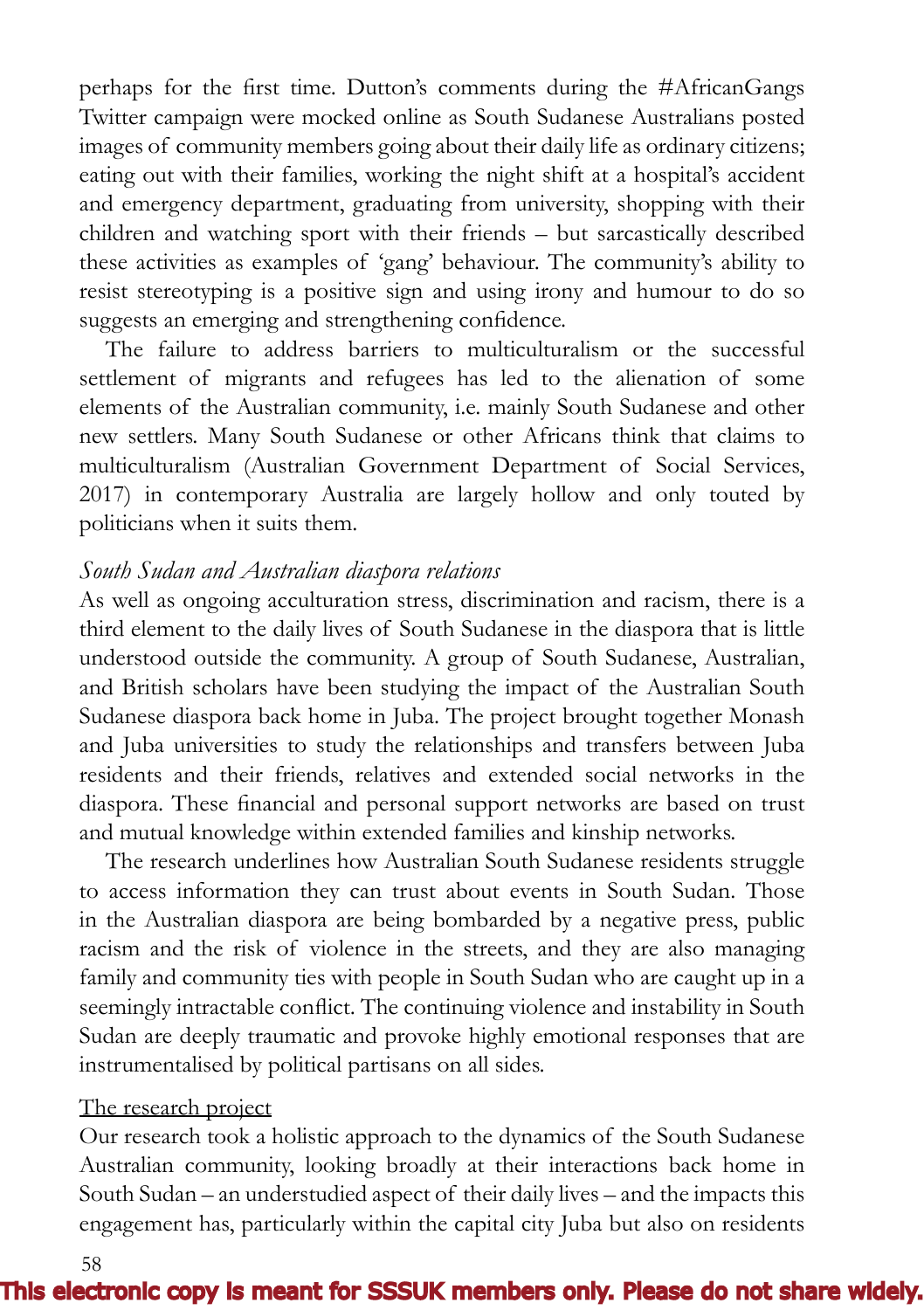in Melbourne. The project, run by the Rift Valley Institute and involving a research team drawn from the Universities of Juba, Cambridge and Monash in Melbourne, conducted a rapid mixed-method study over fve months, mainly in Juba.1

Participants in the focus groups, consultations, interviews and survey highlighted several interconnected issues facing the global South Sudanese community. The economic crisis and civil war in South Sudan have created a huge demand for emergency support. Sustaining flows of money for food, rent, school fees and medical costs, as well as for associational life and political organisation, places a great strain on the community. They are forced to support more and more people from within their own families and local ethnic groups, breaking down wider community and pan-ethnic support networks. The naturally ethnicised nature



*South Sudan Diaspora Impacts research project focus group, November 2017. (Credit, Sara Maher).*

of this support is easily politicised in the civil war context, with various sides accusing whole 'ethnic groups' of nepotism and favouring their own.

The funds and information that are transferred from Australia to Juba are assisted and often organised by members of the Australian South Sudanese community, who are highly mobile and engaged in political, civil, and humanitarian work within South Sudan. Participants in Juba raised concerns over the manipulation of dual citizenship by this class and specifcally their loyalty to South Sudan. They argued that those with dual citizenship, and with the money and ability to travel and access free media space outside South Sudan, had a signifcant ability to critique the South Sudanese government and engage in factional politics, while also being able to avoid the personal risks

<sup>&</sup>lt;sup>1</sup> The role of transnational networks and mobile citizens in South Sudan's global community. A pilot study focused on Melbourne and Juba' http://www.riftvalleyinstitute.com/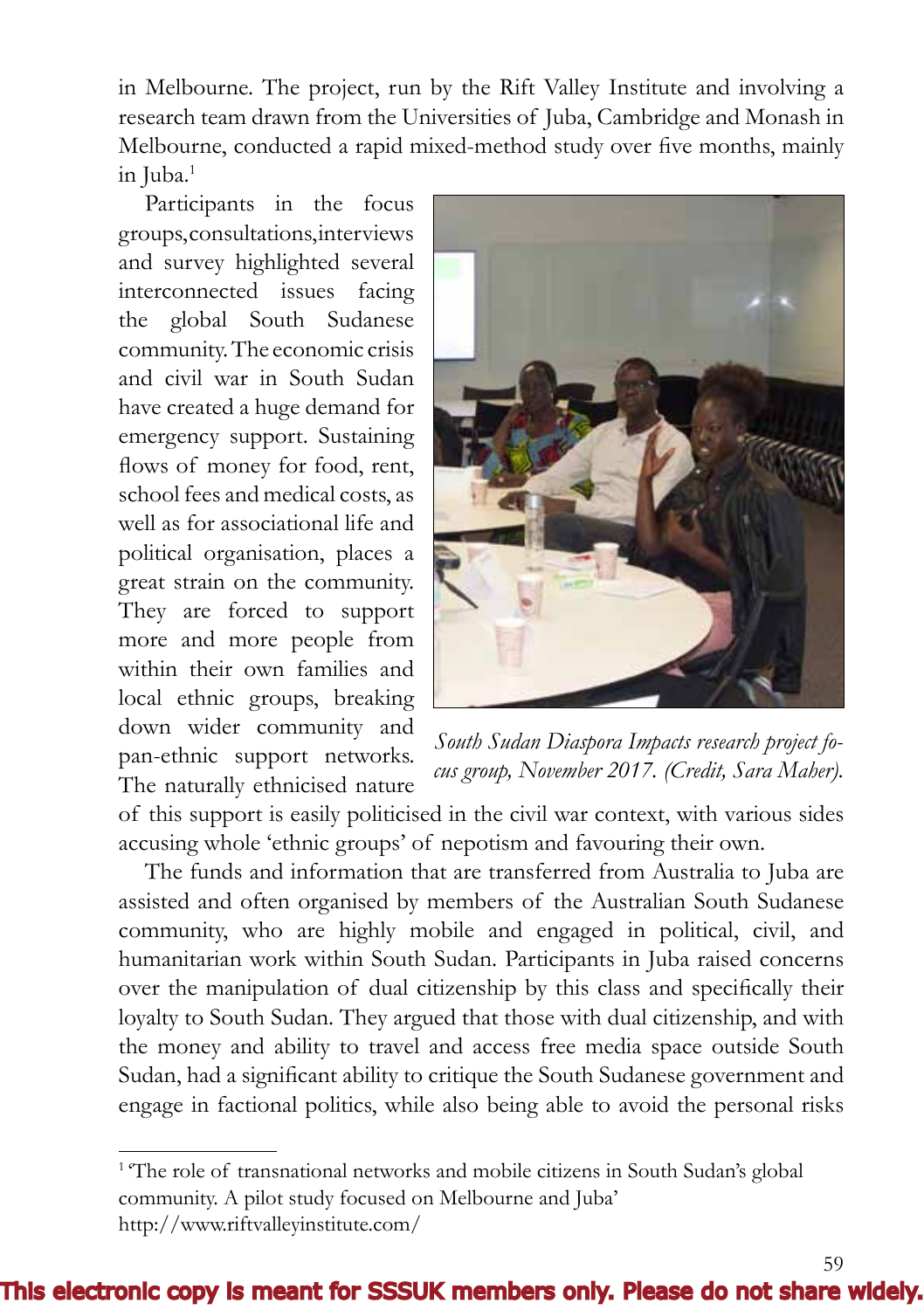of the civil war within South Sudan. These discussions of 'good citizenship' have fragmented and divided communities along ethnic lines. Misinformation, anger and trauma related to the current war placed often-highlighted issues – such as hate speech, elite corruption, and allegations that young men are returning from Australia to fght in the war – into a wider and deeper context.

Our research also emphasises the wider issues facing the Australian South Sudanese community, as they struggle to challenge violent and ethnicised rhetoric and defne national community and citizenship, in both South Sudan and Australia. The personal and psychological stress of their situation is immense. It is a daily struggle for many South Sudanese Australians as they continue to hear terrible news about their home country, while in Australia, they feel they are being vilifed and criminalised. Above all, they feel unwelcome in their second home. This is not new – a survey in 2012 showed that about 90 per cent of Sudanese refugees want to go home, in part because of racism and discrimination (Kerin, 2012). However, South Sudanese migrants cannot return safely to South Sudan at present and are struggling to support families and extended communities in South Sudan that are increasingly dependent on them for their basic survival and the education of their children.

South Sudanese communities worldwide are struggling to manage the immediate burden of civil war, while trying to forge new paths to peace for their troubled nation. This is vital work but it cannot be done in a climate of intense public criminalisation and exclusion, only through a sense of common humanity, intellectual engagement and collective and mental support.

#### *Conclusion*

It is clear that successful resettlement and integration are gradual processes and involve social, cultural, political, economic and environmental transformations and orientations. South Sudanese are integrating into Australian society economically and socially and contribute to their new country but many still fnd their pathways to social and economic inclusion blocked. Policymakers, government agencies, education sectors and settlement support services individually and collectively need to address the issues of racism, discrimination, unemployment and other potential barriers to integration. Employment and education agencies and other service providers would beneft from cultural training to help them understand that, for former refugees and migrants, negative engagement has a profoundly detrimental impact.

Any authority wanting to address acculturation diffculties and challenges must work closely with the affected community and youth to understand the root causes of their problems and try to fnd amicable solutions. Rather than vilifying the community as a whole, youngsters need support to overcome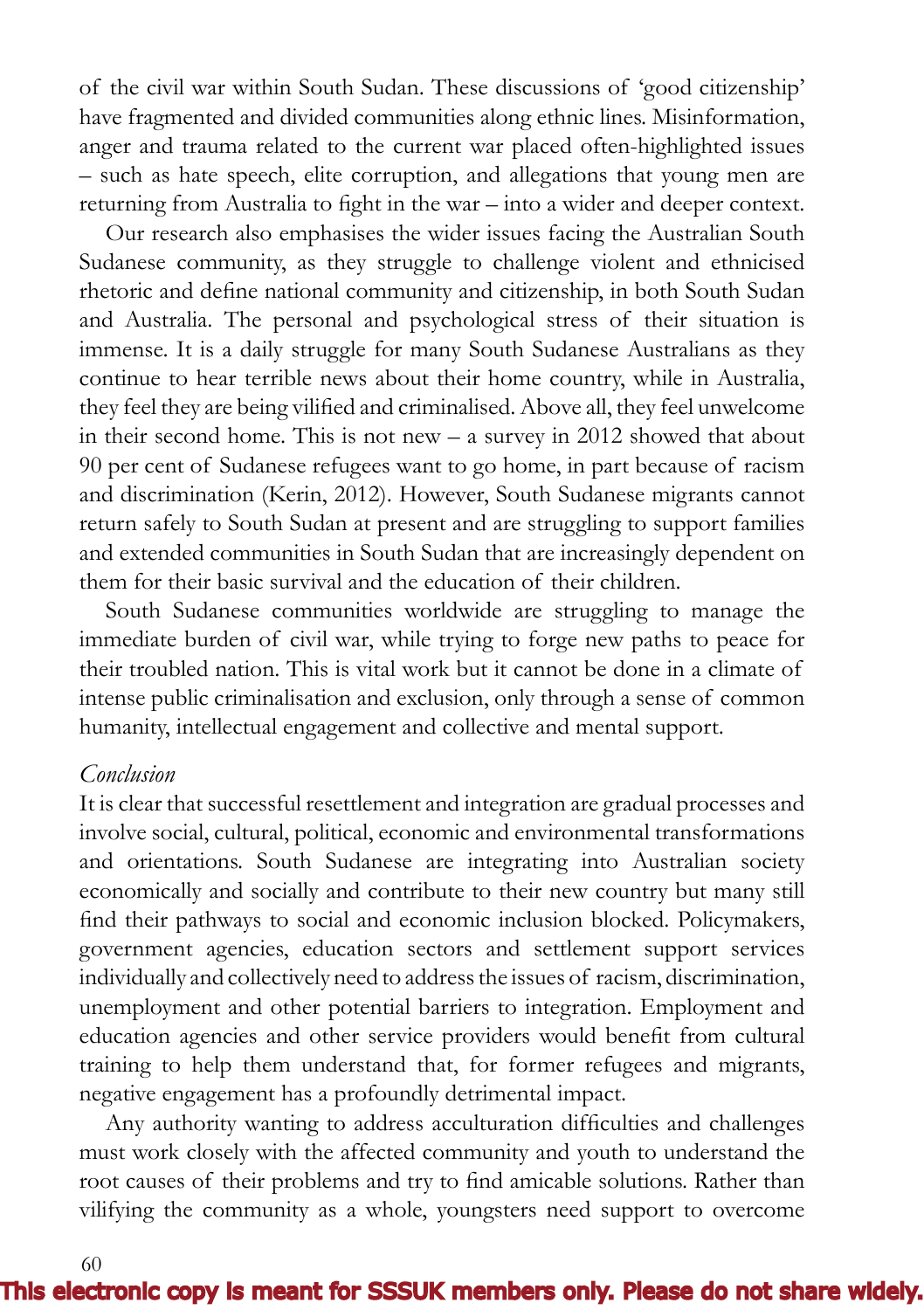some of the underlying challenges that may have led to anti-social behaviour. Imprisonment and talk of deportation on release is not a long-term solution to these challenges and nor is it a humane response to young people caught up in the criminal justice system.

Given the negative media and an increase in abuse towards Australians of African heritage, there needs to be an orchestrated, government-led focus to tackle discrimination and racism as they are serious obstacles, both to their successful settlement and their building of a sense of belonging in Australia. This focus needs to integrate an understanding of South Sudanese Australians' complex transnational and global identity.

**\*** Dr Sara Maher is an Adjunct Research Fellow at the Monash Migration and Inclusion Centre (MMIC), Monash University, Melbourne, Australia.

Dr Santino Atem Deng is a researcher, counsellor, educator, and specialist trainer in mental health, family, parenting and resettlement, in Melbourne, Australia.

Dr Nicki Kindersley is Harry F. Guggenheim Research Fellow, Pembroke College, University of Cambridge and a visiting fellow at the Max Planck Institute, Department of Law and Anthropology.

*References*

- Abdelkerim, A.A. & Grace, M. (2012) 'Challenges to employment in newly emerging African communities in Australia: A review of the literature', *Australian Social Work*, Vol. 65, No. 1, pp. 104-119, doi.org/10.1080/031 2407X.2011.616958
- Australian Government Department of Social Services (2017) *Settlement*  and Multicultural Affairs. What is multiculturalism? viewed 6<sup>th</sup> November 2017, https://www.dss.gov.au/our-responsibilities/settlement-andmulticultural-affairs/programs-policy/a-multicultural-australia/nationalagenda-for-a-multicultural-australia/what-is-multiculturalism
- Baak, M. (2018) 'Sudanese heritage youth in Australia are frequently maligned by fear-mongering and racism', https://theconversation.com/sudaneseheritage-youth-in-australia-are-frequently-maligned-by-fear-mongeringand-racism-89763
- Baird, M.B. & Boyle, J.S. (2012) 'Well-being in Dinka refugee women of Southern Sudan', *Journal of Transcultural Nursing*, Vol. 23, No. 1, pp. 14-21, doi/abs/10.1177/1043659611423833
- Centre for Multicultural Youth Victoria (2014) *Fair and accurate? Migrant and refugee young people, crime and the media,* viewed 23 February 2018, http://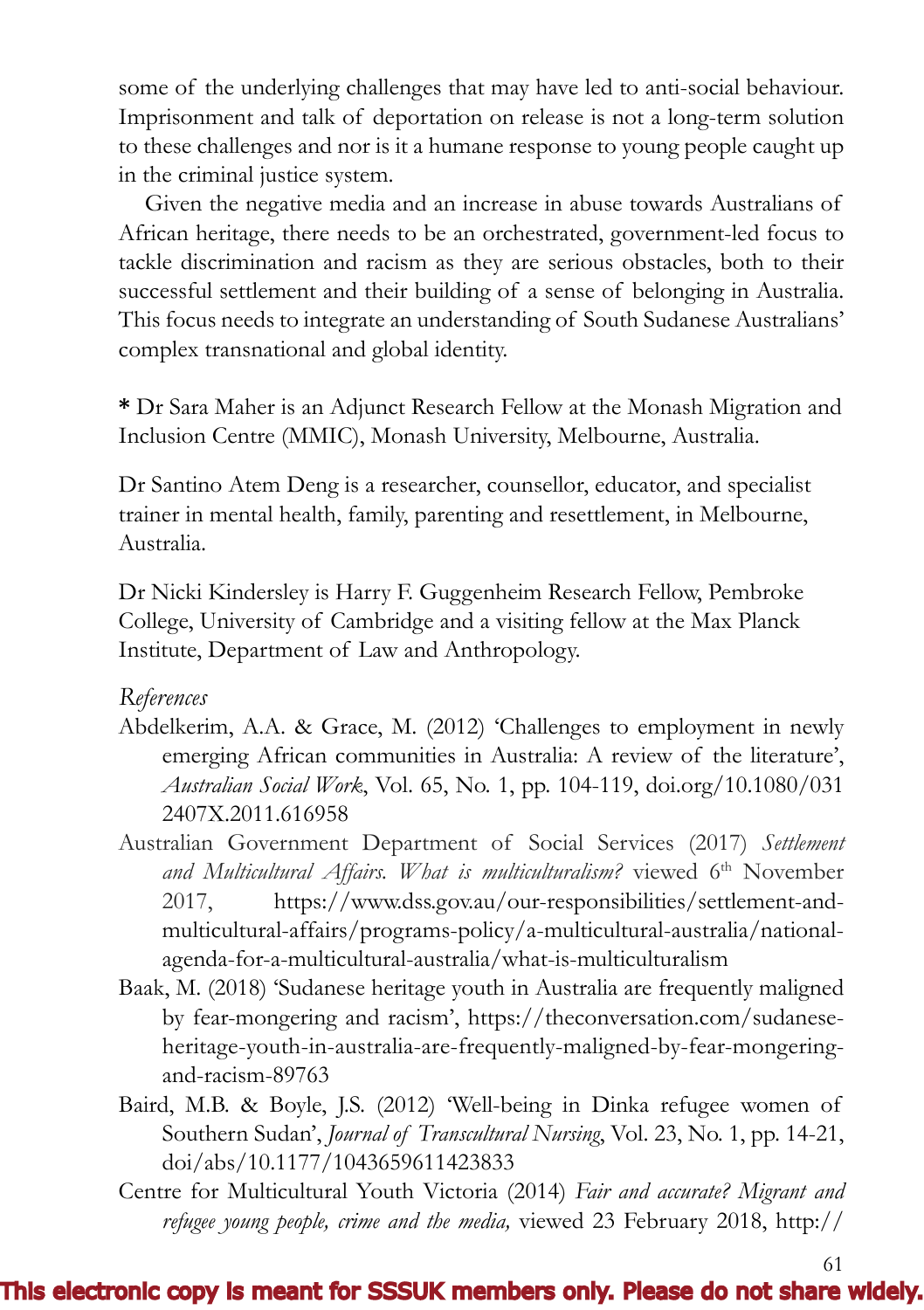cmy.net.au/publications/fair-and-accurate

- Chingaipe, S. (2017) 'Race Stereotyping and Melbourne's Apex Gang', *The Saturday Paper,* 25th February 2018, viewed 27th February, https://www. thesaturdaypaper.com.au/news/media/2017/02/25/race-stereotypingand-melbournes-apex-gang/14879412004275
- Colic-Peisker, V. (2009) 'Visibility, settlement success and life satisfaction in three refugee communities in Australia', *Ethnicities*, Vol. 9, No. 2, pp. 175- 199, doi.org/10.1177/1468796809103459
- Crane, E. & Cleary, B. (2016) 'The Apex gang's targets revealed: Crime heat map shows the suburbs across Melbourne where the African mob is swooping in to commit car theft, home invasions and burglaries,' *Daily Mail Australia*, 29 July, viewed 13 April 2018, http://crazzfles.com/kickthe-scum-out-the-apex-gangs-targets-revealed/
- Deng, S.A. (2017a) Fitting the Jigsaw: South Sudanese Family Dynamics and Parent Practice in Australia, doctoral thesis, Victoria University, Melbourne, viewed  $10^{th}$  November, 2017, http://vuir.vu.edu.au/33260/
- Deng, S.A. (2017b) 'South Sudanese youth acculturation and intergenerational challenges', paper presented at the *39th African Studies Association of Australasia and the Pacifc (AFSAAP) Conference*, 5-7 December, 2016, Australia, viewed 7th February, 2018 https://www.academia.edu/33393336/South\_ Sudanese\_youth\_acculturation\_and\_intergenerational\_challenges
- Deng, S.A. & Marlowe, J.M. (2013) 'Refugee Resettlement and Parenting in a Different Context', *Journal of Immigrant & Refugee Studies*, Vol. 11, No. 4, pp. 416-430, doi.org/10.1080/15562948.2013.793441
- Deng, S.A. & Pienaar F. (2011) 'Positive parenting: Integrating Sudanese traditions and New Zealand styles of parenting. An evaluation of strategies with Kids-Information for Parents (SKIP), *Australasian Review of African Studies*, Vol. 32, No. 1, pp. 17-31, viewed 5 February, 2018, https://search-informit-com au.ezproxy.lib.monash.edu.au/ fullText;dn=522911000814011;res=IELIND
- Due, D. (2008) "Who are Strangers?": Absorbing Sudanese refugees into a white Australia', ACRAWSA e-journal, Vol. 4, No.1, pp. 1-13, viewed 13 February 2018, https://www.researchgate.net/publication/275610291\_ Who\_are\_strangers\_Absorbing\_Sudanese\_refugees\_into\_a\_white\_ Australia
- Dumbrill, G.C. (2009) 'Your Policies, Our Children: Messages from Refugee Parents to Child Welfare Workers and Policymakers'. *Child Welfare*, Vol. 88, No. 3, pp. 145-168, (online ProQuest).
- Farid, F. (2018) 'African Australians say they've been racially vilifed and are pushing back', *Quartz Africa*, viewed 12th January 2018, https://

<sup>62</sup>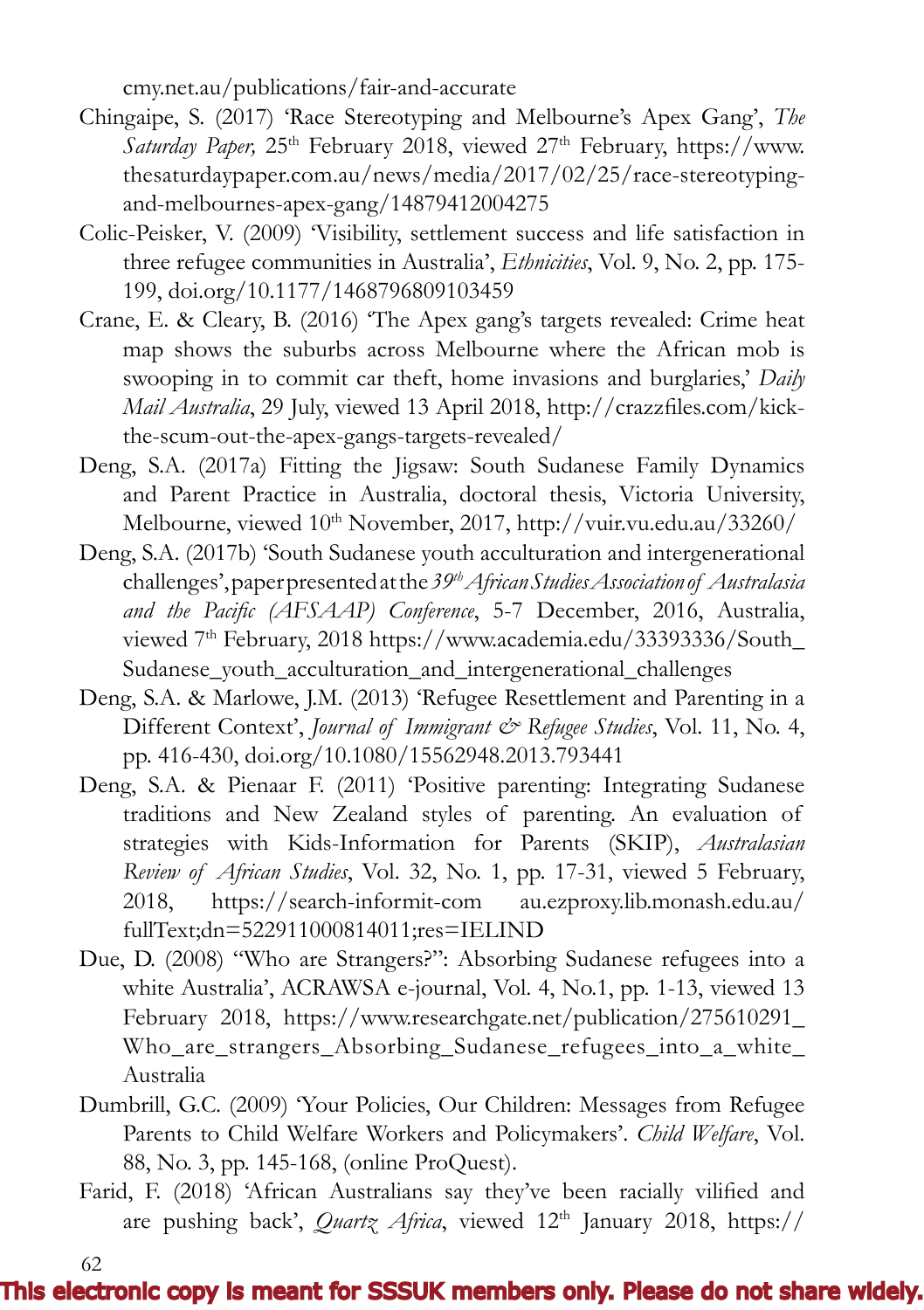qz.com/1176308/australias-african-gangs-from-south-sudan-push-backat-racist-stereotypes-in-melbourne/

- Fozdar, F. (2009) 'The Golden Country': Ex-Yugoslav and African Refugee Experiences of Settlement and Depression', *Journal of Ethnic and Migration Studies*, Vol. 35, No. 8, pp. 1335-1352. doi.org.ezproxy.lib.monash.edu. au/10.1080/13691830903123120
- Foundation for Young Australia (2017) *Rethink the world. Unleash the future*, viewed 9th November 2017, http://www.fya.org.au/
- Institute, T.L. 2017, *Brief Policy: Racism Undermines Health*, viewed  $10<sup>th</sup>$ November 2017, http://www.lowitja.org.au/sites/default/fles/docs/ Racism-policy-brief-march-2008.pdf
- Jakubowicz, A. (2010) '*Australia's migration policies: African dimensions',* viewed July  $15<sup>th</sup>$ ,  $2017$ , https://www.humanrights.gov.au/publications/ african-australians-project-australia-s-migration-policies-africandimensionsaustralia
- Kerin, L. (2012) '90pc of Sudanese refugees want to go home,' ABC News 26 November, viewed 13th April 2018, http://www.abc.net.au/news/2012- 11-26/90pc-of-sudanese-migrants-want-to-return-home/4392956.
- Knaus, C. (2018) 'South Sudanese Australian man accuses Turnball and Dutton for 'racial attack' on family', *The Guardian*, 12<sup>th</sup> January 2018, viewed 12th January 2018 https://www.theguardian.com/australia-news/2018/ jan/12/south-sudanese-australian-man-blames-turnbull-and-dutton-forracial-attack-on-family
- Losoncz, I. (2012) '*"We are thinking they are helping us, but they are destroying us." Repairing the legitimacy of Australian government authorities among South Sudanese families', paper presented at the 35th African Studies Association of Australasia and the Pacifc (AFSAAP) Conference,* 26-28 November 2012, Australia, viewed 14 June, 2017, http://afsaap.org.au/assets/LOSONCZ.pdf
- Maher, S. (2018) The Post-Settlement Lives of South Sudanese Australian Women, doctoral thesis, Monash University, Melbourne, viewed 22nd February 2018, https://figshare.com/articles/The\_PostSettlement\_ Lives\_of\_South\_Sudanese\_Australian\_Women\_Surviving\_and\_ Belonging/5746203
- Milner, K. & Khawaja, N.G. (2010) 'Sudanese refugees in Australia: The impact of acculturation stress', *Journal of Pacifc Rim Psychology*, Vol. 4, No. 1, pp. 19-29, doi.org/10.1375/prp.4.1.19
- Peisker, V.C. & Tilbury, F. (2003) "Active" and "passive" resettlement: The infuence of support services and refugees' own resources on resettlement style', *International Migration*, Vol. 41, No. 5, pp. 61-91, doi:10.1111/j.0020-7985.2003. 00261.x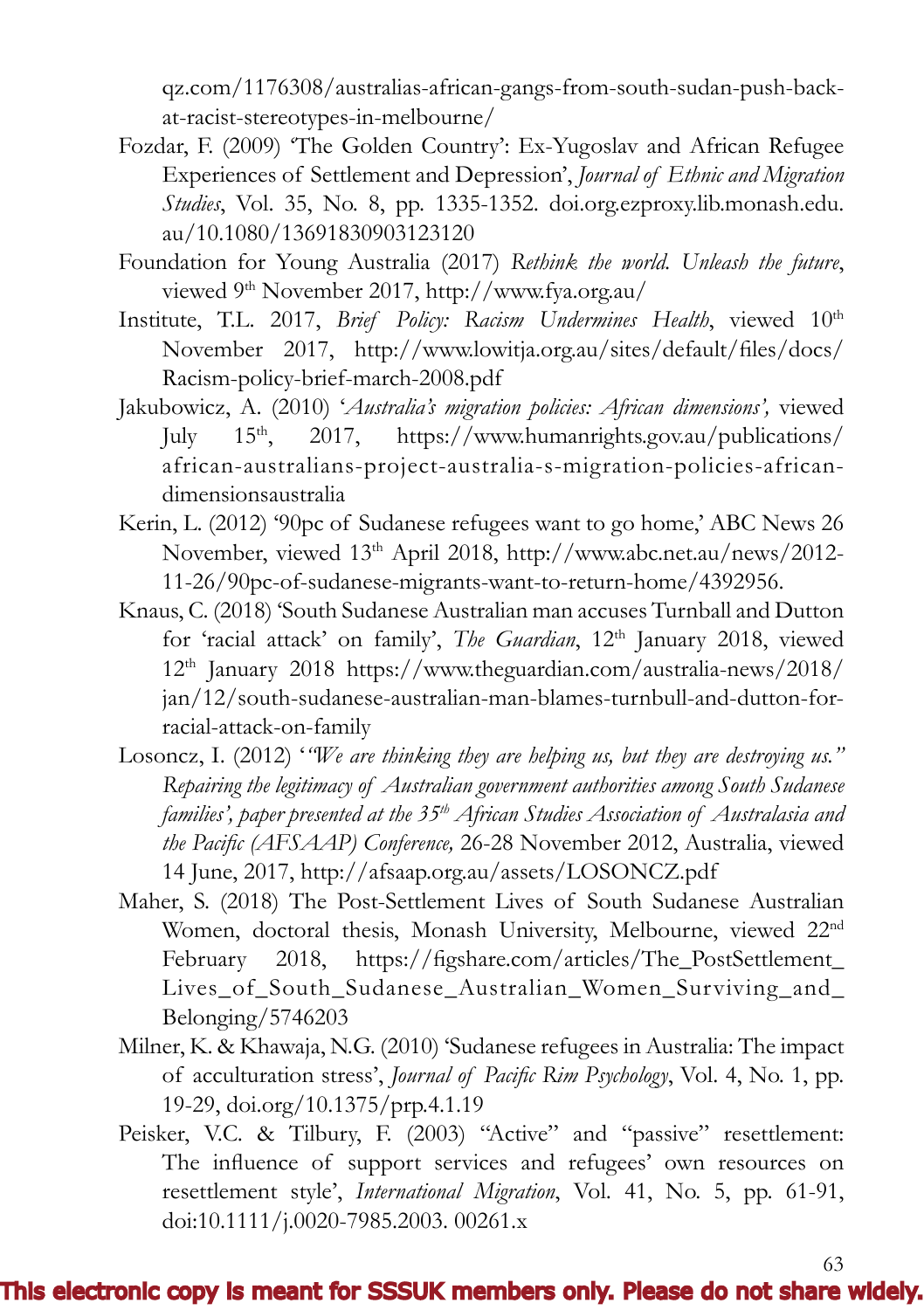- Scanlon Foundation (2017) *Social cohesion begins at a community level: New paper encourages collaboration, viewed 10<sup>th</sup> November 2017, http://* scanlonfoundation.org.au/19-september-2016-media-release-discussionpaper-community/
- Schweitzer, R., Melville, F., Steel, Z. & Lacherez, P. (2006) 'Trauma, postmigration living diffculties, and social support as predictors of psychological adjustment in resettled Sudanese refugees', *Australian and New Zealand Journal of Psychiatry*, Vol. 40, No. 2, pp. 179-188. doi**:**10.1111/j.1440-1614.2006. 01766.x
- Shepherd, S., Newton, D. & Farquharson, K. (2017) 'Pathways to Offending for Young Sudanese Australians', *Australian and New Zealand Journal of Criminology*, December 2017, pp. 1-21. doi: 10.1177/0004865817749262
- Sinclair, H. (2016) 'South Sudanese, Muslim women experienced most discrimination: survey', SBS News, viewed  $11<sup>th</sup>$  September, 2016, https:// www.sbs.com.au/news/south-sudanese-muslim-women-experiencemost-discrimination-survey
- Smith, J. (2016) 'Apex members are 'daring each other to commit crime on Snapchat – as number of violent car jackings and robberies increase,' *Daily Mail Australia*, 27th June 2016, viewed 21st April 2018, http://www. dailymail.co.uk/news/article-3661946/Apex-members-daring-commitcrime-Snapchat-number-violent-car-jackings-robberies-increase.html
- Victoria Police (2014) *Equality is not the same: Victoria Police Response to Community Consultation and Reviews on Field Contact Policy and Cross-Cultural Training*, viewed 13<sup>th</sup> November 2017, http://www.police.vic.gov.au/content. asp?Document\_ID=39350
- Western Sydney University (2017) *Challenging Racism Project*, viewed 10<sup>th</sup> November 2017, https://www.westernsydney.edu.au/challengingracism/ challenging\_racism\_project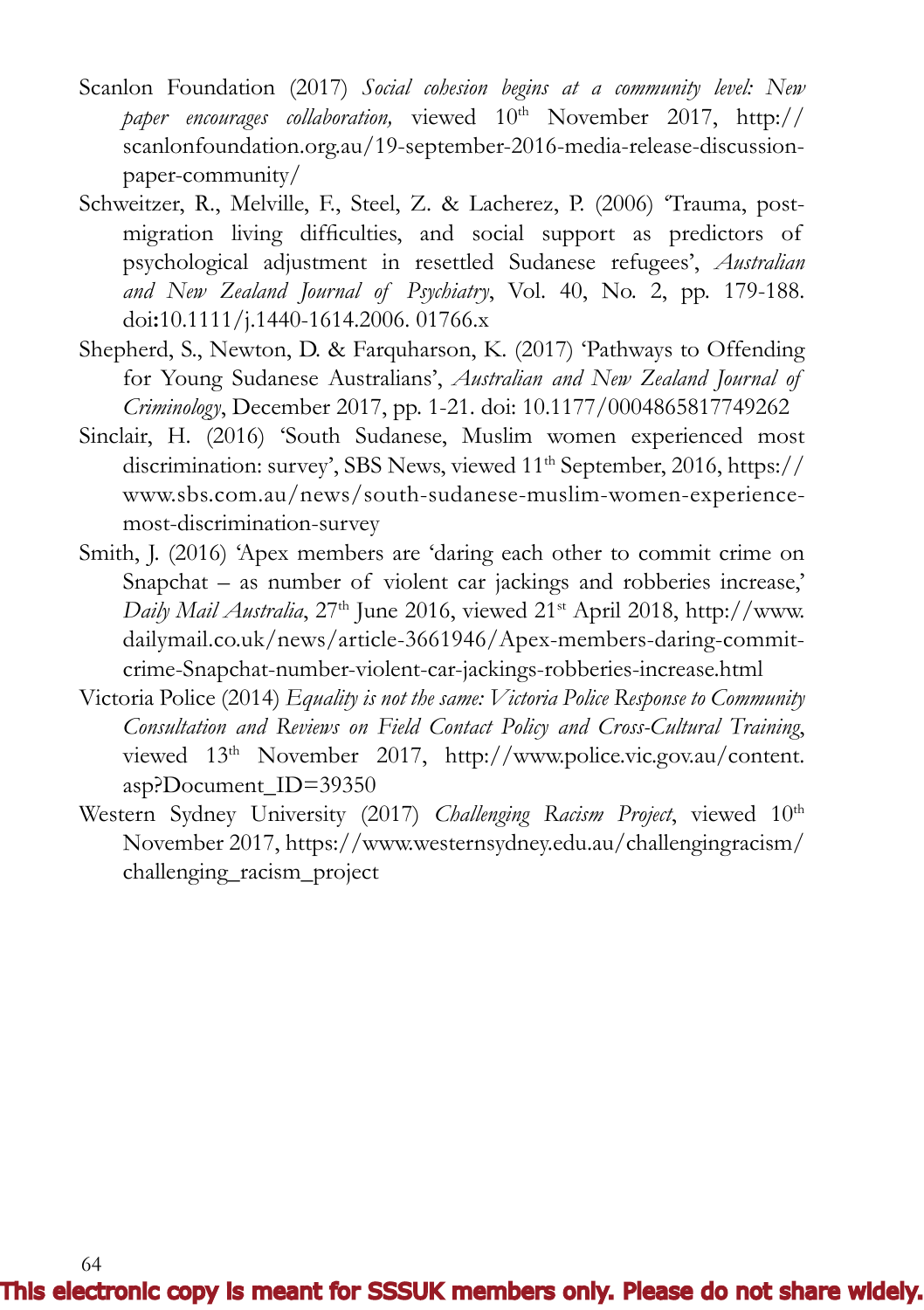# Book Reviews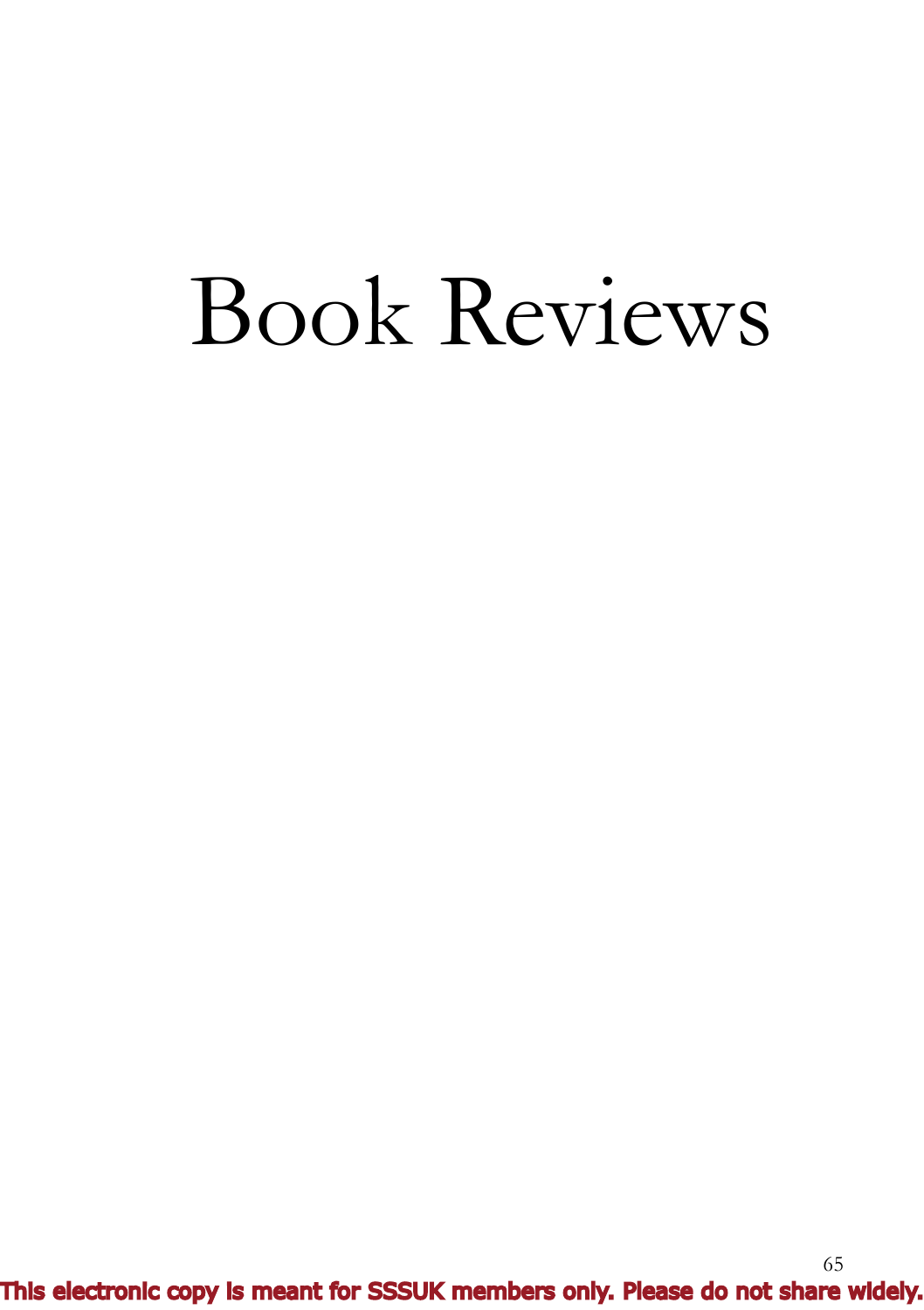Abdel Halim Sabbar, **The Toponymy of Ishkeed and the Revitalization of an Endangered Nubian Language,** 2017, ISBN 978-1-9998425-0-5 hardcover.

The book is available from the Centre of African Studies, SOAS.

Abdel Halim Sabbar was a doctor of medicine with a thorough and analytical knowledge of his native Nobíin Nubian language. Historically, Nobíin was spoken along the Nile from Kerma in Sudanese Nubia to Korosko (Nubian: *Kuruskó*) in Egyptian Nubia.



Dr Sabbar died of a heart condition on 1<sup>st</sup> May

2017. With him died a wealth of knowledge which can never be recovered. However, four separate articles of his were published between 2010 and 2014 by the Workshop on Exonyms of the United Nations Group of Experts on Geographical Names (UNGEGN). Thanks to the publishers, the Verlag Dr Kovač in Hamburg, Germany, and the Head Office of Geodesy and Cartography in Warsaw, it was possible to reproduce all four articles together as an interrelated whole in a single volume entitled *The Toponymy of Ishkeed and the Revitalization of an Endangered Nubian Language*. The book was launched at a Memorial Event for Dr Sabbar on 21st October at the Royal Geographical Society in London.

The frst chapter of the book has a focus upon the environment of Dr Sabbar's own village and the main features of its toponymic terminology. The central features were the elaborate waterwheels (Nubian: *eskalée*) that had been at the heart of its economy for almost two millennia. Agricultural lands, points of access to the river, the village and its subdivisions (hamlets) were also defned and designated with the appropriate Nubian terms.

The second chapter examines a perceived threat to Nubian identity. In 1964, many Nubians were resettled more than 1,200 kilometres away from their original homes by the Nile to escape the fooding that resulted from the High Dam near Aswan. They discovered that the villages of the new homeland were designated not by their familiar Nubian names but by Arabic numbers. The author's village was called *Qaryah Talattaashir* ('Village Thirteen' in Arabic). It was not called *Ishkeed* (the name of his original village) or even *Maar Dimetusko*  ('Village Thirteen' in Nubian).

The third chapter deals with toponymic issues when a local language and a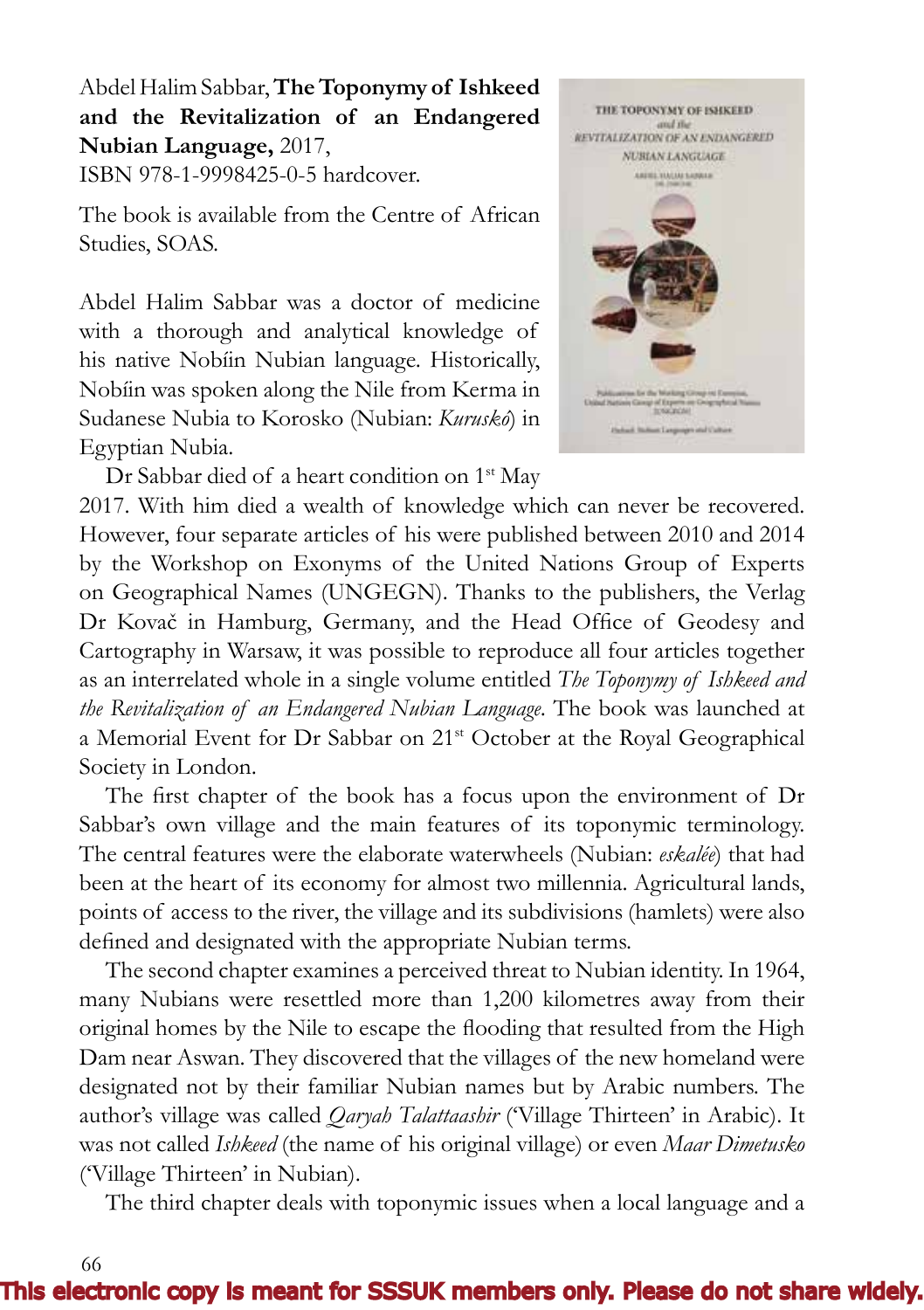prestige language were in competition. Champions of a local language often regarded a toponym [a place name, especially a topographically inspired one] in a prestige language as 'alien'. However, Sabbar commented on a number of exceptions to this tendency. For example, Shaikh Gurneen was considered to be a holy man who had lived long ago. He had a shrine in Nubia before it was fooded in 1964. Shaikh Gurneen ('two horns' in Arabic) had a name in the prestige language but that name had become accepted as non-alien by the Nubian-speaking population, who turned to him for help. 'Alien' names could be domesticated.

The fourth chapter deals with the importance of accuracy in the collection and analysis of toponyms in the local language. Nubian toponyms could be seriously distorted when they were collected by Arabic-speakers with no knowledge of Nubian. It was important to treat Nubian toponyms with fairness. Distorted names risked breaking the links between the inhabitants on one hand and their environment and history on the other. These links were vital for inhabitants who were speaking languages that were in a struggle for survival. Dr Sabbar was committed to the goal of fairness for his own native language and also for other languages of Sudan and South Sudan.

Just as this book was being launched in late 2017, another article by Dr Sabbar appeared in *Dotawo: A Journal of Nubian Studies* (Access link: http:// digitalcommons.fairfeld.edu/djns/vol4/iss1/1 ). It was called 'Endangered Toponymy along the Nubian Nile' and gave precise illustrations of the large number of inaccuracies that have resulted from the recording of Nubian toponyms. Thanks to the open access policy of *Dotawo*, it is now planned to include this article in a new and expanded edition of Dr. Sabbar's book, now to be entitled *The Toponymy of an Endangered Nubian Language*.

The new edition can be supported by the audio visual evidence now being made universally accessible on the SOAS Endangered Languages Archive (ELAR), where Dr Sabbar was pronouncing historic toponyms in the context of Nubian speech. Details on accessing this are provided in the section on Links at the end of this review.

It is hoped that the launch of the expanded edition of Dr Sabbar's book will coincide with two events in September 2018; *Études Nubiennes 2018*, the International Conference of Nubian Studies held in Paris at the Louvre and the Sorbonne, and the UNGEGN Working Group on Exonyms in Riga, hosted by the Latvian Geospatial Information Agency. This will demonstrate the worldwide relevance of Dr Sabbar's work. It will highlight the importance of collecting toponyms and associated information in the languages and speech of the local inhabitants.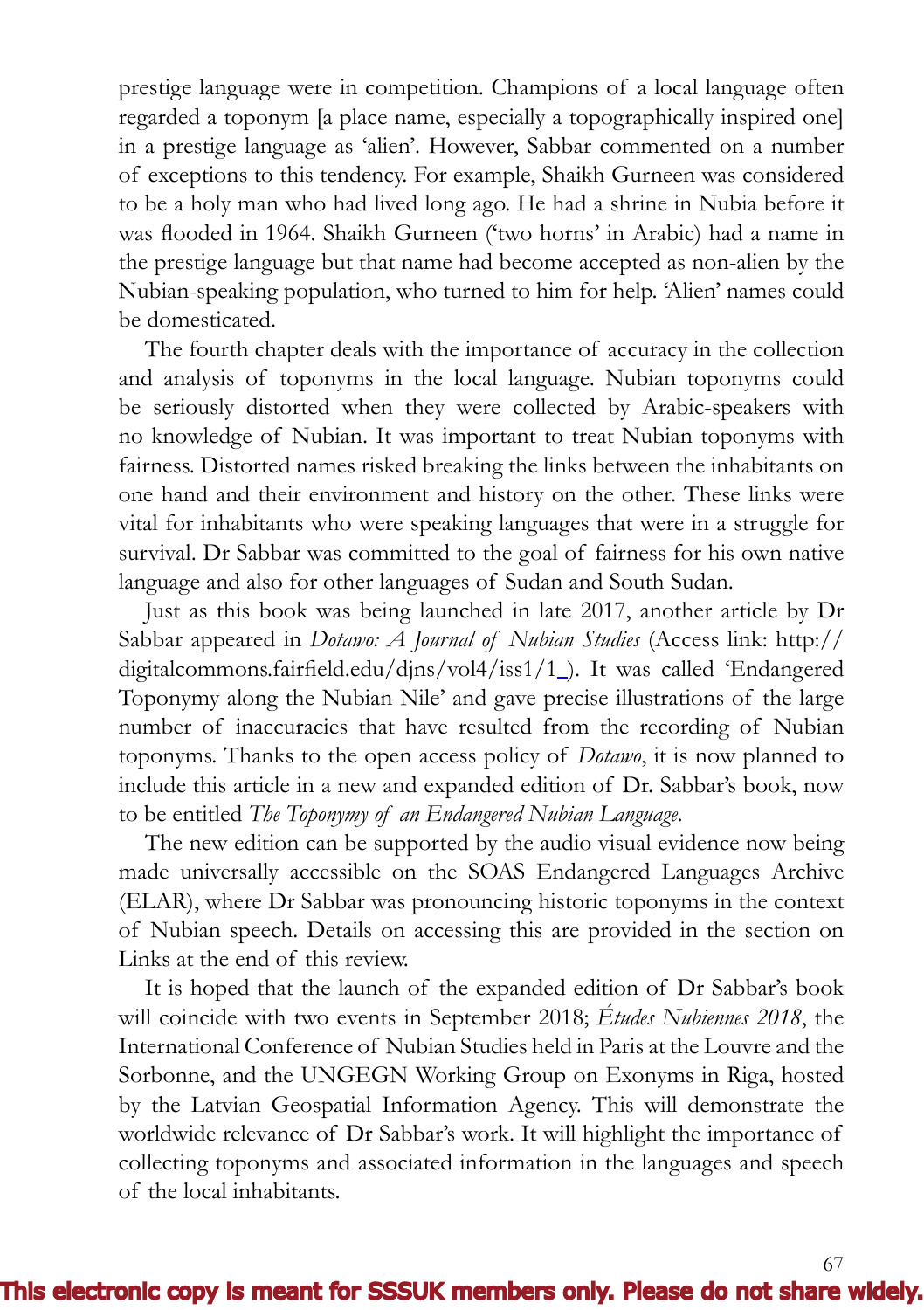# *References*

- Sabbar, Abdel Halim 2011. 'The toponymy of Ishkéed and the revitalization of an endangered Nubian language'. In P. Jordan, H. Bergmann, C. Burgess and C. Cheetham (eds). *Trends in Exonym Use. Proceedings of the 10<sup>th</sup> UNGEGN Working Group on Exonyms Meeting, Tainach, 28-30 April 2010*, pp. 313-17. [*Name & Place, Vol. 1*]. Hamburg: Verlag Dr Kovač.
- Sabbar, Abdel Halim 2012. 'Numbers as geographical names in Nubia: Endonyms or exonyms?' In P. Woodman (ed.). *The Great Toponymic Divide. Refections on the defnitions and usage of endonyms and exonyms*, pp. 105-110. Warsaw: Head Offce of Geodesy and Cartography. *ksng.gugik.gov.pl/pliki/ the\_great\_toponymic\_divide.pdf*
- Sabbar, Abdel Halim 2014. 'Language: an essential element of the endonym'. In P. Jordan and P. Woodman (eds). *The Quest for Defnitions*. *Proceedings of the 14th UNGEGN Working Group on Exonyms Meeting, Corfu, 23-25 May 2013*, pp. 185-190. [*Name and Place, Vol. 3*]. Hamburg: Verlag Dr Kovač.
- Sabbar, Abdel Halim 2015. 'Disenfranchising indigenous languages. The need to defne 'endonym' and 'exonym' with accuracy and fairness'. In P. Jordan and P. Woodman (eds), *Confrmation of the Defnitions. Proceedings of the 16th UNGEGN Working Group on Exonyms Meeting, Hermagor, 5-7 June 2014*, pp. 123-126*.* [*Name and Place*, *Vol. 4*] Hamburg: Verlag Dr. Kovač.
- Sabbar, Abdel Halim 2017. *The Toponymy of Ishkeed and the Revitalization of an Endangered Nubian Language*. Oxford: Nubian Languages and Culture, ISBN: 978-1-9998425-0-5
- Sabbar, Abdel Halim, and Bell, H. 2017. Endangered Toponymy along the Nubian Nile, *Dotawo: A Journal of Nubian Studies*. Vol. 4, pp. 9-34.

### *Links*

The SOAS Endangered Languages Archive (ELAR) provides videos of Dr Sabbar pronouncing Nobiin Nubian toponyms in the context of Nubian speech.

Access: Create a user name and password at the following link:

https://lat1.lis.soas.ac.uk/ds/RRS\_V1/RrsRegistration Then access the ELAR SOAS page: https://elar.soas.ac.uk/

Click on Endangered Languages Archive.

Click on the blue link to the ELAR online catalogue.

On the catalogue page, write ishkeed in the search box and click search. You should then see a bundle entitled the\_village\_of\_ishkeed. Log in with your user name and password. The video should appear below.

ELAR is also processing a video of Dr Sabbar pronouncing a major list of Nubian toponyms in the context of Nubian speech. It is called nobiin\_

68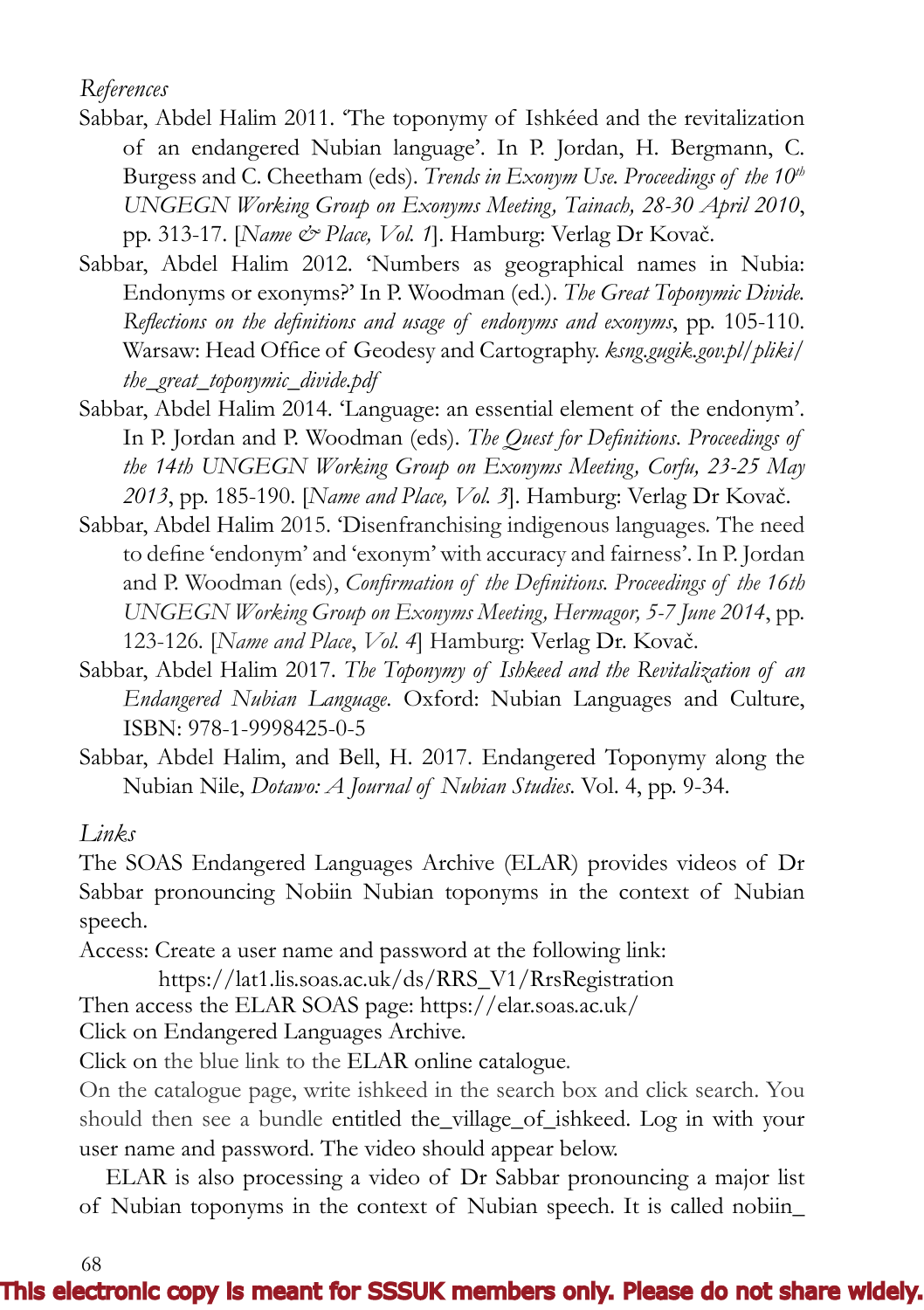nubian\_toponyms. These were analysed in Sabbar and Bell 2017. For the written list and commentary on these toponyms, download this online article:

http://digitalcommons.fairfeld.edu/djns/vol4/iss1/1

#### *Acknowledgements*

I should like to thank all editors of the four original publications and especially Paul Woodman and Peter Jordan, who were principal editors for the UNGEGN materials. Professor Jordan was in charge of the UNGEGN Working Group on Exonyms. Finally, I am grateful to the editors of the fourth volume of *Dotawo: A Journal of Nubian Studies*.

## *Note on transliteration*

Abdel Halim Sabbar was as skilled in writing Arabic as he was in Nubian. His own name was of Arabic origin and might have been transliterated as 'Abd al-Ḥalīm Ṣabbār. However, he considered that the context of Nubian speech did not oblige him to pronounce the Arabic sounds represented by ', Ḥ and Ṣ or to represent them distinctively in a Roman orthography. Furthermore, he recognised that Nubian had a fve-vowel system with an "e" and an "o" rather than the three-vowel system of Standard Arabic. For vowel length, he used doubling (*Ishkeed* and *Maar*) rather than macrons (*Ishkēd* and *Mār*).

#### **Herman Bell**

Professor Herman Bell, PhD (Northwestern) and MLitt. (Oxon.), directed research on Sudanese African languages at the University of Khartoum. He was Sudan Expert with the United Nations Group of Experts on Geographical Names. He is now an Honorary Research Fellow at Exeter University.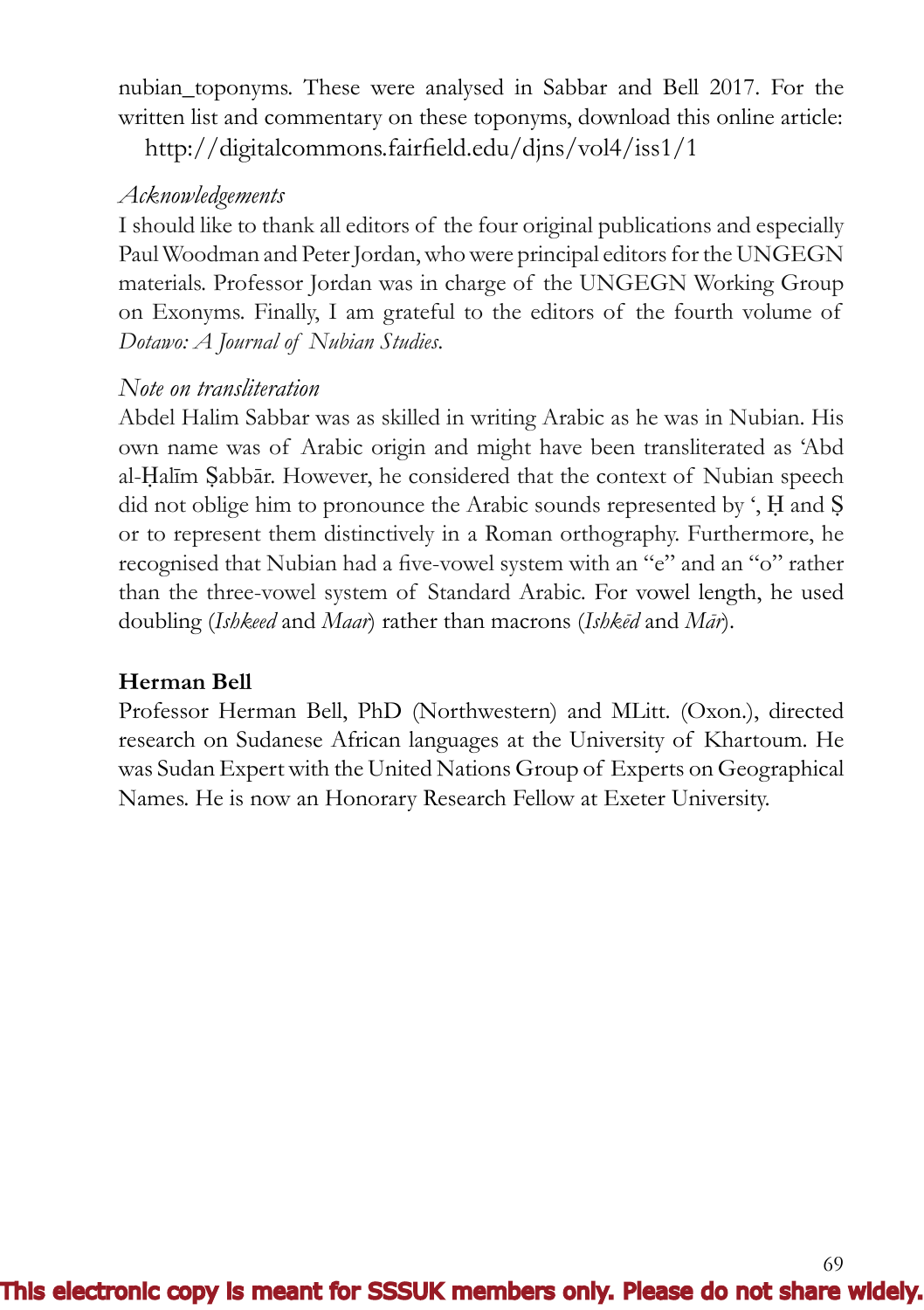Atem Yaak Atem, **Jungle Chronicles and Other Writings: Recollections of a South Sudanese,** Africa World Books, Perth, 2017, ISBN 10 0987614185 paperback, £26.

Atem Yaak Atem, the author of this book, is one of a few South Sudanese journalists (Jacob J. Akol is another) that have dedicated themselves to the profession. Even when he was a guerrilla fghter in the bush or Deputy Minister for Information after the independence of South Sudan in 2011, he continued to pursue journalism. After studying Philosophy and English at the University of



Khartoum, Atem joined the Regional Ministry of Information, Culture, Youth and Sports in Juba, in 1975. Straightaway he found himself in at the deep end editing the *Nile Mirror*, the weekly newspaper *Southern Sudan* and the *Youth and Sports* magazine. Although he subsequently trained in what was then West Germany and received invaluable editorial support from Mading de Garang (an ex-journalist and the Minister of Information) as well as Natale Olwak, De Garang's colleague in the High Executive Council (HEC) (pp. 200-201), Atem had to learn the trade fast.

*Jungle Chronicles and Other Writings: Recollections of a South Sudanese* is an analysis of the socio-economic context of South/Southern Sudan and a product of his unwavering journalism. The book is an exceptional one in several ways. Firstly, as its main title implies, it is a composite of articles that Atem wrote at the time when he was in the bush ('Jungle'). He had joined the Sudan People's Liberation Movement (SPLM) after completing a Master's degree in journalism at the University of Wales. The majority of the 'Jungle' articles were initially published in newsprints linked to the liberation struggle, such as the *SPLM Update*, *Sudan Mirror* and *South Sudan Post.* He also contributed feature articles to Kenyan publications, e.g. the *Daily Nation*, *East African* and *Horn of Africa Vision*. After the Comprehensive Peace Agreement (CPA), Atem wrote for South Sudanese newspapers, primarily *The Citizen*, *Juba Monitor*, *This Day*, *The Dawn* and *The Pioneer*, his own paper.

Secondly, the book's organisation makes it reader-friendly. Being a compilation of articles, the chapters stand on their own and this facilitates selective reading. The volume is organised into two thematic sections: society and culture, and war and peace. In the frst, there are 34 articles on a plethora of social matters, including education. Notably, there is an article about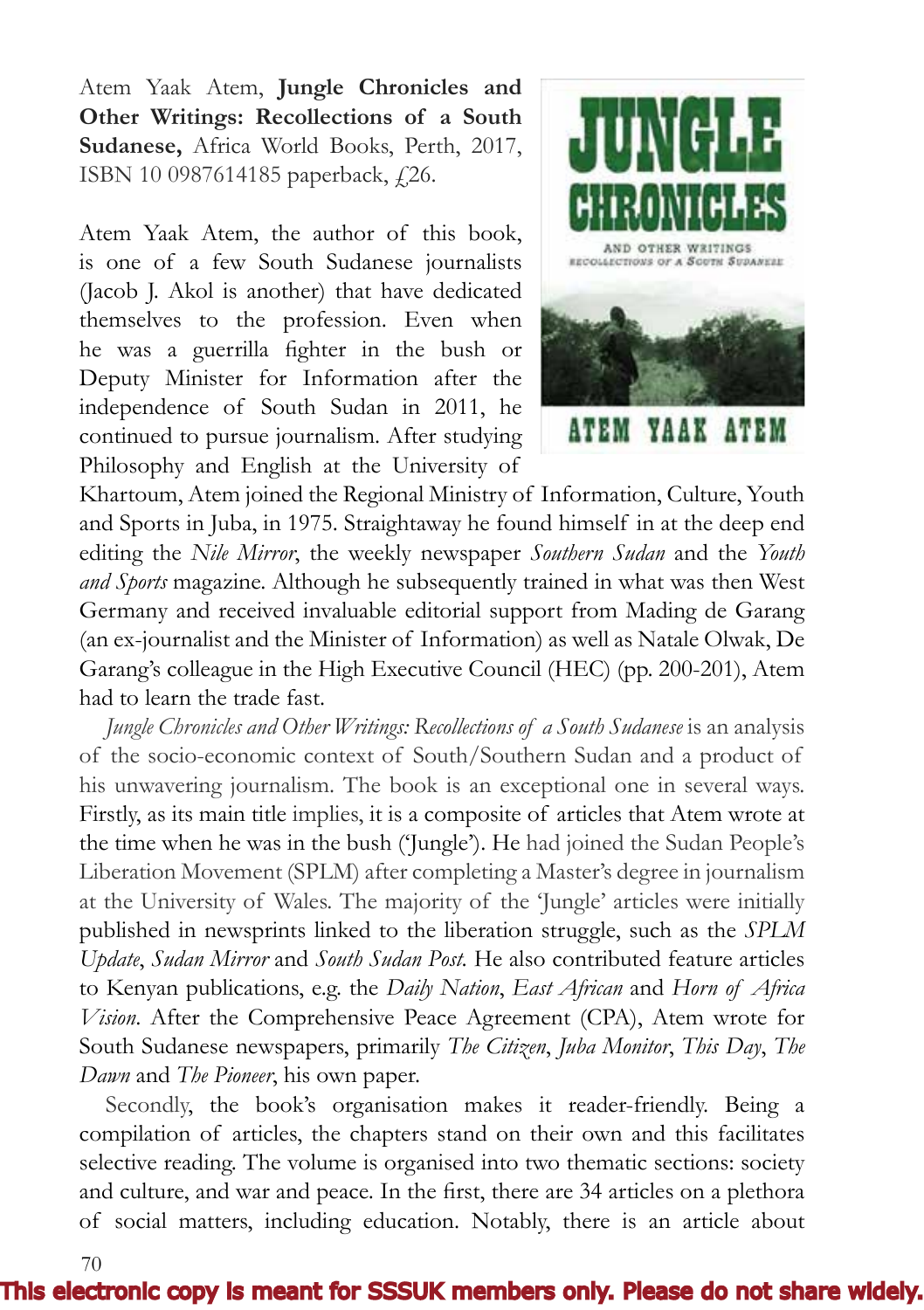social apprehensions in Juba in July 1976 of the ominous Ebola outbreak, widely known locally as 'Green Monkey' disease (pp. 127-129). Others cover different aspects of South Sudanese culture and society, largely Dinka. For instance, the author explores the erosion of cultural and social values (pp. 63- 79). As a result, the book has vital educational value, particularly for those in the growing South Sudanese diaspora; my twelve-year-old daughter, who was born outside South Sudan, found some elements of everyday Dinka culture instructive, such as table manners.

War and peace, the second section, has 21 articles. Most concern political trajectories in South/Southern Sudan, such as the 1972 Addis Ababa Agreement, which ended the frst civil war and granted self-rule to the South (pp. 352-371). As a Director of Radio SPLA (Sudan People's Liberation Army) in its early days, Atem worked closely with the top leadership of the SPLM, including senior Commanders such as Kerbino Kuanyin Bol, the Deputy Chairman (pp. 261-292); the late Yousif Kowa, a leading commander from the Nuba Mountains (pp. 352-260); Dr John Garang himself and Dr Mansour Khalid, a senior advisor to the SPLM leader (pp. 302-310). He was therefore privy to critical decisions within the Movement, which he cogently examines in his writing.

Thirdly, Atem was part of several SPLM delegations to peace negotiations with the Sudanese government and offers insights into some, including the Al Mirghani-Garang summit of 1988. The quest for peace brought the patron of the Democratic Unionist Party (DUP), Mohamed Osman al Mirghani, and the SPLM Chairman together. They concluded a peace initiative for the resolution of the confict in Sudan. However, Premier Al Sadiq al Mahdi's intransigence about supporting the charter emboldened the National Islamic Front (NIF), which overthrew the civilian government in a military coup in June 1989 and torpedoed the peace process. The NIF regime's ascendancy in Khartoum delayed a North-South peace accord for another 16 years. Still on the issue of peace, the book includes an article about the architects of the Naivasha peace accord: 'Garang and Taha, deserve sympathy' (pp. 328- 336). Given the unexpected death of the SPLM leader in July 2005 and the so called 'CPA curse' that has afficted many Northern Sudanese who negotiated the landmark accord, it is important that we extol the role of these major peacemakers. The author, who is in self-exile in Australia, is concerned with the existing political crisis that has beleaguered the new nation. In his postindependence articles, he candidly derides the rampant corruption, especially in the government, which underlies the poor performance of the civil service in South Sudan (pp. 174-76).

The book is an appreciated addition to the increasing literature by some of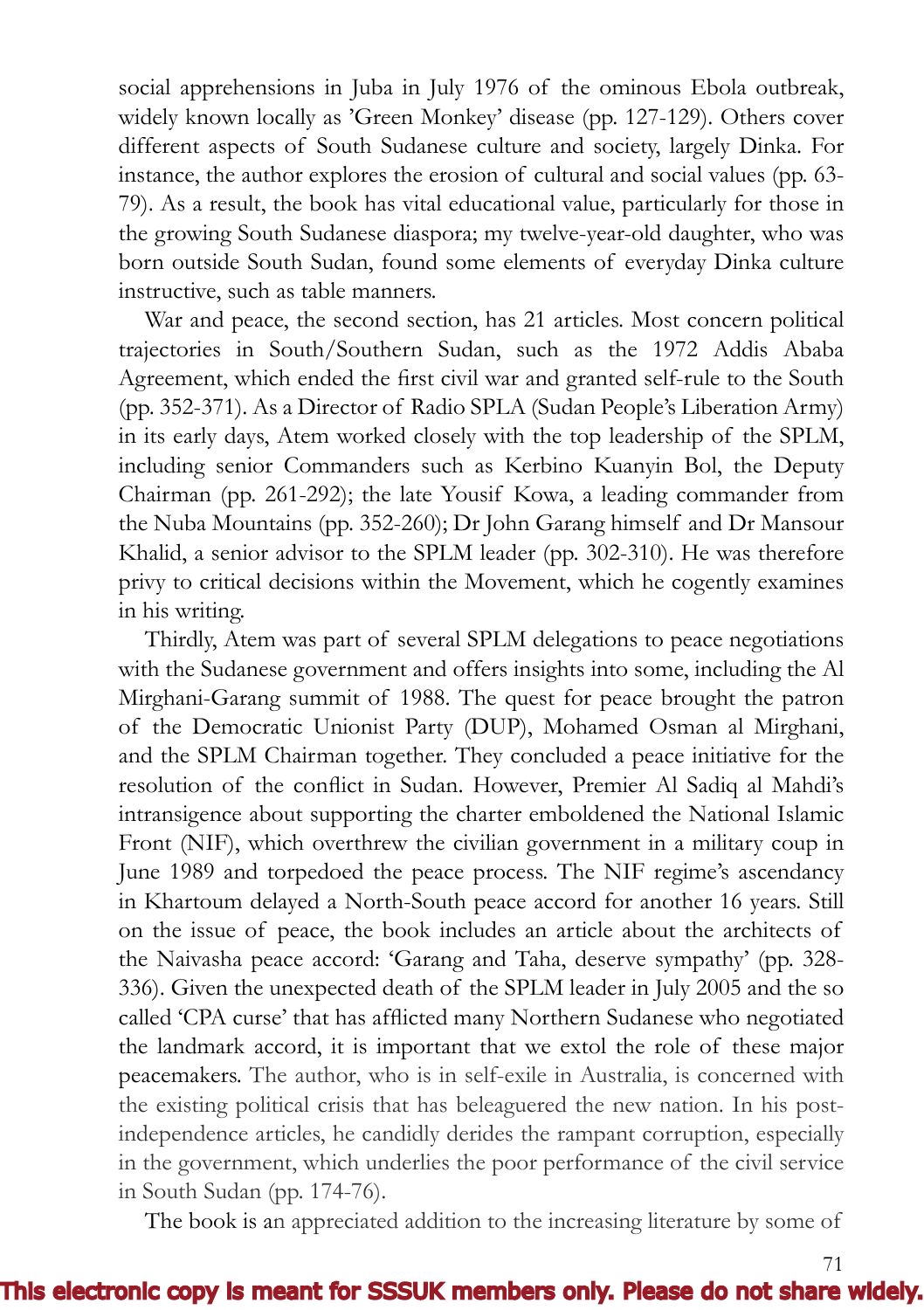the SPLM's renowned leaders – principally Lam Akol, Peter Adwok Nyaba, James Wani Igga – about their experiences in the liberation struggle. However, Atem's book is atypical in that while other SPLM commentators petulantly adopt rancorous language in their work, he does not do so but rather studiously examines his subjects in a sombre unprejudiced style. Where, for instance, his comrades perceive rivalry and sedition in their adversaries, Atem recognises the merits in others' viewpoints.

Atem was unable to trace copies of his earlier writing in South Sudanese and Sudanese publications, which would have tremendously enriched the book. Despite this, the issues he explores resonate with the contemporary challenges facing the country. There are many problems with South Sudan's social fabric and this book's tone, and spirit of unanimity and reasoning can contribute to rebuilding it.

#### **Kuyok Abol Kuyok**

Kuyok is an Associate Professor at the University of Juba's College of Education. He holds a DPhil from the Institute of Education, London.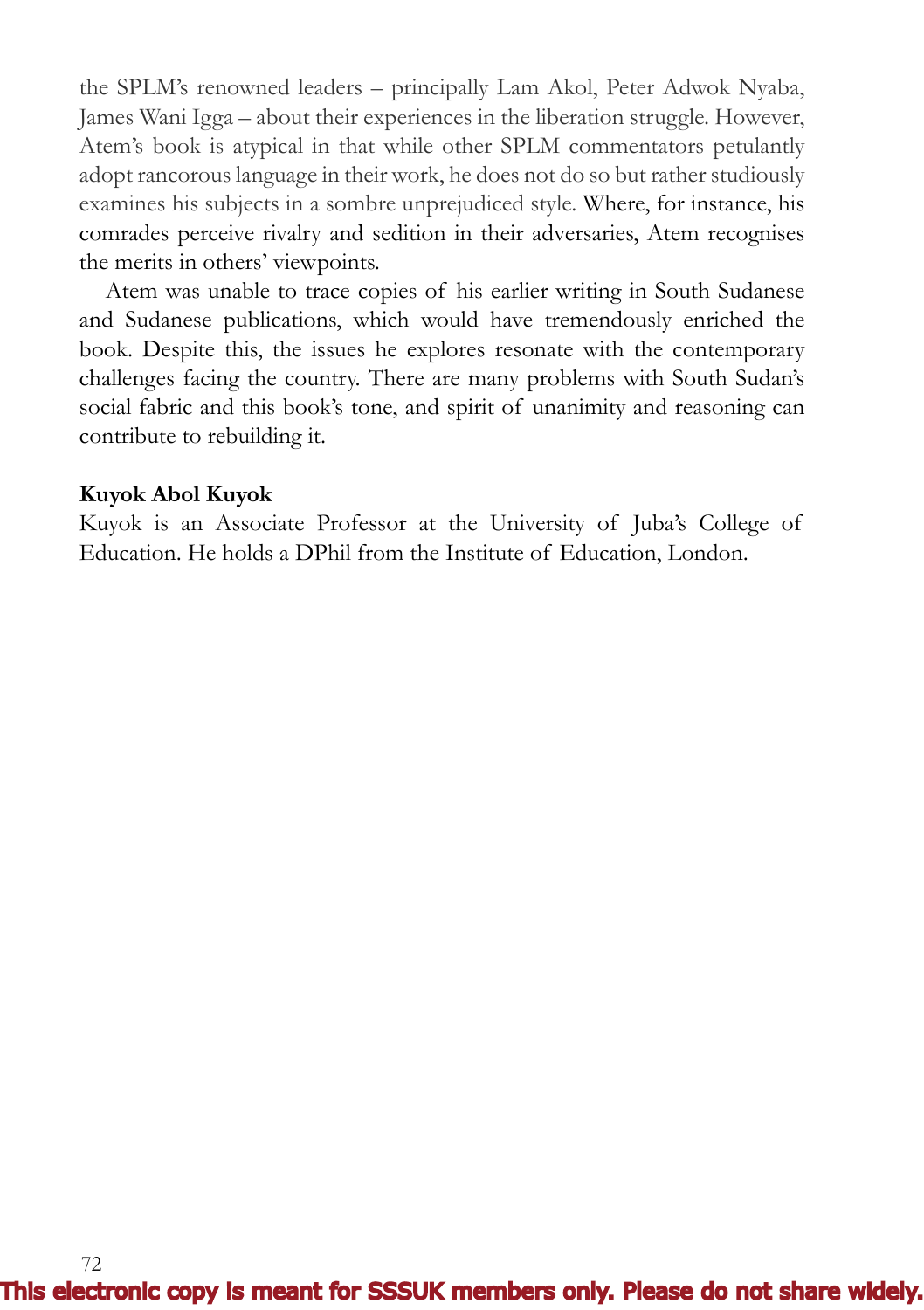Nasif B. E. Ahmed, **Torture in Sudan 1989-2016. A Systematic Practice in a context of Repression, Islamisation, Exclusion and Impunity.** New Horizons Research Centre, 400 Platt Lane, Manchester M14 7HJ, 2017, 404 pages, ISBN-978-1-5272-1464-4  $f$ 20.00.



The uncompromising title and a grimly memorable cover painted by Salah Suliman set the tone for this solid and well documented work. It should be on the bookshelf of every Home Office official who claims that Sudanese fleeing their country are now safe from ill treatment by their government and of Western officials who maintain that "engagement" with the Khartoum regime will improve human rights while stemming the flow of those daring to escape to Europe.

The writer, Nasif Beshir el Amin Ahmed, leaves the reader in no doubt about his opposition to the National Congress Party (NCP, formerly National Islamic Front), which has ruled over his homeland since its coup of June 1989. Few Sudanese will disagree that:

In Sudan, the Islamist elite has chosen to adopt a violent strategy to deal with all challenges, regardless of their nature: political, cultural, social or economic problems. Tasked with the implementation of this repressive policy, the NISS [National Intelligence and Security Service] has been vested with signifcantly extensive powers of arrest and detention in pursuance of a broad and ill-defned security mandate. (p. 118)

Dozens of reports by human rights organisations and others (including, in the early years, the United Nations Special Rapporteur, until Khartoum managed to get the UN to abolish that position) have documented atrocities and abuses over the past 30 years. However, apart from the useful reports on

73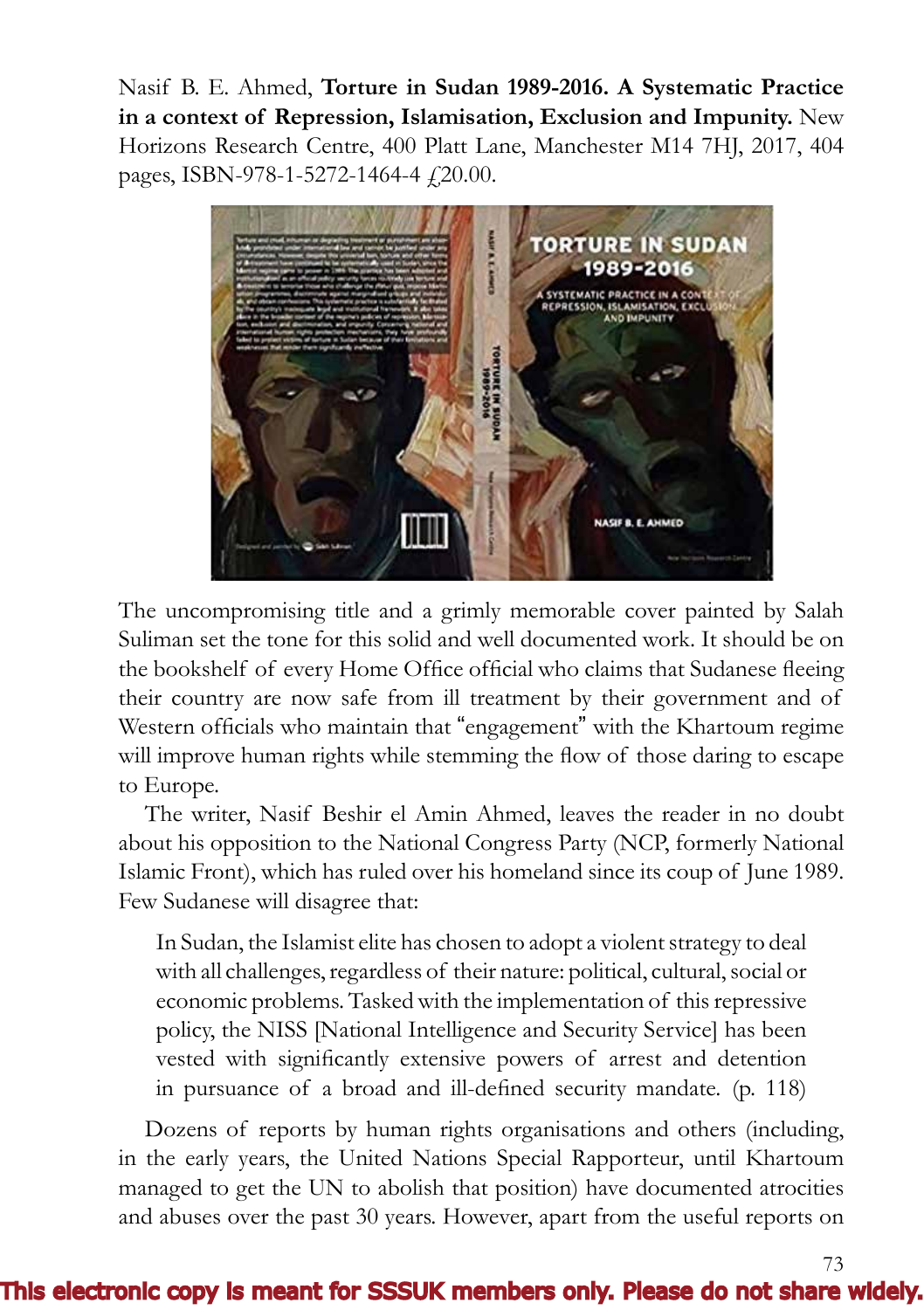specifc aspects of the regime by the Sudan Democracy First Group, little has appeared in English by Sudanese. *Torture in Sudan* tries to bridge the abyss between Arabic and English-language output, an abyss in which much vital information remains hidden.

Thirty years of repression take a long and painful time to document, even the "limited" aspect of torture. Nasif is a lawyer and whole sections of the work are devoted to international law and to footnotes and bibliographies. Sometimes the examination of the theoretical bases of, for instance, the international prohibition on torture, could be usefully summarised. Yet these important references should not deter any reader more drawn to the humanitarian or political aspects of the subject.

That reader may well focus on Chapters Two and Three (of four), which recount some of the history of NCP rule and present useful case studies. Not surprisingly, the writer is overfowing with things he wants to tell us and, in contrast to the *minutiae* of the more legalistic chapters, he sometimes leaps years and people rather confusingly. Some details that could well be in the main text (e.g. some dates) are buried in the extraordinary number of footnotes. These are often things that Sudanese will know but other readers may not. Chapters, though, are well divided into sub-sections and it is not hard to fnd a particular topic. The author is, for instance, very strong on inclusivity. Exclusion by ethnicity, area, gender, education or religion are aspects of Sudanese politics and society that even some liberal opponents of the regime tend to forget.

To me, there are two particularly valuable aspects to such an *opus magnum.*  One is to document specifc instances of human rights abuses: detail is often very hard to come by for journalists and other researchers, partly because of the Sudanese security officials' skill in covert operations and partly because of the lack of a public tradition of documenting names, dates and places – a weakness that the NISS knows well how to exploit. The second aspect is the insight that only Sudanese can provide and there is plenty of that in the book. Sometimes, though, it is hidden by a classic perspective problem: the things that a Sudanese person may deem important are not always the same as those which a non-Sudanese (i.e. most English-language readers) wants to know.

One aspect that non-Sudanese do need to know more about is the Islamist ideology and Nasif provides some insight. How many people, Muslim or non-Muslim, write along these lines?

In the view of the Islamists, the failure of Muslim societies is due to their departure from the straight path of Islam and their following a Western secular path, with its secular, materialistic ideologies and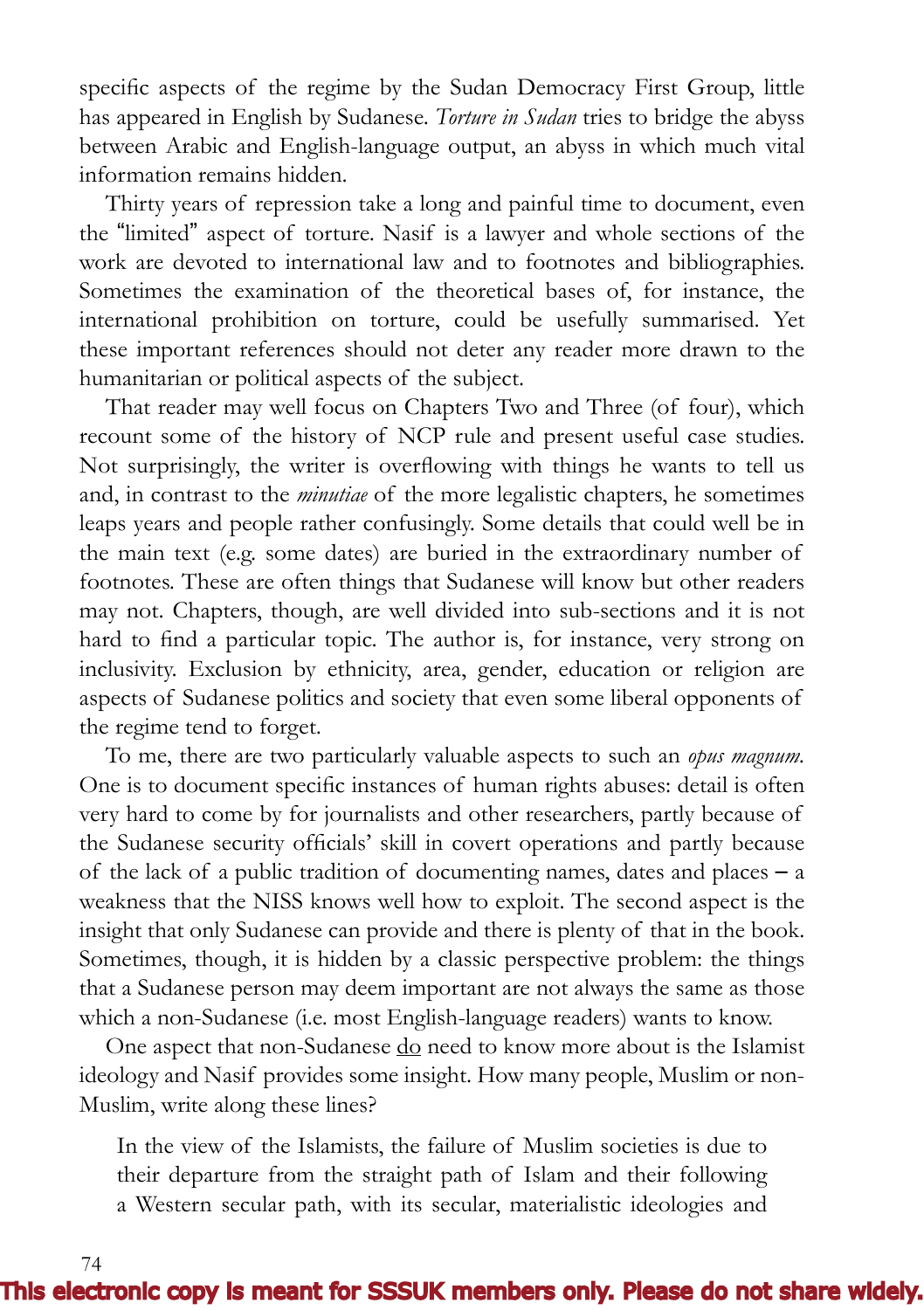values. For them, the ultimate objective of state capture is the creation of an Islamic state, hardly amenable to conventional geopolitics, which bestows sovereignty on God and not the state or people. (p. 122).

Where this leaves the West's "strategic dialogue" with the gatekeepers of that state is just one question triggered by this thoughtful book.

#### **Gill Lusk**

Gill is a journalist specialising in the Sudans and the Chairperson of SSSUK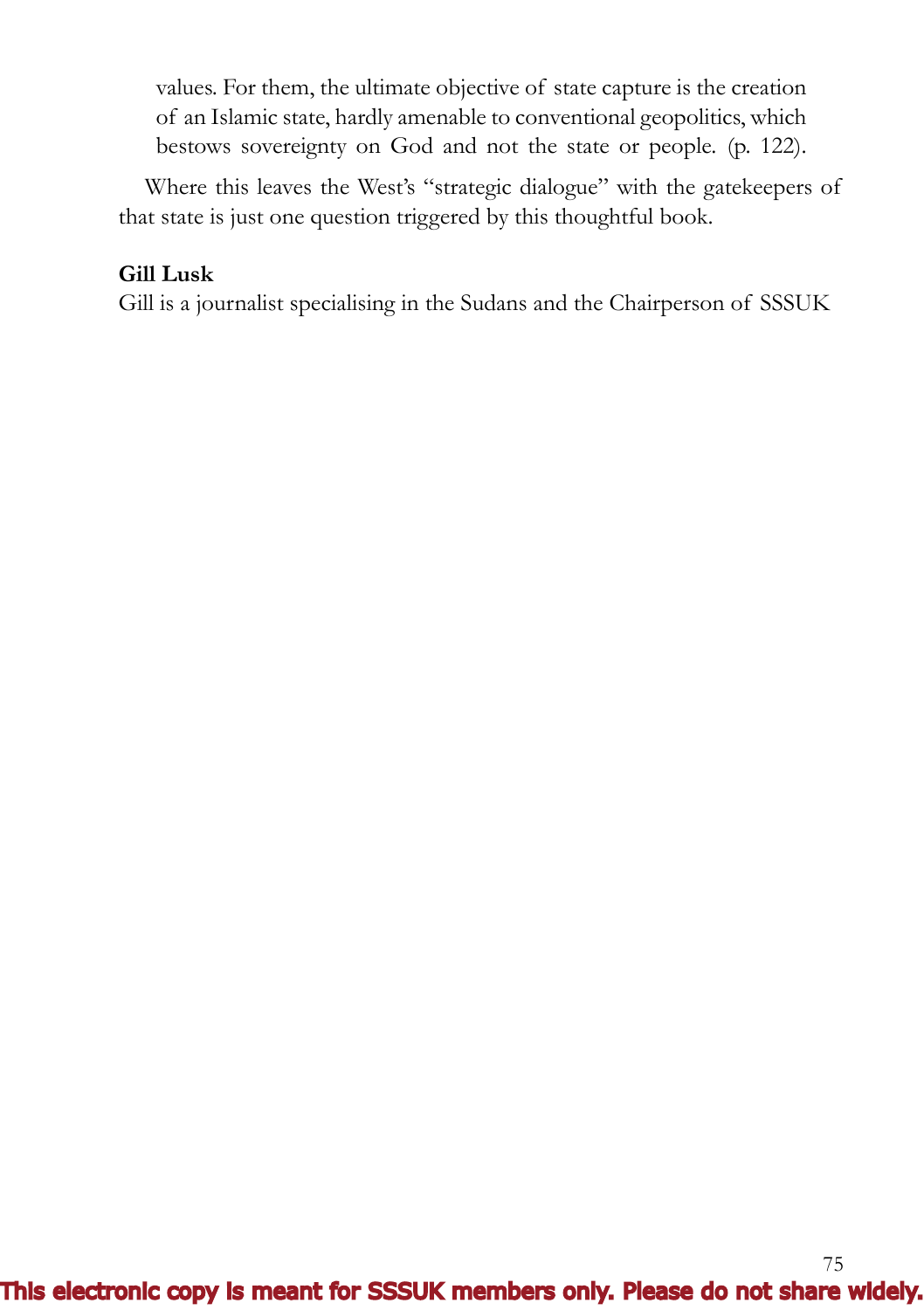John O. Udal, **Munich on the Nile: The road to Sudanese Independence**, Norwich: Michael Russell Publishers, Clocktower Paperbacks, 2016, 88pp, ISBN 978 0 85955 329 2 paperback, £14

During the Second World War, the Atlantic Charter – a 1941 communiqué from United States President Franklin D. Roosevelt and British Prime Minister Winston Churchill – recognised "the right of all peoples to choose the form of government under which they will live." Sudanese nationalists – a relatively small group led by the commercial and bureaucratic benefciaries of colonialism, and clustered around the capital



– called on their conficted British and Egyptian colonial masters to grant them the right to choose their own government. It was wartime and the Anglo-Egyptian Condominium authorities, always dominated by its Anglo half, rebuffed them. When the war was over, Egypt forced Britain's hand: it sought to reassert its sovereignty over Sudan, basing its claim on its nineteenth century occupation of the country. Britain found itself believing in Sudanese self-determination.

It was a stroke of luck for the Sudanese nationalists. Instead of needing to build a broad-based movement for independence, which might have drawn Sudanese people towards a less-fraught national identity, they just had to play off the mismatched co-domini against each other. They rebuffed Egyptian claims to sovereignty through the new Legislative Assembly, a partially-elected body. In May 1952, the Assembly adopted a Self-Government Statute, which mapped out a path to Sudanese self-determination, led by an elected parliament.

The statute required the Governor General to safeguard the interests of the Southern provinces through a Southern Minister for Southern Affairs. For decades, the Condominium had isolated those provinces from the rest of Sudan, and for contradictory and sometimes inscrutable reasons, deliberately retarded economic and political development there, and deliberately oriented its culture away from that of Northern Sudan. Now the safeguarding of those provinces offered Britain an opportunity to stay relevant.

Nationalists believed that the Southern safeguards were a pretext for continued British interference and fast-moving events were on their side. The Egyptian monarchy was toppled in 1952 and a new revolutionary military regime in Cairo worked with the nationalist parties to rid the draft Statute of its southern safeguards. Southern politicians believed that they were excluded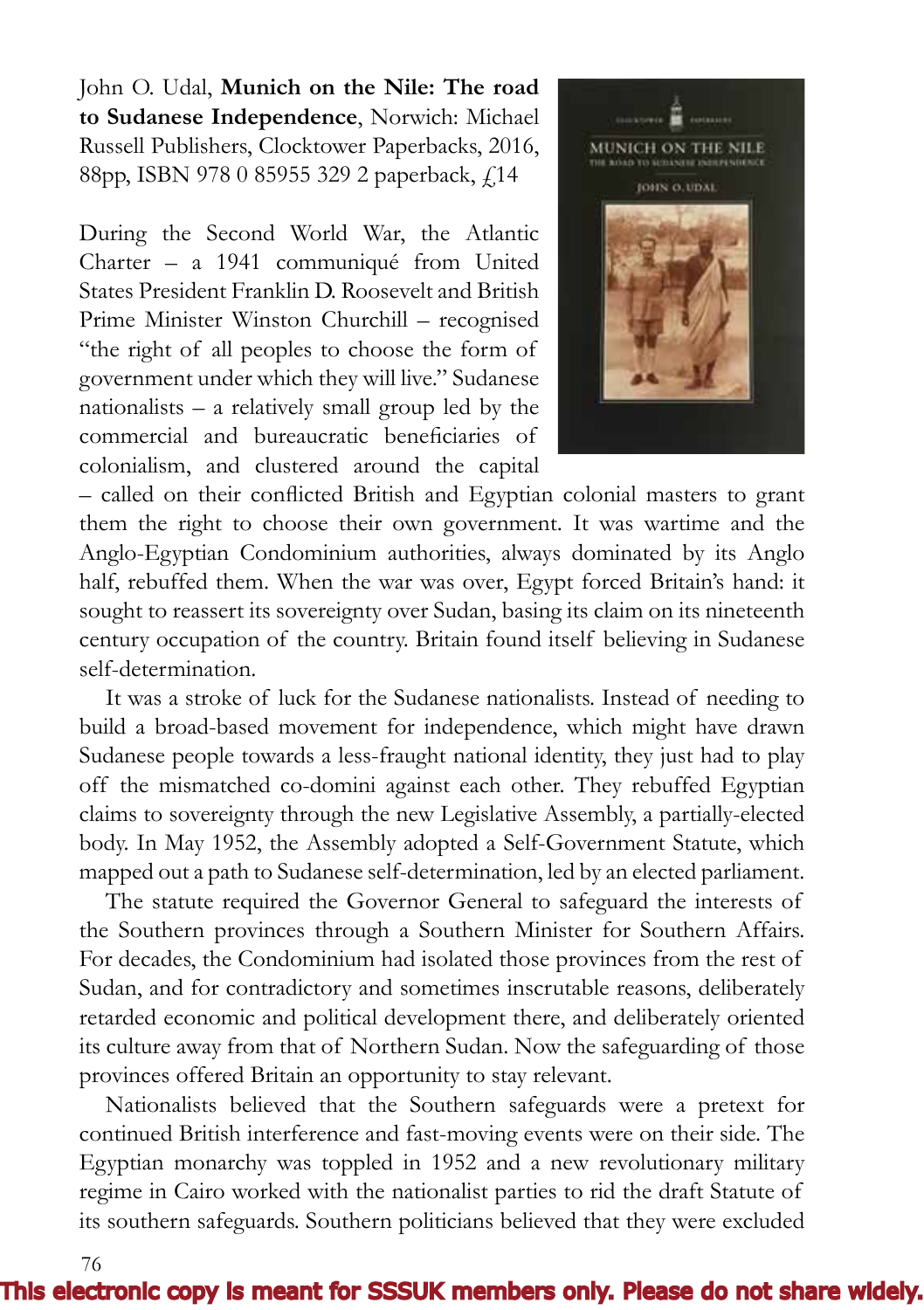from these machinations. The process flled many Southern politicians with apprehensions about the place of the deliberately de-developed South in a new, Northern-dominated political order.

But in January 1953, the British Foreign Secretary, Anthony Eden, accepted a new draft of the Statute, which replaced the Southern safeguards with something vaguer. When Churchill, then Prime Minister, found out that the safeguards would be abandoned, he reportedly few into a rage against Eden "speaking of 'appeasement' and saying that he never knew before that Munich was situated on the Nile." The old Tory imperialists were developing a habit of confusing Egyptian revolutionary officers with Adolf Hitler  $-$  a habit which cost the Empire dear when it confronted the Egyptian army at Suez in 1956.

John Udal was a young participant and observer during all these events. The son of a leading British official in Sudan, he joined the colonial administration in Sudan in 1950 and in 1952, was posted to Kodok, a small town on the White Nile which was the capital of the Shilluk Kingdom. In August 1952, a few months after the frst draft of the Self-Government Statute emerged, and as the plump dejected king of Egypt set sail for exile in Capri, Udal sent a memorandum to the Civil Secretary calling for yet more Southern safeguards, beginning with a British-appointed Lieutenant Governor and British officials to remain in the South after Sudan's independence – an Anglo-Sudanese Condominium to replace the Anglo-Egyptian one.

The memorandum went unacknowledged and Udal was troubled with a slight sense of presumption, for submitting his twenty-something's opinions to the second-in-command in Khartoum. The Southern safeguards were being diluted all the same and Udal's unease refected wider concerns amongst the South's small politically-engaged cadre, who wrote letters to Churchill, Eden and the Governor General rejecting Egyptian-nationalist plans for the South.

Udal centres this short book around his sense of duty and dismay at the unfolding of events: for him, the Southern safeguards might have forestalled the wars which followed. But most of the book is taken up with lightly-edited reproductions of Udal's memorandum, an eye-witness account of the 1952 installation of a new Shilluk King, annual sub-district reports and his handingover notes for the Northern Sudanese police officer who replaced him.

The South enjoyed some of the international attention which it received in the run-up to independence some sixty years later. In 1952, Kodok bustled with Egyptian propagandists and Western journalists. Udal's administrative assistants went off to Khartoum to become legislators and ministers. At the end of 1952, some of this small educated class wrote a memorandum rejecting agreements reached between the Egyptian government and the Khartoum nationalists – with no Southern participation.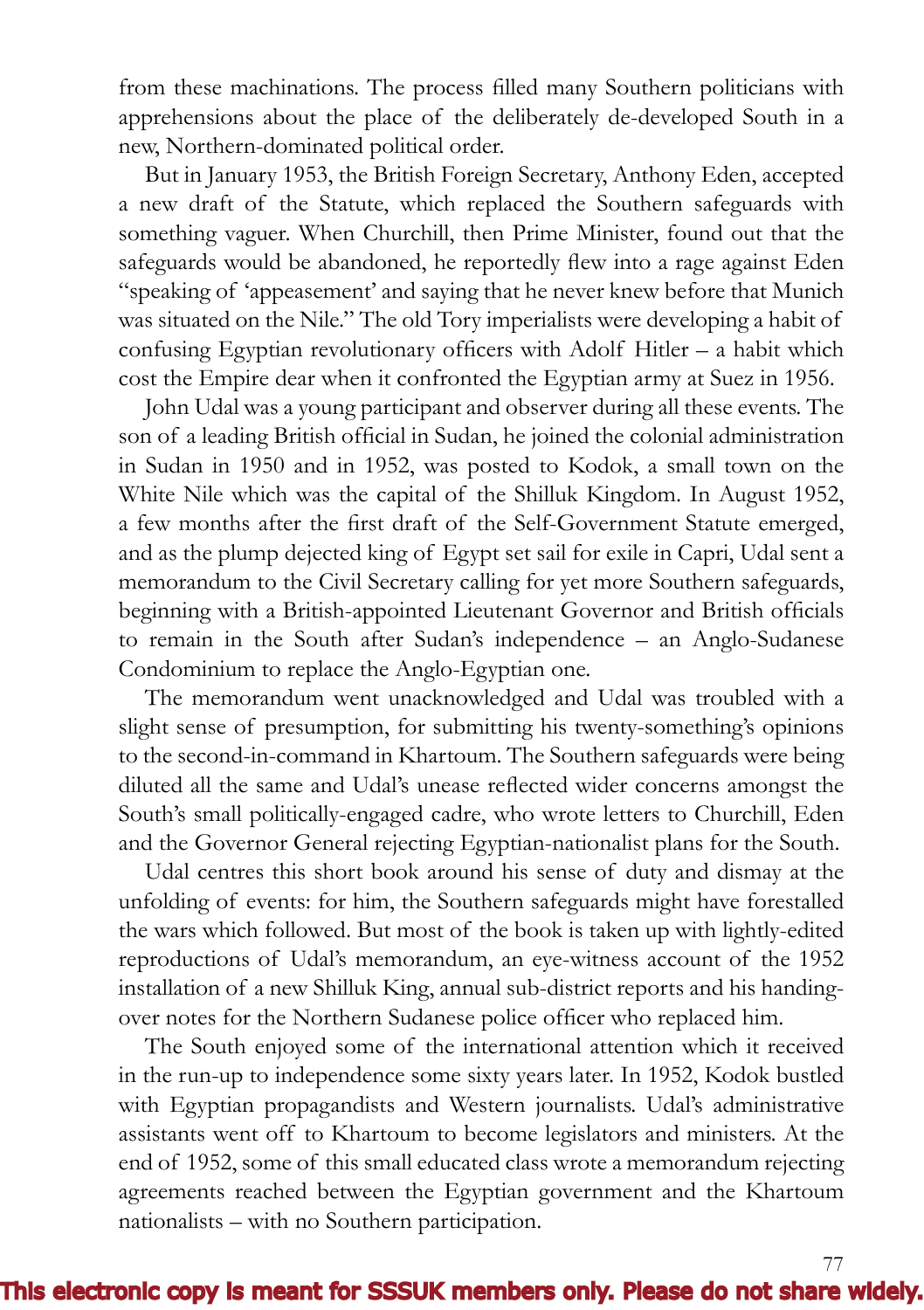Kodok politics was complicated, though. In 1953, when the nationalists and the Egyptians outmanoeuvred the British, the merchants in Kodok celebrated – all the merchants had names suggesting that they came from Northern Sudan. Udal was sick at heart: "Having seen the expressions in the Shilluk faces these last two days, I know I cannot voluntarily leave them, however black things are… It will be pretty grim to have experienced their blind trust, if that trust has been betrayed." Sudan's frst parliamentary elections took place that year: they were dominated by the contest between parties supporting Egypt and those supporting Britain, a contest which Britain lost spectacularly and unexpectedly. In the South, voters could choose the Southern Front – which took the Shilluk constituency. Turnout there was the lowest in the country, because only elders turned out to vote.

Udal's reports provide some useful details about a wider set of social changes – consumption culture spreading out from graded roads and bush shops, waged labour emerging in towns and villages, post-war investment in health and education (the sums were tiny but a vast increase on the near-zero spending of the 1930s). They are useful for historians interested in the uneasy and unpredictable interim period which preceded Sudan's independence and its frst civil war, and which presaged the South's subsequent uneasy interims.

#### **Edward Thomas**

Edward Thomas worked for several years as a teacher, human rights worker and researcher in Sudan and South Sudan. He is the author of *South Sudan: a slow liberation* (Zed 2015); *The Kafa Kingi Enclave'* (Rift Valley Institute 2010) and *Islam's Perfect Stranger* (Tauris 2010).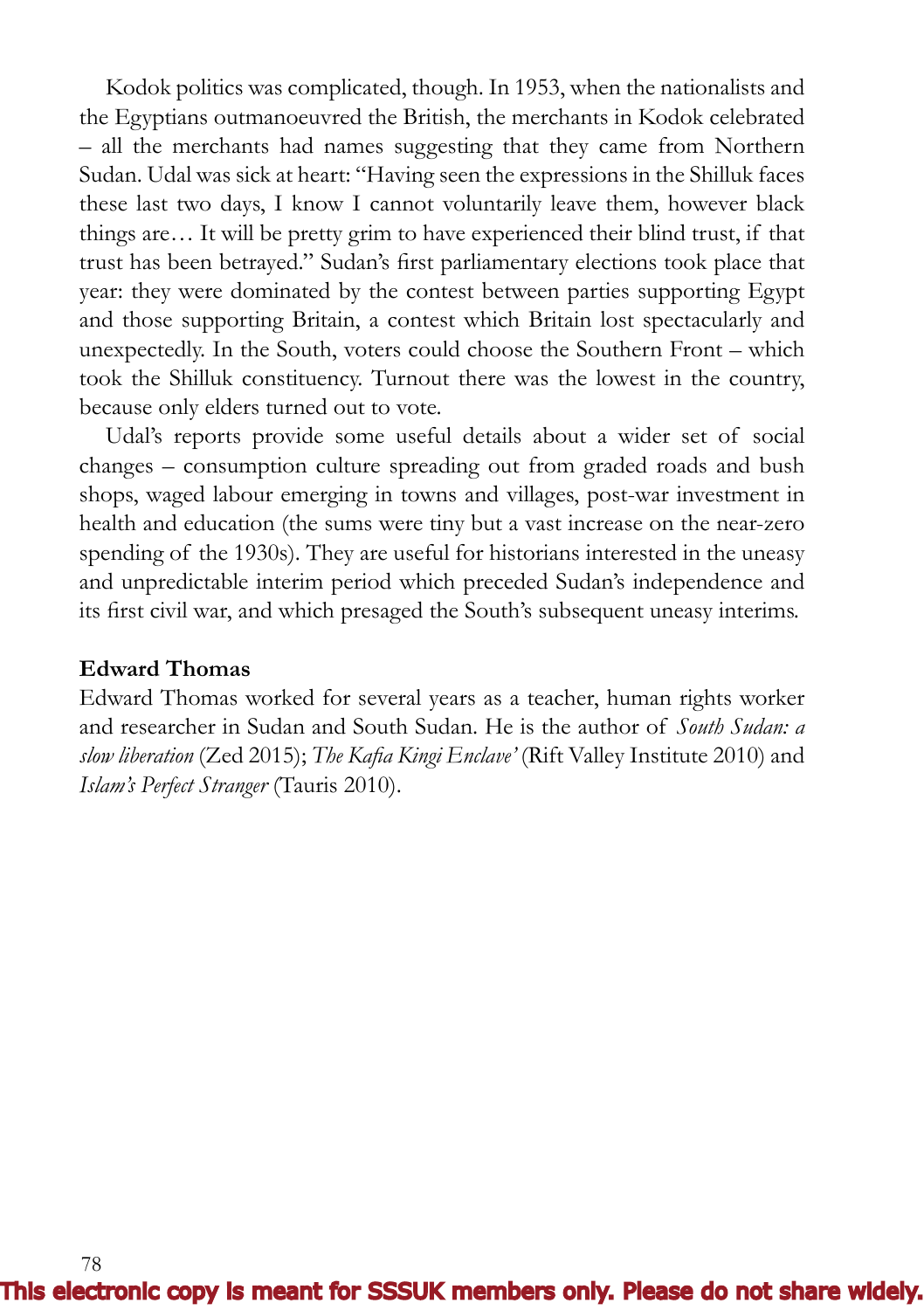### **News from the Sudan Archive, Durham**

The range of material in the Sudan Archive provides an exceptionally rich research resource for scholars in all disciplines of studies relating to Sudan and South Sudan and to the wider region, with records dating from the 19<sup>th</sup> century to the present day. We are open to all, so please pay us a visit or get in touch, whether to further your own research, to suggest additional records we should try to collect or to make a donation to the collections yourself. More details can be found at: www.dur.ac.uk/library/asc/sudan/.

#### *Newsletter (January-June 2018)*

Two Sudan Archive Visiting Library Fellowships were awarded this term. This fellowship grants a term's research time at Durham to doctoral students. This year the Gordon Memorial College Trust Fund also offered a grant towards the Sudanese fellow's travel expenses. Abdelkarim Altahir, a PhD candidate at the University of Khartoum, has been using the archive to study Anglo-French competition over Sudan's western borders 1884-1956 and its



effect on Darfur. Neval Mílanlioğlu, a PhD candidate at Marmara University, Turkey, has been researching Sudan under the Ottoman Administration 1821- 1918. It's been a pleasure to have them here in Durham and I wish them every success with their theses.

#### *Recent accessions to the Sudan Archive*

Acquisitions of recent publications are not generally noted – but are nevertheless received with deep thanks. Accessions generally remain uncatalogued for a period of time but can usually be accessed on request.

- **W. Berridge**, Newcastle University: transcripts of interviews conducted in Khartoum for a Hassan al Turabi project, 2015-2017.
- **E. C. Haselden**, (1903-1988), Sudan Agent, Cairo (1945-1953): correspondence between Sudan Agents (Cairo and London) and Civil Secretary, Khartoum, April 1945-March 1953 (3 fles); Cairo appendices to Sudan Monthly Intelligence Reports, June 1945-December 1951 (1 fle); photo albums.
- **\*R. L. D. Maunsell**, (1900-1953): research notes and correspondence about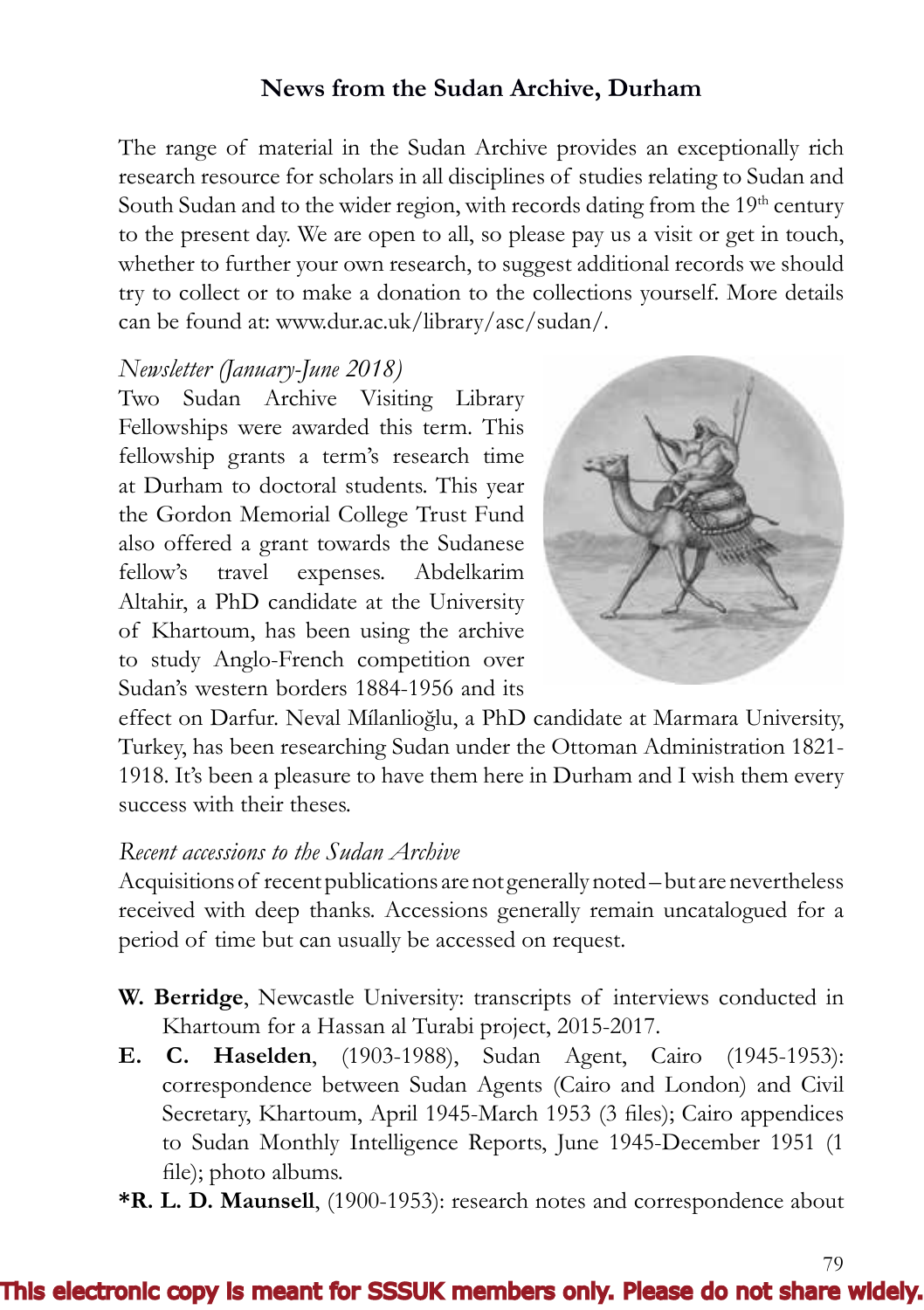the history of Sudan Government Railways, 1937-1950.

- **H. Cross**, Durham University: issues of *Al Midan*, Sudan Communist Party newspaper, published in Khartoum, January-February 2018.
- **D. D. Shah**, *Helu-Moor (Bitter-Sweet). Reminiscences of my lucky "13" years in the Sudan, 1953-1965* (2001).
- **A. G. H. Masson**, Clerk of Works at Wau (1946-1951): digital copies of photographs and administrative papers.
- **Anonymous donor**, 1970s photographs of South Sudan, including of Father Constantino Maria Pitya; Pastoral letter of Ireneus Wien Dud, Archbishop of Juba, 24<sup>th</sup> May 1979.
- **A. Crichton-Harris**, research notes about \*Dr John Brian Christopherson (1868-1955), used in preparation of her work *Poison in Small Measure* (2009) and other articles.
- **M. A. Hayati,** University of Khartoum: photographs of Suf tombs, Sheikh Mohammed Sheikh al Ghorashi, a manuscript written by Suf Sheikh Kamal al Din, and derelict administrative buildings in the Gezira.

**\*** Accruals to existing collections; details of the careers of these persons can be found published in each of their collection catalogues. (http://discover.durham.ac.uk/)

**Francis Gotto**, Archivist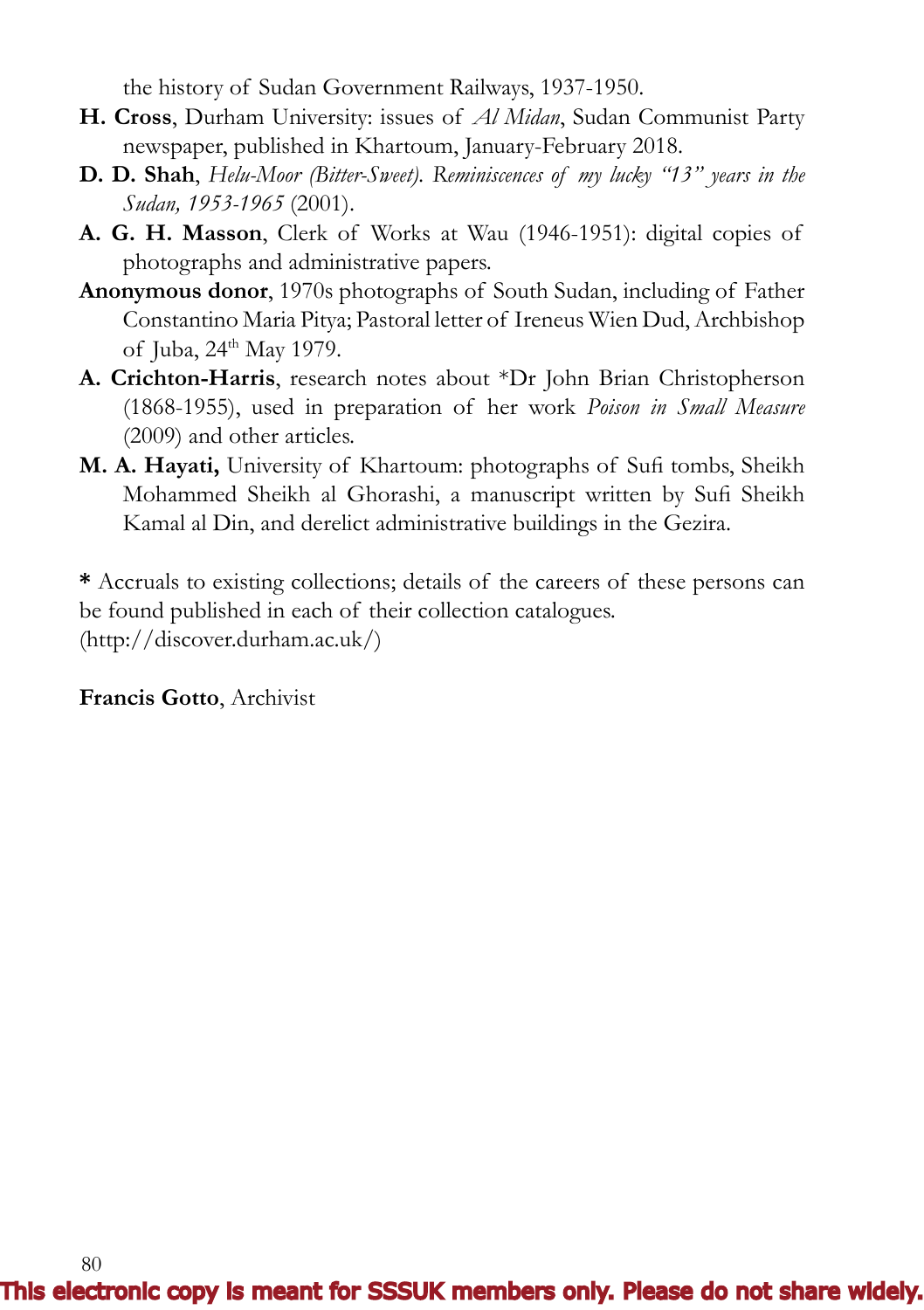

**The Society for the Study of the Sudans (UK)** 

# **Annual Symposium and General Meeting**

in association with the Centre for African Studies, SOAS

# **Saturday 22nd September 2018**

in the Khalili Lecture Theatre, School of Oriental and African Studies, Thornhaugh Street (off Russell Square), London WC1H 0XG

Registration will be from 9-10 am and the Symposium will end at about 4.30 pm. Programme details will appear on www.sssuk.org once they are confrmed

*Underground:* Russell Square, Euston or Euston Square.

*Buses:* all buses that go along Southampton Row or Euston Road which is a short walk away.

Please book in advance (by 6 pm on 21<sup>st</sup> September) as we cannot guarantee a place or lunch for those who register on the day. Those who book in advance should still register at the desk when they arrive on 22nd September.

It is simplest if you pay via PayPal (using the button on the SSSUK website), and provide the information requested on the form below to treasurer@sssuk.org if booking for more than one person. Alternatively, send the form and a cheque, made out to SSSUK, to the Treasurer: Adrian Thomas, 30 Warner Road, London N8 7HD, UK.

|                     | Reduced Rate $(f)$          | Full Rate $(f)$      |
|---------------------|-----------------------------|----------------------|
|                     | (if booked on or before     | (bookings after 19th |
|                     | 19 <sup>th</sup> September) | September)           |
| Conference + Lunch: | 15.00                       | 17.00                |
| Students with ID:   | 8.00                        | 10.00                |
| Conference only:    | 5.00                        | 7.00                 |

*Jane Hogan, Hon. Secretary*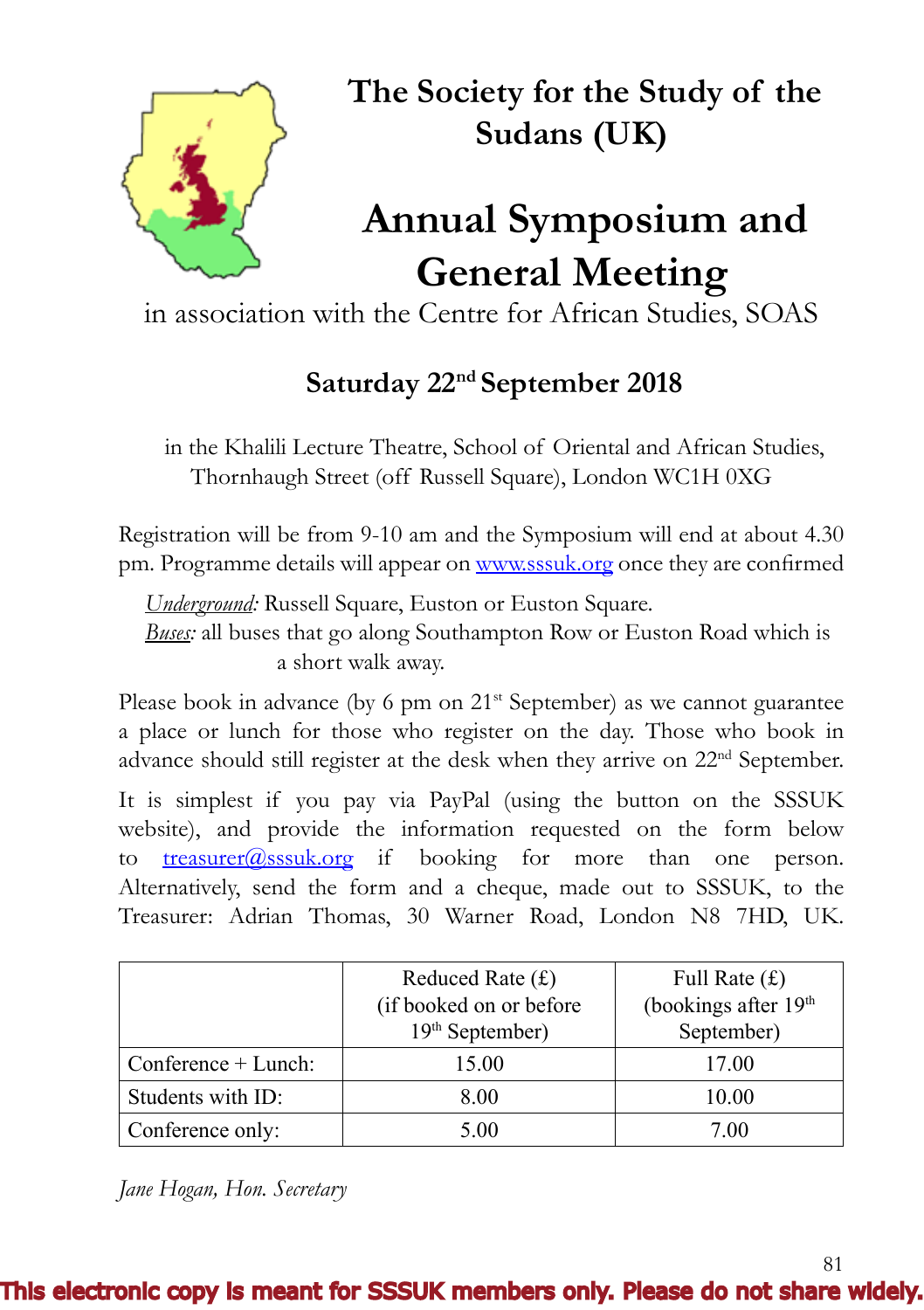# **SSSUK 32nd Annual Symposium and AGM, 2018: Registration Form**

| SSSUK Member? Yes/No (Please circle) |
|--------------------------------------|
|                                      |
|                                      |
|                                      |
|                                      |
| Date                                 |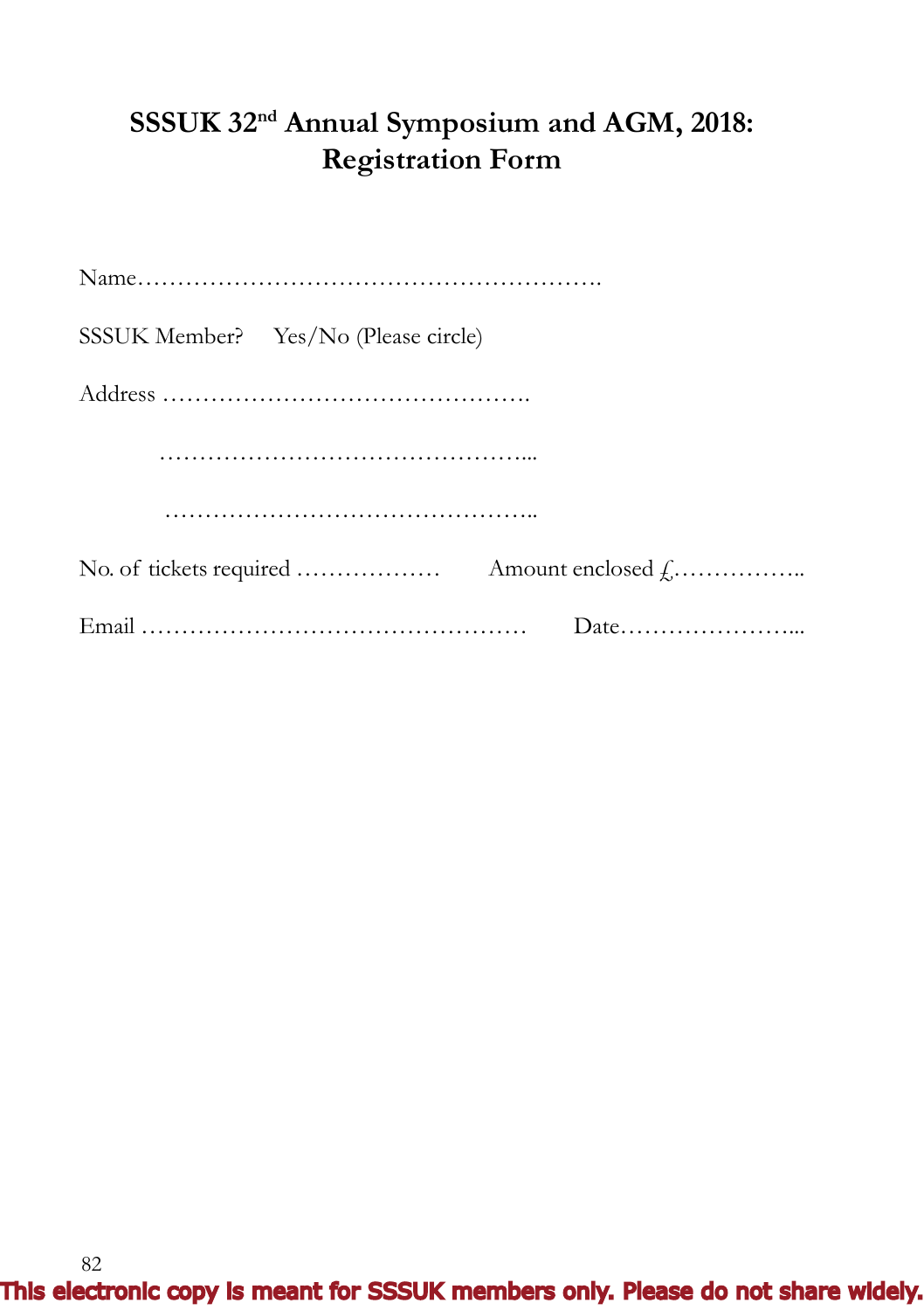# **Society for the Study of the Sudans (UK)**

The Society for the Study of the Sudans (UK), (founded in 1986 as the Sudan Studies Society of the UK) encourages and promotes Sudanese studies in the United Kingdom and abroad, at all levels and in all disciplines. SSSUK is a registered charity (No. 328272).

**Enquiries** about Society matters and membership should be addressed to:

 Adrian Thomas, 30 Warner Road, Crouch End, London, N8 7HD Email: treasurer@sssuk.org

## **Membership:**

Anyone with an interest in South Sudan and Sudan, general or specialized, is welcome to join the SSSUK. Membership is by annual subscription payable in January each year; new members can join at any time. Current annual subscription rates are:

|                                                  |             | UK Europe Elsewhere                        |
|--------------------------------------------------|-------------|--------------------------------------------|
| Individuals - standard rate                      | $\angle 14$ | €24/ $f$ 20 US\$30/ $f$ 20                 |
| Individuals: paying by standing<br>order/Pay Pal |             | £12 $\epsilon$ 22/£18 US\$25/£18           |
| Family – standard rate                           | $\angle 20$ | €30/ $\frac{1}{25}$ US\$35/ $\frac{1}{25}$ |
| Family (standing order / Pay Pal)                | $\angle 18$ | €28/ $\frac{1}{23}$ US\$30/ $\frac{1}{23}$ |
| Institutions                                     | f20         | €30/ $\frac{1}{25}$ US\$35/ $\frac{1}{25}$ |

**NB:** Dollar & Euro subscription rates take into account postage and any bank charges.

Members receive two issues each year of *Sudan Studies* and the right to vote at the Annual General Meeting.

| Chairperson:    | <b>Vice-Chairpersons:</b>       |                         |  |
|-----------------|---------------------------------|-------------------------|--|
| Gill Lusk       | Fidaa Mahmoud and Mawan Muortat |                         |  |
| Hon. Treasurer: | Hon. Secretary:                 | <b>Website Manager:</b> |  |
| Adrian Thomas   | Jane Hogan                      | Michael Medley          |  |
|                 |                                 | www.sssuk.org           |  |

**Editorial Boar**d, *Sudan Studies*: Dr Jack Davies; Ms Jane Hogan; Dr. Douglas Johnson; Professor Jok Madut Jok; Rev. Andrew Wheeler; Ms Charlotte Martin; and Professor Peter Woodward.